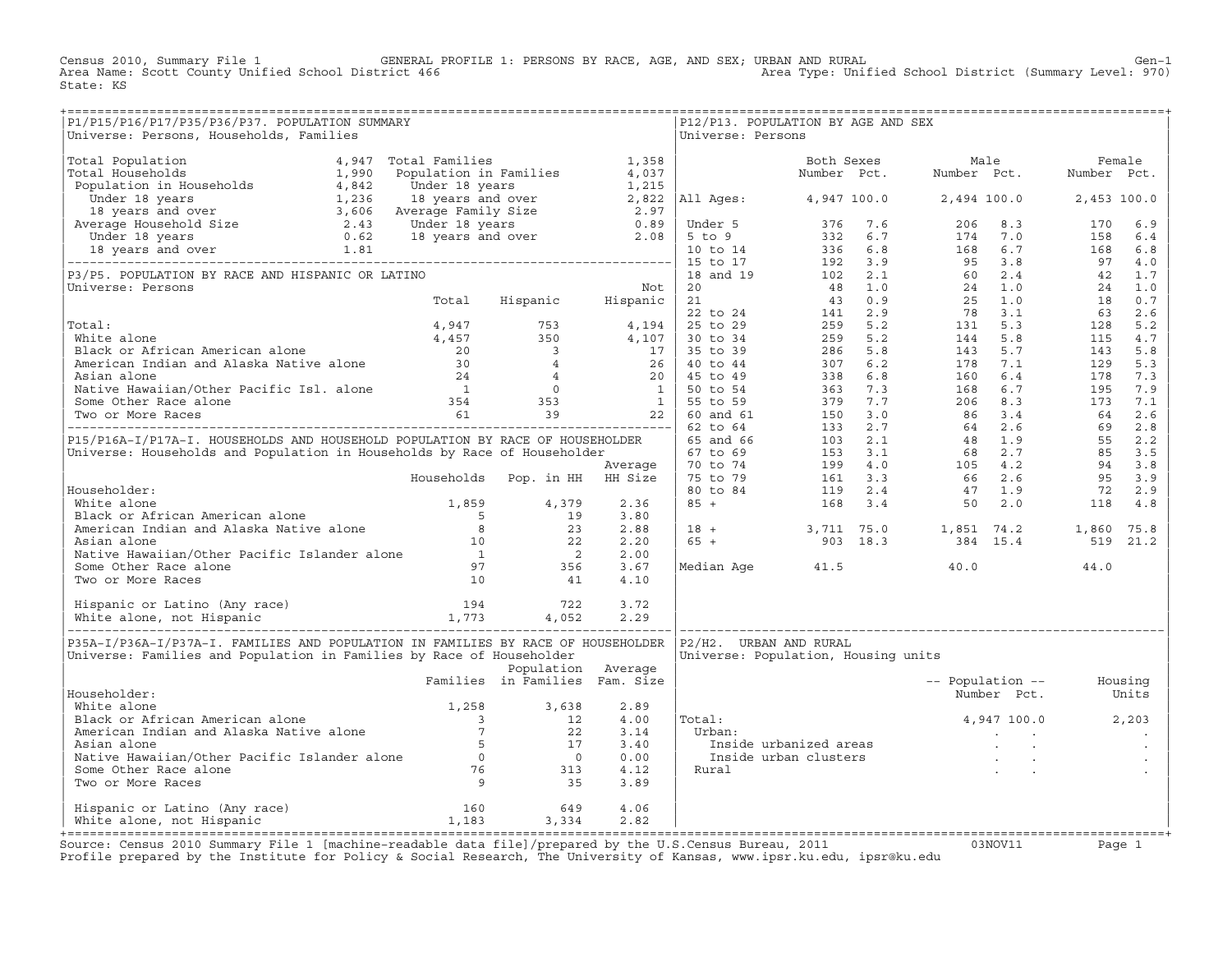Census 2010, Summary File 1 GENERAL PROFILE 2: HOUSEHOLDS & FAMILIES BY TYPE; HOUSEHOLD RELATIONSHIP BY AGE GEN<br>Area Name: Scott County Unified School District 466 Area Type: Unified School District (Summary Level: 970) Area Type: Unified School District (Summary Level: 970) State: KS

| P38/P39. FAMILY TYPE BY PRESENCE AND AGE OF OWN                                                                                                                                                                                                                                          |                          | P20. HOUSEHOLDS BY PRESENCE OF PEOPLE UNDER 18 BY                                                                                                                                                                                                                   |                   |                            | P31. RELATIONSHIP BY HOUSEHOLD TYPE                                             |                                            |                         |
|------------------------------------------------------------------------------------------------------------------------------------------------------------------------------------------------------------------------------------------------------------------------------------------|--------------------------|---------------------------------------------------------------------------------------------------------------------------------------------------------------------------------------------------------------------------------------------------------------------|-------------------|----------------------------|---------------------------------------------------------------------------------|--------------------------------------------|-------------------------|
| AND RELATED CHILDREN (*)                                                                                                                                                                                                                                                                 |                          | HOUSEHOLD TYPE BY AGE OF PEOPLE UNDER 18 (*)                                                                                                                                                                                                                        |                   |                            |                                                                                 | FOR THE POPULATION UNDER 18 (*)            |                         |
| Universe: Families                                                                                                                                                                                                                                                                       |                          | Universe: Households                                                                                                                                                                                                                                                |                   |                            | Universe: Persons under 18                                                      |                                            |                         |
|                                                                                                                                                                                                                                                                                          | Presence Presence        |                                                                                                                                                                                                                                                                     |                   |                            |                                                                                 |                                            |                         |
|                                                                                                                                                                                                                                                                                          | of Own of Related Total: |                                                                                                                                                                                                                                                                     | $1,990$ $ Total:$ |                            |                                                                                 |                                            | 1,236<br>1,236          |
|                                                                                                                                                                                                                                                                                          | Children Children        | Households with one or more people<br>University of the Case of the Case of the Case of the Case of the Case of the Case of the Case of the Case of the Case of the Case of the Case of the Case of the Case of the Case of the Case of the Case of the Case of the |                   |                            | Total:<br>In households:<br>Householder or spouse<br>Related child:             |                                            |                         |
|                                                                                                                                                                                                                                                                                          |                          |                                                                                                                                                                                                                                                                     |                   |                            |                                                                                 |                                            | $\overline{0}$          |
|                                                                                                                                                                                                                                                                                          |                          |                                                                                                                                                                                                                                                                     |                   |                            |                                                                                 |                                            | 1,215                   |
|                                                                                                                                                                                                                                                                                          |                          |                                                                                                                                                                                                                                                                     |                   |                            | Own child:                                                                      |                                            | 1,130                   |
|                                                                                                                                                                                                                                                                                          |                          |                                                                                                                                                                                                                                                                     |                   |                            | In husband-wife families                                                        |                                            | 904                     |
|                                                                                                                                                                                                                                                                                          |                          |                                                                                                                                                                                                                                                                     |                   |                            | In other families,                                                              |                                            |                         |
|                                                                                                                                                                                                                                                                                          |                          |                                                                                                                                                                                                                                                                     |                   |                            |                                                                                 | no spouse present:<br>Male householder 191 |                         |
| 1,358 1,358<br>Husband-wife families: 1,151 1,151<br>Children under 18: 1,151 1,151<br>Under 6 only 95 108<br>Under 6 and 6 to 17 114 123<br>6 to 17 years only 227 230<br>No children under 18 715 690                                                                                  |                          |                                                                                                                                                                                                                                                                     |                   |                            |                                                                                 |                                            |                         |
|                                                                                                                                                                                                                                                                                          |                          |                                                                                                                                                                                                                                                                     |                   |                            |                                                                                 | Female householder                         | 135                     |
|                                                                                                                                                                                                                                                                                          |                          |                                                                                                                                                                                                                                                                     |                   |                            | Other relatives:<br>)ther<br>Grandchild<br>Other relatives                      |                                            | 85                      |
|                                                                                                                                                                                                                                                                                          |                          |                                                                                                                                                                                                                                                                     |                   |                            | Grandchild                                                                      |                                            | 66                      |
|                                                                                                                                                                                                                                                                                          |                          |                                                                                                                                                                                                                                                                     |                   |                            | Nonrelatives                                                                    |                                            | 19                      |
|                                                                                                                                                                                                                                                                                          |                          |                                                                                                                                                                                                                                                                     |                   |                            |                                                                                 |                                            | 21                      |
|                                                                                                                                                                                                                                                                                          |                          |                                                                                                                                                                                                                                                                     |                   |                            |                                                                                 |                                            |                         |
|                                                                                                                                                                                                                                                                                          |                          |                                                                                                                                                                                                                                                                     |                   |                            | In group quarters<br>Institutional<br>Noninstitutional                          |                                            | $\mathsf 0$             |
|                                                                                                                                                                                                                                                                                          |                          |                                                                                                                                                                                                                                                                     |                   |                            |                                                                                 |                                            | $\mathbb O$<br>$\Omega$ |
|                                                                                                                                                                                                                                                                                          |                          |                                                                                                                                                                                                                                                                     |                   |                            |                                                                                 |                                            |                         |
|                                                                                                                                                                                                                                                                                          |                          | Male householder:                                                                                                                                                                                                                                                   |                   |                            |                                                                                 |                                            |                         |
|                                                                                                                                                                                                                                                                                          |                          | Under 6 years only                                                                                                                                                                                                                                                  |                   | $\overline{4}$<br>$\Omega$ |                                                                                 |                                            |                         |
|                                                                                                                                                                                                                                                                                          |                          | Under 6 years and 6 to 17 years                                                                                                                                                                                                                                     | - 6               |                            | * Responses of "same-sex spouse" were                                           |                                            |                         |
|                                                                                                                                                                                                                                                                                          |                          | 6 to 17 years only<br>Female householder:                                                                                                                                                                                                                           |                   | $\Omega$                   | edited during processing to "unmarried                                          |                                            |                         |
|                                                                                                                                                                                                                                                                                          |                          | Under 6 years only                                                                                                                                                                                                                                                  | $\overline{0}$    |                            | partner".                                                                       |                                            |                         |
|                                                                                                                                                                                                                                                                                          |                          |                                                                                                                                                                                                                                                                     | $\overline{0}$    |                            |                                                                                 |                                            |                         |
| 001 1 1 2 207<br>001 1 207<br>001 1 207<br>001 207<br>001 207<br>001 207<br>001 12<br>001 12<br>001 12<br>001 12<br>001 12<br>001 12<br>001 12<br>001 12<br>0011 13<br>0011<br>0011<br>0011<br>0011<br>0011<br>0011<br>0011<br>0011<br>0011<br>0011<br>0011<br>0011<br>0011<br>0011<br>0 |                          | Under $\frac{1}{2}$ years and $\frac{1}{2}$ to 17 years<br>6 to 17 years only                                                                                                                                                                                       | $\bigcap$         |                            |                                                                                 |                                            |                         |
|                                                                                                                                                                                                                                                                                          |                          |                                                                                                                                                                                                                                                                     |                   |                            | P41. AGE OF GRANDCHILDREN UNDER 18 YEARS                                        |                                            |                         |
| P19. HOUSEHOLD SIZE, HOUSEHOLD TYPE, AND PRESENCE                                                                                                                                                                                                                                        |                          | Households with no people under 18: 1,379                                                                                                                                                                                                                           |                   |                            |                                                                                 | LIVING WITH A GRANDPARENT HOUSEHOLDER      |                         |
| OF OWN CHILDREN (*)                                                                                                                                                                                                                                                                      |                          | Family households:                                                                                                                                                                                                                                                  |                   |                            | 757  Universe: Grandchildren under 18 living                                    |                                            |                         |
| Universe: Households                                                                                                                                                                                                                                                                     |                          |                                                                                                                                                                                                                                                                     | 689               |                            |                                                                                 | with a grandparent householder             |                         |
|                                                                                                                                                                                                                                                                                          |                          | Family nouseholds:<br>Husband-wife families: 689<br>Other families, no spouse present: 68                                                                                                                                                                           |                   |                            |                                                                                 |                                            |                         |
| Total:                                                                                                                                                                                                                                                                                   | 1,990                    |                                                                                                                                                                                                                                                                     |                   |                            |                                                                                 |                                            | 66                      |
| 1-person households:                                                                                                                                                                                                                                                                     | 543                      |                                                                                                                                                                                                                                                                     |                   |                            | Under 3 years                                                                   |                                            | 23                      |
| Male householder                                                                                                                                                                                                                                                                         | 238                      | Female householder<br>Nonfamily households:<br>Male householder<br>Female householder<br>Female householder<br>Temale householder<br>Temale householder<br>Temale householder<br>Temale householder<br>All the same start of the space<br>Same Sam                  |                   |                            | Under 3 years<br>3 and 4 years                                                  |                                            | 11                      |
| Female householder                                                                                                                                                                                                                                                                       | 305                      |                                                                                                                                                                                                                                                                     |                   |                            | 5 years                                                                         |                                            | $\overline{1}$          |
|                                                                                                                                                                                                                                                                                          |                          |                                                                                                                                                                                                                                                                     |                   |                            |                                                                                 |                                            | 18                      |
|                                                                                                                                                                                                                                                                                          |                          | Femaly households:<br>Femaly households:<br>Husband-wife families:<br>With own children under 18<br>No own children under 18<br>No own children under 18<br>Other families, no spouse present:<br>207<br>Male householder:<br>Male householder:<br>                 |                   |                            | 6 to 11 years<br>12 to 17 years                                                 |                                            | 13                      |
|                                                                                                                                                                                                                                                                                          |                          |                                                                                                                                                                                                                                                                     |                   |                            |                                                                                 |                                            |                         |
|                                                                                                                                                                                                                                                                                          |                          |                                                                                                                                                                                                                                                                     |                   |                            |                                                                                 |                                            |                         |
|                                                                                                                                                                                                                                                                                          |                          |                                                                                                                                                                                                                                                                     |                   |                            |                                                                                 |                                            |                         |
|                                                                                                                                                                                                                                                                                          |                          |                                                                                                                                                                                                                                                                     |                   |                            |                                                                                 |                                            |                         |
|                                                                                                                                                                                                                                                                                          |                          |                                                                                                                                                                                                                                                                     |                   |                            | In Male                                                                         | In Female                                  |                         |
| Male householder:                                                                                                                                                                                                                                                                        | 94                       |                                                                                                                                                                                                                                                                     |                   |                            | In Husband Pct. Householder Pct. Householder Pct.                               |                                            |                         |
| With own children under 18<br>No own children under 18<br>Female householder:                                                                                                                                                                                                            | 53                       |                                                                                                                                                                                                                                                                     |                   |                            | -Wife of Monte of No Husband of Total Pamilies Tot. Families Tot. Families Tot. |                                            |                         |
|                                                                                                                                                                                                                                                                                          |                          |                                                                                                                                                                                                                                                                     |                   |                            |                                                                                 |                                            |                         |
|                                                                                                                                                                                                                                                                                          |                          |                                                                                                                                                                                                                                                                     |                   |                            |                                                                                 |                                            |                         |
|                                                                                                                                                                                                                                                                                          |                          |                                                                                                                                                                                                                                                                     |                   |                            |                                                                                 |                                            |                         |
|                                                                                                                                                                                                                                                                                          |                          |                                                                                                                                                                                                                                                                     |                   |                            |                                                                                 |                                            |                         |
|                                                                                                                                                                                                                                                                                          |                          |                                                                                                                                                                                                                                                                     |                   |                            |                                                                                 |                                            |                         |
|                                                                                                                                                                                                                                                                                          |                          |                                                                                                                                                                                                                                                                     |                   |                            |                                                                                 |                                            |                         |
|                                                                                                                                                                                                                                                                                          |                          |                                                                                                                                                                                                                                                                     |                   |                            |                                                                                 |                                            |                         |
| Mo own children under 18<br>No own children under 18<br>Female householder:<br>With own children under 18<br>With own children under 18<br>With own children under 18<br>With own children under 18<br>With own children under 18<br>With own                                            |                          |                                                                                                                                                                                                                                                                     |                   |                            |                                                                                 |                                            |                         |
|                                                                                                                                                                                                                                                                                          |                          |                                                                                                                                                                                                                                                                     |                   |                            |                                                                                 |                                            |                         |

+===================================================================================================================================================+Source: Census 2010 Summary File 1 [machine−readable data file]/prepared by the U.S.Census Bureau, 2011 03NOV11 Page 2 Profile prepared by the Institute for Policy & Social Research, The University of Kansas, www.ipsr.ku.edu, ipsr@ku.edu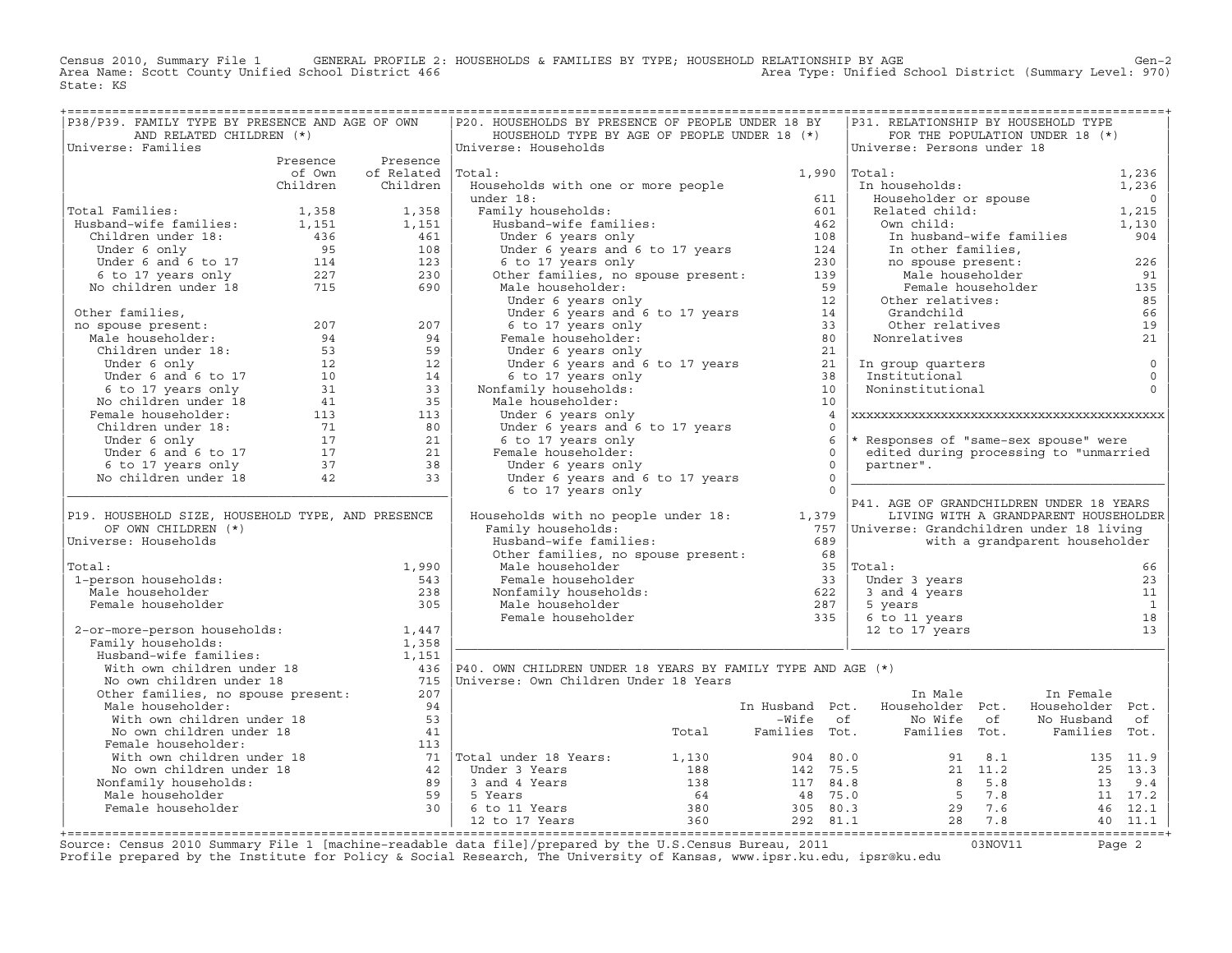Census 2010, Summary File 1 GENERAL PROFILE 3: POPULATION UNDER 20; RELATIONSHIP BY AGE (UNDER 18) Gen−3<br>Area Name: Scott County Unified School District 466 (970) Area Type: Unified School District (Summary Level: Area Type: Unified School District (Summary Level: 970) State: KS

| P14. SEX BY AGE FOR THE POPULATION UNDER 20 YEARS |             |     |           |           |             |           | P21. HOUSEHOLDS BY AGE OF HOUSEHOLDER BY HOUSEHOLD TYPE BY PRESENCE OF      |            |          |                         |
|---------------------------------------------------|-------------|-----|-----------|-----------|-------------|-----------|-----------------------------------------------------------------------------|------------|----------|-------------------------|
| Universe: Population Under 20 Years               |             |     |           |           |             |           | RELATED CHILDREN (*)                                                        |            |          |                         |
|                                                   |             |     |           |           |             |           | Universe: Households                                                        |            |          |                         |
|                                                   | Total Pct.  |     | Male Pct. |           | Female Pct. |           |                                                                             | Total      |          | Householder Householder |
|                                                   |             |     |           |           |             |           |                                                                             | Households | 15 to 64 | 65 and Over             |
| Total:                                            | 1,338 100.0 |     |           | 703 100.0 |             | 635 100.0 |                                                                             |            |          |                         |
| Under 1                                           | 68          | 5.1 | 43        | 6.1       | 25          | 3.9       | Total:                                                                      | 1,990      | 1,415    | 575                     |
| 1 year                                            | 74          | 5.5 | 42        | 6.0       | 32          | 5.0       | Family households:                                                          | 1,358      | 1,060    | 298                     |
| 2 years                                           | 78          | 5.8 | 35        | 5.0       | 43          | 6.8       | Husband-wife families:                                                      | 1,151      | 886      | 265                     |
| 3 years                                           | 81          | 6.1 | 44        | 6.3       | 37          | 5.8       | With related children under 18                                              | 461        | 452      | 9                       |
| 4 years                                           | 75          | 5.6 | 42        | 6.0       | 33          | 5.2       | No related children under 18                                                | 690        | 434      | 256                     |
| 5 years                                           | 67          | 5.0 | 37        | 5.3       | 30          | 4.7       | Other families, no spouse present:                                          | 207        | 174      | 33                      |
| 6 years                                           | 70          | 5.2 | 39        | 5.5       | 31          | 4.9       | Male householder:                                                           | 94         | 81       | 13                      |
| 7 years                                           | 59          | 4.4 | 34        | 4.8       | 25          | 3.9       | With related children under 18                                              | 59         | 56       |                         |
| 8 years                                           | 72          | 5.4 | 37        | 5.3       | 35          | 5.5       | No related children under 18                                                | 35         | 25       | 10                      |
| 9 years                                           | 64          | 4.8 | 27        | 3.8       | 37          | 5.8       | Female householder:                                                         | 113        | 93       | 20                      |
| 10 years                                          | 78          | 5.8 | 32        | 4.6       | 46          | 7.2       | With related children under 18                                              | 80         | 75       |                         |
| 11 years                                          | 63          | 4.7 | 27        | 3.8       | 36          | 5.7       | No related children under 18                                                | 33         | 18       | 15                      |
| 12 years                                          | 60          | 4.5 | 30        | 4.3       | 30          | 4.7       |                                                                             |            |          |                         |
| 13 years                                          | 59          | 4.4 | 31        | 4.4       | 28          | 4.4       | Nonfamily households:                                                       | 632        | 355      | 277                     |
| 14 years                                          | 76          | 5.7 | 48        | 6.8       | 28          | 4.4       | Householder living alone                                                    | 543        | 272      | 271                     |
| 15 years                                          | 74          | 5.5 | 36        | 5.1       | 38          | 6.0       | Householder not living alone                                                | 89         | 83       |                         |
| 16 years                                          | 62          | 4.6 | 32        | 4.6       | 30          | 4.7       |                                                                             |            |          |                         |
| 17 years                                          | 56          | 4.2 | 27        | 3.8       | 29          | 4.6       | * Same-sex couple households are included in the family households category |            |          |                         |
| 18 years                                          | 70          | 5.2 | 43        | 6.1       | 27          | 4.3       | if there is at least one additional person related to the householder       |            |          |                         |
| 19 years                                          | 32          | 2.4 | 17        | 2.4       | 15          | 2.4       | by birth or adoption. Same-sex couple households with no relatives of the   |            |          |                         |
|                                                   |             |     |           |           |             |           | householder present are tabulated in nonfamily households. Responses of     |            |          |                         |
|                                                   |             |     |           |           |             |           | "same-sex spouse" were edited during processing to "unmarried partner."     |            |          |                         |

| P32. RELATIONSHIP BY AGE FOR THE POPULATION UNDER 18 YEARS (\*\*) | Universe: Population Under 18 Years

|                   |       |                              |              | -----Related Child----- |           |              |      |                   | ----------Group Quarters--------- |
|-------------------|-------|------------------------------|--------------|-------------------------|-----------|--------------|------|-------------------|-----------------------------------|
|                   |       | Excluding Householder/Spouse | Householder  |                         | Other     |              |      |                   | Institution- Noninstitution-      |
|                   |       | Total In Households          | or Spouse    | Own Child               | Relatives | Nonrelatives |      | Total alized Pop. | alized Pop.                       |
| Under 18:         | 1,236 | 1,236                        | $\mathbf{0}$ | 1,130                   | 85        | 21           |      |                   |                                   |
| Under 3           | 220   | 220                          |              | 188                     | 28        |              |      |                   |                                   |
| 3 and 4 years     | 156   | 156                          |              | 138                     | 14        |              |      |                   |                                   |
| 5 years           | 67    | 67                           |              | 64                      |           |              |      |                   |                                   |
| 6 to 11 years     | 406   | 406                          |              | 380                     | 21        |              |      |                   |                                   |
| 12 and 13 years   | 119   | 119                          |              | 108                     |           |              |      |                   |                                   |
| 14 years          | 76    | 76                           |              | 72                      |           |              |      |                   |                                   |
| 15 to 17 years    | 192   | 192                          |              | 180                     | 10        |              |      |                   |                                   |
| % Under 3         | 17.8% | 17.8%                        |              | 16.6%                   | 32.9%     | 19.0%        | . 응  | . 응               | . 응                               |
| % 3 and 4 years   | 12.6% | 12.6%                        |              | 12.2%                   | 16.5%     | 19.0%        | . 응  | . ៖               | . 응                               |
| % 5 years         | 5.4%  | 5.4%                         |              | 5.7%                    | 1.2%      | 9.5%         | . 응  | . 응               |                                   |
| % 6 to 11 years   | 32.8% | 32.8%                        |              | 33.6%                   | 24.7%     | 23.8%        | . 응  | . 응               |                                   |
| % 12 and 13 years | 9.6%  | 9.6%                         |              | 9.6%                    | 9.4%      | 14.3%        |      | . ៖               | . 응                               |
| % 14 years        | 6.1%  | 6.1%                         |              | 6.4%                    | 3.5%      | 4.8%         | . 응  | . 응               | . 응                               |
| % 15 to 17 years  | 15.5% | 15.5%                        |              | 15.9%                   | 11.8%     | 9.5%         | .  응 | . ៖               | . 응                               |

|\_\_\_\_\_\_\_\_\_\_\_\_\_\_\_\_\_\_\_\_\_\_\_\_\_\_\_\_\_\_\_\_\_\_\_\_\_\_\_\_\_\_\_\_\_\_\_\_\_\_\_\_\_\_\_\_\_\_\_\_\_\_\_\_\_\_\_\_\_\_\_\_\_\_\_\_\_\_\_\_\_\_\_\_\_\_\_\_\_\_\_\_\_\_\_\_\_\_\_\_\_\_\_\_\_\_\_\_\_\_\_\_\_\_\_\_\_\_\_\_\_\_\_\_\_\_\_\_\_\_\_\_\_\_\_\_\_\_\_\_\_\_\_\_\_\_\_| | |

|\*\* "Spouse" represents spouse of the householder. It does not reflect all spouses in a household. Responses of "same−sex spouse" were edited during| processing to "unmarried partner." Nonrelatives include any household member not related to the householder. This includes unmarried partners. +===================================================================================================================================================+ Source: Census 2010 Summary File 1 [machine−readable data file]/prepared by the U.S.Census Bureau, 2011 03NOV11 Page 3 Profile prepared by the Institute for Policy & Social Research, The University of Kansas, www.ipsr.ku.edu, ipsr@ku.edu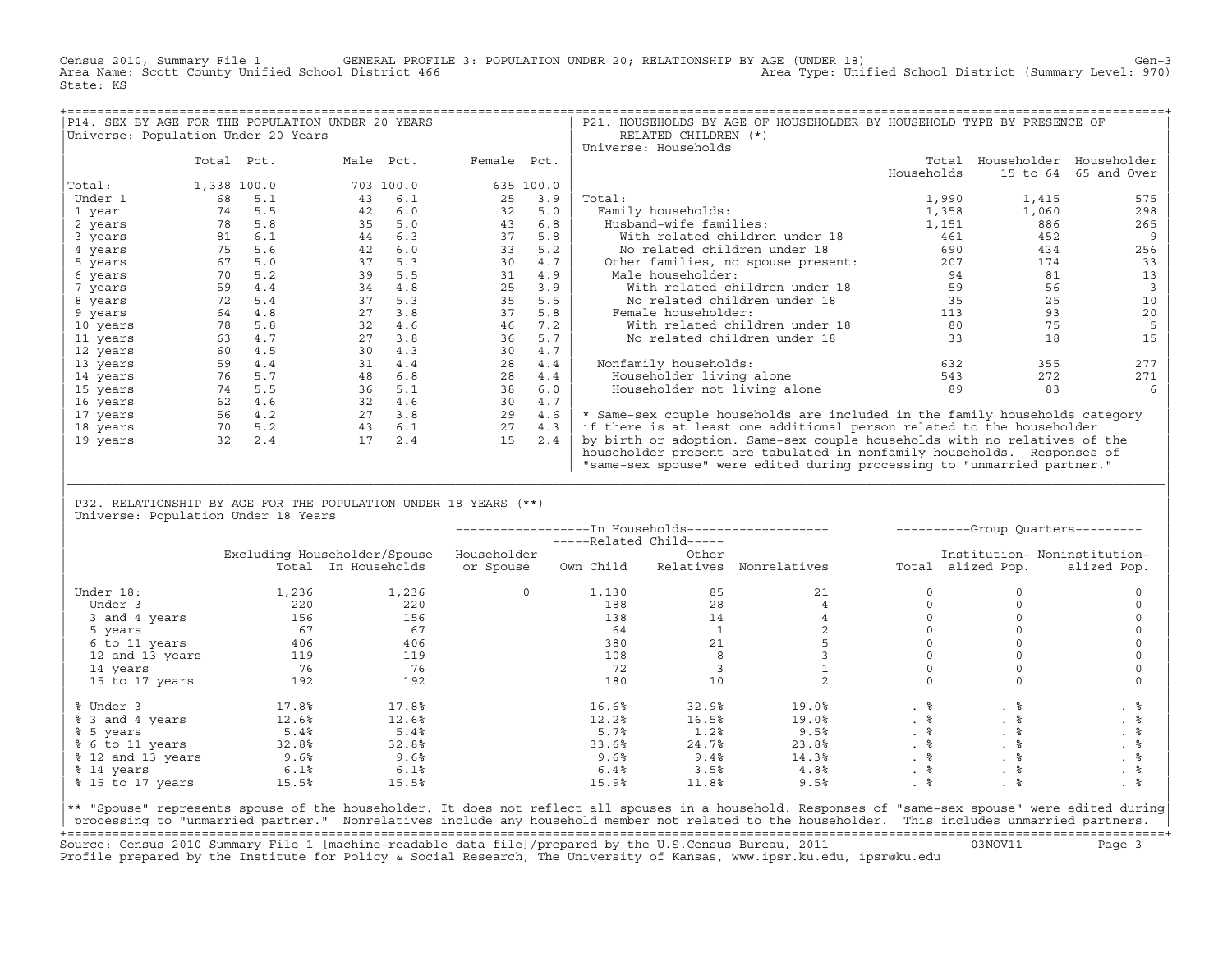Census 2010, Summary File 1 GENERAL PROFILE 4: HOUSEHOLDS & FAMILIES BY TYPE, SIZE, AND AGE OF HOUSEHOLD MEMBERS<br>Area Name: Scott County Unified School District 466 Area Type: Unified Scho State: KS

| P29/P34. RELATIONSHIP BY HOUSEHOLD TYPE (*)                                                                                                                                           |                                                                                |                                                                                                   | P28/H13. HOUSEHOLD SIZE BY HOUSEHOLD TYPE (*)                                                                                                                                     |                        |             |                                                                                                                                                                                                                                       |             |                                             |           |
|---------------------------------------------------------------------------------------------------------------------------------------------------------------------------------------|--------------------------------------------------------------------------------|---------------------------------------------------------------------------------------------------|-----------------------------------------------------------------------------------------------------------------------------------------------------------------------------------|------------------------|-------------|---------------------------------------------------------------------------------------------------------------------------------------------------------------------------------------------------------------------------------------|-------------|---------------------------------------------|-----------|
| Universe: Persons                                                                                                                                                                     |                                                                                |                                                                                                   | Universe: Households                                                                                                                                                              |                        |             |                                                                                                                                                                                                                                       |             |                                             |           |
|                                                                                                                                                                                       | Total                                                                          | 65 and Over                                                                                       |                                                                                                                                                                                   | Total                  |             | Family                                                                                                                                                                                                                                |             | Nonfamily                                   |           |
|                                                                                                                                                                                       |                                                                                |                                                                                                   |                                                                                                                                                                                   | Households             | Pct.        | Households                                                                                                                                                                                                                            | Pct.        | Households                                  | Pct.      |
| Population in households:                                                                                                                                                             | 4,842                                                                          | 824<br>$\begin{array}{c cc} & & 2 & \\ 4 & & 253 & \\ & & 45 & \\ & & 227 & \\ & & & \end{array}$ |                                                                                                                                                                                   |                        |             |                                                                                                                                                                                                                                       |             |                                             |           |
| In family households:                                                                                                                                                                 | 4,101                                                                          |                                                                                                   | Total:                                                                                                                                                                            |                        | 1,990 100.0 |                                                                                                                                                                                                                                       | 1,358 100.0 |                                             | 632 100.0 |
| Householder:                                                                                                                                                                          | 1,358                                                                          |                                                                                                   | 1-person                                                                                                                                                                          | 543                    | 27.3        | N/A<br>$\begin{array}{cccc} 543 & 27.3 & & & & & N/A \\ 773 & 38.8 & & 698 & 51.4 \\ 245 & 12.3 & & 237 & 17.5 \\ 230 & 11.6 & & 224 & 16.5 \\ 127 & 6.4 & & 127 & 9.4 \\ 55 & 2.8 & & 55 & 4.1 \\ 17 & 0.9 & & 17 & 1.3 \end{array}$ |             | 543                                         | 85.9      |
| Male                                                                                                                                                                                  | 1,114                                                                          |                                                                                                   | 2-person                                                                                                                                                                          |                        |             |                                                                                                                                                                                                                                       |             | 75                                          | 11.9      |
| Female                                                                                                                                                                                | 244                                                                            |                                                                                                   | 3-person                                                                                                                                                                          |                        |             |                                                                                                                                                                                                                                       |             |                                             | 1.3       |
| Spouse                                                                                                                                                                                | 1,151                                                                          |                                                                                                   | 4-person                                                                                                                                                                          |                        |             |                                                                                                                                                                                                                                       |             | $\begin{bmatrix} 8 \\ 6 \\ 0 \end{bmatrix}$ | 0.9       |
| Parent                                                                                                                                                                                | $\frac{1}{25}$                                                                 |                                                                                                   | 5-person                                                                                                                                                                          |                        |             |                                                                                                                                                                                                                                       |             |                                             | 0.0       |
| Parent-in-law                                                                                                                                                                         | $\overline{\phantom{a}}$                                                       | $\overline{2}$                                                                                    | 6-person                                                                                                                                                                          |                        |             |                                                                                                                                                                                                                                       |             | $\overline{0}$                              | 0.0       |
| Biological child                                                                                                                                                                      | 1,249                                                                          |                                                                                                   | 7-or-more person                                                                                                                                                                  |                        |             |                                                                                                                                                                                                                                       |             | $\Omega$                                    | 0.0       |
| Adopted child                                                                                                                                                                         | 27                                                                             |                                                                                                   |                                                                                                                                                                                   |                        |             |                                                                                                                                                                                                                                       |             |                                             |           |
| Stepchild                                                                                                                                                                             | 82                                                                             |                                                                                                   |                                                                                                                                                                                   |                        |             |                                                                                                                                                                                                                                       |             |                                             |           |
| Grandchild                                                                                                                                                                            | 77                                                                             |                                                                                                   | P24/P25/P26. HOUSEHOLDS BY PRESENCE OF PEOPLE (60/65/75) YEARS AND OVER, HOUSEHOLD SIZE                                                                                           |                        |             |                                                                                                                                                                                                                                       |             |                                             |           |
| Brother or sister                                                                                                                                                                     |                                                                                |                                                                                                   | AND HOUSEHOLD TYPE (*)                                                                                                                                                            |                        |             |                                                                                                                                                                                                                                       |             |                                             |           |
| Son-in-law/daughter-in-law                                                                                                                                                            |                                                                                |                                                                                                   | Universe: Households (Total: 1,990)                                                                                                                                               |                        |             |                                                                                                                                                                                                                                       |             |                                             |           |
| Other relatives                                                                                                                                                                       | $\begin{array}{c} \n \begin{array}{c} 27 \\  15 \n \end{array} \n \end{array}$ | $\overline{4}$                                                                                    |                                                                                                                                                                                   |                        | Pct.        |                                                                                                                                                                                                                                       | Pct.        |                                             | Pct.      |
| Nonrelatives                                                                                                                                                                          | 64                                                                             | $\Omega$                                                                                          |                                                                                                                                                                                   |                        | of          |                                                                                                                                                                                                                                       | of          |                                             | of        |
|                                                                                                                                                                                       |                                                                                |                                                                                                   |                                                                                                                                                                                   | 60+ Years Total        |             | 65+ Years Total                                                                                                                                                                                                                       |             | 75+ Years Total                             |           |
| In nonfamily households: 741                                                                                                                                                          |                                                                                | 282                                                                                               | Households with one or more                                                                                                                                                       |                        |             |                                                                                                                                                                                                                                       |             |                                             |           |
|                                                                                                                                                                                       |                                                                                | 73                                                                                                |                                                                                                                                                                                   |                        |             |                                                                                                                                                                                                                                       | 601 30.2    | 303                                         | 15.2      |
|                                                                                                                                                                                       |                                                                                | 70                                                                                                | people 60/65/75 years & over: 784 39.4<br>1-person households 310<br>2-or-more person households: 474<br>Family households 459                                                    |                        |             | 271                                                                                                                                                                                                                                   |             | 180                                         |           |
|                                                                                                                                                                                       |                                                                                | $\overline{\mathbf{3}}$                                                                           |                                                                                                                                                                                   |                        |             | 330                                                                                                                                                                                                                                   |             | 123                                         |           |
|                                                                                                                                                                                       |                                                                                | 204                                                                                               |                                                                                                                                                                                   |                        |             | 324                                                                                                                                                                                                                                   |             | 119                                         |           |
|                                                                                                                                                                                       |                                                                                | 201                                                                                               | Nonfamily households                                                                                                                                                              | 15                     |             | 6                                                                                                                                                                                                                                     |             | $\overline{4}$                              |           |
|                                                                                                                                                                                       |                                                                                | $\overline{\mathbf{3}}$                                                                           |                                                                                                                                                                                   |                        |             |                                                                                                                                                                                                                                       |             |                                             |           |
| 11 Householder:<br>Male householder:<br>Living alone 238<br>Not living alone 59<br>Female householder:<br>Thiving alone 59<br>Not living alone 30<br>Nonrelatives 109<br>Nonrelatives | 109                                                                            | $5^{\circ}$                                                                                       | Households with no people                                                                                                                                                         |                        |             |                                                                                                                                                                                                                                       |             |                                             |           |
|                                                                                                                                                                                       |                                                                                |                                                                                                   |                                                                                                                                                                                   |                        |             | 1,389                                                                                                                                                                                                                                 | 69.8        | 1,687                                       | 84.8      |
|                                                                                                                                                                                       |                                                                                | 79                                                                                                |                                                                                                                                                                                   |                        |             | 272                                                                                                                                                                                                                                   |             | 363                                         |           |
| Pop. in group quarters: 105<br>Institutional                                                                                                                                          | 105                                                                            | 79                                                                                                |                                                                                                                                                                                   |                        |             | 1,117                                                                                                                                                                                                                                 |             | 1,324                                       |           |
| Noninstitutional                                                                                                                                                                      | $\overline{0}$                                                                 | $\Omega$                                                                                          | Households with no people<br>60/65/75 years & over: 1,206 60.6<br>1-person households 233<br>2-or-more person households: 973<br>Family households 899<br>Nonfamily households 74 |                        |             | 1,034                                                                                                                                                                                                                                 |             | 1,239                                       |           |
|                                                                                                                                                                                       |                                                                                |                                                                                                   |                                                                                                                                                                                   |                        |             | 83                                                                                                                                                                                                                                    |             | 85                                          |           |
|                                                                                                                                                                                       |                                                                                |                                                                                                   |                                                                                                                                                                                   |                        |             |                                                                                                                                                                                                                                       |             |                                             |           |
|                                                                                                                                                                                       |                                                                                |                                                                                                   |                                                                                                                                                                                   |                        |             |                                                                                                                                                                                                                                       |             |                                             |           |
| P22. HOUSEHOLD TYPE BY AGE OF HOUSEHOLDER (*)                                                                                                                                         |                                                                                |                                                                                                   | P23. HOUSEHOLDS BY PRESENCE OF PEOPLE 60 YEARS                                                                                                                                    |                        |             | P27. PRESENCE OF NONRELATIVES (*)                                                                                                                                                                                                     |             |                                             |           |
| Universe: Households                                                                                                                                                                  |                                                                                |                                                                                                   | AND OVER BY HOUSEHOLD TYPE (*)                                                                                                                                                    |                        |             | Universe: Households                                                                                                                                                                                                                  |             |                                             |           |
|                                                                                                                                                                                       |                                                                                |                                                                                                   | Universe: Households                                                                                                                                                              |                        |             |                                                                                                                                                                                                                                       |             |                                             |           |
|                                                                                                                                                                                       | Family                                                                         | Nonfamily                                                                                         | With One or                                                                                                                                                                       |                        | With No     | Total:                                                                                                                                                                                                                                |             |                                             | 1,990     |
| Householder Age:                                                                                                                                                                      | Households                                                                     | Households                                                                                        | More People                                                                                                                                                                       |                        | People      | Households with one or                                                                                                                                                                                                                |             |                                             |           |
|                                                                                                                                                                                       |                                                                                |                                                                                                   |                                                                                                                                                                                   | 60+ Years<br>60+ Years |             | more nonrelatives                                                                                                                                                                                                                     |             |                                             | 144       |
| 15 to 24                                                                                                                                                                              | 45                                                                             | 39                                                                                                |                                                                                                                                                                                   |                        |             | Households with no                                                                                                                                                                                                                    |             |                                             |           |
| 25 to 34                                                                                                                                                                              | 200                                                                            | 54                                                                                                | Total:                                                                                                                                                                            | 784                    | 1,206       | nonrelatives                                                                                                                                                                                                                          |             |                                             | 1,846     |
| 35 to 44                                                                                                                                                                              | 256                                                                            | 54                                                                                                | rotal:<br>Family households:                       459<br>Husband-wife families                   411                                                                             |                        | 899         |                                                                                                                                                                                                                                       |             |                                             |           |
| 45 to 54                                                                                                                                                                              | 275                                                                            | $\begin{array}{r} 54 \\ 105 \\ 58 \\ 45 \\ 93 \\ 115 \end{array}$                                 |                                                                                                                                                                                   |                        | 740         |                                                                                                                                                                                                                                       |             |                                             |           |
| 55 to 59                                                                                                                                                                              | 167                                                                            |                                                                                                   |                                                                                                                                                                                   |                        |             |                                                                                                                                                                                                                                       |             |                                             |           |
| 60 to 64                                                                                                                                                                              | 117                                                                            |                                                                                                   |                                                                                                                                                                                   |                        | 159         | PCT14. PRESENCE OF MULTIGENERATIONAL                                                                                                                                                                                                  |             |                                             |           |
| 65 to 74                                                                                                                                                                              | 187                                                                            |                                                                                                   |                                                                                                                                                                                   |                        | 70          | HOUSEHOLDS                                                                                                                                                                                                                            |             |                                             |           |
| 75 to 84                                                                                                                                                                              | 84                                                                             |                                                                                                   |                                                                                                                                                                                   |                        | 89          | Universe: Households                                                                                                                                                                                                                  |             |                                             |           |
| $85 +$                                                                                                                                                                                | 27                                                                             | 69                                                                                                | Female householder 34<br>family households 325<br>Nonfamily households                                                                                                            |                        | 307         |                                                                                                                                                                                                                                       |             |                                             |           |
|                                                                                                                                                                                       |                                                                                |                                                                                                   |                                                                                                                                                                                   |                        |             | Total:                                                                                                                                                                                                                                |             |                                             | 1,990     |
|                                                                                                                                                                                       |                                                                                |                                                                                                   | * Same-sex couple households are included in the family households category if there is at least one                                                                              |                        |             | Household has three                                                                                                                                                                                                                   |             |                                             |           |
|                                                                                                                                                                                       |                                                                                |                                                                                                   | additional person related to the householder by birth or adoption. Same-sex couple couple households                                                                              |                        |             | or more generations                                                                                                                                                                                                                   |             |                                             | 47        |
|                                                                                                                                                                                       |                                                                                |                                                                                                   | with no relatives of the householder present are tabulated in nonfamily households. Responses of                                                                                  |                        |             | Household does not have                                                                                                                                                                                                               |             |                                             |           |
|                                                                                                                                                                                       |                                                                                |                                                                                                   |                                                                                                                                                                                   |                        |             |                                                                                                                                                                                                                                       |             |                                             |           |
|                                                                                                                                                                                       |                                                                                |                                                                                                   |                                                                                                                                                                                   |                        |             |                                                                                                                                                                                                                                       |             |                                             |           |
|                                                                                                                                                                                       |                                                                                |                                                                                                   | Source: Census 2010 Summary File 1 [machine-readable data file]/prepared by the U.S.Census Bureau, 2011                                                                           |                        |             |                                                                                                                                                                                                                                       | 03NOV11     |                                             | Page 4    |
|                                                                                                                                                                                       |                                                                                |                                                                                                   | Profile prepared by the Institute for Policy & Social Research, The University of Kansas, www.ipsr.ku.edu, ipsr@ku.edu                                                            |                        |             |                                                                                                                                                                                                                                       |             |                                             |           |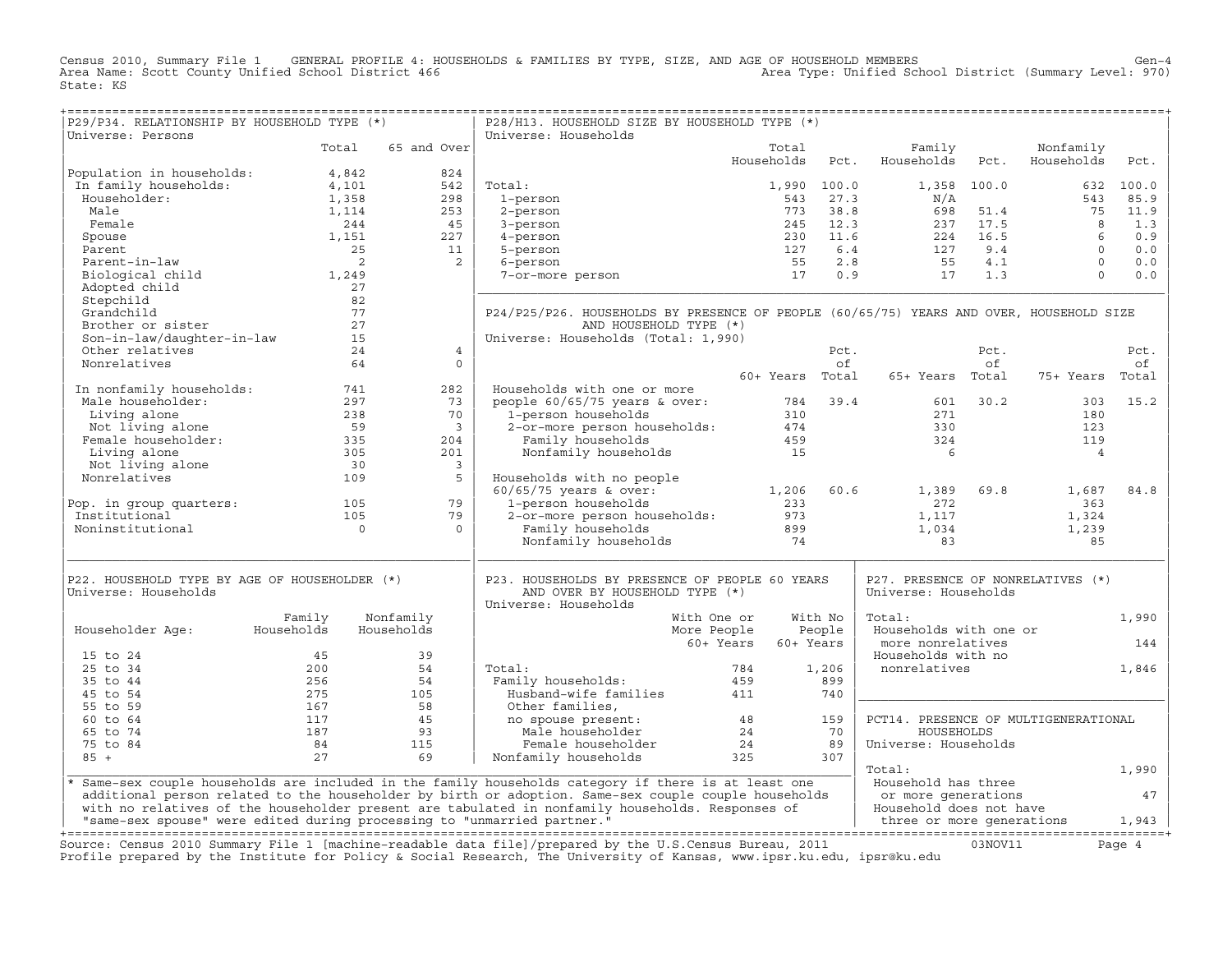Census 2010, Summary File 1 GENERAL PROFILE 5: HUSBAND−WIFE AND UNMARRIED−PARTNER HOUSEHOLDS Gen−5 Area Type: Unified School District (Summary Level: 970) State: KS

| PCT15. HUSBAND-WIFE AND UNMARRIED-PARTNER HOUSEHOLDS BY SEX                                                                                                                                                                                                                  |             |          | PCT17. PRESENCE OF UNMARRIED PARTNER OF HOUSEHOLDER BY HOUSEHOLD TYPE                                                                                                                                                                                                                                                                                                      |                                            |        |             |
|------------------------------------------------------------------------------------------------------------------------------------------------------------------------------------------------------------------------------------------------------------------------------|-------------|----------|----------------------------------------------------------------------------------------------------------------------------------------------------------------------------------------------------------------------------------------------------------------------------------------------------------------------------------------------------------------------------|--------------------------------------------|--------|-------------|
| OF PARTNERS BY PRESENCE OF RELATED AND OWN CHILDREN                                                                                                                                                                                                                          |             |          | FOR THE POPULATION UNDER 18 YEARS IN HOUSEHOLDS                                                                                                                                                                                                                                                                                                                            |                                            |        |             |
| UNDER 18 YEARS $(**)$                                                                                                                                                                                                                                                        |             |          | Universe: Population under 18 years in households (excluding householders,                                                                                                                                                                                                                                                                                                 |                                            |        |             |
| Universe: Households                                                                                                                                                                                                                                                         |             |          | spouses, and unmarried partners) (**)                                                                                                                                                                                                                                                                                                                                      |                                            |        |             |
|                                                                                                                                                                                                                                                                              |             |          |                                                                                                                                                                                                                                                                                                                                                                            |                                            |        |             |
| Total:                                                                                                                                                                                                                                                                       | 1,990 100.0 |          | Total:<br>$\begin{tabular}{llllllllll} {\bf{70.1:}} & {\bf{70.2:}} & {\bf{8.3}} & {\bf{10.0}} & {\bf{10.2}} & {\bf{10.3}} & {\bf{10.0}} & {\bf{10.3}} & {\bf{10.0}} & {\bf{10.3}} & {\bf{10.0}} & {\bf{10.3}} & {\bf{10.4}} & {\bf{10.5}} & {\bf{10.6}} & {\bf{10.7}} & {\bf{10.8}} & {\bf{10.9}} & {\bf{10.9}} & {\bf{11.9}} & {\bf{10.9}} & {\bf{11.9}} & {\bf{10.9}} &$ |                                            |        |             |
| Husband-wife households:                                                                                                                                                                                                                                                     |             |          |                                                                                                                                                                                                                                                                                                                                                                            |                                            |        |             |
|                                                                                                                                                                                                                                                                              |             |          |                                                                                                                                                                                                                                                                                                                                                                            |                                            |        |             |
| Male householder:                                                                                                                                                                                                                                                            |             |          |                                                                                                                                                                                                                                                                                                                                                                            |                                            |        |             |
|                                                                                                                                                                                                                                                                              |             |          |                                                                                                                                                                                                                                                                                                                                                                            |                                            |        |             |
|                                                                                                                                                                                                                                                                              |             |          |                                                                                                                                                                                                                                                                                                                                                                            |                                            |        |             |
|                                                                                                                                                                                                                                                                              |             |          |                                                                                                                                                                                                                                                                                                                                                                            |                                            |        |             |
|                                                                                                                                                                                                                                                                              |             |          |                                                                                                                                                                                                                                                                                                                                                                            |                                            |        |             |
| 1,990 100.0<br>alle households:<br>alle householder:<br>With related children under 18 years<br>With own children under 18 years<br>1,020<br>With own children under 18 years<br>23<br>No own children under 18 years<br>23<br>emale householder:<br><br>Female householder: |             |          |                                                                                                                                                                                                                                                                                                                                                                            |                                            |        |             |
|                                                                                                                                                                                                                                                                              |             |          |                                                                                                                                                                                                                                                                                                                                                                            |                                            |        |             |
|                                                                                                                                                                                                                                                                              |             |          |                                                                                                                                                                                                                                                                                                                                                                            |                                            |        |             |
|                                                                                                                                                                                                                                                                              |             |          |                                                                                                                                                                                                                                                                                                                                                                            |                                            |        |             |
|                                                                                                                                                                                                                                                                              |             |          |                                                                                                                                                                                                                                                                                                                                                                            |                                            |        |             |
|                                                                                                                                                                                                                                                                              |             |          |                                                                                                                                                                                                                                                                                                                                                                            |                                            |        |             |
|                                                                                                                                                                                                                                                                              |             |          |                                                                                                                                                                                                                                                                                                                                                                            |                                            |        |             |
| No related children under 18 years 67<br>Unmarried-partner households:<br>Male householder and male partner:<br>With velated children under 18 years 2<br>With own children under 18 years 2<br>No own children under 18 years 6<br>No rel                                   |             |          | Female Householder present:<br>In family households:<br>Husband-wife families<br>Male householder, no wife present<br>Female householder, no husband present<br>The family householder, no husband present<br>The family households<br>The f                                                                                                                               |                                            |        |             |
|                                                                                                                                                                                                                                                                              |             |          |                                                                                                                                                                                                                                                                                                                                                                            |                                            |        |             |
|                                                                                                                                                                                                                                                                              |             |          |                                                                                                                                                                                                                                                                                                                                                                            |                                            |        |             |
|                                                                                                                                                                                                                                                                              |             |          |                                                                                                                                                                                                                                                                                                                                                                            |                                            |        |             |
|                                                                                                                                                                                                                                                                              |             |          |                                                                                                                                                                                                                                                                                                                                                                            |                                            |        |             |
|                                                                                                                                                                                                                                                                              |             |          |                                                                                                                                                                                                                                                                                                                                                                            |                                            |        |             |
|                                                                                                                                                                                                                                                                              |             |          |                                                                                                                                                                                                                                                                                                                                                                            |                                            |        |             |
|                                                                                                                                                                                                                                                                              |             |          |                                                                                                                                                                                                                                                                                                                                                                            |                                            |        |             |
|                                                                                                                                                                                                                                                                              |             |          |                                                                                                                                                                                                                                                                                                                                                                            |                                            |        |             |
|                                                                                                                                                                                                                                                                              |             |          | PCT16. HOUSEHOLD TYPE BY NUMBER OF PEOPLE UNDER 18 YEARS (EXCLUDING HOUSEHOLDERS,                                                                                                                                                                                                                                                                                          |                                            |        |             |
|                                                                                                                                                                                                                                                                              |             |          | SPOUSES, AND UNMARRIED PARTNERS (*) (**)                                                                                                                                                                                                                                                                                                                                   |                                            |        |             |
|                                                                                                                                                                                                                                                                              |             |          | Universe: Households (Total: 1,990)                                                                                                                                                                                                                                                                                                                                        |                                            |        |             |
|                                                                                                                                                                                                                                                                              |             |          |                                                                                                                                                                                                                                                                                                                                                                            |                                            |        |             |
|                                                                                                                                                                                                                                                                              |             |          |                                                                                                                                                                                                                                                                                                                                                                            | -------- Family Households --------        |        |             |
|                                                                                                                                                                                                                                                                              |             |          |                                                                                                                                                                                                                                                                                                                                                                            | Male                                       | Female |             |
|                                                                                                                                                                                                                                                                              |             |          |                                                                                                                                                                                                                                                                                                                                                                            | Householder Householder Nonfamily          |        |             |
|                                                                                                                                                                                                                                                                              |             |          |                                                                                                                                                                                                                                                                                                                                                                            |                                            |        |             |
|                                                                                                                                                                                                                                                                              |             |          |                                                                                                                                                                                                                                                                                                                                                                            | Husband/Wife No Wife No Husband Households |        |             |
|                                                                                                                                                                                                                                                                              |             |          |                                                                                                                                                                                                                                                                                                                                                                            |                                            |        |             |
|                                                                                                                                                                                                                                                                              |             |          | Total:                                                                                                                                                                                                                                                                                                                                                                     |                                            |        | 632         |
|                                                                                                                                                                                                                                                                              |             |          |                                                                                                                                                                                                                                                                                                                                                                            |                                            |        | 622         |
|                                                                                                                                                                                                                                                                              |             |          |                                                                                                                                                                                                                                                                                                                                                                            |                                            |        | 8           |
|                                                                                                                                                                                                                                                                              |             |          |                                                                                                                                                                                                                                                                                                                                                                            |                                            |        | 2           |
| All other households:                                                                                                                                                                                                                                                        |             | 740 37.2 |                                                                                                                                                                                                                                                                                                                                                                            |                                            |        | $\mathsf 0$ |
|                                                                                                                                                                                                                                                                              |             |          | Total:<br>With no children under 18<br>With one child under 18<br>With two children under 18<br>Total:<br>With two children under 18<br>With three children under 18<br>Total:<br>Mith four or more children under 18<br>Total:<br>27<br>Total:<br>104                                                                                                                     |                                            |        | $\Omega$    |
|                                                                                                                                                                                                                                                                              |             |          |                                                                                                                                                                                                                                                                                                                                                                            |                                            |        |             |
| P33. HOUSEHOLD TYPE FOR THE POPULATION UNDER 18 YEARS IN                                                                                                                                                                                                                     |             |          | * "Families" do not include same-sex married couples even if the marriage was                                                                                                                                                                                                                                                                                              |                                            |        |             |
| HOUSEHOLDS (**)                                                                                                                                                                                                                                                              |             |          | performed in a state issuing marriage certificates for same-sex couples.                                                                                                                                                                                                                                                                                                   |                                            |        |             |
| Universe: Population under 18 years in households excluding                                                                                                                                                                                                                  |             |          |                                                                                                                                                                                                                                                                                                                                                                            |                                            |        |             |
|                                                                                                                                                                                                                                                                              |             |          |                                                                                                                                                                                                                                                                                                                                                                            |                                            |        |             |
| householders, spouses, and unmarried partners                                                                                                                                                                                                                                |             |          |                                                                                                                                                                                                                                                                                                                                                                            |                                            |        |             |
|                                                                                                                                                                                                                                                                              |             |          |                                                                                                                                                                                                                                                                                                                                                                            |                                            |        |             |
| Total:                                                                                                                                                                                                                                                                       |             |          | ** Same-sex couple households are included in the family households category                                                                                                                                                                                                                                                                                               |                                            |        |             |
| In family households:                                                                                                                                                                                                                                                        |             |          | if there is at least one additional person related to the householder by                                                                                                                                                                                                                                                                                                   |                                            |        |             |
|                                                                                                                                                                                                                                                                              |             |          | birth or adoption. Same-sex couple households with no relatives of the                                                                                                                                                                                                                                                                                                     |                                            |        |             |
|                                                                                                                                                                                                                                                                              |             |          | householder present are tabulated in nonfamily households. Responses of                                                                                                                                                                                                                                                                                                    |                                            |        |             |
|                                                                                                                                                                                                                                                                              |             |          | "same-sex spouse" were edited during processing to "unmarried partner."                                                                                                                                                                                                                                                                                                    |                                            |        |             |
| al:<br>n family households:<br>In fusband-wife families<br>In other families:<br>Male householder, no spouse present<br>Pemale householder, no spouse present<br>111<br>Pemale householder, no spouse present<br>158                                                         |             |          |                                                                                                                                                                                                                                                                                                                                                                            |                                            |        |             |
|                                                                                                                                                                                                                                                                              |             |          |                                                                                                                                                                                                                                                                                                                                                                            |                                            |        |             |
| $\begin{array}{cc} 12 & 1.0 \end{array}$<br>In nonfamily households                                                                                                                                                                                                          |             |          |                                                                                                                                                                                                                                                                                                                                                                            |                                            |        |             |
|                                                                                                                                                                                                                                                                              |             |          |                                                                                                                                                                                                                                                                                                                                                                            |                                            |        |             |
|                                                                                                                                                                                                                                                                              |             |          | $\mathbf{r}$ , and the state $\mathbf{r}$ , $\mathbf{r}$ , $\mathbf{r}$ , $\mathbf{r}$ , $\mathbf{r}$ , $\mathbf{r}$ , $\mathbf{r}$ , $\mathbf{r}$ , $\mathbf{r}$ , $\mathbf{r}$ , $\mathbf{r}$ , $\mathbf{r}$ , $\mathbf{r}$ , $\mathbf{r}$ , $\mathbf{r}$ , $\mathbf{r}$ , $\mathbf{r}$ , $\mathbf{r}$                                                                   |                                            |        |             |

+===================================================================================================================================================+Source: Census 2010 Summary File 1 [machine−readable data file]/prepared by the U.S.Census Bureau, 2011 03NOV11 Page 5 Profile prepared by the Institute for Policy & Social Research, The University of Kansas, www.ipsr.ku.edu, ipsr@ku.edu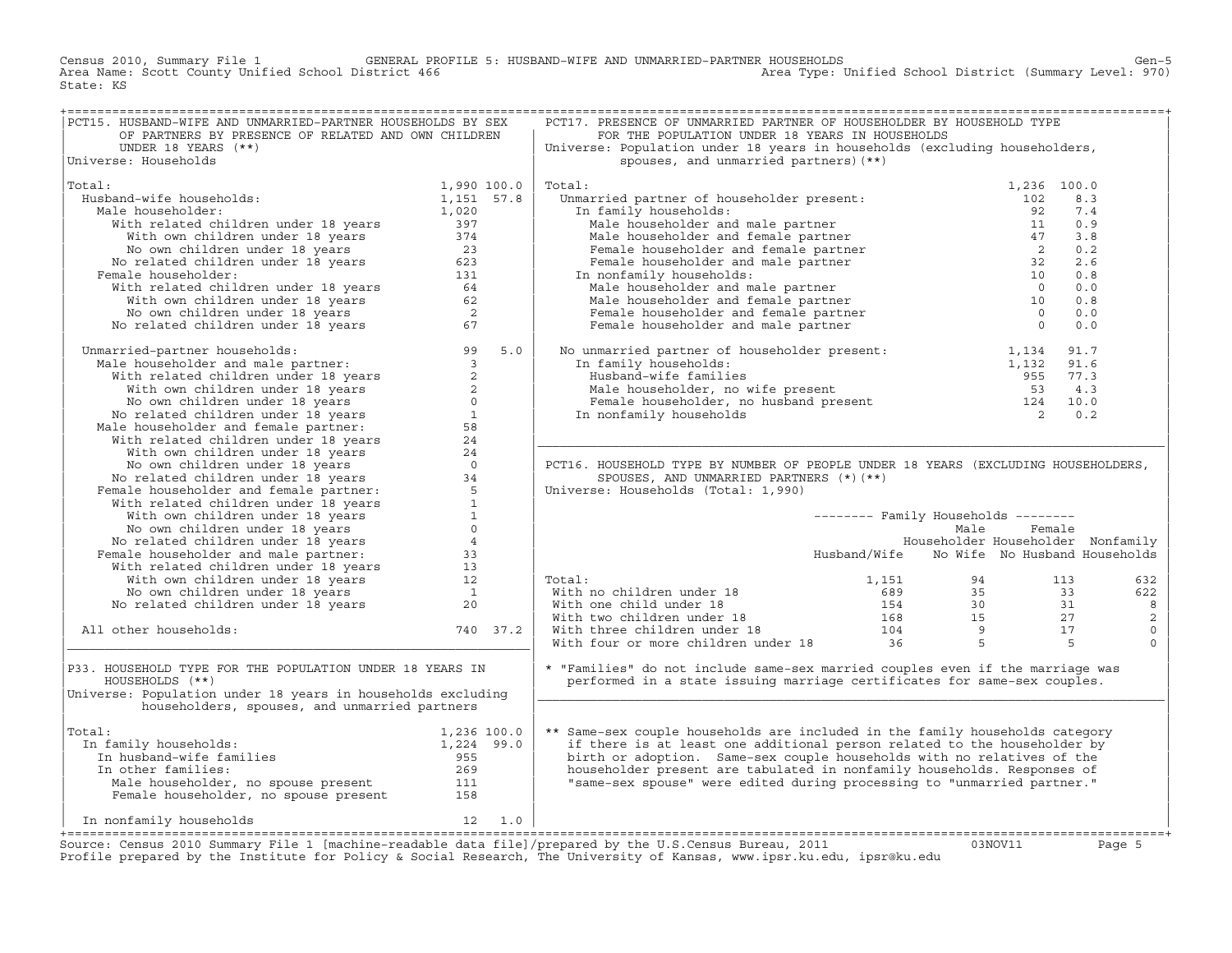Census 2010, Summary File 1 GENERAL PROFILE 6: HOUSING UNIT, TENURE, VACANCY TYPE, HOUSEHOLD SIZE, HOUSEHOLDER RACE/AGE<br>Area Name: Scott County Unified School District 466 (970) Steam area Type: Unified School District (S State: KS

| H1/H3/H4/H5/H10/H11/H12. HOUSING UNITS AND HOUSEHOLD POPULATION<br>BY TENURE; VACANCY STATUS BY TYPE                                                                                                                            |                                        |      |                                                                  |                    |                               |                          | Universe: Occupied Housing Units                                                                                                                                                                                                                        |                                                                     | H13/H16. TENURE BY HOUSEHOLD SIZE                                                                                                                                                                                                                                                                                       |                               |            |                              |                                         |
|---------------------------------------------------------------------------------------------------------------------------------------------------------------------------------------------------------------------------------|----------------------------------------|------|------------------------------------------------------------------|--------------------|-------------------------------|--------------------------|---------------------------------------------------------------------------------------------------------------------------------------------------------------------------------------------------------------------------------------------------------|---------------------------------------------------------------------|-------------------------------------------------------------------------------------------------------------------------------------------------------------------------------------------------------------------------------------------------------------------------------------------------------------------------|-------------------------------|------------|------------------------------|-----------------------------------------|
| Universe: Housing Units and Population                                                                                                                                                                                          |                                        |      |                                                                  |                    |                               |                          |                                                                                                                                                                                                                                                         |                                                                     |                                                                                                                                                                                                                                                                                                                         |                               |            |                              |                                         |
|                                                                                                                                                                                                                                 | Units                                  | Pct. |                                                                  | Population HH Size | Average                       |                          |                                                                                                                                                                                                                                                         |                                                                     | Total                                                                                                                                                                                                                                                                                                                   | Owner Occupied<br>Number Pct. |            | Renter Occupied              | Number Pct.                             |
| Total:                                                                                                                                                                                                                          | 2,203 100.0                            |      |                                                                  |                    |                               |                          | Total Occupied Units:                                                                                                                                                                                                                                   |                                                                     | 1,990                                                                                                                                                                                                                                                                                                                   |                               | 1,438 72.3 |                              | 552 27.7                                |
| Occupied:                                                                                                                                                                                                                       | 1,990                                  | 90.3 |                                                                  | 4,842              | 2.43                          |                          | 1-person households                                                                                                                                                                                                                                     |                                                                     | 543                                                                                                                                                                                                                                                                                                                     |                               | 315 58.0   |                              | 228 42.0                                |
| )ccupied:<br>Owner occupied:                                                                                                                                                                                                    | 1,438 65.3                             |      |                                                                  | 3,594              | 2.50                          |                          |                                                                                                                                                                                                                                                         |                                                                     |                                                                                                                                                                                                                                                                                                                         |                               |            | 156                          | 20.2                                    |
|                                                                                                                                                                                                                                 |                                        |      |                                                                  | 2,257              |                               |                          |                                                                                                                                                                                                                                                         |                                                                     |                                                                                                                                                                                                                                                                                                                         |                               |            |                              | 57 23.3                                 |
|                                                                                                                                                                                                                                 |                                        |      |                                                                  | 1,337              |                               |                          |                                                                                                                                                                                                                                                         |                                                                     |                                                                                                                                                                                                                                                                                                                         |                               |            |                              | 54 23.5                                 |
| Owned with a mortgage/loan 780 35.4<br>Owned free and clear 658 29.9<br>Renter occupied 552 25.1<br>Renter occupied                                                                                                             |                                        |      |                                                                  | 1,248              | 2.26                          |                          |                                                                                                                                                                                                                                                         |                                                                     |                                                                                                                                                                                                                                                                                                                         |                               |            |                              | 33 26.0                                 |
|                                                                                                                                                                                                                                 |                                        |      |                                                                  |                    |                               |                          |                                                                                                                                                                                                                                                         |                                                                     | 2-person households<br>2-person households<br>3-person households<br>4-person households<br>5-person households<br>5-person households<br>6-person households<br>7+ person households<br>7+ person households<br>7+ person households<br>7+ person                                                                      |                               |            |                              | 17 30.9                                 |
| Vacant:                                                                                                                                                                                                                         | 213                                    | 9.7  |                                                                  |                    |                               |                          |                                                                                                                                                                                                                                                         |                                                                     |                                                                                                                                                                                                                                                                                                                         |                               |            |                              | 741.2                                   |
|                                                                                                                                                                                                                                 |                                        |      |                                                                  |                    |                               |                          |                                                                                                                                                                                                                                                         |                                                                     |                                                                                                                                                                                                                                                                                                                         |                               |            |                              |                                         |
|                                                                                                                                                                                                                                 |                                        |      |                                                                  |                    |                               |                          |                                                                                                                                                                                                                                                         |                                                                     |                                                                                                                                                                                                                                                                                                                         |                               |            |                              |                                         |
|                                                                                                                                                                                                                                 |                                        |      |                                                                  |                    |                               |                          |                                                                                                                                                                                                                                                         |                                                                     |                                                                                                                                                                                                                                                                                                                         |                               |            |                              |                                         |
| For rent<br>Rented, not occupied<br>For sale only<br>Sold, not occupied<br>For seasonal, recreational<br>For seasonal, recreational<br>Render Sold                                                                              |                                        |      |                                                                  |                    |                               |                          |                                                                                                                                                                                                                                                         |                                                                     |                                                                                                                                                                                                                                                                                                                         |                               |            |                              |                                         |
|                                                                                                                                                                                                                                 |                                        |      |                                                                  |                    |                               |                          |                                                                                                                                                                                                                                                         |                                                                     |                                                                                                                                                                                                                                                                                                                         |                               |            |                              |                                         |
| or occasional use                                                                                                                                                                                                               | $\begin{array}{c} 13 \\ 1 \end{array}$ | 0.6  |                                                                  |                    |                               |                          |                                                                                                                                                                                                                                                         |                                                                     |                                                                                                                                                                                                                                                                                                                         |                               |            |                              |                                         |
| For migrant workers                                                                                                                                                                                                             |                                        | 0.0  |                                                                  |                    |                               |                          |                                                                                                                                                                                                                                                         |                                                                     |                                                                                                                                                                                                                                                                                                                         |                               |            |                              |                                         |
| Other                                                                                                                                                                                                                           | 151                                    | 6.9  |                                                                  |                    |                               |                          |                                                                                                                                                                                                                                                         |                                                                     |                                                                                                                                                                                                                                                                                                                         |                               |            |                              |                                         |
| Universe: Occupied Housing Units<br>Race of Householder<br>Total:<br>White alone<br>White alone<br>Black/African American alone 5 0.3<br>American Ind./Alaska Native alone 8 0.4<br>Asian alone 10 0.5<br>Native Hawaiian/Other |                                        |      | Total<br>Number Pct.<br>of<br>Total<br>1,990 100.0<br>1,859 93.4 |                    | Owner Occupied<br>Number Pct. | of<br>Race<br>Group      | Renter Occupied<br>Number<br>552<br>$\begin{array}{cccccc} 00.0 & & & 1,438 & & 72.3 & & & 552 \\ 93.4 & & & 1,359 & & 73.1 & & & 500 \\ 0.3 & & & 3 & & 60.0 & & & 2 \\ 0.4 & & & 3 & & 37.5 & & 5 \\ 0.5 & & & 6 & & 60.0 & & & 4 \end{array}$<br>500 | Pct.<br>of<br>Race<br>Group<br>27.7<br>26.9<br>40.0<br>62.5<br>40.0 | Universe: Occupied Housing Units<br>Total:<br>With children under 18<br>No children under 18                                                                                                                                                                                                                            |                               | Occupied   | Owner<br>1,438<br>451<br>987 | Renter<br>Occupied<br>552<br>160<br>392 |
| And Tacific Islander alone<br>Some Other Race alone 1 0.1<br>Two or More Races 10 0.5                                                                                                                                           |                                        |      |                                                                  |                    |                               |                          | $0$ 0.0 $1$ 100.0<br>$64$ 66.0 $33$ 34.0                                                                                                                                                                                                                |                                                                     | H17. TENURE BY AGE OF HOUSEHOLDER                                                                                                                                                                                                                                                                                       |                               |            |                              |                                         |
| Some Other Race alone                                                                                                                                                                                                           |                                        |      |                                                                  |                    |                               |                          |                                                                                                                                                                                                                                                         |                                                                     | Universe: Occupied Housing Units                                                                                                                                                                                                                                                                                        |                               |            |                              |                                         |
| Two or More Races                                                                                                                                                                                                               |                                        |      |                                                                  |                    | 330.0                         |                          | $7\overline{7}$                                                                                                                                                                                                                                         | 70.0                                                                |                                                                                                                                                                                                                                                                                                                         |                               |            |                              |                                         |
|                                                                                                                                                                                                                                 |                                        |      |                                                                  |                    |                               |                          |                                                                                                                                                                                                                                                         |                                                                     | Age of<br>Householder                                                                                                                                                                                                                                                                                                   | Owner Occupied<br>Number      | Pct.       | Renter Occupied<br>Number    | Pct.                                    |
| Hispanic or Latino                                                                                                                                                                                                              |                                        | 194  | 9.7                                                              |                    | 121 62.4                      |                          |                                                                                                                                                                                                                                                         | 73 37.6                                                             | Total:<br>15 to 24                                                                                                                                                                                                                                                                                                      | 1,438 100.0<br>33             | 2.3        | 51                           | 552 100.0<br>9.2                        |
| Not Hispanic or Latino: 1,796 90.3<br>White alone 1,773 89.1<br>Black/African American alone 5 0.3<br>American Ind./Alaska Native alone 6 0.3<br>Asian alone 9 0.5                                                              |                                        |      |                                                                  |                    |                               |                          | $\begin{array}{cccccc} 90.3 & & 1,317 & & 73.3 & & 479 & 26.7 \\ 89.1 & & 1,305 & 73.6 & & 468 & 26.4 \\ 0.3 & & 3 & 60.0 & & 2 & 40.0 \\ 0.3 & & 2 & 33.3 & & 4 & 66.7 \\ 0.5 & & 5 & 55.6 & & 4 & 44.4 \end{array}$                                   |                                                                     |                                                                                                                                                                                                                                                                                                                         |                               |            |                              | 19.7                                    |
|                                                                                                                                                                                                                                 |                                        |      |                                                                  |                    |                               |                          |                                                                                                                                                                                                                                                         |                                                                     |                                                                                                                                                                                                                                                                                                                         |                               |            |                              | 16.3                                    |
|                                                                                                                                                                                                                                 |                                        |      |                                                                  |                    |                               |                          |                                                                                                                                                                                                                                                         |                                                                     |                                                                                                                                                                                                                                                                                                                         |                               |            |                              | 18.1                                    |
|                                                                                                                                                                                                                                 |                                        |      |                                                                  |                    |                               |                          |                                                                                                                                                                                                                                                         |                                                                     |                                                                                                                                                                                                                                                                                                                         |                               |            |                              | 8.2                                     |
|                                                                                                                                                                                                                                 |                                        |      |                                                                  |                    |                               |                          |                                                                                                                                                                                                                                                         |                                                                     |                                                                                                                                                                                                                                                                                                                         |                               |            |                              | 4.0                                     |
| Native Hawaiian/Other                                                                                                                                                                                                           |                                        |      |                                                                  |                    |                               |                          |                                                                                                                                                                                                                                                         |                                                                     |                                                                                                                                                                                                                                                                                                                         |                               |            |                              | 8.9                                     |
|                                                                                                                                                                                                                                 |                                        |      |                                                                  |                    |                               | 0.0                      | 1 100.0                                                                                                                                                                                                                                                 |                                                                     | $\begin{array}{cccccc} 15&\text{to}&24&&&&33&2\,.3&&&51\\ 25&\text{to}&34&&&&145&10.1&&&109\\ 35&\text{to}&44&&220&15\,.3&&90\\ 45&\text{to}&54&&280&19\,.5&&&100\\ 55&\text{to}&59&&180&12\,.5&&45\\ 60&\text{to}&64&&&&140&9\,.7&&&22\\ 65&\text{to}&74&&&&231&16\,.1&&49\\ 75&\text{to}&84&&&&148&10\,.3&&&51\\ 85&$ |                               |            |                              | 9.2                                     |
| Some Other Race alone                                                                                                                                                                                                           |                                        |      |                                                                  |                    |                               | <b>Contract Contract</b> | $\overline{0}$                                                                                                                                                                                                                                          | <b>Contract Contract</b>                                            |                                                                                                                                                                                                                                                                                                                         |                               |            |                              | 6.3                                     |
| Pacific Islander alone $\begin{array}{ccccccc} 1 & 0.1 & & 0 \ 0.0 & & 0.0 & & 0 \ 0.0 & & 0.0 & & 2 \end{array}$<br>Two or More Races<br>Two or More Races                                                                     |                                        |      |                                                                  |                    | 2 100.0                       |                          | $\Omega$                                                                                                                                                                                                                                                | 0.0                                                                 |                                                                                                                                                                                                                                                                                                                         |                               |            |                              |                                         |
|                                                                                                                                                                                                                                 |                                        |      |                                                                  |                    |                               |                          |                                                                                                                                                                                                                                                         |                                                                     |                                                                                                                                                                                                                                                                                                                         |                               |            |                              |                                         |

Source: Census 2010 Summary File 1 [machine-readable data file]/prepared by the U.S.Census Bureau, 2011 Page 6<br>Profile prepared by the Institute for Policy & Social Research, The University of Kansas, www.ip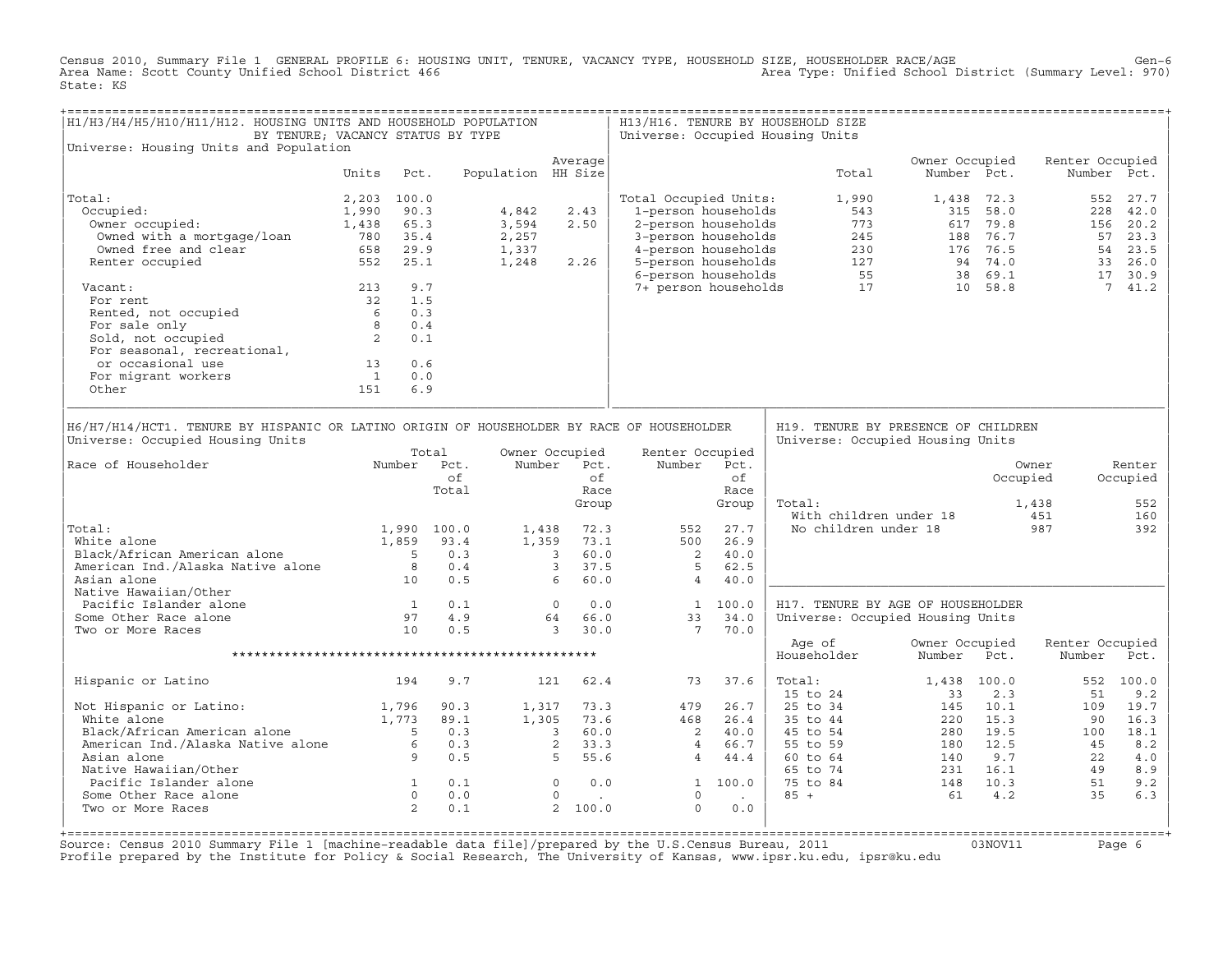Census 2010, Summary File 1 GENERAL PROFILE 7: TENURE BY HOUSEHOLD TYPE BY AGE; NONFAMILY HOUSEHOLDS; NONRELATIVES Gen−7<br>Area Name: Scott County Unified School District 466 (970) Area Type: Unified School District (Summar Area Type: Unified School District (Summary Level: 970) State: KS

+===================================================================================================================================================+

| H18. TENURE BY HOUSEHOLD TYPE BY AGE OF HOUSEHOLDER (*)<br>Universe: Occupied Housing Units                                                                                        |          |          |                |          |                                                             |          |                                                                                                           |                         |            |                 |                     |
|------------------------------------------------------------------------------------------------------------------------------------------------------------------------------------|----------|----------|----------------|----------|-------------------------------------------------------------|----------|-----------------------------------------------------------------------------------------------------------|-------------------------|------------|-----------------|---------------------|
|                                                                                                                                                                                    |          |          |                |          |                                                             |          |                                                                                                           |                         |            |                 |                     |
|                                                                                                                                                                                    |          |          |                |          |                                                             |          | Householder Householder Householder Householder Pct. Householder Householder Householder Householder Pct. |                         |            |                 |                     |
|                                                                                                                                                                                    |          | Any Age  | 15 to 34       | 35 to 64 | $65+$                                                       | $65+$    | Any Age                                                                                                   | 15 to 34                | 35 to 64   | $65+$           | $65+$               |
| Family households:                                                                                                                                                                 |          | 1,085    | 150            |          | 676<br>259                                                  | 23.9     | 273                                                                                                       | 95                      |            | 139<br>39       | 14.3                |
| Husband-wife families:                                                                                                                                                             |          | 961      | 120            |          | 607                                                         | 234 24.3 | 190                                                                                                       | 60                      |            | 99              | 31 16.3             |
| Other families, no spouse present:                                                                                                                                                 |          | 124      | 30             |          | 69                                                          | 25 20.2  | 83                                                                                                        | 35                      |            | 40              | 8<br>9.6            |
| Male householder                                                                                                                                                                   |          | 65       | 14             |          | 40                                                          | 11 16.9  | 29                                                                                                        | 10                      |            | 17              | 2<br>6.9            |
| Female householder                                                                                                                                                                 |          | 59       | 16             |          | 29                                                          | 14 23.7  | 54                                                                                                        | 25                      |            | 23              | 11.1<br>6           |
| Nonfamily households:                                                                                                                                                              |          | 353      | 28             |          | 144                                                         | 181 51.3 | 279                                                                                                       | 65                      |            | 118<br>96       | 34.4                |
| Male householder:                                                                                                                                                                  |          | 149      | 24             |          | 80                                                          | 45 30.2  | 148                                                                                                       | 47                      |            | 73<br>28        | 18.9                |
| Living alone                                                                                                                                                                       |          | 124      | 14             |          | 67                                                          | 43 34.7  | 114                                                                                                       | 27                      |            | 60              | 27 23.7             |
| Not living alone                                                                                                                                                                   |          | 25       | 10             |          | 13<br>2                                                     | 8.0      | 34                                                                                                        | 20                      |            | 13              | $\mathbf{1}$<br>2.9 |
| Female householder:                                                                                                                                                                |          | 204      | $\overline{4}$ |          | 64                                                          | 136 66.7 | 131                                                                                                       | 18                      |            | 45              | 68 51.9             |
| Living alone                                                                                                                                                                       |          | 191      | $\overline{3}$ |          | 54                                                          | 134 70.2 | 114                                                                                                       | 8                       |            | 39              | 67 58.8             |
| Not living alone                                                                                                                                                                   |          | 13       | $\mathbf{1}$   |          | 10                                                          | 2, 15.4  | 17                                                                                                        | 10                      |            | 6               | 1 5.9               |
| HCT2/HCT3/HCT4. TENURE BY PRESENCE AND AGE OF OWN, RELATED,<br>AND TOTAL CHILDREN (EXCLUDING HOUSEHOLDERS,<br>SPOUSES, AND UNMARRIED PARTNERS)<br>Universe: Occupied Housing Units |          |          |                |          | BY AGE OF HOUSEHOLDER (*)<br>Universe: Nonfamily Households |          | PCT18. NONFAMILY HOUSEHOLDS BY SEX OF HOUSEHOLDER BY LIVING ALONE<br>Total                                | Male                    | Pct.<br>of | Female          | Pct.<br>οf          |
|                                                                                                                                                                                    | Own      | Related  |                | Total    |                                                             |          |                                                                                                           | Householder Householder | Total      | Householder     | Total               |
|                                                                                                                                                                                    | Children | Children | Children       | Total:   |                                                             |          | 632                                                                                                       | 297                     | 47.0       | 335             | 53.0                |
| Total:                                                                                                                                                                             | 1,990    |          | 1,990          | 1,990    | Living alone:                                               |          | 543                                                                                                       | 238                     | 43.8       | 305             | 56.2                |
| Owner occupied:                                                                                                                                                                    | 1,438    | 1,438    |                | 1,438    | Householder 15 to 64                                        |          | 272                                                                                                       | 168                     | 61.8       | 104             | 38.2                |
| With children under 18:                                                                                                                                                            | 408      |          | 441            | 451      | Householder 65 and over                                     |          | 271                                                                                                       | 70                      | 25.8       | 201             | 74.2                |
| Under 6 only                                                                                                                                                                       | 79       |          | 93             | 97       |                                                             |          |                                                                                                           |                         |            |                 |                     |
| Under 6 and 6 to 17                                                                                                                                                                | 97       |          | 109            | 110      | Not living alone:                                           |          |                                                                                                           | 89<br>59                | 66.3       | 30              | 33.7                |
| 6 to 17 years only                                                                                                                                                                 | 232      |          | 239            | 244      | Householder 15 to 64                                        |          | 83                                                                                                        | 56                      | 67.5       | 27              | 32.5                |
| No children under 18                                                                                                                                                               | 1,030    |          | 997            | 987      | Householder 65 and over                                     |          |                                                                                                           | 6<br>$\mathbf{3}$       | 50.0       | $\overline{3}$  | 50.0                |
| Renter occupied:                                                                                                                                                                   | 552      |          | 552            | 552      |                                                             |          |                                                                                                           |                         |            |                 |                     |
| With children under 18:                                                                                                                                                            | 152      |          | 159            | 160      |                                                             |          | PCT19. NONRELATIVES BY HOUSEHOLD TYPE (*)                                                                 |                         |            |                 |                     |
| Under 6 only                                                                                                                                                                       | 45       |          | 48             | 48       | Universe: Nonrelatives                                      |          |                                                                                                           |                         |            |                 |                     |
| Under 6 and 6 to 17                                                                                                                                                                | 44       |          | 49             | 49       |                                                             |          |                                                                                                           |                         | Pct.       |                 | Pct.                |
| 6 to 17 years only                                                                                                                                                                 | 63       |          | 62             | 63       |                                                             |          | In Total                                                                                                  | In Family               |            | of In Nonfamily | оf                  |
| No children under 18                                                                                                                                                               | 400      |          | 393            | 392      |                                                             |          | Households                                                                                                | Households              | Total      | Households      | Total               |
|                                                                                                                                                                                    |          |          |                | Total:   |                                                             |          | 173                                                                                                       | 64                      | 37.0       | 109             | 63.0                |
|                                                                                                                                                                                    |          |          |                |          | Roomer or boarder                                           |          | 11                                                                                                        | $\overline{3}$          | 27.3       | 8               | 72.7                |
|                                                                                                                                                                                    |          |          |                |          | Housemate or roommate                                       |          |                                                                                                           | 31<br>2                 | 6.5        | 29              | 93.5                |
|                                                                                                                                                                                    |          |          |                |          | Unmarried partner                                           |          |                                                                                                           | 99<br>46                | 46.5       | 53              | 53.5                |
|                                                                                                                                                                                    |          |          |                |          | Other nonrelatives                                          |          | 32                                                                                                        | 13                      | 40.6       | 19              | 59.4                |

design to the control of the control of the control of the control of the control of the control of the control of the control of the control of the control of the control of the control of the control of the control of th |\* Same−sex couple households are included in the family households category if there is at least one additional person related to the householder | | by birth or adoption. Same−sex couple households with no relatives of the householder present are tabulated in nonfamily households. | | "Nonfamily households" consist of people living alone and households which do not have any members related to the householder. Nonrelatives | include any household member not related to the householder by birth, marriage, or adoption. This includes unmarried partners. Responses of | "same−sex spouse" were edited during processing to "unmarried partner." |

|\_\_\_\_\_\_\_\_\_\_\_\_\_\_\_\_\_\_\_\_\_\_\_\_\_\_\_\_\_\_\_\_\_\_\_\_\_\_\_\_\_\_\_\_\_\_\_\_\_\_\_\_\_\_\_\_\_\_\_\_\_\_\_\_|\_\_\_\_\_\_\_\_\_\_\_\_\_\_\_\_\_\_\_\_\_\_\_\_\_\_\_\_\_\_\_\_\_\_\_\_\_\_\_\_\_\_\_\_\_\_\_\_\_\_\_\_\_\_\_\_\_\_\_\_\_\_\_\_\_\_\_\_\_\_\_\_\_\_\_\_\_\_\_\_\_\_|

+===================================================================================================================================================+ Source: Census 2010 Summary File 1 [machine−readable data file]/prepared by the U.S.Census Bureau, 2011 03NOV11 Page 7 Profile prepared by the Institute for Policy & Social Research, The University of Kansas, www.ipsr.ku.edu, ipsr@ku.edu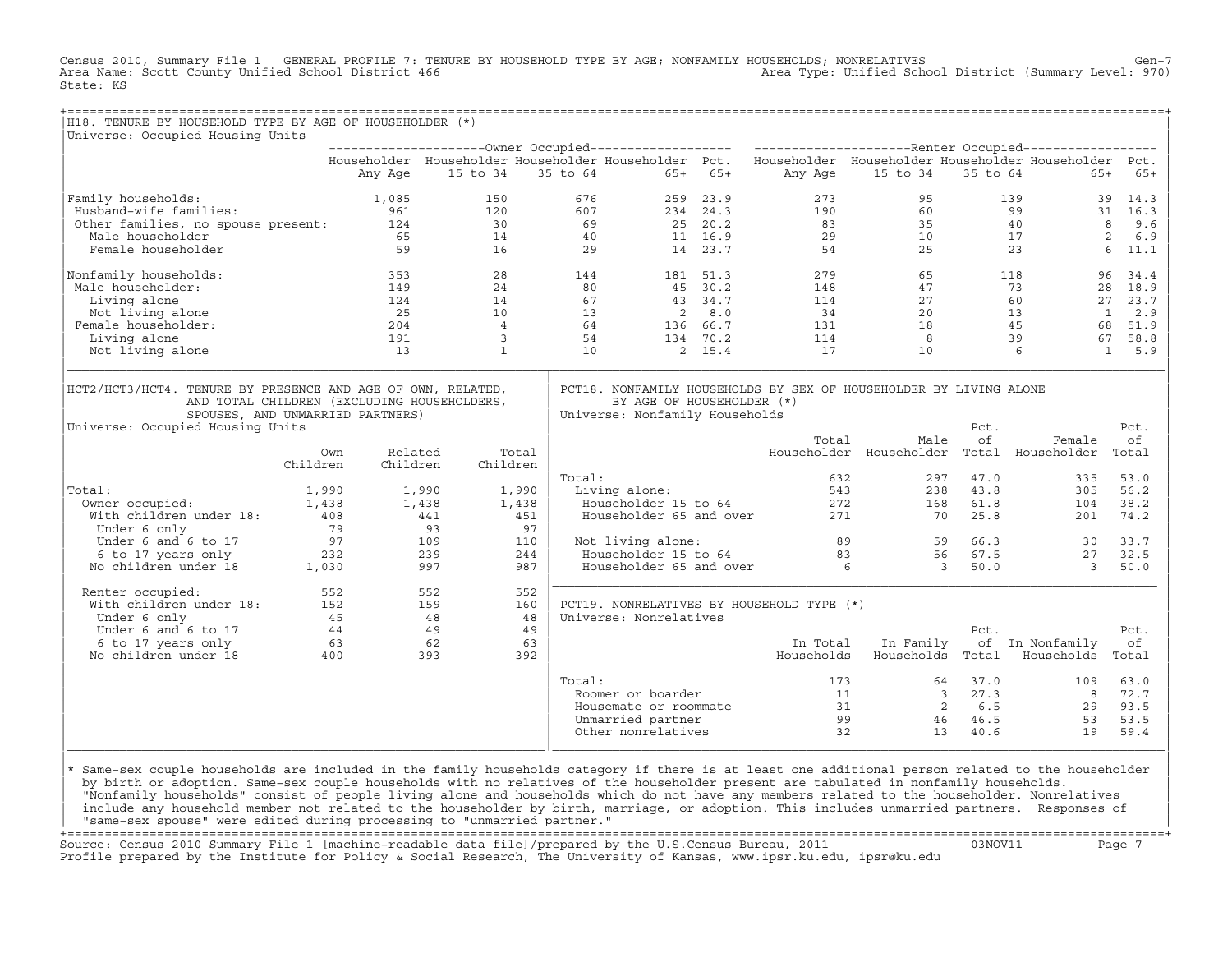Census 2010, Summary File 1 GENERAL PROFILE 8: GROUP QUARTERS POPULATION BY SEX BY AGE BY DETAILED TYPE Ghool District (Summary Level: 970)<br>Area Name: Scott County Unified School District 466 (970) Area Type: Unified Scho State: KS

## +===================================================================================================================================================+ |PCT20/PCT21. GROUP QUARTERS POPULATION BY SEX BY AGE BY GROUP QUARTERS TYPE |

| Universe: Population in Group Quarters                                                                       |                |                      |                          |                                                                              |             |                          |                     |
|--------------------------------------------------------------------------------------------------------------|----------------|----------------------|--------------------------|------------------------------------------------------------------------------|-------------|--------------------------|---------------------|
|                                                                                                              |                |                      | Total 18 to 64 65 & Over |                                                                              |             | Total 18 to 64 65 & Over |                     |
| Total:                                                                                                       | 105            | 26                   |                          | $79$  Male:                                                                  | 44          | 20 <sub>o</sub>          | 24                  |
| Institutionalized population: 105<br>Correctional facilities for adults: 19<br>Institutionalized population: |                | 26                   | 79                       | Institutionalized population:                                                | 44          | 20                       | 24                  |
|                                                                                                              |                | 19                   | $\Omega$                 | Institutionalized population:<br>Correctional facilities for adults:         | 17          | 17                       | $\Omega$            |
| Federal detention centers                                                                                    | $\overline{0}$ | $\Omega$             | $\Omega$                 | Federal detention centers                                                    | $\Omega$    | $\circ$                  | $\circ$             |
| Federal prisons                                                                                              | $\overline{0}$ | $\Omega$             | $\Omega$                 | Federal prisons                                                              | $\Omega$    | $\Omega$                 | $\mathbf{0}$        |
| State prisons                                                                                                | $\Omega$       | $\Omega$             | $\Omega$                 | State prisons                                                                | $\Omega$    | $\Omega$                 | $\mathbf{0}$        |
| Local jails and other municipal                                                                              |                |                      |                          | Local jails and other municipal                                              |             |                          |                     |
| confinement facilities                                                                                       | 19             | 19                   | $\circ$                  | confinement facilities                                                       | 17          | 17                       | $\mathsf{O}$        |
| Correctional residential facilities                                                                          | $\Omega$       | $\Omega$             | $\Omega$                 | Correctional residential facilities                                          | $\Omega$    | $\Omega$                 | $\mathbf 0$         |
| Military disciplinary barracks & jails                                                                       | $\Omega$       | $\Omega$             | $\Omega$                 | Military disciplinary barracks & jails                                       | $\Omega$    | $\Omega$                 | $\Omega$            |
| Juvenile facilities:                                                                                         | $\circ$        | $\Omega$             | $\Omega$                 | Juvenile facilities:                                                         | $\Omega$    | $\Omega$                 | $\Omega$            |
| Group homes for juveniles                                                                                    |                |                      |                          | Group homes for juveniles                                                    |             |                          |                     |
| (non-correctional)                                                                                           | $\mathbf{0}$   | $\mathbf{0}$         | $\circ$                  | (non-correctional)                                                           | $\Omega$    | $\Omega$                 | $\circ$             |
| Residential treatment centers for                                                                            |                |                      |                          | Residential treatment centers for                                            |             |                          |                     |
| juveniles (non-correctional)                                                                                 | $\Omega$       | $\Omega$             | $\Omega$                 | juveniles (non-correctional)                                                 | $\Omega$    | $\Omega$                 | $\Omega$            |
| Correctional facilities intended for                                                                         |                |                      |                          | Correctional facilities intended for                                         |             |                          |                     |
| iuveniles                                                                                                    | $\Omega$       | $\Omega$             | $\Omega$                 | iuveniles                                                                    | $\Omega$    | $\Omega$                 | $\mathbf 0$         |
| Nursing facilities/Skilled-nursing fac.                                                                      | 86             | $7^{\circ}$          | 79                       | Nursing facilities/Skilled-nursing fac.                                      | 27          | $\overline{3}$           | 24                  |
| Other institutional facilities:                                                                              | $\circ$        | $\Omega$             | $\Omega$                 | Other institutional facilities:                                              | $\Omega$    | $\Omega$                 | $\mathbf 0$         |
| Mental (Psychiatric) hospitals and                                                                           |                |                      |                          | Mental (Psychiatric) hospitals and                                           |             |                          |                     |
| psychiatric units in other hospitals                                                                         | $\mathbf{0}$   | $\Omega$             | $\Omega$                 | psychiatric units in other hospitals                                         | $\Omega$    | $\Omega$                 | $\Omega$            |
| Hospitals with patients who have no                                                                          |                |                      |                          | Hospitals with patients who have no                                          |             |                          |                     |
| usual home elsewhere                                                                                         | $\circ$        | $\Omega$<br>$\Omega$ | $\Omega$                 | usual home elsewhere                                                         | $\Omega$    | $\Omega$                 | $\mathbf 0$         |
| In-patient hospice facilities                                                                                | $\Omega$       |                      | $\Omega$                 | In-patient hospice facilities                                                | $\Omega$    | $\Omega$                 | $\Omega$            |
| Military treatment facilities with                                                                           | $\mathbf{0}$   | $\Omega$             | $\Omega$                 | Military treatment facilities with                                           | $\Omega$    | $\Omega$                 | $\circ$             |
| assigned patients<br>Residential schools for people with                                                     |                |                      |                          | assigned patients<br>Residential schools for people with                     |             |                          |                     |
| disabilities                                                                                                 | $\Omega$       | $\Omega$             | $\Omega$                 | disabilities                                                                 | $\Omega$    | $\Omega$                 | $\Omega$            |
|                                                                                                              |                |                      |                          |                                                                              |             |                          |                     |
| Noninstitutionalized population:                                                                             | $\mathbf 0$    | $\Omega$             | $\Omega$                 | Noninstitutionalized population:                                             | $\Omega$    | $\Omega$                 | $\mathbf 0$         |
| College/University student housing                                                                           | $\Omega$       | $\Omega$             | $\Omega$                 | College/University student housing                                           | $\Omega$    | $\Omega$                 | $\Omega$            |
| Military quarters:                                                                                           | $\Omega$       | $\Omega$             | $\Omega$                 | Military quarters:                                                           | $\Omega$    | $\Omega$                 | $\mathbf 0$         |
| Military barracks and dormitories                                                                            |                |                      |                          | Military barracks and dormitories                                            |             |                          |                     |
| (non-disciplinary)                                                                                           | $\Omega$       | $\Omega$             | $\Omega$                 | (non-disciplinary)                                                           | $\Omega$    | $\Omega$                 | $\Omega$            |
| Military ships                                                                                               | $\Omega$       | $\Omega$             | $\Omega$                 | Military ships                                                               | $\Omega$    | $\Omega$                 | $\Omega$            |
|                                                                                                              | $\Omega$       | $\Omega$             | $\Omega$                 |                                                                              | $\Omega$    |                          |                     |
| Other noninstitutional facilities:                                                                           |                |                      |                          | Other noninstitutional facilities:                                           |             | $\Omega$                 | $\mathbf 0$         |
| Emergency and transitional shelters                                                                          |                |                      |                          | Emergency and transitional shelters<br>(with sleeping facilities) for people |             |                          |                     |
| (with sleeping facilities) for people<br>experiencing homelessness                                           | $\Omega$       | $\Omega$             | $\Omega$                 | experiencing homelessness                                                    | $\Omega$    | $\Omega$                 | $\mathbf 0$         |
| Group homes intended for adults                                                                              | $\Omega$       | $\Omega$             | $\Omega$                 | Group homes intended for adults                                              | $\Omega$    | $\Omega$                 | $\Omega$            |
| Residential treatment centers, adults                                                                        | $\circ$        | $\mathbf{0}$         | $\circ$                  | Residential treatment centers, adults                                        | $\mathbf 0$ | $\mathbf 0$              | $\mathsf{O}\xspace$ |
| Maritime/merchant vessels                                                                                    | $\Omega$       | $\Omega$             | $\Omega$                 | Maritime/merchant vessels                                                    | $\Omega$    | $\Omega$                 | $\mathbf 0$         |
| Workers group living quarters and                                                                            |                |                      |                          | Workers group living quarters and                                            |             |                          |                     |
| Job Corps centers                                                                                            | $\mathbf 0$    | $\mathbf 0$          | $\circ$                  | Job Corps centers                                                            | $\mathbf 0$ | $\circ$                  | $\circ$             |
| Other noninstitutional facilities                                                                            | $\Omega$       | $\Omega$             | $\Omega$                 | Other noninstitutional facilities                                            | $\Omega$    | $\Omega$                 | $\mathbf 0$         |
|                                                                                                              |                |                      |                          |                                                                              |             |                          |                     |
|                                                                                                              |                |                      |                          |                                                                              |             |                          |                     |

Source: Census 2010 Summary File 1 [machine−readable data file]/prepared by the U.S.Census Bureau, 2011 03NOV11 Page 8 Profile prepared by the Institute for Policy & Social Research, The University of Kansas, www.ipsr.ku.edu, ipsr@ku.edu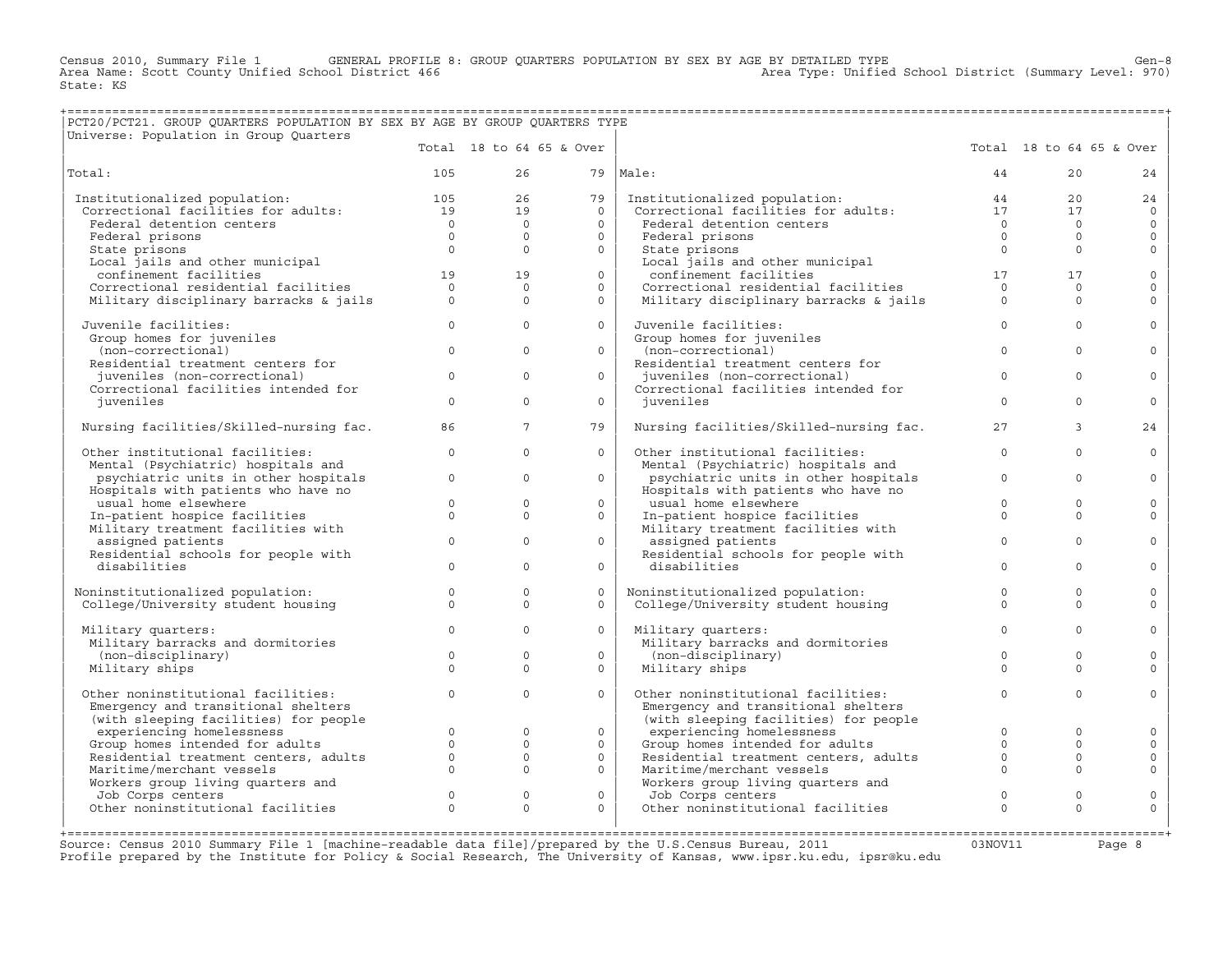Census 2010, Summary File 1 GENERAL PROFILE 9: GROUP QUARTERS POPULATION BY SEX BY DETAILED AGE Gen−9 Area Name: Scott County Unified School District 466 Area Type: Unified School District (Summary Level: 970) State: KS

| PCO1-PCO10/PCT21/P12. GROUP QUARTERS POPULATION BY SEX BY AGE BY GROUP QUARTERS TYPE (*** % OF TOTAL POPULATION IN THIS AGE GROUP)<br>Universe: Population in Group Quarters |                              |             |                                    |                                                   |             |                         |                                                                                                          |             |                                   |          |                     |
|------------------------------------------------------------------------------------------------------------------------------------------------------------------------------|------------------------------|-------------|------------------------------------|---------------------------------------------------|-------------|-------------------------|----------------------------------------------------------------------------------------------------------|-------------|-----------------------------------|----------|---------------------|
|                                                                                                                                                                              |                              | $***$       |                                    |                                                   |             |                         | -------------- Institutionalized Population ------------- - ----- Noninstitutionalized Population ------ |             |                                   |          |                     |
|                                                                                                                                                                              | Group Pct.<br>Quarters Total |             |                                    | Correctional<br>Facilities                        | Juvenile    | Nursing                 | Other                                                                                                    |             | College/<br>University<br>Student | Military | Other               |
|                                                                                                                                                                              | Total                        | Pop.        |                                    | Total for Adults Facilities Facilities Facilities |             |                         |                                                                                                          | Total       | Housing                           |          | Ouarters Facilities |
| Total:                                                                                                                                                                       |                              |             |                                    |                                                   |             |                         |                                                                                                          |             |                                   |          |                     |
| Under 5 years                                                                                                                                                                |                              |             |                                    |                                                   |             |                         |                                                                                                          |             |                                   |          |                     |
| 5 to 9 years                                                                                                                                                                 |                              |             |                                    |                                                   |             |                         |                                                                                                          |             |                                   |          |                     |
| 10 to 14 years                                                                                                                                                               |                              |             |                                    |                                                   |             |                         |                                                                                                          |             |                                   |          |                     |
| 15 to 19 years                                                                                                                                                               |                              |             |                                    |                                                   |             |                         |                                                                                                          |             |                                   |          |                     |
| 20 to 24 years                                                                                                                                                               |                              |             |                                    |                                                   |             |                         |                                                                                                          |             |                                   |          |                     |
| 25 to 29 years                                                                                                                                                               |                              |             |                                    |                                                   |             |                         |                                                                                                          |             |                                   |          |                     |
| 30 to 34 years                                                                                                                                                               |                              |             |                                    |                                                   |             |                         |                                                                                                          |             |                                   |          |                     |
| 35 to 39 years                                                                                                                                                               |                              |             |                                    |                                                   |             |                         |                                                                                                          |             |                                   |          |                     |
| 40 to 44 years                                                                                                                                                               |                              |             |                                    |                                                   |             |                         |                                                                                                          |             |                                   |          |                     |
| 45 to 49 years                                                                                                                                                               |                              |             |                                    |                                                   |             |                         |                                                                                                          |             |                                   |          |                     |
| 50 to 54 years                                                                                                                                                               |                              |             |                                    |                                                   |             |                         |                                                                                                          |             |                                   |          |                     |
| 55 to 59 years                                                                                                                                                               |                              |             |                                    |                                                   |             |                         |                                                                                                          |             |                                   |          |                     |
| 60 to 64 years                                                                                                                                                               |                              |             |                                    |                                                   |             |                         |                                                                                                          |             |                                   |          |                     |
| 65 to 69 years                                                                                                                                                               |                              |             |                                    |                                                   |             |                         |                                                                                                          |             |                                   |          |                     |
| 70 to 74 years<br>75 to 79 years                                                                                                                                             |                              |             |                                    |                                                   |             |                         |                                                                                                          |             |                                   |          |                     |
| 80 to 84 years                                                                                                                                                               |                              |             |                                    |                                                   |             |                         |                                                                                                          |             |                                   |          |                     |
| 85 years & over                                                                                                                                                              |                              |             |                                    |                                                   |             |                         |                                                                                                          |             |                                   |          |                     |
|                                                                                                                                                                              |                              |             |                                    |                                                   |             |                         |                                                                                                          |             |                                   |          |                     |
| Under 18 years                                                                                                                                                               |                              | $0 \t 0.00$ | $\circ$                            | $\mathbf 0$                                       | $\circ$     | $\circ$                 | $\mathbf 0$                                                                                              | $\circ$     | $\Omega$                          | $\Omega$ | $\Omega$            |
| 18 to 64 years                                                                                                                                                               |                              | 26 0.93     | 26                                 | 19                                                | $\circ$     | $7\phantom{.0}$         | $\mathbf 0$                                                                                              | $\mathsf O$ | $\mathsf O$                       | $\circ$  | $\mathsf O$         |
| 65 years & over                                                                                                                                                              | 79 8.75                      |             | 79                                 | $\circ$                                           | $\circ$     | 79                      | $\circ$                                                                                                  | $\circ$     | $\circ$                           | $\circ$  | $\circ$             |
|                                                                                                                                                                              |                              |             |                                    |                                                   |             |                         |                                                                                                          |             |                                   |          |                     |
| Male:                                                                                                                                                                        |                              |             |                                    |                                                   |             |                         |                                                                                                          |             |                                   |          |                     |
| Under 5 years                                                                                                                                                                |                              |             |                                    |                                                   |             |                         |                                                                                                          |             |                                   |          |                     |
| 5 to 9 years                                                                                                                                                                 |                              |             |                                    |                                                   |             |                         |                                                                                                          |             |                                   |          |                     |
| 10 to 14 years                                                                                                                                                               |                              |             |                                    |                                                   |             |                         |                                                                                                          |             |                                   |          |                     |
| 15 to 19 years                                                                                                                                                               |                              |             |                                    |                                                   |             |                         |                                                                                                          |             |                                   |          |                     |
| 20 to 24 years                                                                                                                                                               |                              |             |                                    |                                                   |             |                         |                                                                                                          |             |                                   |          |                     |
| 25 to 29 years                                                                                                                                                               |                              |             |                                    |                                                   |             |                         |                                                                                                          |             |                                   |          |                     |
| 30 to 34 years                                                                                                                                                               |                              |             |                                    |                                                   |             |                         |                                                                                                          |             |                                   |          |                     |
| 35 to 39 years                                                                                                                                                               |                              |             |                                    |                                                   |             |                         |                                                                                                          |             |                                   |          |                     |
| 40 to 44 years<br>45 to 49 years                                                                                                                                             |                              |             |                                    |                                                   |             |                         |                                                                                                          |             |                                   |          |                     |
| 50 to 54 years                                                                                                                                                               |                              |             |                                    |                                                   |             |                         |                                                                                                          |             |                                   |          |                     |
| 55 to 59 years                                                                                                                                                               |                              |             |                                    |                                                   |             |                         |                                                                                                          |             |                                   |          |                     |
| 60 to 64 years                                                                                                                                                               |                              |             |                                    |                                                   |             |                         |                                                                                                          |             |                                   |          |                     |
| 65 to 69 years                                                                                                                                                               |                              |             |                                    |                                                   |             |                         |                                                                                                          |             |                                   |          |                     |
| 70 to 74 years                                                                                                                                                               |                              |             |                                    |                                                   |             |                         |                                                                                                          |             |                                   |          |                     |
| 75 to 79 years                                                                                                                                                               |                              |             |                                    |                                                   |             |                         |                                                                                                          |             |                                   |          |                     |
| 80 to 84 years                                                                                                                                                               |                              |             |                                    |                                                   |             |                         |                                                                                                          |             |                                   |          |                     |
| 85 years & over                                                                                                                                                              |                              |             |                                    |                                                   |             |                         |                                                                                                          |             |                                   |          |                     |
| Under 18 years                                                                                                                                                               | $\overline{O}$               | 0.00        | $\circ$                            | $\circ$                                           | $\mathbf 0$ | $\circ$                 | $\circ$                                                                                                  | $\circ$     | $\circ$                           | $\circ$  | 0                   |
| 18 to 64 years                                                                                                                                                               |                              | 20 1.36     | 20                                 | 17                                                | $\mathbf 0$ | $\overline{\mathbf{3}}$ | $\mathbf 0$                                                                                              | $\circ$     | $\circ$                           | $\Omega$ | 0                   |
| 65 years & over                                                                                                                                                              |                              | 24 6.25     | 24                                 | $\circ$                                           | $\Omega$    | 24                      | $\Omega$                                                                                                 | $\Omega$    | $\Omega$                          | $\Omega$ | $\Omega$            |
|                                                                                                                                                                              |                              |             | ---------------------------------- |                                                   |             |                         |                                                                                                          |             |                                   |          |                     |

+===================================================================================================================================================+Source: Census 2010 Summary File 1 [machine−readable data file]/prepared by the U.S.Census Bureau, 2011 03NOV11 Page 9 Profile prepared by the Institute for Policy & Social Research, The University of Kansas, www.ipsr.ku.edu, ipsr@ku.edu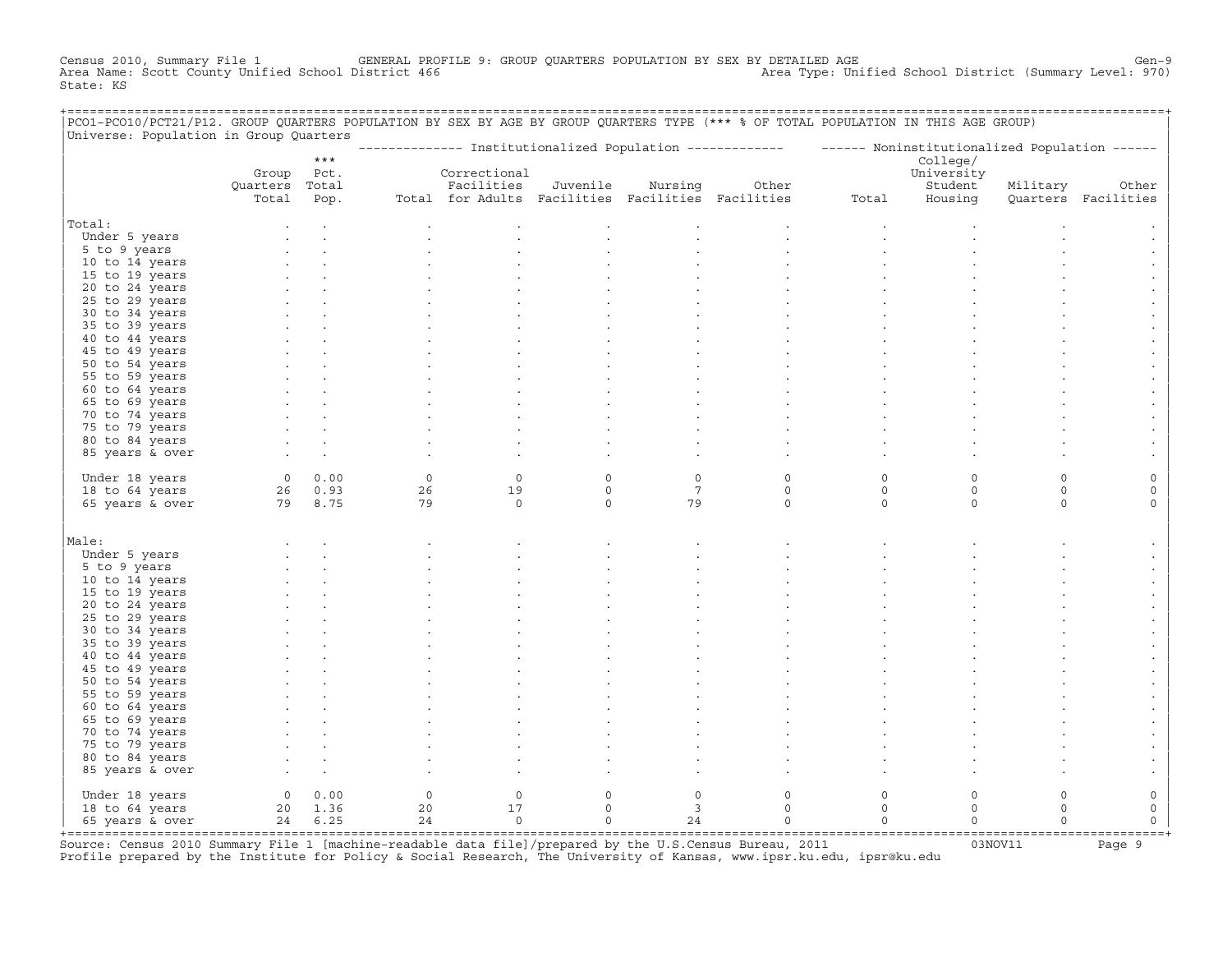Census 2010, Summary File 1 AGE PROFILE 1: AGE BY SEX FOR PERSONS IN HOUSEHOLDS AND PERSONS IN GROUP QUARTERS<br>Area Name: Scott County Unified School District 466 Area Type: Unified School District (Summary Level: 970) Area Name: Scott County Unified School District 466 State: KS

+===================================================================================================================================================+

|P12/PCT13. AGE BY SEX BY RESIDENCE TYPE (PERSONS IN HOUSEHOLDS AND PERSONS IN GROUP QUARTERS) | |Universe: Total Population (4,947; 97.9% in households and 2.1% in group quarters) | | | | −−−−−−−−−−−−−−−−−All Persons−−−−−−−−−−−−−−−−−− | −−−−−−−−−−Persons in Households−−−−−−−−−− | −−−−−−−−Persons in Group Quarters−−−−−−−− | | Total Pct. Male Female %Fem | Total Pct. Male Female | Total Pct. Male Female %Fem | | | | | |All Ages: 4,947 100.0 2,494 2,453 49.6 | 4,842 100.0 2,450 2,392 | 105 100.0 44 61 58.1 | |0 to 4 376 7.6 206 170 45.2 | 376 7.8 206 170 | 0 0.0 0 0 . | |5 to 9 332 6.7 174 158 47.6 | 332 6.9 174 158 | 0 0.0 0 0 . | |10 to 14 336 6.8 168 168 50.0 | 336 6.9 168 168 | 0 0.0 0 0 . | |15 to 17 192 3.9 95 97 50.5 | 192 4.0 95 97 | 0 0.0 0 0 . | |18 and 19 102 2.1 60 42 41.2 | 102 2.1 60 42 | 0 0.0 0 0 . |  $|20$  48 1.0 24 24 50.0 48 1.0 24 24 24 0 0.0 0 0 0 . |21 43 0.9 25 18 41.9 | 42 0.9 24 18 | 1 1.0 1 0 0.0 | |22 to 24 141 2.9 78 63 44.7 | 134 2.8 71 63 | 7 6.7 7 0 0.0 | |25 to 29 259 5.2 131 128 49.4 | 255 5.3 128 127 | 4 3.8 3 1 25.0 | |30 to 34 259 5.2 144 115 44.4 | 256 5.3 142 114 | 3 2.9 2 1 33.3 | |35 to 39 286 5.8 143 143 50.0 | 284 5.9 142 142 | 2 1.9 1 1 50.0 | |40 to 44 307 6.2 178 129 42.0 | 303 6.3 175 128 | 4 3.8 3 1 25.0 | |45 to 49 338 6.8 160 178 52.7 | 338 7.0 160 178 | 0 0.0 0 0 . | |50 to 54 363 7.3 168 195 53.7 | 361 7.5 167 194 | 2 1.9 1 1 50.0 | |55 to 59 379 7.7 206 173 45.6 | 378 7.8 205 173 | 1 1.0 1 0 0.0 | |60 and 61 150 3.0 86 64 42.7 | 149 3.1 86 63 | 1 1.0 0 1 100.0 | |62 to 64 133 2.7 64 69 51.9 | 132 2.7 63 69 | 1 1.0 1 0 0.0 | |65 and 66 103 2.1 48 55 53.4 | 102 2.1 48 54 | 1 1.0 0 1 100.0 | |67 to 69 153 3.1 68 85 55.6 | 152 3.1 67 85 | 1 1.0 1 0 0.0 | |70 to 74 199 4.0 105 94 47.2 | 196 4.0 104 92 | 3 2.9 1 2 66.7 | |75 to 79 161 3.3 66 95 59.0 | 155 3.2 64 91 | 6 5.7 2 4 66.7 | |80 to 84 119 2.4 47 72 60.5 | 107 2.2 41 66 | 12 11.4 6 6 50.0 | |85 & over 168 3.4 50 118 70.2 | 112 2.3 36 76 | 56 53.3 14 42 75.0 | | | | | | | | | |Additional Aggregations: | | | |0 to 14 1,044 21.1 548 496 47.5 | 1,044 21.6 548 496 | 0 0.0 0 0 . | |5 to 14 668 13.5 342 326 48.8 | 668 13.8 342 326 | 0 0.0 0 0 . | |0 to 17 1,236 25.0 643 593 48.0 | 1,236 25.5 643 593 | 0 0.0 0 0 . | |5 to 17 860 17.4 437 423 49.2 | 860 17.8 437 423 | 0 0.0 0 0 . | |0 to 20 1,386 28.0 727 659 47.5 | 1,386 28.6 727 659 | 0 0.0 0 0 . | |18 to 21 193 3.9 109 84 43.5 | 192 4.0 108 84 | 1 1.0 1 0 0.0 | |18 to 24 334 6.8 187 147 44.0 | 326 6.7 179 147 | 8 7.6 8 0 0.0 | |18 to 64 2,808 56.8 1,467 1,341 47.8 | 2,782 57.5 1,447 1,335 | 26 24.8 20 6 23.1 | |25 to 64 2,474 50.0 1,280 1,194 48.3 | 2,456 50.7 1,268 1,188 | 18 17.1 12 6 33.3 | |60 & over 1,186 24.0 534 652 55.0 | 1,105 22.8 509 596 | 81 77.1 25 56 69.1 | |65 & over 903 18.3 384 519 57.5 | 824 17.0 360 464 | 79 75.2 24 55 69.6 | |70 & over 647 13.1 268 379 58.6 | 570 11.8 245 325 | 77 73.3 23 54 70.1 | |75 & over 448 9.1 163 285 63.6 | 374 7.7 141 233 | 74 70.5 22 52 70.3 | | | | |

|P13/PCT13. MEDIAN AGE BY SEX BY RESIDENCE TYPE (PERSONS IN HOUSEHOLDS AND PERSONS IN GROUP QUARTERS) | |Universe: Total Population (4,947) |

|            |            |      | -----All Persons--------------- |            |      | --------Persons in Households---------- | --------Persons in Group Quarters-------- |      |        |
|------------|------------|------|---------------------------------|------------|------|-----------------------------------------|-------------------------------------------|------|--------|
|            | Both Sexes | Male | Female                          | Both Sexes | Male | Female                                  | Both Sexes                                | Male | Female |
| Median Age | 41.5       | 40.0 | 44.0                            | 41.1       | 39.7 | 42.9                                    |                                           | 75.0 |        |

Source: Census 2010 Summary File 1 [machine−readable data file]/prepared by the U.S.Census Bureau, 2011 03NOV11 Page 10 Profile prepared by the Institute for Policy & Social Research, The University of Kansas, www.ipsr.ku.edu, ipsr@ku.edu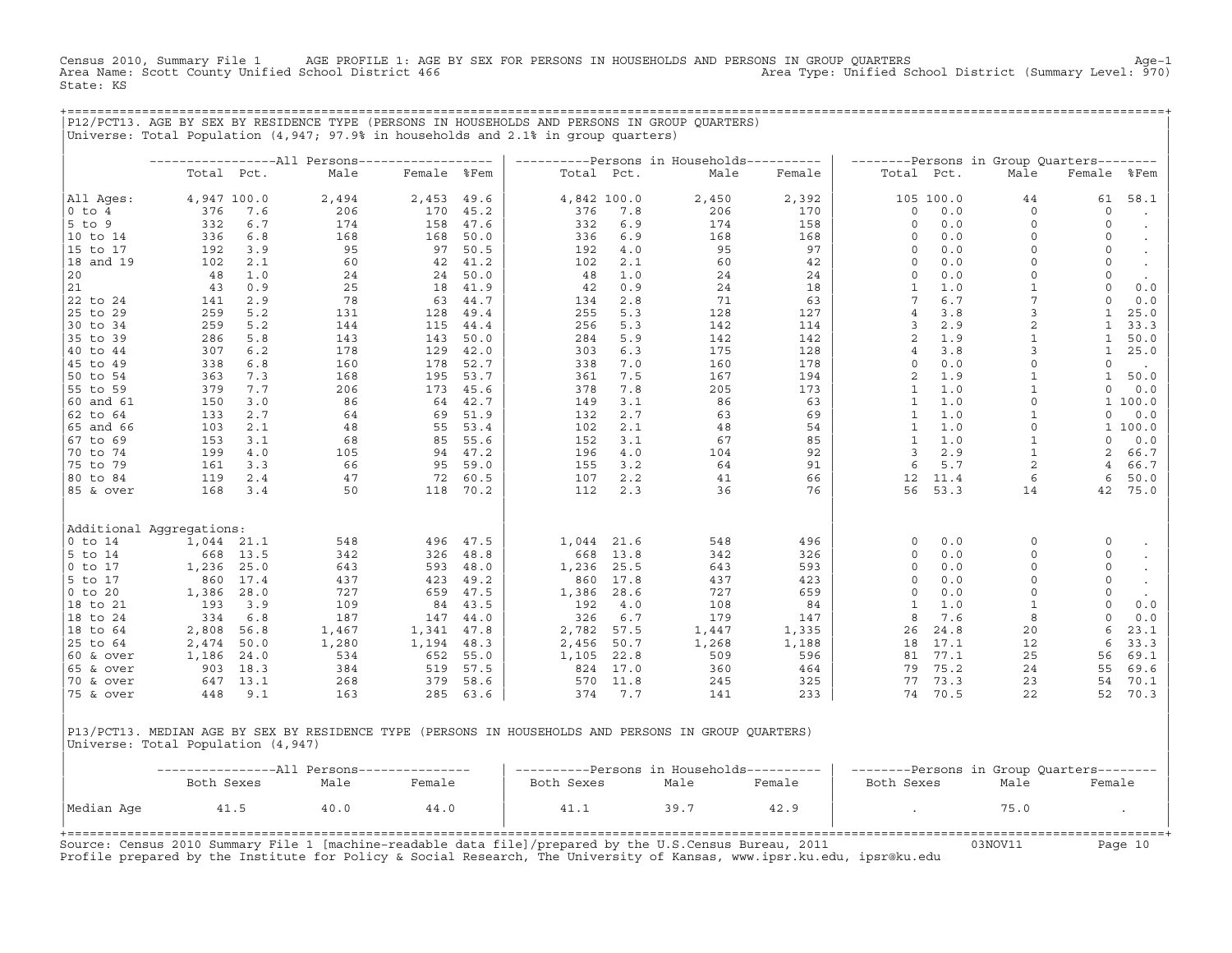Census 2010, Summary File 1 AGE PROFILE 2: FULL AGE DETAIL (ALL AGES) BY SEX, WITH MEDIANS AND ADDITIONAL AGGREGATIONS<br>Area Name: Scott County Unified School District 466 Area Type: Unified Sc State: KS

+===================================================================================================================================================+

|                   |           |            | P12/P13/PCT12. DETAILED AGE BY SEX (INCLUDING MEDIANS): ALL RACES COMBINED<br>Universe: Persons of all races combined (4,947 or 100.0% of Total Population: 4,947) |           |                |            |            |           |           |                     |                     |             |                              |                     |
|-------------------|-----------|------------|--------------------------------------------------------------------------------------------------------------------------------------------------------------------|-----------|----------------|------------|------------|-----------|-----------|---------------------|---------------------|-------------|------------------------------|---------------------|
|                   | Total     | Pct.       | Male                                                                                                                                                               | Female    |                | Total Pct. |            | Male      | Female    |                     | Total               | Pct.        | Male                         | Female              |
| $0$ to $4$        | 376       | 7.6        | 206                                                                                                                                                                | 170       | 40 to 44       | 307        | 6.2        | 178       | 129       | 80 to 84            | 119                 | 2.4         | 47                           | 72                  |
| $\circ$           | 68        | 1.4        | 43                                                                                                                                                                 | 25        | 40             | 71         | 1.4        | 41        | 30        | 80                  | 25                  | 0.5         | 12                           | 13                  |
| $\mathbf{1}$      | 74<br>78  | 1.5        | 42                                                                                                                                                                 | 32<br>43  | 41             | 61         | 1.2        | 35        | 26        | 81                  | 29                  | 0.6         | 11<br>8                      | 18                  |
| $\mathbf{2}$<br>3 | 81        | 1.6<br>1.6 | 35<br>44                                                                                                                                                           | 37        | 42<br>43       | 55<br>52   | 1.1<br>1.1 | 38<br>25  | 17<br>27  | 82<br>83            | 23<br>26            | 0.5<br>0.5  | 8                            | 15<br>18            |
| 4                 | 75        | 1.5        | 42                                                                                                                                                                 | 33        | 44             | 68         | 1.4        | 39        | 29        | 84                  | 16                  | 0.3         | 8                            | 8                   |
| 5 to 9            | 332       | 6.7        | 174                                                                                                                                                                | 158       | 45 to 49       | 338        | 6.8        | 160       | 178       | 85 to 89            | 95                  | 1.9         | 32                           | 63                  |
| 5                 | 67        | 1.4        | 37                                                                                                                                                                 | 30        | 45             | 49         | 1.0        | 23        | 26        | 85                  | 16                  | 0.3         | 6                            | 10                  |
| 6                 | 70        | 1.4        | 39                                                                                                                                                                 | 31        | 46             | 70         | 1.4        | 31        | 39        | 86                  | 27                  | 0.5         | 12                           | 15                  |
| 7                 | 59        | 1.2        | 34                                                                                                                                                                 | 25        | 47             | 68         | 1.4        | 29        | 39        | 87                  | 30                  | 0.6         | $7\phantom{.0}$              | 23                  |
| 8                 | 72        | 1.5        | 37                                                                                                                                                                 | 35        | 48             | 80         | 1.6        | 43        | 37        | 88                  | 8                   | 0.2         | 2                            | $\epsilon$          |
| $\mathsf{Q}$      | 64        | 1.3        | 27                                                                                                                                                                 | 37        | 49             | 71         | 1.4        | 34        | 37        | 89                  | 14                  | 0.3         | 5                            | 9                   |
| 10 to 14<br>10    | 336<br>78 | 6.8<br>1.6 | 168<br>32                                                                                                                                                          | 168<br>46 | 50 to 54<br>50 | 363<br>80  | 7.3<br>1.6 | 168<br>35 | 195<br>45 | 90 to 94<br>90      | 55<br>17            | 1.1<br>0.3  | 12<br>3                      | 43<br>14            |
| 11                | 63        | 1.3        | 27                                                                                                                                                                 | 36        | 51             | 72         | 1.5        | 35        | 37        | 91                  | $7\phantom{.0}$     | 0.1         | $\mathbf{1}$                 | 6                   |
| 12                | 60        | 1.2        | 30                                                                                                                                                                 | 30        | 52             | 73         | 1.5        | 27        | 46        | 92                  | 9                   | 0.2         | $\mathbf{1}$                 | 8                   |
| 13                | 59        | 1.2        | 31                                                                                                                                                                 | 28        | 53             | 76         | 1.5        | 39        | 37        | 93                  | 13                  | 0.3         | 5                            | 8                   |
| 14                | 76        | 1.5        | 48                                                                                                                                                                 | 28        | 54             | 62         | 1.3        | 32        | 30        | 94                  | 9                   | 0.2         | $\sqrt{2}$                   | $\overline{7}$      |
| 15 to 19          | 294       | 5.9        | 155                                                                                                                                                                | 139       | 55 to 59       | 379        | 7.7        | 206       | 173       | 95 to 99            | 17                  | 0.3         | 6                            | 11                  |
| 15                | 74        | 1.5        | 36                                                                                                                                                                 | 38        | 55             | 75         | 1.5        | 43        | 32        | 95                  | 4                   | 0.1         | 3                            | $\mathbf 1$         |
| 16                | 62        | 1.3        | 32                                                                                                                                                                 | 30        | 56             | 75         | 1.5        | 29        | 46        | 96                  | $\overline{4}$      | 0.1         | $\mathbf{1}$                 | $\mathsf 3$         |
| 17<br>18          | 56<br>70  | 1.1<br>1.4 | 27<br>43                                                                                                                                                           | 29<br>27  | 57<br>58       | 88<br>71   | 1.8<br>1.4 | 55<br>42  | 33<br>29  | 97<br>98            | $\overline{2}$<br>6 | 0.0<br>0.1  | $\mathbf{1}$<br>$\mathbf{1}$ | $\frac{1}{5}$       |
| 19                | 32        | 0.6        | 17                                                                                                                                                                 | 15        | 59             | 70         | 1.4        | 37        | 33        | 99                  | $\mathbf{1}$        | 0.0         | $\Omega$                     | $\mathbf 1$         |
| 20 to 24          | 232       | 4.7        | 127                                                                                                                                                                | 105       | 60 to 64       | 283        | 5.7        | 150       | 133       | $100 - 104$         | $\mathbf{1}$        | 0.0         | $\Omega$                     | $\mathbf 1$         |
| 20                | 48        | 1.0        | 24                                                                                                                                                                 | 24        | 60             | 74         | 1.5        | 38        | 36        | $105 - 109$         | $\circ$             | 0.0         | $\Omega$                     | $\mathsf{O}\xspace$ |
| 21                | 43        | 0.9        | 25                                                                                                                                                                 | 18        | 61             | 76         | 1.5        | 48        | 28        | 110 plus            | $\Omega$            | 0.0         | $\Omega$                     | $\Omega$            |
| 22                | 49        | 1.0        | 26                                                                                                                                                                 | 23        | 62             | 40         | 0.8        | 22        | 18        |                     |                     |             |                              |                     |
| 23                | 47        | 1.0        | 26                                                                                                                                                                 | 21        | 63             | 48         | 1.0        | 26        | 22        |                     |                     |             |                              |                     |
| 24                | 45        | 0.9        | 26                                                                                                                                                                 | 19        | 64             | 45         | 0.9        | 16        | 29        | $0$ to $14$         | 1,044               | 21.1        | 548                          | 496                 |
| 25 to 29<br>25    | 259<br>51 | 5.2<br>1.0 | 131<br>27                                                                                                                                                          | 128<br>24 | 65 to 69<br>65 | 256<br>51  | 5.2<br>1.0 | 116<br>20 | 140<br>31 | 5 to 17<br>18 to 21 | 860<br>193          | 17.4<br>3.9 | 437<br>109                   | 423<br>84           |
| 26                | 46        | 0.9        | 23                                                                                                                                                                 | 23        | 66             | 52         | 1.1        | 28        | 24        | 18 to 24            | 334                 | $6.8$       | 187                          | 147                 |
| 27                | 59        | 1.2        | 26                                                                                                                                                                 | 33        | 67             | 47         | 1.0        | 20        | 27        | 18 to 64            | 2,808               | 56.8        | 1,467                        | 1,341               |
| 28                | 48        | 1.0        | 30                                                                                                                                                                 | 18        | 68             | 42         | 0.8        | 19        | 23        | 25 to 64            | 2,474               | 50.0        | 1,280                        | 1,194               |
| 29                | 55        | 1.1        | 25                                                                                                                                                                 | 30        | 69             | 64         | 1.3        | 29        | 35        | 60 plus             | 1,186               | 24.0        | 534                          | 652                 |
| 30 to 34          | 259       | 5.2        | 144                                                                                                                                                                | 115       | 70 to 74       | 199        | 4.0        | 105       | 94        | 65 plus             | 903                 | 18.3        | 384                          | 519                 |
| 30                | 55        | 1.1        | 34                                                                                                                                                                 | 21        | 70             | 33         | 0.7        | 17        | 16        | 70 plus             | 647                 | 13.1        | 268                          | 379                 |
| 31<br>32          | 49<br>47  | 1.0<br>1.0 | 26<br>29                                                                                                                                                           | 23<br>18  | 71<br>72       | 46<br>46   | 0.9        | 24        | 22<br>26  | 75 plus             | 448                 | 9.1<br>5.8  | 163<br>97                    | 285<br>190          |
| 33                | 56        | 1.1        | 28                                                                                                                                                                 | 28        | 73             | 35         | 0.9<br>0.7 | 20<br>23  | 12        | 80 plus<br>85 plus  | 287<br>168          | 3.4         | 50                           | 118                 |
| 34                | 52        | 1.1        | 27                                                                                                                                                                 | 25        | 74             | 39         | 0.8        | 21        | 18        | 90 plus             | 73                  | 1.5         | 18                           | 55                  |
| 35 to 39          | 286       | 5.8        | 143                                                                                                                                                                | 143       | 75 to 79       | 161        | 3.3        | 66        | 95        |                     |                     |             |                              |                     |
| 35                | 65        | 1.3        | 32                                                                                                                                                                 | 33        | 75             | 35         | 0.7        | 13        | 22        |                     |                     |             |                              |                     |
| 36                | 62        | 1.3        | 33                                                                                                                                                                 | 29        | 76             | 26         | 0.5        | 11        | 15        | All Ages            | 4,947 100.0         |             | 2,494                        | 2,453               |
| 37                | 50        | 1.0        | 24                                                                                                                                                                 | 26        | 77             | 38         | 0.8        | 12        | 26        |                     |                     |             |                              |                     |
| 38                | 52        | 1.1        | 27                                                                                                                                                                 | 25        | 78             | 26         | 0.5        | 13        | 13        | Median Aqe          | Both Sexes          |             | Male                         | Female              |
| 39                | 57        | 1.2        | 27                                                                                                                                                                 | 30        | 79             | 36         | 0.7        | 17        | 19        | By Sex              | 41.5                |             | 40.0                         | 44.0                |

Source: Census 2010 Summary File 1 [machine-readable data file]/prepared by the U.S.Census Bureau, 2011 Page 11<br>Profile prepared by the Institute for Policy & Social Research, The University of Kansas, www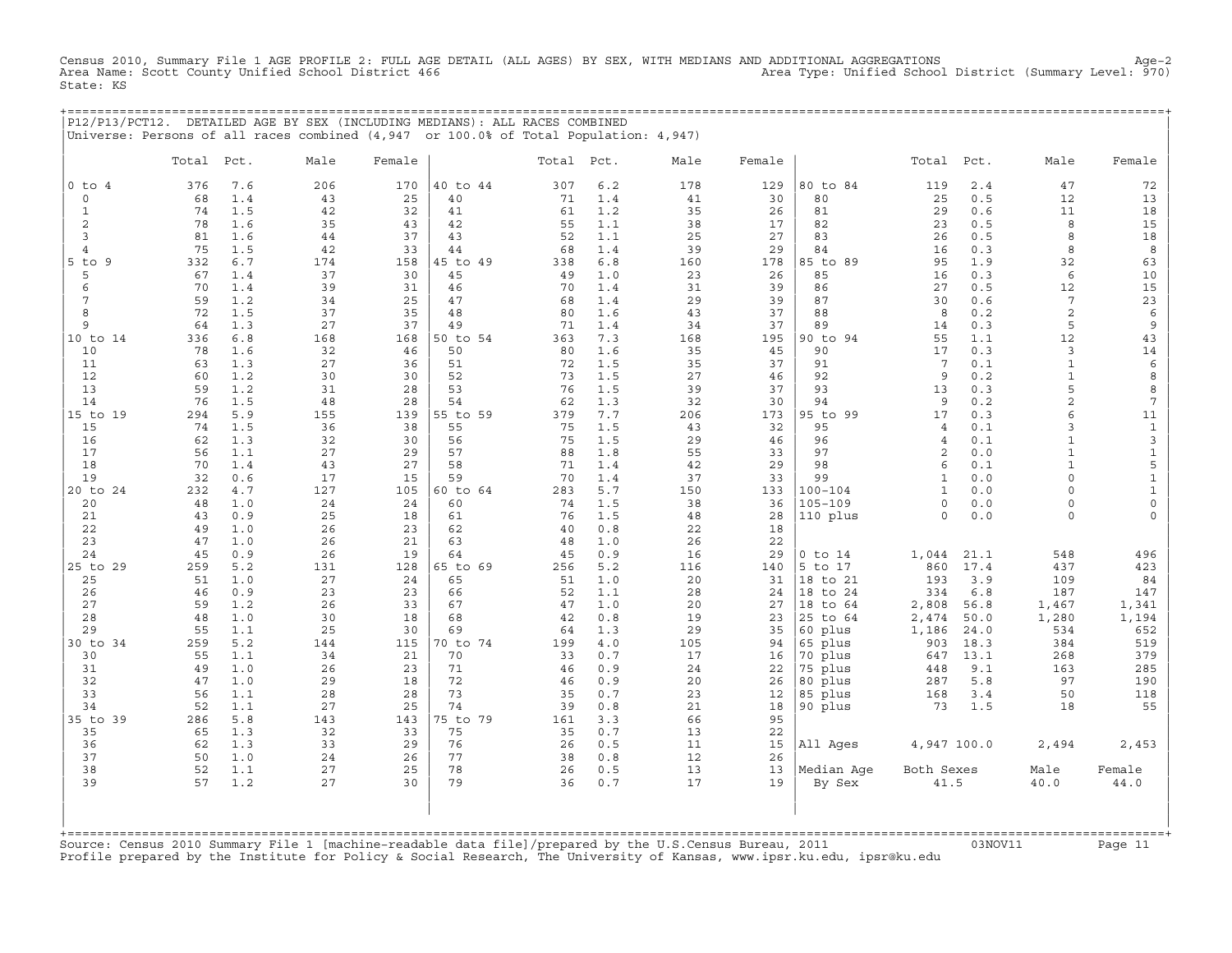AGE/SEX PROFILE FOR SPECIFIC RACE/ETHNIC GROUP A: WHITE ALONE<br>Itrict 466 Area Type: Unified School District (Summary Level: 970) Census 2010, Summary File 1 AGE/SEX I<br>Area Name: Scott County Unified School District 466 State: KS

+===================================================================================================================================================+ |P12A/P13A/PCT12A. DETAILED AGE BY SEX (INCLUDING MEDIANS): WHITE ALONE | |Universe: White Alone Persons (4,457 or 90.1% of Total Population: 4,947) |

|                      | Total     | Pct.       | Male     | Female   |                | Total Pct. |            | Male      | Female    |                    | Total                        | Pct.          | Male                  | Female                      |
|----------------------|-----------|------------|----------|----------|----------------|------------|------------|-----------|-----------|--------------------|------------------------------|---------------|-----------------------|-----------------------------|
| $0$ to $4$           | 312       | 7.0        | 178      | 134      | 40 to 44       | 277        | 6.2        | 160       | 117       | 80 to 84           | 118                          | 2.6           | 47                    | 71                          |
| $\mathbf 0$          | 55        | 1.2        | 37       | 18       | 40             | 64         | 1.4        | 35        | 29        | 80                 | 25                           | 0.6           | 12                    | 13                          |
| $\mathbf{1}$         | 63        | 1.4        | 37       | 26       | 41             | 51         | 1.1        | 31        | 20        | 81                 | 29                           | 0.7           | 11                    | 18                          |
| 2                    | 63        | 1.4        | 29       | 34       | 42             | 51         | 1.1        | 35        | 16        | 82                 | 22                           | 0.5           | 8                     | 14                          |
| 3                    | 67        | 1.5        | 37       | 30       | 43             | 44         | 1.0        | 21        | 23        | 83                 | 26                           | 0.6           | 8                     | 18                          |
| 4                    | 64        | 1.4        | 38       | 26       | 44             | 67         | 1.5        | 38        | 29        | 84                 | 16                           | 0.4           | 8                     | 8                           |
| $5$ to<br>9          | 263       | 5.9        | 141      | 122      | 45 to 49       | 309        | 6.9        | 146       | 163       | 85 to 89           | 94                           | 2.1           | 32                    | 62                          |
| 5                    | 52<br>56  | 1.2        | 30       | 22       | 45             | 42         | 0.9        | 20        | 22        | 85                 | 15<br>27                     | 0.3           | 6                     | $\,9$                       |
| 6<br>$7\phantom{.0}$ | 49        | 1.3<br>1.1 | 30<br>29 | 26<br>20 | 46<br>47       | 66<br>63   | 1.5<br>1.4 | 30<br>26  | 36<br>37  | 86<br>87           | 30                           | 0.6<br>0.7    | 12<br>$7\phantom{.0}$ | $15\,$<br>23                |
| 8                    | 55        | 1.2        | 29       | 26       | 48             | 73         | 1.6        | 38        | 35        | 88                 | 8                            | 0.2           | $\overline{c}$        | 6                           |
| 9                    | 51        | 1.1        | 23       | 28       | 49             | 65         | 1.5        | 32        | 33        | 89                 | 14                           | 0.3           | 5                     | $\overline{9}$              |
| 10 to 14             | 284       | $6.4$      | 136      | 148      | 50 to 54       | 346        | 7.8        | 159       | 187       | 90 to 94           | 55                           | 1.2           | 12                    | 43                          |
| 10                   | 65        | 1.5        | 23       | 42       | 50             | 76         | 1.7        | 33        | 43        | 90                 | 17                           | 0.4           | 3                     | 14                          |
| 11                   | 57        | 1.3        | 24       | 33       | 51             | 71         | 1.6        | 34        | 37        | 91                 | $7\phantom{.0}$              | 0.2           | $\mathbf{1}$          | $\epsilon$                  |
| 12                   | 43        | 1.0        | 19       | 24       | 52             | 70         | 1.6        | 26        | 44        | 92                 | 9                            | 0.2           | $\mathbf{1}$          | 8                           |
| 13                   | 49        | 1.1        | 25       | 24       | 53             | 71         | 1.6        | 36        | 35        | 93                 | 13                           | 0.3           | 5                     | 8                           |
| 14                   | 70        | 1.6        | 45       | 25       | 54             | 58         | 1.3        | 30        | 28        | 94                 | 9                            | 0.2           | $\overline{c}$        | $\overline{7}$              |
| 15 to 19             | 266       | 6.0        | 143      | 123      | 55 to 59       | 365        | 8.2        | 199       | 166       | 95 to 99           | 17                           | 0.4           | 6                     | 11                          |
| 15                   | 64        | 1.4        | 33       | 31       | 55             | 71         | 1.6        | 41        | 30        | 95                 | $\overline{4}$               | 0.1           | 3                     | $\mathbf{1}$                |
| 16                   | 58        | 1.3        | 31       | 27       | 56             | 72         | 1.6        | 29        | 43        | 96                 | $\overline{4}$               | 0.1           | $\mathbf{1}$          | $\mathbf{3}$                |
| 17                   | 50        | 1.1        | 24       | 26       | 57             | 86         | 1.9        | 54        | 32        | 97                 | 2                            | 0.0           | $\mathbf{1}$          | $\mathbf 1$                 |
| 18                   | 63        | 1.4        | 39       | 24       | 58             | 68         | 1.5        | 39        | 29        | 98                 | 6                            | 0.1           | $\mathbf{1}$          | 5                           |
| 19                   | 31<br>180 | 0.7<br>4.0 | 16<br>94 | 15<br>86 | 59<br>60 to 64 | 68<br>271  | 1.5        | 36        | 32        | 99<br>$100 - 104$  | $\mathbf{1}$<br>$\mathbf{1}$ | 0.0<br>0.0    | $\circ$<br>$\Omega$   | $\mathbf 1$<br>$\mathbf{1}$ |
| 20 to 24<br>20       | 40        | 0.9        | 19       | 21       | 60             | 69         | 6.1<br>1.5 | 140<br>35 | 131<br>34 | $105 - 109$        | $\circ$                      | 0.0           | $\circ$               | $\mathsf{O}\xspace$         |
| 21                   | 29        | 0.7        | 15       | 14       | 61             | 72         | 1.6        | 44        | 28        | 110 plus           | $\Omega$                     | 0.0           | $\circ$               | $\mathsf O$                 |
| 22                   | 40        | 0.9        | 21       | 19       | 62             | 40         | 0.9        | 22        | 18        |                    |                              |               |                       |                             |
| 23                   | 36        | 0.8        | 21       | 15       | 63             | 47         | 1.1        | 25        | 22        |                    |                              |               |                       |                             |
| 24                   | 35        | 0.8        | 18       | 17       | 64             | 43         | 1.0        | 14        | 29        | $0$ to $14$        | 859                          | 19.3          | 455                   | 404                         |
| 25 to 29             | 228       | 5.1        | 114      | 114      | 65 to 69       | 249        | 5.6        | 114       | 135       | 5 to 17            | 719                          | 16.1          | 365                   | 354                         |
| 25                   | 45        | 1.0        | 24       | 21       | 65             | 49         | 1.1        | 20        | 29        | 18 to 21           | 163                          | 3.7           | 89                    | 74                          |
| 26                   | 41        | 0.9        | 23       | 18       | 66             | 51         | 1.1        | 27        | 24        | 18 to 24           | 274                          | 6.1           | 149                   | 125                         |
| 27                   | 54        | 1.2        | 24       | 30       | 67             | 45         | 1.0        | 19        | 26        | 18 to 64           | 2,535                        | 56.9          | 1,313                 | 1,222                       |
| 28                   | 41        | 0.9        | 24       | 17       | 68             | 42         | 0.9        | 19        | 23        | 25 to 64           | 2,261                        | 50.7          | 1,164                 | 1,097                       |
| 29                   | 47        | 1.1        | 19       | 28       | 69             | 62         | 1.4        | 29        | 33        | 60 plus            | 1,162                        | 26.1          | 519                   | 643                         |
| 30 to 34             | 215       | 4.8        | 121      | 94       | 70 to 74       | 197        | 4.4        | 103       | 94        | 65 plus            | 891                          | 20.0          | 379                   | 512                         |
| 30                   | 44        | 1.0        | 30       | 14       | 70             | 32         | 0.7        | 16        | 16        | 70 plus            | 642                          | 14.4          | 265                   | 377                         |
| 31<br>32             | 40<br>36  | 0.9        | 20<br>21 | 20<br>15 | 71<br>72       | 45<br>46   | 1.0<br>1.0 | 23<br>20  | 22        | 75 plus            | 445<br>285                   | 10.0<br>$6.4$ | 162<br>97             | 283                         |
| 33                   | 51        | 0.8<br>1.1 | 27       | 24       | 73             | 35         | 0.8        | 23        | 26<br>12  | 80 plus<br>85 plus | 167                          | 3.7           | 50                    | 188<br>117                  |
| 34                   | 44        | 1.0        | 23       | 21       | 74             | 39         | 0.9        | 21        | 18        | 90 plus            | 73                           | 1.6           | 18                    | 55                          |
| 35 to 39             | 250       | 5.6        | 125      | 125      | 75 to 79       | 160        | 3.6        | 65        | 95        |                    |                              |               |                       |                             |
| 35                   | 54        | 1.2        | 26       | 28       | 75             | 35         | 0.8        | 13        | 22        |                    |                              |               |                       |                             |
| 36                   | 53        | 1.2        | 28       | 25       | 76             | 25         | 0.6        | 10        | 15        | All Ages           | 4,457 100.0                  |               | 2,235                 | 2,222                       |
| 37                   | 43        | 1.0        | 20       | 23       | 77             | 38         | 0.9        | 12        | 26        |                    |                              |               |                       |                             |
| 38                   | 49        | 1.1        | 25       | 24       | 78             | 26         | 0.6        | 13        | 13        | Median Age         | Both Sexes                   |               | Male                  | Female                      |
| 39                   | 51        | 1.1        | 26       | 2.5      | 79             | 36         | 0.8        | 17        | 19        | By Sex             |                              | 44.3          | 42.0                  | $46\,.7$                    |
|                      |           |            |          |          |                |            |            |           |           |                    |                              |               |                       |                             |

+===================================================================================================================================================+Source: Census 2010 Summary File 1 [machine−readable data file]/prepared by the U.S.Census Bureau, 2011 03NOV11 Page 12 Profile prepared by the Institute for Policy & Social Research, The University of Kansas, www.ipsr.ku.edu, ipsr@ku.edu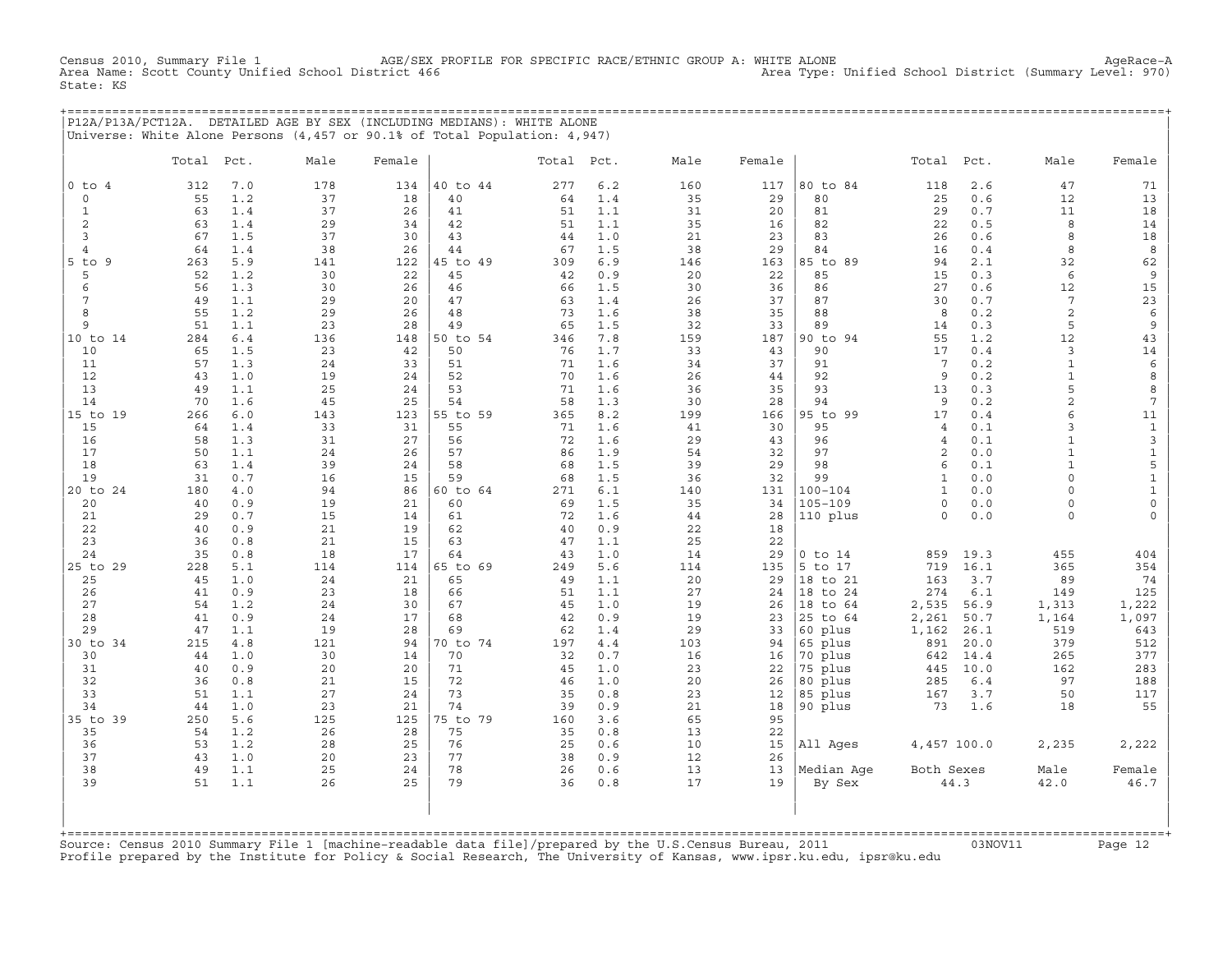CHE 1 AGE/SEX PROFILE FOR SPECIFIC RACE/ETHNIC GROUP B: BLACK OR AFRICAN AMERICAN ALONE ALONE<br>School District 466 Area Type: Unified School District (Summary Level: 970) Census 2010, Summary File 1 AGE/SEX PROFILE FOR<br>Area Name: Scott County Unified School District 466 State: KS

+===================================================================================================================================================+

|                | P12B/P13B/PCT12B. DETAILED AGE BY SEX (INCLUDING MEDIANS): BLACK OR AFRICAN AMERICAN ALONE<br>Universe: Black or African American Alone Persons (20 or 0.4% of Total Population: 4,947) |                          |                             |                |                   |            |                         |                                    |                    |                              |            |                      |                                     |
|----------------|-----------------------------------------------------------------------------------------------------------------------------------------------------------------------------------------|--------------------------|-----------------------------|----------------|-------------------|------------|-------------------------|------------------------------------|--------------------|------------------------------|------------|----------------------|-------------------------------------|
|                | Total Pct.                                                                                                                                                                              | Male                     | Female                      |                | Total             | Pct.       | Male                    | Female                             |                    | Total                        | Pct.       | Male                 | Female                              |
| $0$ to $4$     | 40.0<br>8                                                                                                                                                                               | 5                        | 3                           | 40 to 44       | 0                 | 0.0        | $\Omega$                | $\mathbf 0$                        | 80 to 84           | $\mathbf 0$                  | $0.0$      | $\circ$              | $\mathsf{O}$                        |
| 0              | 15.0<br>3                                                                                                                                                                               | 2                        | $\mathbf{1}$                | 40             | 0                 | 0.0        | $\Omega$                | $\mathbf 0$                        | 80                 | $\mathsf{O}\xspace$          | 0.0        | $\circ$              | $\mathsf{O}\xspace$                 |
| $\mathbf{1}$   | $\overline{a}$<br>10.0                                                                                                                                                                  | $\mathbf{1}$             | $\mathbf{1}$                | 41             | 0                 | 0.0        | $\Omega$                | $\mathbf 0$                        | 81                 | $\circ$                      | 0.0        | $\circ$              | $\mathsf{O}\xspace$                 |
| 2              | 15.0<br>3                                                                                                                                                                               | 2                        | $\mathbf{1}$                | 42             | 0                 | $0.0$      | $\Omega$                | $\mathbf 0$                        | 82                 | $\circ$                      | 0.0        | $\Omega$             | 0                                   |
| 3              | 0.0<br>$\Omega$                                                                                                                                                                         | $\circ$                  | $\circ$                     | 43             | 0                 | 0.0        | $\Omega$                | $\mathbf 0$                        | 83                 | $\circ$                      | 0.0        | $\Omega$             | $\circ$                             |
| $\overline{4}$ | 0.0<br>$\Omega$                                                                                                                                                                         | $\Omega$                 | $\circ$                     | 44             | 0                 | 0.0        | $\Omega$                | $\mathsf O$                        | 84                 | $\mathbf 0$                  | 0.0        | $\Omega$             | $\mathsf{O}\xspace$                 |
| 5 to 9         | 2<br>10.0                                                                                                                                                                               | $\mathbf{1}$             | $\mathbf{1}$                | 45 to 49       | $\overline{a}$    | 10.0       | $\mathbf{1}$            | $1\,$                              | 85 to 89           | $\Omega$                     | $0.0$      | $\Omega$             | $\mathsf{O}\xspace$                 |
| 5<br>6         | $\mathbf{1}$<br>5.0<br>$\mathbf{1}$<br>5.0                                                                                                                                              | $\mathbf{1}$<br>$\Omega$ | $\mathbf 0$<br>$\mathbf{1}$ | 45<br>46       | 0                 | 0.0<br>0.0 | $\Omega$<br>$\mathbf 0$ | $\mathbf 0$<br>$\mathsf{O}\xspace$ | 85<br>86           | $\circ$<br>$\circ$           | 0.0<br>0.0 | $\Omega$<br>$\Omega$ | 0                                   |
| 7              | $\Omega$<br>0.0                                                                                                                                                                         | $\Omega$                 | 0                           | 47             | 0<br>$\mathbf{1}$ | 5.0        | $\Omega$                | $\mathbf{1}$                       | 87                 | $\Omega$                     | $0.0$      | $\Omega$             | $\mathsf{O}$<br>$\mathsf{O}\xspace$ |
| 8              | 0.0<br>$\Omega$                                                                                                                                                                         | $\Omega$                 | $\mathbf 0$                 | 48             | $\mathbf{1}$      | 5.0        | $\mathbf{1}$            | $\mathsf{O}\xspace$                | 88                 | $\circ$                      | 0.0        | $\Omega$             | 0                                   |
| 9              | $\mathbf 0$<br>0.0                                                                                                                                                                      | $\Omega$                 | $\mathsf{O}\xspace$         | 49             | 0                 | 0.0        | $\mathbf 0$             | $\mathsf{O}\xspace$                | 89                 | $\circ$                      | 0.0        | $\circ$              | $\mathsf O$                         |
| 10 to 14       | 0.0<br>$\Omega$                                                                                                                                                                         | $\Omega$                 | 0                           | 50 to 54       | $\mathbf{1}$      | 5.0        | $\mathbf{1}$            | $\mathsf O$                        | 90 to 94           | $\Omega$                     | $0.0$      | $\Omega$             | $\mathsf{O}\xspace$                 |
| 10             | $\Omega$<br>0.0                                                                                                                                                                         | $\Omega$                 | $\Omega$                    | 50             | 0                 | 0.0        | $\Omega$                | $\mathbf 0$                        | 90                 | $\Omega$                     | 0.0        | $\Omega$             | 0                                   |
| 11             | 0.0<br>$\circ$                                                                                                                                                                          | $\Omega$                 | $\mathsf{O}\xspace$         | 51             | 0                 | 0.0        | $\mathbf 0$             | $\mathsf{O}\xspace$                | 91                 | $\mathsf{O}\xspace$          | 0.0        | $\Omega$             | $\mathsf{O}\xspace$                 |
| 12             | 0.0<br>$\Omega$                                                                                                                                                                         | $\Omega$                 | $\Omega$                    | 52             | 0                 | 0.0        | $\Omega$                | $\mathsf{O}$                       | 92                 | $\Omega$                     | 0.0        | $\Omega$             | $\mathsf{O}\xspace$                 |
| 13             | 0.0<br>$\Omega$                                                                                                                                                                         | $\Omega$                 | $\Omega$                    | 53             | 1                 | 5.0        | $\mathbf{1}$            | $\mathbf 0$                        | 93                 | $\Omega$                     | 0.0        | $\Omega$             | 0                                   |
| 14             | 0.0<br>$\Omega$                                                                                                                                                                         | $\Omega$                 | $\mathbf 0$                 | 54             | 0                 | 0.0        | $\mathbf 0$             | $\mathsf{O}\xspace$                | 94                 | $\Omega$                     | 0.0        | $\circ$              | $\mathsf{O}\xspace$                 |
| 15 to 19       | 0.0<br>$\Omega$                                                                                                                                                                         | 0                        | 0                           | 55 to 59       | 0                 | 0.0        | $\Omega$                | $\mathsf O$                        | 95 to 99           | $\circ$                      | 0.0        | $\Omega$             | $\mathsf{O}\xspace$                 |
| 15             | 0.0<br>$\Omega$                                                                                                                                                                         | $\Omega$                 | $\Omega$                    | 55             | 0                 | 0.0        | $\Omega$                | $\mathbf 0$                        | 95                 | $\Omega$                     | 0.0        | $\Omega$             | 0                                   |
| 16             | $\Omega$<br>0.0                                                                                                                                                                         | $\Omega$                 | $\mathbf 0$                 | 56             | 0                 | 0.0        | $\mathbf 0$             | $\mathsf{O}\xspace$                | 96                 | $\circ$                      | 0.0        | $\circ$              | $\mathsf{O}\xspace$                 |
| 17<br>18       | $\Omega$<br>0.0<br>$\Omega$                                                                                                                                                             | $\Omega$<br>$\Omega$     | $\Omega$                    | 57<br>58       | 0                 | 0.0<br>0.0 | $\Omega$<br>$\Omega$    | $\mathsf{O}$                       | 97<br>98           | $\circ$                      | 0.0        | 0                    | 0                                   |
| 19             | 0.0<br>0.0<br>$\Omega$                                                                                                                                                                  | $\Omega$                 | $\mathbf 0$<br>$\mathbf 0$  | 59             | 0<br>0            | 0.0        | $\mathbf 0$             | $\mathbf 0$<br>$\mathsf{O}\xspace$ | 99                 | $\circ$<br>$\circ$           | 0.0<br>0.0 | $\circ$<br>$\Omega$  | $\mathsf O$<br>$\mathsf{O}\xspace$  |
| 20 to 24       | 15.0<br>3                                                                                                                                                                               | 2                        | $\mathbf{1}$                | 60 to 64       | 0                 | 0.0        | $\Omega$                | $\mathsf{O}\xspace$                | $100 - 104$        | $\circ$                      | 0.0        | $\Omega$             | 0                                   |
| 20             | 0.0<br>$\Omega$                                                                                                                                                                         | $\Omega$                 | $\mathbf 0$                 | 60             | 0                 | 0.0        | $\Omega$                | $\mathbf 0$                        | $105 - 109$        | $\circ$                      | 0.0        | $\circ$              | 0                                   |
| 21             | 0.0<br>$\Omega$                                                                                                                                                                         | $\Omega$                 | $\mathbf 0$                 | 61             | 0                 | 0.0        | $\Omega$                | $\mathbf 0$                        | 110 plus           | $\circ$                      | $0.0$      | $\circ$              | $\mathsf{O}\xspace$                 |
| 22             | 5.0<br>$\mathbf{1}$                                                                                                                                                                     | $\Omega$                 | $\mathbf 1$                 | 62             | 0                 | 0.0        | $\Omega$                | $\mathbf 0$                        |                    |                              |            |                      |                                     |
| 23             | 10.0<br>2                                                                                                                                                                               | $\overline{c}$           | 0                           | 63             | 0                 | 0.0        | $\Omega$                | $\mathbf 0$                        |                    |                              |            |                      |                                     |
| 24             | 0.0<br>$\Omega$                                                                                                                                                                         | $\Omega$                 | $\Omega$                    | 64             | $\circ$           | 0.0        | $\Omega$                | $\mathbf 0$                        | $0$ to $14$        | 10                           | 50.0       | 6                    | $\overline{4}$                      |
| 25 to 29       | 5.0<br>$\mathbf{1}$                                                                                                                                                                     | $\mathbf{1}$             | $\mathsf{O}\xspace$         | 65 to 69       | $\mathbf{1}$      | 5.0        | $\Omega$                | $\mathbf{1}$                       | 5 to 17            | $\overline{c}$               | 10.0       | $\mathbf{1}$         | $\mathbf{1}$                        |
| 25             | $\circ$<br>0.0                                                                                                                                                                          | $\Omega$                 | 0                           | 65             | $\mathbf{1}$      | 5.0        | $\Omega$                | $\mathbf{1}$                       | 18 to 21           | $\Omega$                     | 0.0        | $\circ$              | $\mathsf{O}\xspace$                 |
| 26             | 0.0<br>$\Omega$                                                                                                                                                                         | $\Omega$                 | $\Omega$                    | 66             | $\circ$           | 0.0        | $\Omega$                | $\Omega$                           | 18 to 24           | $\overline{3}$               | 15.0       | $\overline{a}$       | $\mathbf 1$                         |
| 27             | $\circ$<br>0.0                                                                                                                                                                          | $\Omega$                 | $\mathsf{O}\xspace$         | 67             | 0                 | 0.0        | $\Omega$                | $\mathsf{O}$                       | 18 to 64           | 9                            | 45.0       | 6                    | $\mathsf{3}$                        |
| 28             | 5.0<br>1                                                                                                                                                                                | 1<br>$\Omega$            | 0<br>$\Omega$               | 68             | 0                 | 0.0        | $\Omega$<br>$\Omega$    | $\Omega$                           | 25 to 64           | 6                            | 30.0       | $\overline{4}$       | $\overline{c}$                      |
| 29<br>30 to 34 | 0.0<br>$\Omega$<br>$\circ$<br>0.0                                                                                                                                                       | $\Omega$                 | 0                           | 69<br>70 to 74 | 0<br>0            | 0.0<br>0.0 | $\Omega$                | $\mathbf 0$<br>$\mathsf{O}$        | 60 plus<br>65 plus | $\mathbf{1}$<br>$\mathbf{1}$ | 5.0<br>5.0 | $\circ$<br>0         | $\mathbf 1$<br>$\mathbf 1$          |
| 30             | 0.0<br>$\Omega$                                                                                                                                                                         | $\Omega$                 | $\mathbf 0$                 | 70             | 0                 | 0.0        | $\Omega$                | $\Omega$                           | 70 plus            | $\circ$                      | 0.0        | $\Omega$             | $\mathsf{O}\xspace$                 |
| 31             | 0.0<br>$\Omega$                                                                                                                                                                         | $\Omega$                 | $\Omega$                    | 71             | 0                 | 0.0        | $\Omega$                | $\mathbf 0$                        | 75 plus            | $\circ$                      | 0.0        | $\Omega$             | $\mathsf{O}\xspace$                 |
| 32             | 0<br>0.0                                                                                                                                                                                | $\Omega$                 | $\mathsf{O}\xspace$         | 72             | 0                 | 0.0        | $\mathbf 0$             | $\mathsf{O}$                       | 80 plus            | $\circ$                      | 0.0        | $\circ$              | $\mathsf{O}\xspace$                 |
| 33             | 0.0<br>$\Omega$                                                                                                                                                                         | $\Omega$                 | $\mathbf 0$                 | 73             | 0                 | 0.0        | $\Omega$                | $\mathbf 0$                        | 85 plus            | $\mathsf{O}$                 | 0.0        | $\circ$              | 0                                   |
| 34             | 0.0<br>$\Omega$                                                                                                                                                                         | $\Omega$                 | $\mathbf 0$                 | 74             | 0                 | 0.0        | $\Omega$                | $\mathbf 0$                        | 90 plus            | $\circ$                      | 0.0        | $\circ$              | $\mathsf{O}\xspace$                 |
| 35 to 39       | 2<br>10.0                                                                                                                                                                               | $\mathbf{1}$             | $\mathbf{1}$                | 75 to 79       | 0                 | 0.0        | $\mathbf 0$             | $\mathsf{O}\xspace$                |                    |                              |            |                      |                                     |
| 35             | 0.0<br>$\Omega$                                                                                                                                                                         | $\Omega$                 | $\mathbf 0$                 | 75             | 0                 | 0.0        | $\Omega$                | $\mathbf 0$                        |                    |                              |            |                      |                                     |
| 36             | 0.0<br>$\circ$                                                                                                                                                                          | $\Omega$                 | $\mathbf 0$                 | 76             | $\circ$           | 0.0        | $\Omega$                | $\mathbf 0$                        | All Ages           |                              | 20 100.0   | 12                   | 8                                   |
| 37             | $\mathbf{1}$<br>5.0                                                                                                                                                                     | $\Omega$                 | $\mathbf{1}$                | 77             | 0                 | 0.0        | $\mathbf 0$             | $\mathbf 0$                        |                    |                              |            |                      |                                     |
| 38             | $\mathbf{1}$<br>5.0                                                                                                                                                                     | $\mathbf{1}$             | $\Omega$                    | 78             | 0                 | 0.0        | $\Omega$                | $\Omega$                           | Median Age         | Both Sexes                   |            | Male                 | Female                              |
| 39             | $\circ$<br>0.0                                                                                                                                                                          | $\Omega$                 | $\Omega$                    | 79             | $\circ$           | 0.0        | $\Omega$                | $\Omega$                           | By Sex             |                              | 14.5       | 14.5                 | 14.5                                |
|                |                                                                                                                                                                                         |                          |                             |                |                   |            |                         |                                    |                    |                              |            |                      |                                     |
|                |                                                                                                                                                                                         |                          |                             |                |                   |            |                         |                                    |                    |                              |            |                      |                                     |
|                | +============================                                                                                                                                                           |                          |                             |                |                   |            |                         |                                    |                    |                              |            |                      |                                     |

+===================================================================================================================================================+Source: Census 2010 Summary File 1 [machine−readable data file]/prepared by the U.S.Census Bureau, 2011 03NOV11 Page 13 Profile prepared by the Institute for Policy & Social Research, The University of Kansas, www.ipsr.ku.edu, ipsr@ku.edu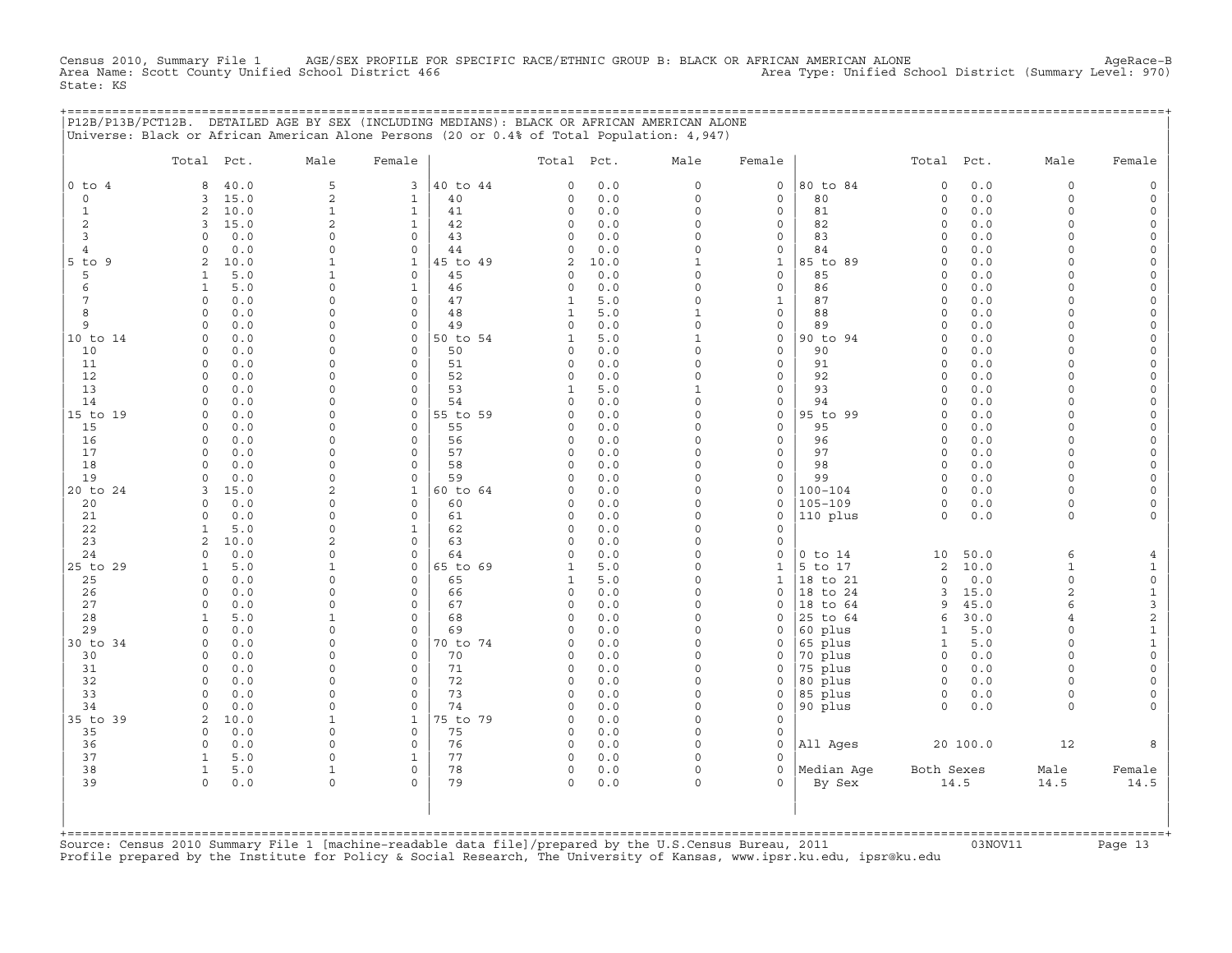Census 2010, Summary File 1 AGE/SEX PROFILE FOR SPECIFIC RACE/ETHNIC GROUP C: AMERICAN INDIAN AND ALASKA NATIVE ALONE AgeRace−C Area Name: Scott County Unified School District 466 Area Type: Unified School District (Summary Level: 970) State: KS

|                | P12C/P13C/PCT12C. DETAILED AGE BY SEX (INCLUDING MEDIANS): AMERICAN INDIAN AND ALASKA NATIVE ALONE |                            |                             |                |                         |              |                         |                              | ======================== |                            |              |                                   |                      |
|----------------|----------------------------------------------------------------------------------------------------|----------------------------|-----------------------------|----------------|-------------------------|--------------|-------------------------|------------------------------|--------------------------|----------------------------|--------------|-----------------------------------|----------------------|
|                | Universe: American Indian and Alaska Native Alone Persons (30 or 0.6% of Total Population: 4,947)  |                            |                             |                |                         |              |                         |                              |                          |                            |              |                                   |                      |
|                | Total Pct.                                                                                         | Male                       | Female                      |                | Total Pct.              |              | Male                    | Female                       |                          | Total Pct.                 |              | Male                              | Female               |
| $0$ to $4$     | 6.7<br>2                                                                                           | $\mathbf{1}$               | $\mathbf{1}$                | 40 to 44       | 3                       | 10.0         | 0                       | 3                            | 80 to 84                 | $\circ$                    | 0.0          | $\mathbf 0$                       |                      |
| $\mathbf 0$    | 0.0<br>$\mathbf 0$                                                                                 | $\circ$                    | $\circ$                     | 40             | 0                       | 0.0          | 0                       | $\circ$                      | 80                       | $\circ$                    | 0.0          | $\mathbf 0$                       | $\cap$               |
| 1<br>2         | 3.3<br>$\mathbf{1}$<br>0.0<br>$\Omega$                                                             | $\Omega$<br>$\Omega$       | $\mathbf{1}$<br>$\circ$     | 41<br>42       | 2<br>$\mathbf 0$        | 6.7<br>0.0   | $\Omega$<br>$\Omega$    | 2<br>$\mathbf{0}$            | 81<br>82                 | $\Omega$<br>$\Omega$       | 0.0<br>0.0   | $\Omega$<br>$\Omega$              |                      |
| 3              | 3.3<br>1                                                                                           | 1                          | $\Omega$                    | 43             | 1                       | 3.3          | $\Omega$                | $\mathbf{1}$                 | 83                       | $\Omega$                   | 0.0          |                                   |                      |
| $\overline{4}$ | 0.0<br>$\Omega$                                                                                    | $\Omega$                   | $\circ$                     | 44             | $\Omega$                | 0.0          | $\Omega$                | $\circ$                      | 84                       | $\Omega$                   | 0.0          | $\cap$                            |                      |
| $5$ to $9$     | 13.3<br>4                                                                                          | 3                          | $\mathbf{1}$                | 45 to 49       | 1                       | 3.3          | 1                       | $\circ$                      | 85 to 89                 | $\Omega$                   | 0.0          |                                   |                      |
| 5<br>6         | 0.0<br>$\Omega$<br>3.3<br>1                                                                        | $\Omega$<br>$\Omega$       | $\circ$<br>1                | 45<br>46       | $\circ$<br>$\Omega$     | $0.0$<br>0.0 | $\Omega$<br>$\Omega$    | $\circ$<br>0                 | 85<br>86                 | 0<br>$\Omega$              | 0.0<br>0.0   |                                   |                      |
| 7              | 0.0<br>$\Omega$                                                                                    | $\Omega$                   | $\Omega$                    | 47             | $\Omega$                | 0.0          | $\Omega$                | $\mathbf{0}$                 | 87                       | $\Omega$                   | 0.0          | ∩                                 |                      |
| 8              | 3.3<br>$\mathbf{1}$                                                                                | 1                          | $\mathbf 0$                 | 48             | 1                       | 3.3          | 1                       | $\circ$                      | 88                       | $\mathbf 0$                | 0.0          | $\cap$                            |                      |
| 9              | 6.7<br>2                                                                                           | 2                          | $\circ$                     | 49             | $\mathbf 0$             | 0.0          | $\circ$                 | $\mathsf{O}$                 | 89                       | $\Omega$                   | 0.0          | $\cap$                            |                      |
| 10 to 14<br>10 | 10.0<br>3<br>0.0<br>$\Omega$                                                                       | $\overline{a}$<br>$\Omega$ | $\mathbf{1}$<br>$\mathbf 0$ | 50 to 54<br>50 | 1<br>$\mathbf 0$        | 3.3<br>0.0   | $\Omega$<br>$\Omega$    | $\mathbf{1}$<br>$\mathbf{0}$ | 90 to 94<br>90           | $\Omega$<br>$\Omega$       | 0.0<br>0.0   |                                   |                      |
| 11             | 3.3<br>1                                                                                           | $\Omega$                   | $\mathbf{1}$                | 51             | $\mathbf 0$             | 0.0          | $\Omega$                | $\mathbf{0}$                 | 91                       | $\Omega$                   | 0.0          | $\cap$                            |                      |
| 12             | 6.7<br>2                                                                                           | 2                          | $\circ$                     | 52             | 1                       | 3.3          | $\Omega$                | $\mathbf{1}$                 | 92                       | $\Omega$                   | 0.0          | $\cap$                            |                      |
| 13             | $\Omega$<br>0.0                                                                                    | $\Omega$                   | $\circ$                     | 53             | 0                       | 0.0          | $\circ$                 | $\mathbf{0}$                 | 93                       | $\Omega$                   | 0.0          | $\cap$                            |                      |
| 14<br>15 to 19 | 0.0<br>$\Omega$<br>16.7<br>5                                                                       | $\Omega$<br>4              | $\mathbf 0$<br>$\mathbf{1}$ | 54<br>55 to 59 | $\mathbf 0$<br>0        | 0.0<br>0.0   | $\circ$<br>$\Omega$     | $\circ$<br>$\circ$           | 94<br>95 to 99           | $\mathbf 0$<br>$\mathbf 0$ | $0.0$<br>0.0 |                                   |                      |
| 15             | 0.0<br>$\cap$                                                                                      | $\Omega$                   | $\mathbf 0$                 | 55             | $\Omega$                | 0.0          | $\Omega$                | $\mathbf{0}$                 | 95                       | $\Omega$                   | 0.0          | $\cap$                            |                      |
| 16             | 3.3<br>1                                                                                           | 1                          | $\mathbf 0$                 | 56             | 0                       | 0.0          | 0                       | $\circ$                      | 96                       | $\circ$                    | 0.0          | $\cap$                            |                      |
| 17             | 3.3<br>1                                                                                           | 1                          | $\circ$                     | 57             | 0                       | 0.0          | $\Omega$                | 0                            | 97                       | $\circ$                    | 0.0          | $\cap$                            |                      |
| 18<br>19       | 10.0<br>3<br>0.0<br>$\Omega$                                                                       | $\mathfrak{D}$<br>$\Omega$ | $\mathbf{1}$<br>$\mathbf 0$ | 58<br>59       | 0<br>0                  | 0.0<br>0.0   | $\Omega$<br>$\circ$     | 0<br>0                       | 98<br>99                 | $\Omega$<br>$\circ$        | 0.0<br>0.0   | $\cap$                            |                      |
| 20 to 24       | 13.3                                                                                               | -1                         | 3                           | 60 to 64       | 2                       | $6.7$        | 2                       | 0                            | $100 - 104$              | $\Omega$                   | 0.0          | ∩                                 |                      |
| 20             | 0.0<br>$\Omega$                                                                                    | $\Omega$                   | $\circ$                     | 60             | 0                       | 0.0          | $\Omega$                | $\circ$                      | 105-109                  | $\Omega$                   | 0.0          | $\cap$                            |                      |
| 21             | 3.3<br>1                                                                                           | $\mathbf{1}$               | $\Omega$                    | 61             | $\Omega$                | 0.0          | $\Omega$                | $\mathbf{0}$                 | 110 plus                 | $\Omega$                   | 0.0          | $\Omega$                          |                      |
| 22<br>23       | 0.0<br>$\Omega$<br>6.7<br>2                                                                        | $\Omega$<br>$\Omega$       | $\Omega$<br>2               | 62<br>63       | $\mathbf 0$<br>$\Omega$ | 0.0<br>0.0   | $\Omega$<br>$\Omega$    | $\Omega$<br>$\circ$          |                          |                            |              |                                   |                      |
| 24             | 3.3<br>$\mathbf{1}$                                                                                | $\Omega$                   | $\mathbf{1}$                | 64             | 2                       | 6.7          | $\overline{2}$          | 0                            | $0$ to $14$              | 9                          | 30.0         | 6                                 | 3                    |
| 25 to 29       | 0.0<br>$\Omega$                                                                                    | $\Omega$                   | $\circ$                     | 65 to 69       | 2                       | 6.7          | $\mathbf{1}$            | 1                            | 5 to 17                  | 9                          | 30.0         | 7                                 | 2                    |
| 25             | 0.0<br>$\Omega$                                                                                    | $\Omega$                   | $\circ$                     | 65             | $\circ$                 | 0.0          | 0                       | $\circ$                      | 18 to 21                 | $4\overline{ }$            | 13.3         | 3                                 | 1                    |
| 26<br>27       | 0.0<br>$\Omega$<br>$\Omega$<br>0.0                                                                 | $\Omega$<br>$\Omega$       | $\circ$<br>$\circ$          | 66<br>67       | 0<br>1                  | 0.0<br>3.3   | $\circ$<br>$\mathbf{1}$ | 0<br>0                       | 18 to 24<br>18 to 64     | 7<br>17                    | 23.3<br>56.7 | 3                                 | $\overline{4}$<br>10 |
| 28             | $\Omega$<br>0.0                                                                                    | $\Omega$                   | $\Omega$                    | 68             | $\Omega$                | 0.0          | $\circ$                 | 0                            | 25 to 64                 | 10                         | 33.3         |                                   | 6                    |
| 29             | 0.0<br>$\Omega$                                                                                    | $\Omega$                   | $\circ$                     | 69             |                         | 3.3          | $\circ$                 | 1                            | 60 plus                  | $\overline{4}$             | 13.3         | 3                                 | $\mathbf{1}$         |
| 30 to 34       | 6.7<br>2                                                                                           |                            | $\mathbf{1}$                | 70 to 74       | $\Omega$                | 0.0          | $\circ$                 | 0                            | 65 plus                  | 2                          | 6.7          |                                   |                      |
| 30<br>31       | 0.0<br>$\mathbf 0$<br>3.3<br>1                                                                     | $\Omega$<br>$\Omega$       | $\circ$<br>$\mathbf{1}$     | 70<br>71       | $\mathbf 0$<br>0        | 0.0<br>0.0   | $\circ$<br>$\circ$      | $\mathbf{0}$<br>0            | 70 plus<br>75 plus       | $\circ$<br>$\circ$         | 0.0<br>0.0   |                                   |                      |
| 32             | 0.0<br>$\Omega$                                                                                    | $\Omega$                   | $\circ$                     | 72             | 0                       | 0.0          | $\circ$                 | $\mathbf 0$                  | 80 plus                  | $\circ$                    | 0.0          | $\cap$                            |                      |
| 33             | 0.0<br>$\mathbf 0$                                                                                 | $\mathbf 0$                | $\mathsf 0$                 | 73             | $\circ$                 | 0.0          | $\circ$                 | 0                            | 85 plus                  | $\circ$                    | 0.0          | $\Omega$                          |                      |
| 34             | 3.3<br>1                                                                                           | 1                          | $\circ$                     | 74             | 0                       | 0.0          | 0                       | 0                            | 90 plus                  | $\circ$                    | 0.0          | $\Omega$                          |                      |
| 35 to 39<br>35 | 3.3<br>$\mathbf{1}$<br>$\circ$<br>0.0                                                              | $\Omega$<br>$\Omega$       | $\mathbf{1}$<br>$\mathbf 0$ | 75 to 79<br>75 | 0<br>$\circ$            | 0.0<br>0.0   | $\Omega$<br>$\circ$     | 0<br>0                       |                          |                            |              |                                   |                      |
| 36             | $\Omega$<br>0.0                                                                                    | $\Omega$                   | $\circ$                     | 76             | $\circ$                 | 0.0          | $\cap$                  | $\mathsf{O}$                 | All Ages                 |                            | 30 100.0     | 16                                | 14                   |
| 37             | 0.0<br>$\Omega$                                                                                    | $\Omega$                   | $\circ$                     | 77             | $\circ$                 | 0.0          | $\Omega$                | $\Omega$                     |                          |                            |              |                                   |                      |
| 38<br>39       | 0.0<br>$\Omega$<br>3.3<br>$\mathbf{1}$                                                             | $\Omega$<br>$\Omega$       | $\Omega$<br>$\mathbf{1}$    | 78<br>79       | 0<br>$\Omega$           | 0.0<br>0.0   | $\Omega$<br>$\cap$      | $\Omega$<br>$\Omega$         | Median Aqe               | Both Sexes                 | 22.5         | Male<br>18.0                      | Female<br>28.0       |
|                |                                                                                                    |                            |                             |                |                         |              |                         |                              | By Sex                   |                            |              |                                   |                      |
|                |                                                                                                    |                            |                             |                |                         |              |                         |                              |                          |                            |              |                                   |                      |
|                |                                                                                                    |                            |                             |                |                         |              |                         |                              |                          |                            |              | --------------------------------- |                      |
|                |                                                                                                    |                            |                             |                |                         |              |                         |                              |                          |                            |              |                                   |                      |

+===================================================================================================================================================+Source: Census 2010 Summary File 1 [machine−readable data file]/prepared by the U.S.Census Bureau, 2011 03NOV11 Page 14 Profile prepared by the Institute for Policy & Social Research, The University of Kansas, www.ipsr.ku.edu, ipsr@ku.edu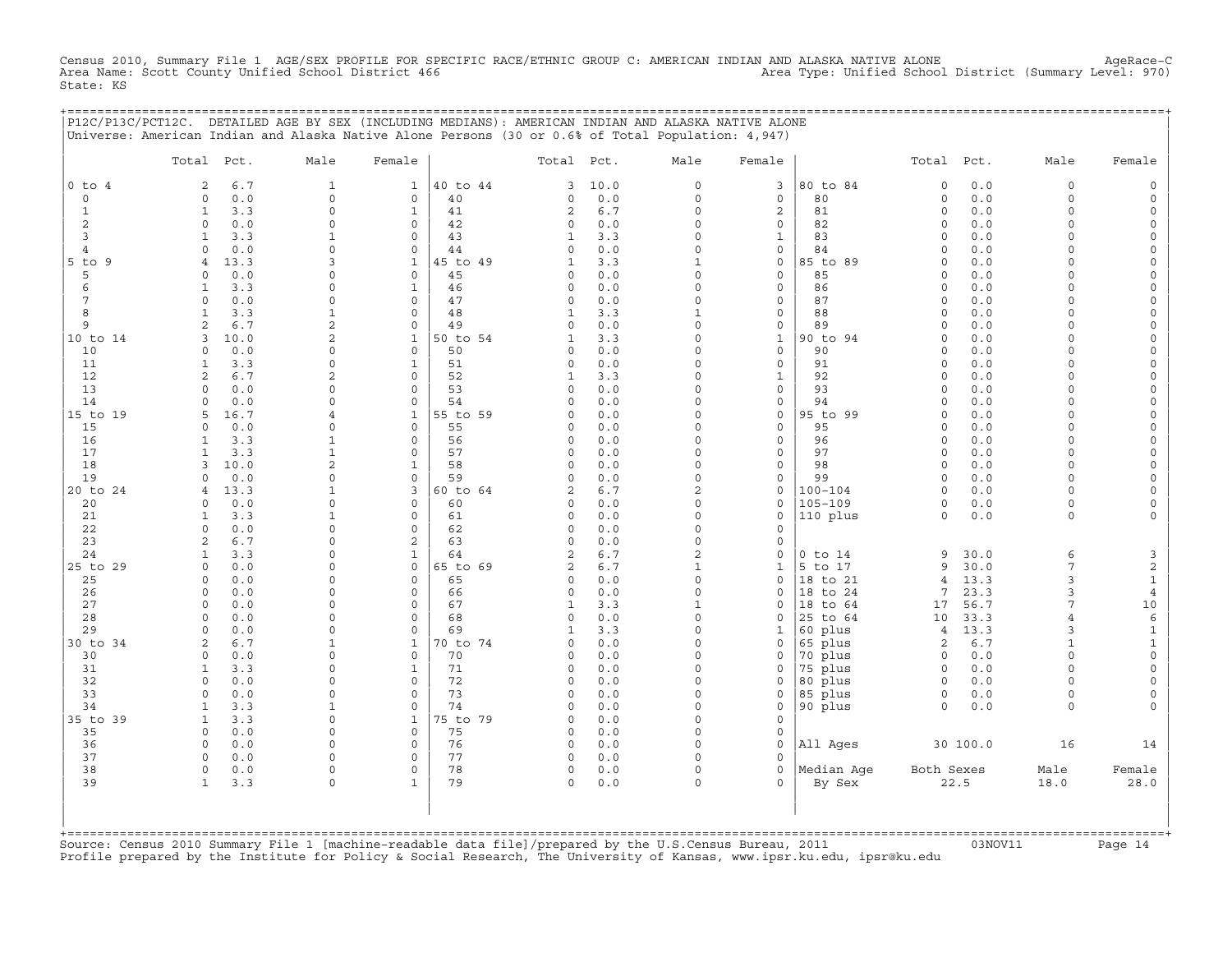CHE 1 AGE/SEX PROFILE FOR SPECIFIC RACE/ETHNIC GROUP D: ASIAN ALONE AGE/S And the strict 466 Area Type: Unified School District (Summary Level: 970) Census 2010, Summary File 1 AGE/SEX I<br>Area Name: Scott County Unified School District 466 State: KS

+===================================================================================================================================================+ |P12D/P13D/PCT12D. DETAILED AGE BY SEX (INCLUDING MEDIANS): ASIAN ALONE | |Universe: Asian Alone Persons (24 or 0.5% of Total Population: 4,947) |

|                | Total Pct.                 |             | Male                    | Female                     |                | Total Pct.          |            | Male                     | Female                              |             | Total Pct.           |            | Male                 | Female                         |
|----------------|----------------------------|-------------|-------------------------|----------------------------|----------------|---------------------|------------|--------------------------|-------------------------------------|-------------|----------------------|------------|----------------------|--------------------------------|
| $0$ to $4$     | 3                          | 12.5        | 2                       | $\mathbf{1}$               | 40 to 44       | 2                   | 8.3        | $\mathbf{1}$             | $\mathbf{1}$                        | 80 to 84    | $\mathbf{1}$         | 4.2        | $\circ$              | $\mathbf{1}$                   |
| $\circ$        | $\circ$                    | 0.0         | $\circ$                 | 0                          | 40             | $\mathbf{1}$        | $4.2$      | $\mathbf{1}$             | $\mathbf 0$                         | 80          | $\mathbf 0$          | 0.0        | $\circ$              | $\mathsf{O}\xspace$            |
| $\mathbf{1}$   | $\mathbf{1}$               | 4.2         | $\mathbf 1$             | $\circ$                    | 41             | $\circ$             | 0.0        | $\circ$                  | $\mathbf 0$                         | 81          | $\mathbf 0$          | 0.0        | $\circ$              | $\mathsf{O}\xspace$            |
| 2              | 1                          | 4.2         | $\mathbf{1}$            | 0                          | 42             | $\circ$             | 0.0        | $\mathbf 0$              | 0                                   | 82          | $\mathbf{1}$         | 4.2        | $\circ$              | $\mathbf{1}$                   |
| 3              | $\mathbf{1}$               | 4.2         | $\circ$                 | $\mathbf{1}$               | 43             | $\mathbf{1}$        | 4.2        | $\Omega$                 | $\mathbf{1}$                        | 83          | $\Omega$             | 0.0        | $\Omega$             | $\mathsf{O}\xspace$            |
| $\overline{4}$ | $\Omega$                   | 0.0         | $\Omega$                | $\Omega$                   | 44             | $\Omega$            | 0.0        | $\Omega$                 | $\mathbf 0$                         | 84          | $\Omega$             | 0.0        | $\Omega$             | $\mathsf{O}\xspace$            |
| $5$ to $9$     | 5                          | 20.8        | $\mathbf{1}$            | $\overline{4}$             | 45 to 49       | $\mathbf{2}$        | 8.3        | $\mathbf{1}$             | $\mathbf{1}$                        | 85 to 89    | $\mathbf 0$          | 0.0        | $\Omega$             | $\mathsf{O}$                   |
| 5              | 1                          | 4.2         | $\mathbf{1}$            | 0                          | 45             | $\circ$             | 0.0        | $\Omega$                 | $\mathbf 0$                         | 85          | $\circ$              | 0.0        | $\Omega$             | $\mathsf{O}$                   |
| 6              | $\mathbf{1}$               | 4.2         | $\mathbf 0$             | $\mathbf{1}$               | 46             | $\circ$             | 0.0        | $\Omega$                 | $\mathbf 0$                         | 86          | $\circ$              | 0.0        | $\Omega$             | $\mathsf{O}\xspace$            |
| 7              | $\mathbf{1}$               | 4.2         | 0                       | $\mathbf 1$                | 47             | $\circ$             | 0.0        | $\Omega$                 | $\mathbf 0$                         | 87          | $\circ$              | 0.0        | $\Omega$             | $\mathsf{O}\xspace$            |
| 8              | $\overline{2}$<br>$\Omega$ | 8.3         | $\circ$<br>$\Omega$     | $\overline{2}$<br>$\Omega$ | 48             | 2<br>$\Omega$       | 8.3        | $\mathbf{1}$<br>$\Omega$ | $\mathbf{1}$                        | 88<br>89    | $\Omega$<br>$\Omega$ | 0.0        | $\Omega$<br>$\Omega$ | $\mathsf O$                    |
| 9<br>10 to 14  | $\mathbf{1}$               | 0.0<br>4.2  | $\mathbf{1}$            | $\circ$                    | 49<br>50 to 54 | $\mathbf{1}$        | 0.0<br>4.2 | $\Omega$                 | $\mathsf{O}\xspace$<br>$\mathbf{1}$ | 90 to 94    | $\mathbf 0$          | 0.0<br>0.0 | $\Omega$             | $\mathsf{O}\xspace$<br>$\circ$ |
| 10             | $\mathbf{1}$               | 4.2         | $\mathbf{1}$            | $\Omega$                   | 50             | $\Omega$            | 0.0        | $\Omega$                 | $\Omega$                            | 90          | $\Omega$             | 0.0        | $\Omega$             | $\mathsf{O}$                   |
| 11             | $\circ$                    | 0.0         | $\mathsf{O}\xspace$     | $\circ$                    | 51             | $\circ$             | 0.0        | $\Omega$                 | $\mathbf 0$                         | 91          | $\circ$              | 0.0        | $\circ$              | $\mathsf{O}\xspace$            |
| 12             | 0                          | 0.0         | 0                       | 0                          | 52             | $\circ$             | 0.0        | $\mathbf 0$              | $\mathbf 0$                         | 92          | $\circ$              | 0.0        | $\Omega$             | $\mathsf{O}\xspace$            |
| 13             | $\Omega$                   | 0.0         | $\Omega$                | 0                          | 53             | $\Omega$            | 0.0        | $\Omega$                 | $\mathbf 0$                         | 93          | $\Omega$             | 0.0        | $\circ$              | 0                              |
| 14             | $\Omega$                   | 0.0         | $\Omega$                | $\Omega$                   | 54             | $\mathbf{1}$        | 4.2        | $\Omega$                 | $\mathbf{1}$                        | 94          | $\Omega$             | 0.0        | $\Omega$             | $\mathsf O$                    |
| 15 to 19       | $\Omega$                   | 0.0         | $\Omega$                | $\circ$                    | 55 to 59       | $\Omega$            | 0.0        | $\Omega$                 | $\mathbf 0$                         | 95 to 99    | $\Omega$             | 0.0        | $\Omega$             | $\mathsf{O}$                   |
| 15             | $\Omega$                   | 0.0         | $\Omega$                | $\Omega$                   | 55             | $\Omega$            | 0.0        | $\Omega$                 | $\mathbf 0$                         | 95          | $\circ$              | 0.0        | $\Omega$             | $\mathsf{O}\xspace$            |
| 16             | $\Omega$                   | 0.0         | $\Omega$                | $\Omega$                   | 56             | $\circ$             | 0.0        | $\Omega$                 | $\mathbf 0$                         | 96          | $\circ$              | 0.0        | $\circ$              | $\mathsf{O}\xspace$            |
| 17             | $\Omega$                   | 0.0         | $\Omega$                | $\Omega$                   | 57             | $\circ$             | 0.0        | $\Omega$                 | $\mathbf 0$                         | 97          | $\circ$              | 0.0        | $\circ$              | $\mathsf{O}$                   |
| 18             | $\circ$                    | 0.0         | 0                       | 0                          | 58             | $\circ$             | 0.0        | $\Omega$                 | $\mathsf{O}\xspace$                 | 98          | $\mathbf 0$          | 0.0        | $\circ$              | $\mathsf{O}\xspace$            |
| 19             | $\Omega$                   | 0.0         | $\Omega$                | 0                          | 59             | $\circ$             | 0.0        | $\Omega$                 | $\circ$                             | 99          | $\circ$              | 0.0        | $\Omega$             | $\mathsf{O}$                   |
| 20 to 24       | $\mathbf{1}$               | 4.2         | $\mathbf{1}$            | $\Omega$                   | 60 to 64       | 1                   | 4.2        | $\Omega$                 | $\mathbf{1}$                        | $100 - 104$ | $\Omega$             | 0.0        | $\cap$               | $\mathsf{O}$                   |
| 20             | $\circ$                    | 0.0         | $\Omega$                | $\Omega$                   | 60             | $\mathbf{1}$        | 4.2        | $\Omega$<br>$\Omega$     | $\mathbf{1}$                        | $105 - 109$ | $\mathbf 0$          | 0.0        | $\circ$              | $\mathsf{O}\xspace$            |
| 21<br>22       | $\mathbf{1}$<br>$\Omega$   | 4.2<br>0.0  | $\mathbf{1}$<br>$\circ$ | $\Omega$<br>$\Omega$       | 61<br>62       | $\circ$<br>$\Omega$ | 0.0<br>0.0 | $\Omega$                 | $\mathsf{O}\xspace$<br>$\mathbf 0$  | 110 plus    | $\circ$              | 0.0        | $\circ$              | $\circ$                        |
| 23             | $\Omega$                   | 0.0         | $\Omega$                | $\Omega$                   | 63             | $\Omega$            | 0.0        | $\Omega$                 | $\circ$                             |             |                      |            |                      |                                |
| 24             | $\Omega$                   | 0.0         | $\mathbf 0$             | 0                          | 64             | $\circ$             | 0.0        | $\Omega$                 | $\mathsf O$                         | $0$ to $14$ | 9                    | 37.5       | $\overline{4}$       | 5                              |
| 25 to 29       | 1                          | 4.2         | 0                       | $\mathbf{1}$               | 65 to 69       | $\Omega$            | 0.0        | $\Omega$                 | $\circ$                             | 5 to 17     | 6                    | 25.0       | 2                    | $\overline{4}$                 |
| 25             | $\Omega$                   | 0.0         | $\Omega$                | $\Omega$                   | 65             | $\Omega$            | 0.0        | $\Omega$                 | $\circ$                             | 18 to 21    | $\mathbf{1}$         | 4.2        | $\mathbf{1}$         | $\mathsf{O}\xspace$            |
| 26             | $\mathbf{1}$               | 4.2         | $\Omega$                | $\mathbf{1}$               | 66             | $\Omega$            | 0.0        | $\Omega$                 | $\Omega$                            | 18 to 24    | $\mathbf{1}$         | 4.2        | $\mathbf{1}$         | $\mathsf{O}\xspace$            |
| 27             | $\circ$                    | 0.0         | $\Omega$                | $\Omega$                   | 67             | $\circ$             | 0.0        | $\Omega$                 | $\circ$                             | 18 to 64    | 14                   | 58.3       | 5                    | 9                              |
| 28             | $\Omega$                   | 0.0         | 0                       | 0                          | 68             | $\circ$             | 0.0        | $\Omega$                 | $\circ$                             | 25 to 64    | 13                   | 54.2       | 4                    | 9                              |
| 29             | $\Omega$                   | 0.0         | $\circ$                 | $\circ$                    | 69             | $\Omega$            | 0.0        | $\Omega$                 | $\circ$                             | 60 plus     | 2                    | 8.3        | $\Omega$             | $\mathbf{2}$                   |
| 30 to 34       | $\overline{2}$             | 8.3         | $\mathbf{1}$            | $\mathbf{1}$               | 70 to 74       | $\circ$             | 0.0        | $\Omega$                 | $\mathsf O$                         | 65 plus     | $\mathbf{1}$         | 4.2        | $\circ$              | $\mathbf 1$                    |
| 30             | 0                          | 0.0         | 0                       | 0                          | 70             | $\circ$             | 0.0        | $\Omega$                 | 0                                   | 70 plus     | $\mathbf{1}$         | 4.2        | $\circ$              | $\mathbf 1$                    |
| 31             | $\Omega$                   | 0.0         | $\Omega$                | $\Omega$                   | 71             | $\Omega$            | 0.0        | $\Omega$                 | $\circ$                             | 75 plus     | $\mathbf{1}$         | 4.2        | $\Omega$             | $\mathbf 1$                    |
| 32             | 2                          | 8.3         | $\mathbf{1}$            | $\mathbf{1}$               | 72             | $\Omega$            | 0.0        | $\Omega$                 | $\circ$                             | 80 plus     | $\mathbf{1}$         | 4.2        | $\Omega$             | $\mathbf 1$                    |
| 33             | $\Omega$                   | 0.0         | $\Omega$                | $\Omega$                   | 73             | $\Omega$            | 0.0        | $\Omega$<br>$\Omega$     | $\circ$                             | 85 plus     | $\Omega$             | 0.0        | $\Omega$             | $\mathsf{O}\xspace$            |
| 34<br>35 to 39 | $\circ$<br>$\overline{4}$  | 0.0<br>16.7 | 0<br>$\mathbf{1}$       | $\circ$<br>3               | 74<br>75 to 79 | $\circ$<br>$\circ$  | 0.0<br>0.0 | $\Omega$                 | $\mathbf 0$<br>$\mathbf 0$          | 90 plus     | $\Omega$             | 0.0        | $\Omega$             | $\circ$                        |
| 35             | 1                          | 4.2         | $\circ$                 | $\mathbf{1}$               | 75             | $\Omega$            | 0.0        | $\Omega$                 | $\mathbf 0$                         |             |                      |            |                      |                                |
| 36             | $\overline{2}$             | 8.3         | $\mathbf{1}$            | $\mathbf 1$                | 76             | $\circ$             | 0.0        | $\mathbf 0$              | $\mathbf 0$                         | All Ages    |                      | 24 100.0   | 9                    | 15                             |
| 37             | $\mathbf{1}$               | 4.2         | $\circ$                 | $\mathbf{1}$               | 77             | $\circ$             | 0.0        | $\Omega$                 | $\Omega$                            |             |                      |            |                      |                                |
| 38             | $\circ$                    | 0.0         | $\circ$                 | $\Omega$                   | 78             | $\Omega$            | 0.0        | $\Omega$                 | $\Omega$                            | Median Aqe  | Both Sexes           |            | Male                 | Female                         |
| 39             | $\Omega$                   | 0.0         | $\circ$                 | $\Omega$                   | 79             | $\Omega$            | 0.0        | $\circ$                  | $\Omega$                            | By Sex      |                      | 32.5       | 21.5                 | 35.5                           |
|                |                            |             |                         |                            |                |                     |            |                          |                                     |             |                      |            |                      |                                |

+===================================================================================================================================================+Source: Census 2010 Summary File 1 [machine−readable data file]/prepared by the U.S.Census Bureau, 2011 03NOV11 Page 15 Profile prepared by the Institute for Policy & Social Research, The University of Kansas, www.ipsr.ku.edu, ipsr@ku.edu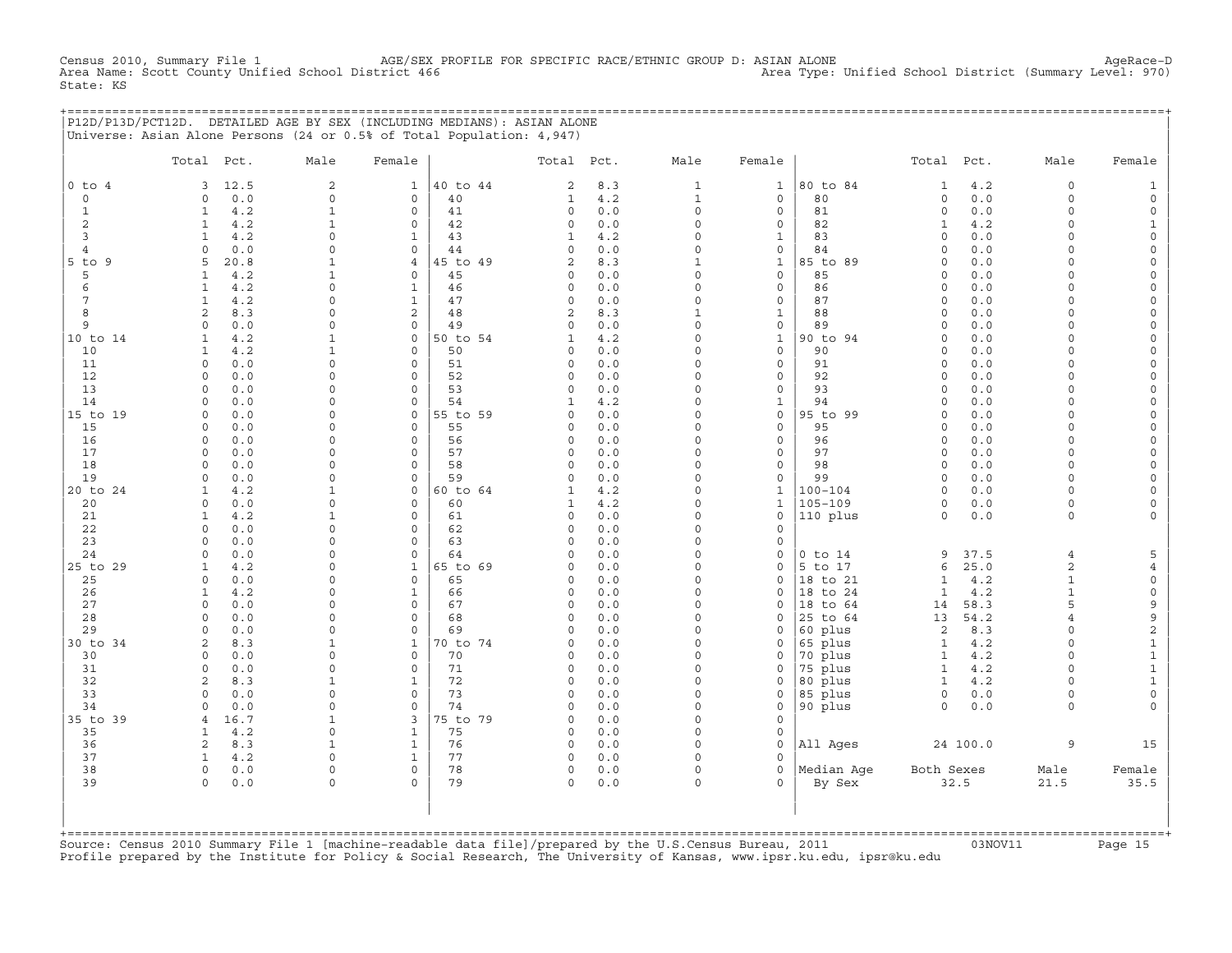Census 2010, Summary File 1 AGE/SEX PROFILE FOR SPECIFIC RACE/ETHNIC GROUP E: NAT HAWAIIAN/OTH. PACIFIC ISLANDER ALONE AgeRace-E<br>Area Name: Scott County Unified School District 466 State: KS

+===================================================================================================================================================+

|                | Total Pct.                        | Male                       | Female                     |                | Total Pct.           |            | Male                 | Female                              |                      | Total Pct.                     |            | Male                 | Female                                     |
|----------------|-----------------------------------|----------------------------|----------------------------|----------------|----------------------|------------|----------------------|-------------------------------------|----------------------|--------------------------------|------------|----------------------|--------------------------------------------|
| $0$ to $4$     | 0.0<br>$\Omega$                   | $\mathbf 0$                | $\mathsf{O}$               | 40 to 44       |                      | 1 100.0    | $\mathbf{1}$         | $\mathbf 0$                         | 80 to 84             | $\mathbf 0$                    | 0.0        | 0                    | $\mathsf{O}\xspace$                        |
| $\circ$        | $0.0$<br>$\circ$                  | $\mathbf 0$                | $\mathbf 0$                | 40             | 0                    | $0.0$      | $\circ$              | $\mathbf 0$                         | 80                   | $\circ$                        | 0.0        | $\circ$              | $\mathsf{O}$                               |
| $\mathbf{1}$   | $\circ$<br>0.0                    | $\mathbf 0$                | $\mathbf 0$                | 41             |                      | 1 100.0    | $\mathbf 1$          | $\mathbf 0$                         | 81                   | $\circ$                        | $0.0$      | $\Omega$             | $\mathsf O$                                |
| 2<br>3         | 0.0<br>$\circ$<br>$\circ$         | $\mathbf 0$<br>$\mathbf 0$ | 0<br>$\mathbf 0$           | 42<br>43       | 0<br>$\Omega$        | 0.0<br>0.0 | $\Omega$<br>$\Omega$ | 0<br>$\mathsf{O}\xspace$            | 82<br>83             | $\mathbf 0$<br>$\Omega$        | 0.0        | 0<br>$\Omega$        | 0                                          |
| 4              | $0.0$<br>$\Omega$<br>0.0          | $\mathbf 0$                | $\mathbf 0$                | 44             | $\Omega$             | 0.0        | $\Omega$             | $\mathsf O$                         | 84                   | $\Omega$                       | 0.0<br>0.0 | $\Omega$             | $\mathsf{O}$<br>$\mathsf{O}\xspace$        |
| $5$ to<br>9    | 0.0<br>$\circ$                    | $\Omega$                   | $\mathsf{O}$               | 45 to 49       | $\Omega$             | 0.0        | $\Omega$             | $\mathsf O$                         | 85 to 89             | $\Omega$                       | 0.0        | $\Omega$             | 0                                          |
| 5              | $\circ$<br>0.0                    | $\mathbf 0$                | $\mathsf O$                | 45             | 0                    | 0.0        | $\Omega$             | $\mathsf O$                         | 85                   | $\mathbf 0$                    | $0.0$      | $\circ$              | $\mathsf{O}\xspace$                        |
| 6              | 0.0<br>$\circ$                    | $\Omega$                   | $\mathbf 0$                | 46             | $\Omega$             | 0.0        | $\Omega$             | $\mathsf{O}\xspace$                 | 86                   | $\Omega$                       | 0.0        | $\Omega$             | $\mathsf{O}\xspace$                        |
| $\overline{7}$ | 0.0<br>$\circ$                    | $\mathbf 0$                | $\circ$                    | 47             | 0                    | 0.0        | $\Omega$             | $\mathsf{O}\xspace$                 | 87                   | $\Omega$                       | 0.0        | $\Omega$             | $\mathsf{O}\xspace$                        |
| 8              | 0.0<br>$\Omega$                   | $\Omega$                   | $\mathsf{O}$               | 48             | $\Omega$             | 0.0        | $\Omega$             | $\mathsf{O}\xspace$                 | 88                   | $\Omega$                       | 0.0        | $\Omega$             | $\mathsf{O}\xspace$                        |
| 9              | 0.0<br>$\Omega$                   | $\Omega$                   | $\mathbf 0$                | 49             | $\Omega$             | 0.0        | $\Omega$             | $\mathsf O$                         | 89                   | $\Omega$                       | 0.0        | $\Omega$             | $\mathsf{O}\xspace$                        |
| 10 to 14       | $\circ$<br>0.0                    | $\Omega$                   | $\mathsf O$                | 50 to 54       | $\Omega$             | 0.0<br>0.0 | $\Omega$<br>$\Omega$ | $\mathsf{O}$<br>$\mathbf 0$         | 90 to 94<br>90       | $\Omega$<br>$\Omega$           | 0.0        | $\Omega$<br>$\Omega$ | $\mathsf{O}\xspace$                        |
| 10<br>11       | 0.0<br>$\Omega$<br>$\circ$<br>0.0 | $\mathbf 0$<br>$\Omega$    | $\mathbf 0$<br>$\mathbf 0$ | 50<br>51       | $\Omega$<br>$\Omega$ | 0.0        | $\Omega$             | $\mathsf O$                         | 91                   | $\circ$                        | 0.0<br>0.0 | $\Omega$             | $\mathsf{O}\xspace$<br>0                   |
| 12             | $\circ$<br>0.0                    | $\mathbf 0$                | $\mathbf 0$                | 52             | $\Omega$             | 0.0        | $\Omega$             | $\mathsf O$                         | 92                   | $\Omega$                       | 0.0        | $\Omega$             | $\mathsf{O}\xspace$                        |
| 13             | 0.0<br>$\Omega$                   | $\mathbf 0$                | $\Omega$                   | 53             | 0                    | 0.0        | $\Omega$             | 0                                   | 93                   | $\Omega$                       | 0.0        | $\circ$              | $\mathsf{O}\xspace$                        |
| 14             | 0.0<br>$\circ$                    | $\mathbf 0$                | $\mathbf 0$                | 54             | $\Omega$             | 0.0        | $\Omega$             | $\mathsf{O}$                        | 94                   | $\Omega$                       | 0.0        | $\circ$              | 0                                          |
| 15 to 19       | $\circ$<br>0.0                    | $\Omega$                   | $\mathsf O$                | 55 to 59       | $\Omega$             | 0.0        | $\Omega$             | $\mathsf{O}$                        | 95 to 99             | $\circ$                        | 0.0        | $\Omega$             | $\mathsf{O}\xspace$                        |
| 15             | 0.0<br>$\circ$                    | $\mathbf 0$                | $\mathbf 0$                | 55             | $\Omega$             | 0.0        | $\Omega$             | $\mathbf 0$                         | 95                   | $\Omega$                       | 0.0        | $\circ$              | $\mathsf{O}\xspace$                        |
| 16             | 0.0<br>$\circ$                    | $\Omega$                   | $\circ$                    | 56             | $\Omega$             | 0.0        | $\Omega$             | $\mathsf O$                         | 96                   | $\Omega$                       | 0.0        | $\circ$              | $\mathsf{O}\xspace$                        |
| 17             | $\circ$<br>0.0                    | $\mathbf 0$                | $\mathbf 0$                | 57             | $\Omega$             | 0.0        | $\Omega$             | $\mathbf 0$                         | 97                   | $\circ$                        | 0.0        | $\circ$              | $\mathsf{O}\xspace$                        |
| 18<br>19       | 0.0<br>$\Omega$<br>0.0<br>$\circ$ | $\Omega$<br>$\Omega$       | 0<br>$\circ$               | 58<br>59       | $\Omega$<br>$\Omega$ | 0.0<br>0.0 | $\Omega$<br>$\Omega$ | 0<br>0                              | 98<br>99             | $\circ$<br>$\Omega$            | 0.0<br>0.0 | $\Omega$<br>$\Omega$ | $\mathsf{O}\xspace$<br>$\mathsf{O}\xspace$ |
| 20 to 24       | 0.0<br>$\mathbf 0$                | $\mathbf 0$                | $\mathsf{O}$               | 60 to 64       | $\Omega$             | 0.0        | $\Omega$             | $\mathsf{O}$                        | $100 - 104$          | $\circ$                        | 0.0        | $\circ$              | 0                                          |
| 20             | 0.0<br>$\circ$                    | $\Omega$                   | 0                          | 60             | 0                    | 0.0        | $\Omega$             | $\mathbf 0$                         | $105 - 109$          | $\circ$                        | 0.0        | $\circ$              | 0                                          |
| 21             | $0.0$<br>$\circ$                  | $\Omega$                   | $\mathbf 0$                | 61             | $\Omega$             | 0.0        | $\Omega$             | $\mathsf O$                         | 110 plus             | $\circ$                        | $0.0$      | $\circ$              | $\mathsf{O}\xspace$                        |
| 22             | $\circ$<br>0.0                    | $\mathbf 0$                | $\circ$                    | 62             | $\Omega$             | 0.0        | $\Omega$             | $\circ$                             |                      |                                |            |                      |                                            |
| 23             | 0.0<br>$\circ$                    | $\mathbf 0$                | 0                          | 63             | 0                    | 0.0        | $\Omega$             | $\mathsf O$                         |                      |                                |            |                      |                                            |
| 24             | $0.0$<br>$\circ$                  | $\Omega$                   | $\mathbf 0$                | 64             | $\Omega$             | 0.0        | $\Omega$             | 0                                   | $0$ to $14$          | $\circ$                        | 0.0        | $\mathbf 0$          | $\mathsf{O}$                               |
| 25 to 29       | 0.0<br>$\circ$                    | $\Omega$                   | $\mathsf{O}$               | 65 to 69       | $\Omega$             | 0.0        | $\Omega$             | 0                                   | 5 to 17              | $\circ$                        | 0.0        | $\Omega$             | $\mathsf O$                                |
| 25<br>26       | 0.0<br>$\circ$<br>$\circ$<br>0.0  | $\Omega$<br>$\Omega$       | $\mathsf O$<br>$\mathbf 0$ | 65<br>66       | $\Omega$<br>$\Omega$ | 0.0<br>0.0 | $\Omega$<br>$\Omega$ | $\circ$<br>$\mathbf 0$              | 18 to 21<br>18 to 24 | $\mathsf{O}\xspace$<br>$\circ$ | 0.0<br>0.0 | $\circ$<br>$\Omega$  | $\mathsf{O}\xspace$<br>$\mathsf O$         |
| 27             | 0.0<br>$\circ$                    | $\Omega$                   | $\mathbf 0$                | 67             | $\Omega$             | 0.0        | $\Omega$             | 0                                   | 18 to 64             | $\mathbf{1}$                   | 100.0      | $\mathbf{1}$         | $\mathsf{O}\xspace$                        |
| 28             | 0.0<br>$\Omega$                   | $\mathbf 0$                | $\circ$                    | 68             | $\Omega$             | 0.0        | $\Omega$             | $\mathbf 0$                         | 25 to 64             | $\mathbf{1}$                   | 100.0      | $\mathbf{1}$         | $\mathsf{O}\xspace$                        |
| 29             | 0.0<br>$\Omega$                   | $\Omega$                   | $\mathbf 0$                | 69             | $\Omega$             | 0.0        | $\Omega$             | $\mathbf 0$                         | 60 plus              | $\Omega$                       | 0.0        | $\Omega$             | $\mathsf{O}\xspace$                        |
| 30 to 34       | 0.0<br>$\circ$                    | $\Omega$                   | $\mathbf 0$                | 70 to 74       | $\Omega$             | 0.0        | $\Omega$             | 0                                   | 65 plus              | $\mathbf 0$                    | 0.0        | $\Omega$             | 0                                          |
| 30             | $\circ$<br>0.0                    | $\Omega$                   | $\mathsf O$                | 70             | 0                    | 0.0        | $\Omega$             | 0                                   | 70 plus              | $\circ$                        | 0.0        | $\mathbf 0$          | $\mathsf{O}\xspace$                        |
| 31             | 0.0<br>$\circ$                    | $\mathbf 0$                | $\mathbf 0$                | 71             | $\Omega$             | 0.0        | $\Omega$             | 0                                   | 75 plus              | $\circ$                        | 0.0        | $\Omega$             | 0                                          |
| 32             | 0.0<br>$\circ$                    | $\Omega$                   | $\mathbf 0$                | 72             | $\Omega$             | 0.0        | $\Omega$             | $\Omega$                            | 80 plus              | $\circ$                        | 0.0        | $\Omega$             | $\mathsf{O}\xspace$                        |
| 33             | $\circ$<br>0.0<br>$\Omega$        | $\mathbf 0$<br>$\mathbf 0$ | $\mathbf 0$<br>$\mathbf 0$ | 73             | $\Omega$<br>$\Omega$ | 0.0        | $\Omega$<br>$\Omega$ | $\mathsf{O}$                        | 85 plus              | $\circ$<br>$\Omega$            | 0.0        | 0<br>$\circ$         | 0<br>$\mathbf 0$                           |
| 34<br>35 to 39 | 0.0<br>0.0<br>$\circ$             | $\mathbf 0$                | $\mathsf O$                | 74<br>75 to 79 | $\Omega$             | 0.0<br>0.0 | $\Omega$             | $\mathsf{O}$<br>$\mathsf{O}\xspace$ | 90 plus              |                                | 0.0        |                      |                                            |
| 35             | $\Omega$<br>0.0                   | $\Omega$                   | $\mathbf 0$                | 75             | 0                    | 0.0        | $\Omega$             | $\mathbf 0$                         |                      |                                |            |                      |                                            |
| 36             | 0.0<br>$\circ$                    | $\mathbf 0$                | 0                          | 76             | 0                    | 0.0        | $\Omega$             | $\mathbf 0$                         | All Ages             |                                | 1 100.0    | $\mathbf{1}$         | $\mathbf 0$                                |
| 37             | $0.0$<br>$\circ$                  | $\mathbf 0$                | $\circ$                    | 77             | 0                    | $0.0$      | $\Omega$             | $\Omega$                            |                      |                                |            |                      |                                            |
| 38             | $\circ$<br>0.0                    | $\mathbf 0$                | $\mathbf 0$                | 78             | 0                    | 0.0        | $\circ$              | $\circ$                             | Median Aqe           | Both Sexes                     |            | Male                 | Female                                     |
| 39             | 0.0<br>$\Omega$                   | $\Omega$                   | $\Omega$                   | 79             | 0                    | 0.0        | $\Omega$             | $\Omega$                            | By Sex               |                                | 41.5       | 41.5                 | $0.0$                                      |
|                |                                   |                            |                            |                |                      |            |                      |                                     |                      |                                |            |                      |                                            |

+===================================================================================================================================================+Source: Census 2010 Summary File 1 [machine−readable data file]/prepared by the U.S.Census Bureau, 2011 03NOV11 Page 16 Profile prepared by the Institute for Policy & Social Research, The University of Kansas, www.ipsr.ku.edu, ipsr@ku.edu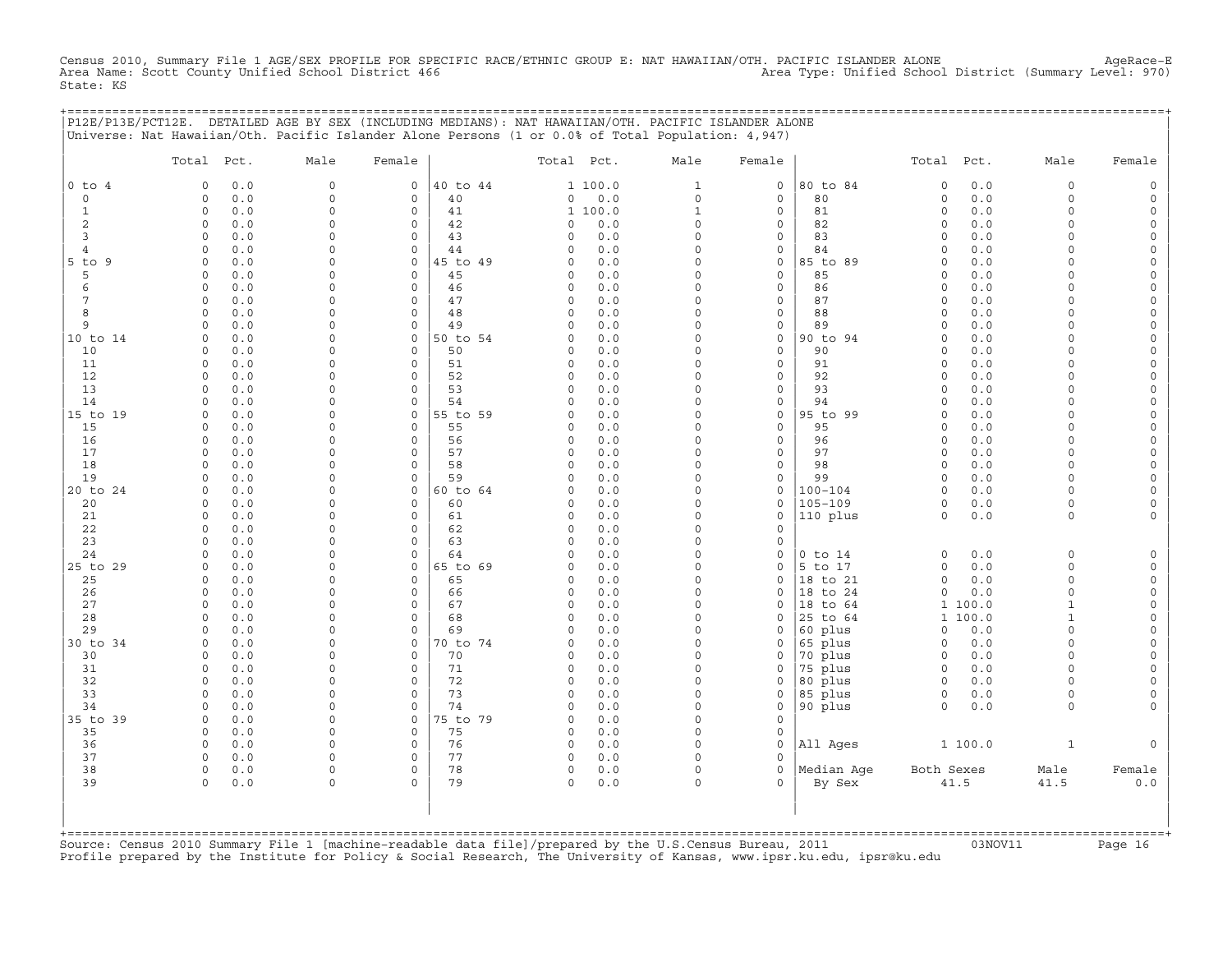CHE 1 AGE/SEX PROFILE FOR SPECIFIC RACE/ETHNIC GROUP F: SOME OTHER RACE ALONE<br>Ol District 466 Area Type: Unified School District (Summary Level: 970) Census 2010, Summary File 1 AGE/SEX PROFII<br>Area Name: Scott County Unified School District 466 State: KS

+===================================================================================================================================================+

|            |                 |            | P12F/P13F/PCT12F. DETAILED AGE BY SEX (INCLUDING MEDIANS): SOME OTHER RACE ALONE<br>Universe: Some Other Race Alone Persons (354 or 7.2% of Total Population: 4,947) |                              |          |              |            |                          |                             |                    |                         |            |                      |                              |
|------------|-----------------|------------|----------------------------------------------------------------------------------------------------------------------------------------------------------------------|------------------------------|----------|--------------|------------|--------------------------|-----------------------------|--------------------|-------------------------|------------|----------------------|------------------------------|
|            | Total Pct.      |            | Male                                                                                                                                                                 | Female                       |          | Total        | Pct.       | Male                     | Female                      |                    | Total                   | Pct.       | Male                 | Female                       |
| $0$ to $4$ | 38              | 10.7       | 13                                                                                                                                                                   | 25                           | 40 to 44 | 22           | 6.2        | 15                       | 7                           | 80 to 84           | $\circ$                 | 0.0        | $\circ$              | $\mathsf{O}$                 |
| $\circ$    | 7               | 2.0        | 2                                                                                                                                                                    | 5                            | 40       | 6            | 1.7        | 5                        | $\mathbf{1}$                | 80                 | $\mathbf 0$             | 0.0        | $\circ$              | $\mathsf{O}$                 |
| 1          | 5               | 1.4        | $\overline{c}$                                                                                                                                                       | 3                            | 41       | 7            | $2.0$      | 3                        | 4                           | 81                 | $\mathsf O$             | $0.0$      | $\circ$              | 0                            |
| $\sqrt{2}$ | 9               | 2.5        | 3                                                                                                                                                                    | 6                            | 42       | 4            | 1.1        | 3                        | $\mathbf{1}$                | 82                 | $\mathsf O$             | 0.0        | $\Omega$             | $\mathsf{O}$                 |
| 3          | 11              | 3.1        | 5                                                                                                                                                                    | 6                            | 43       | 4            | 1.1        | 3                        | $\mathbf{1}$                | 83                 | $\Omega$                | 0.0        | $\Omega$             | $\mathsf O$                  |
| 4          | 6               | 1.7        | $\mathbf{1}$                                                                                                                                                         | 5                            | 44       | $\mathbf{1}$ | 0.3        | $\mathbf{1}$             | $\mathbf 0$                 | 84                 | $\Omega$                | 0.0        | $\Omega$             | 0                            |
| -9<br>5 to | 50              | 14.1       | 27                                                                                                                                                                   | 23                           | 45 to 49 | 21           | 5.9        | 10                       | 11                          | 85 to 89           | $\mathbf{1}$            | 0.3        | $\Omega$             | $\mathbf{1}$                 |
| 5          | 12              | 3.4        | 5                                                                                                                                                                    | 7                            | 45       | 7            | 2.0        | 3                        | $\overline{4}$              | 85                 | $\mathbf{1}$            | 0.3        | $\Omega$             | $\mathbf{1}$                 |
| 6          | 9               | 2.5        | 8                                                                                                                                                                    | $\mathbf{1}$                 | 46       | 3            | 0.8        | $\mathbf{1}$             | $\mathbf{2}$                | 86                 | $\Omega$                | 0.0        | $\Omega$             | $\mathsf{O}\xspace$          |
|            | $7\phantom{.0}$ | 2.0        | 5                                                                                                                                                                    | $\overline{c}$               | 47       | 4            | 1.1        | 3                        | $\mathbf 1$                 | 87                 | $\Omega$                | 0.0        | $\Omega$             | $\mathsf O$                  |
| 8          | 12              | 3.4        | $\overline{7}$                                                                                                                                                       | 5                            | 48       | 2            | 0.6        | $\overline{2}$           | $\mathbf 0$                 | 88                 | $\circ$                 | 0.0        | $\Omega$             | $\mathbf 0$                  |
| 9          | 10              | 2.8        | $\overline{c}$                                                                                                                                                       | 8                            | 49       | 5            | 1.4        | $\mathbf{1}$             | 4                           | 89                 | $\circ$                 | 0.0        | $\Omega$             | 0                            |
| 10 to 14   | 36              | 10.2       | 20<br>5                                                                                                                                                              | 16                           | 50 to 54 | 14           | $4.0$      | 8<br>$\overline{2}$      | 6                           | 90 to 94           | $\mathbf 0$             | 0.0        | $\Omega$<br>$\Omega$ | $\mathsf{O}\xspace$          |
| 10         | 8               | 2.3        | 3                                                                                                                                                                    | 3                            | 50       | 4            | 1.1        | $\mathbf{1}$             | $\mathbf{2}$                | 90                 | $\mathbf 0$<br>$\Omega$ | 0.0        | $\Omega$             | $\mathsf{O}\xspace$          |
| 11<br>12   | 5<br>12         | 1.4<br>3.4 | 7                                                                                                                                                                    | $\overline{\mathbf{c}}$<br>5 | 51<br>52 | 1<br>2       | 0.3<br>0.6 | $\mathbf{1}$             | $\mathbf 0$<br>$\mathbf{1}$ | 91<br>92           | $\mathbf 0$             | 0.0<br>0.0 | $\Omega$             | 0<br>0                       |
| 13         | 7               | 2.0        | $\overline{4}$                                                                                                                                                       | 3                            | 53       | 4            | 1.1        | $\overline{2}$           | 2                           | 93                 | $\mathbf 0$             | 0.0        | 0                    | 0                            |
| 14         | 4               | 1.1        | 1                                                                                                                                                                    | 3                            | 54       | 3            | 0.8        | $\overline{2}$           | $\mathbf{1}$                | 94                 | $\Omega$                | 0.0        | $\Omega$             | $\mathbf 0$                  |
| 15 to 19   | 22              | 6.2        | 7                                                                                                                                                                    | 15                           | 55 to 59 | 12           | 3.4        | $\overline{7}$           | 5                           | 95 to 99           | $\Omega$                | 0.0        | $\Omega$             | 0                            |
| 15         | 9               | 2.5        | $\overline{2}$                                                                                                                                                       | $7\phantom{.0}$              | 55       | 4            | 1.1        | $\overline{2}$           | $\mathbf{2}$                | 95                 | $\Omega$                | 0.0        | $\Omega$             | 0                            |
| 16         | 3               | 0.8        | 0                                                                                                                                                                    | 3                            | 56       | 2            | 0.6        | $\mathbf 0$              | $\sqrt{2}$                  | 96                 | $\circ$                 | 0.0        | $\Omega$             | 0                            |
| 17         | 5               | 1.4        | $\overline{c}$                                                                                                                                                       | 3                            | 57       | 2            | 0.6        | $\mathbf{1}$             | $\mathbf 1$                 | 97                 | $\Omega$                | 0.0        | $\Omega$             | $\mathsf{O}\xspace$          |
| 18         | 4               | 1.1        | $\overline{2}$                                                                                                                                                       | $\overline{c}$               | 58       | 3            | 0.8        | $\overline{3}$           | $\mathsf{O}\xspace$         | 98                 | $\mathbf 0$             | 0.0        | $\Omega$             | $\mathsf{O}\xspace$          |
| 19         | 1               | 0.3        | $\mathbf{1}$                                                                                                                                                         | $\mathbf 0$                  | 59       | $\mathbf{1}$ | 0.3        | $\mathbf{1}$             | $\mathbf 0$                 | 99                 | $\Omega$                | 0.0        | $\Omega$             | 0                            |
| 20 to 24   | 35              | 9.9        | 23                                                                                                                                                                   | 12                           | 60 to 64 | 9            | 2.5        | 8                        | 1                           | $100 - 104$        | $\Omega$                | 0.0        | $\Omega$             | 0                            |
| 20         | 6               | 1.7        | 3                                                                                                                                                                    | 3                            | 60       | 4            | 1.1        | 3                        | $\mathbf{1}$                | $105 - 109$        | $\Omega$                | 0.0        | 0                    | 0                            |
| 21         | 12              | 3.4        | 8                                                                                                                                                                    | $\overline{4}$               | 61       | 4            | 1.1        | $\overline{4}$           | $\Omega$                    | 110 plus           | $\Omega$                | 0.0        | $\Omega$             | $\mathbf 0$                  |
| 22         | 5               | 1.4        | 3                                                                                                                                                                    | 2                            | 62       | $\circ$      | 0.0        | $\Omega$                 | $\Omega$                    |                    |                         |            |                      |                              |
| 23         | 5               | 1.4        | $\overline{c}$                                                                                                                                                       | 3                            | 63       | $\mathbf{1}$ | 0.3        | $\mathbf{1}$             | $\mathbf 0$                 |                    |                         |            |                      |                              |
| 24         | 7               | 2.0        | 7                                                                                                                                                                    | $\mathsf O$                  | 64       | $\Omega$     | 0.0        | $\mathbf 0$              | $\Omega$                    | $0$ to $14$        | 124                     | 35.0       | 60                   | 64                           |
| 25 to 29   | 27              | 7.6        | 14                                                                                                                                                                   | 13                           | 65 to 69 | 4            | 1.1        | $\mathbf{1}$             | 3                           | 5 to 17            | 103                     | 29.1       | 51                   | 52                           |
| 25         | 6               | 1.7        | 3                                                                                                                                                                    | 3                            | 65       | $\mathbf{1}$ | 0.3        | $\Omega$                 | $\mathbf{1}$                | 18 to 21           | 23                      | 6.5        | 14                   | 9                            |
| 26         | $\overline{4}$  | 1.1        | $\Omega$                                                                                                                                                             | 4                            | 66       | 1            | 0.3        | $\mathbf{1}$             | $\mathbf 0$                 | to 24<br>18        | 40                      | 11.3       | 26                   | 14                           |
| 27         | 5               | 1.4        | $\overline{2}$                                                                                                                                                       | 3                            | 67       | $\mathbf{1}$ | 0.3        | $\Omega$                 | $\mathbf{1}$                | 18 to 64           | 206                     | 58.2       | 122                  | 84                           |
| 28         | 5               | 1.4        | $\overline{4}$                                                                                                                                                       | $\mathbf{1}$                 | 68       | $\circ$      | 0.0        | $\Omega$                 | $\mathbf 0$                 | 25 to 64           | 166                     | 46.9       | 96                   | 70                           |
| 29         | 7               | 2.0        | 5                                                                                                                                                                    | 2                            | 69       | $\mathbf{1}$ | 0.3        | $\Omega$                 | 1                           | 60 plus            | 16                      | 4.5        | 11                   | 5                            |
| 30 to 34   | 35              | 9.9        | 19                                                                                                                                                                   | 16                           | 70 to 74 | 2            | 0.6        | $\overline{2}$           | $\mathbf 0$                 | 65 plus            | 7                       | 2.0        | 3                    | $\overline{4}$               |
| 30         | 10              | 2.8        | 3<br>5                                                                                                                                                               | 7                            | 70       | 1            | 0.3        | $\mathbf{1}$             | 0                           | 70 plus            | 3                       | 0.8        | 2                    | $\mathbf{1}$                 |
| 31<br>32   | 6<br>9          | 1.7<br>2.5 | 7                                                                                                                                                                    | $1\,$<br>$\overline{c}$      | 71<br>72 | 1<br>0       | 0.3<br>0.0 | $\mathbf{1}$<br>$\Omega$ | $\Omega$<br>$\Omega$        | 75 plus            | 1<br>$\mathbf{1}$       | 0.3        | $\Omega$<br>$\Omega$ | $\mathbf 1$                  |
| 33         | $\overline{4}$  | 1.1        | $\mathbf{1}$                                                                                                                                                         | 3                            | 73       | $\circ$      | 0.0        | $\Omega$                 | $\Omega$                    | 80 plus            | $\mathbf{1}$            | 0.3<br>0.3 | $\circ$              | $\mathbf{1}$<br>$\mathbf{1}$ |
| 34         | -6              | 1.7        | 3                                                                                                                                                                    | 3                            | 74       | $\Omega$     | 0.0        | $\Omega$                 | $\mathbf 0$                 | 85 plus<br>90 plus | 0                       | 0.0        | $\circ$              | 0                            |
| 35 to 39   | 26              | 7.3        | 15                                                                                                                                                                   | 11                           | 75 to 79 | $\Omega$     | 0.0        | $\Omega$                 | $\Omega$                    |                    |                         |            |                      |                              |
| 35         | 10              | 2.8        | 6                                                                                                                                                                    | $\overline{4}$               | 75       | $\Omega$     | 0.0        | $\Omega$                 | $\Omega$                    |                    |                         |            |                      |                              |
| 36         | 7               | 2.0        | 4                                                                                                                                                                    | 3                            | 76       | $\circ$      | 0.0        | $\Omega$                 | $\mathbf 0$                 | All Ages           |                         | 354 100.0  | 189                  | 165                          |
| 37         | 5               | 1.4        | $\overline{4}$                                                                                                                                                       | $\mathbf{1}$                 | 77       | 0            | 0.0        | $\Omega$                 | $\Omega$                    |                    |                         |            |                      |                              |
| 38         | 1               | 0.3        | $\mathbf{1}$                                                                                                                                                         | $\mathsf{O}\xspace$          | 78       | 0            | 0.0        | $\Omega$                 | $\mathbf 0$                 | Median Age         | Both Sexes              |            | Male                 | Female                       |
| 39         | 3               | 0.8        | $\circ$                                                                                                                                                              | 3                            | 79       | $\circ$      | 0.0        | $\Omega$                 | $\Omega$                    | By Sex             |                         | 24.4       | 27.8                 | 21.1                         |

| | +===================================================================================================================================================+ Source: Census 2010 Summary File 1 [machine-readable data file]/prepared by the U.S.Census Bureau, 2011 Page 17<br>Profile prepared by the Institute for Policy & Social Research, The University of Kansas, www

| | | | | | | |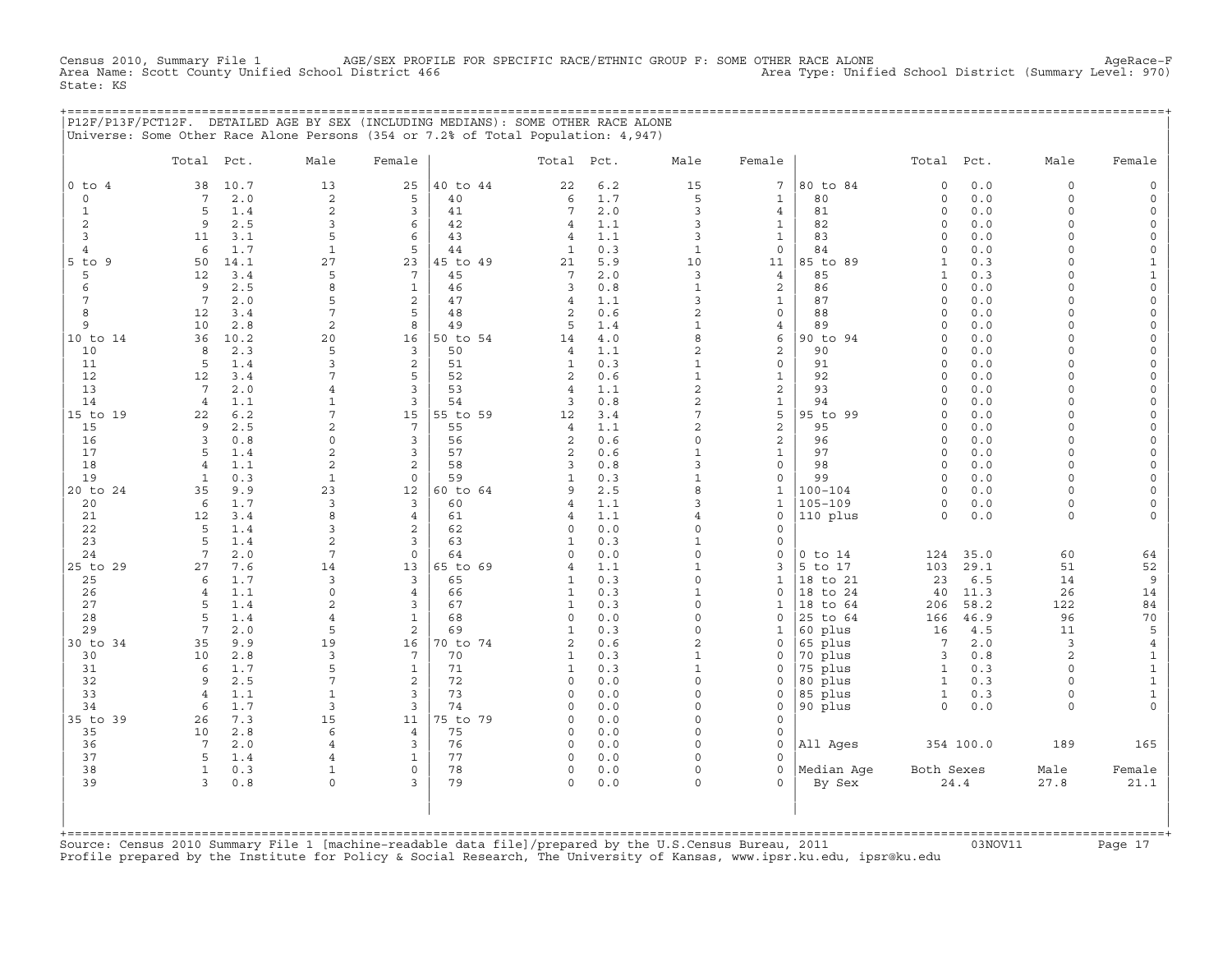CHE 1 AGE/SEX PROFILE FOR SPECIFIC RACE/ETHNIC GROUP G: TWO OR MORE RACES Area Type: Unified School District<br>(Summary Level: 970) (1 District 166 Census 2010, Summary File 1 AGE/SEX PROF<br>Area Name: Scott County Unified School District 466 State: KS

|                | P12G/P13G/PCT12G. DETAILED AGE BY SEX (INCLUDING MEDIANS): TWO OR MORE RACES |                              |                         |                |                         |            |                          |                         |                    |                              |             |                       |                           |
|----------------|------------------------------------------------------------------------------|------------------------------|-------------------------|----------------|-------------------------|------------|--------------------------|-------------------------|--------------------|------------------------------|-------------|-----------------------|---------------------------|
|                | Universe: Two or More Races Persons (61 or 1.2% of Total Population: 4,947)  |                              |                         |                |                         |            |                          |                         |                    |                              |             |                       |                           |
|                |                                                                              |                              |                         |                |                         |            |                          |                         |                    |                              |             |                       |                           |
|                | Total Pct.                                                                   | Male                         | Female                  |                | Total Pct.              |            | Male                     | Female                  |                    | Total Pct.                   |             | Male                  | Female                    |
| $0$ to $4$     | 21.3<br>13                                                                   | $\overline{7}$               | 6                       | 40 to 44       | $\overline{c}$          | 3.3        | $\mathbf{1}$             | $\mathbf{1}$            | 80 to 84           | $\circ$                      | 0.0         | $\circ$               | $\mathsf{O}$              |
| $\circ$        | 3<br>4.9                                                                     | 2                            | $\mathbf{1}$            | 40             | 0                       | 0.0        | $\mathsf{O}$             | $\mathsf{O}$            | 80                 | 0                            | 0.0         | $\circ$               | $\mathsf{O}$              |
| $\mathbf{1}$   | 2<br>3.3                                                                     | $\mathbf{1}$                 | $\mathbf{1}$            | 41             | $\mathbf 0$             | 0.0        | $\circ$                  | 0                       | 81                 | 0                            | 0.0         | $\Omega$              | 0                         |
| 2              | 3.3<br>2                                                                     | $\Omega$                     | 2                       | 42             | $\Omega$                | 0.0        | $\Omega$                 | $\Omega$                | 82                 | $\Omega$                     | 0.0         | $\cap$                | 0                         |
| 3              | $\mathbf{1}$<br>1.6                                                          | $\mathbf 1$                  | $\mathsf{O}$            | 43             | 2                       | 3.3        | $\mathbf{1}$             | $\mathbf{1}$            | 83                 | $\circ$                      | 0.0         | $\Omega$              | 0                         |
| $\overline{4}$ | 8.2<br>5                                                                     | 3                            | 2                       | 44             | $\Omega$                | 0.0        | $\circ$                  | $\mathbf 0$             | 84                 | 0                            | 0.0         | $\Omega$              | 0                         |
| 5 to 9         | 13.1<br>8                                                                    | $\mathbf{1}$                 | 7                       | 45 to 49       | 3                       | 4.9        | $\mathbf{1}$             | 2                       | 85 to 89           | $\Omega$                     | 0.0         | $\cap$                | 0                         |
| 5              | 1.6<br>$\mathbf{1}$                                                          | $\mathbf 0$                  | $\mathbf{1}$            | 45             | $\circ$                 | 0.0        | $\mathsf{O}\xspace$      | $\circ$                 | 85                 | $\circ$                      | 0.0         | $\Omega$              | 0                         |
| 6              | 3.3<br>2                                                                     | $\mathbf{1}$                 | $\mathbf{1}$            | 46             | 1                       | 1.6        | $\Omega$                 | $\mathbf 1$             | 86                 | 0                            | 0.0         | $\Omega$              | 0                         |
| 7              | 3.3<br>2                                                                     | $\Omega$                     | 2                       | 47             | $\Omega$                | 0.0        | $\Omega$                 | $\mathbf{0}$            | 87                 | $\circ$                      | 0.0         | $\Omega$              | 0                         |
| 8              | 3.3<br>2                                                                     | $\mathbf 0$                  | $\overline{c}$          | 48             | $\mathbf{1}$            | 1.6        | $\Omega$                 | $\mathbf{1}$            | 88                 | $\circ$                      | 0.0         | $\Omega$              | $\mathbf 0$               |
| 9              | 1.6<br>1                                                                     | $\mathbf 0$<br>$\mathsf{Q}$  | $\mathbf{1}$            | 49             | 1<br>$\Omega$           | 1.6        | $\mathbf{1}$<br>$\Omega$ | $\mathsf{O}$            | 89                 | 0                            | 0.0         | $\Omega$<br>$\Omega$  | 0                         |
| 10 to 14<br>10 | 19.7<br>12<br>6.6<br>$\overline{4}$                                          | 3                            | 3<br>$\mathbf{1}$       | 50 to 54<br>50 | $\Omega$                | 0.0<br>0.0 | $\Omega$                 | $\mathbf 0$<br>$\Omega$ | 90 to 94<br>90     | 0<br>$\Omega$                | 0.0<br>0.0  | $\Omega$              | 0<br>$\Omega$             |
| 11             | $\Omega$<br>0.0                                                              | $\mathbf 0$                  | $\mathbf 0$             | 51             | $\mathbf 0$             | 0.0        | $\Omega$                 | 0                       | 91                 | 0                            | 0.0         | $\Omega$              | 0                         |
| 12             | 4.9<br>3                                                                     | 2                            | $\mathbf{1}$            | 52             | $\mathbf 0$             | 0.0        | $\Omega$                 | $\mathbf{0}$            | 92                 | $\circ$                      | 0.0         | $\Omega$              | 0                         |
| 13             | $\overline{3}$<br>4.9                                                        | 2                            | $\mathbf{1}$            | 53             | $\mathbf 0$             | 0.0        | $\Omega$                 | $\circ$                 | 93                 | $\circ$                      | 0.0         | $\Omega$              | $\mathbf 0$               |
| 14             | 2<br>3.3                                                                     | 2                            | $\circ$                 | 54             | $\circ$                 | 0.0        | $\Omega$                 | $\mathsf{O}\xspace$     | 94                 | 0                            | 0.0         | $\Omega$              | 0                         |
| 15 to 19       | 1.6<br>$\mathbf{1}$                                                          | $\mathbf{1}$                 | $\mathbf 0$             | 55 to 59       | 2                       | 3.3        | $\Omega$                 | 2                       | 95 to 99           | 0                            | 0.0         | $\Omega$              | 0                         |
| 15             | 1.6<br>$\mathbf{1}$                                                          | $\mathbf{1}$                 | $\Omega$                | 55             | $\circ$                 | 0.0        | $\Omega$                 | $\Omega$                | 95                 | $\Omega$                     | 0.0         | $\Omega$              | $\mathbf 0$               |
| 16             | 0.0<br>$\Omega$                                                              | $\mathbf 0$                  | $\mathbf 0$             | 56             | $\mathbf{1}$            | 1.6        | $\Omega$                 | $\mathbf{1}$            | 96                 | $\mathsf{O}\xspace$          | 0.0         | $\Omega$              | 0                         |
| 17             | 0.0<br>$\Omega$                                                              | $\Omega$                     | $\mathbf 0$             | 57             | $\circ$                 | 0.0        | $\circ$                  | $\circ$                 | 97                 | $\circ$                      | 0.0         | $\Omega$              | 0                         |
| 18             | $\Omega$<br>0.0                                                              | $\Omega$                     | $\Omega$                | 58             | $\Omega$                | 0.0        | $\Omega$                 | $\mathbf 0$             | 98                 | $\Omega$                     | 0.0         | $\Omega$              | 0                         |
| 19             | 0.0<br>$\circ$                                                               | $\mathbf 0$                  | $\mathbf 0$             | 59             | 1                       | 1.6        | $\Omega$                 | $\mathbf 1$             | 99                 | $\circ$                      | 0.0         | $\Omega$              | 0                         |
| 20 to 24       | 9<br>14.8                                                                    | 6                            | 3                       | 60 to 64       | $\mathbf 0$             | 0.0        | $\Omega$                 | $\circ$                 | $100 - 104$        | $\circ$                      | 0.0         | $\Omega$              | 0                         |
| 20             | 3.3<br>2                                                                     | 2                            | $\mathbf 0$             | 60             | $\mathbf 0$             | 0.0        | $\Omega$                 | $\mathbf 0$             | $105 - 109$        | $\circ$                      | 0.0         | $\Omega$              | $\mathbf 0$               |
| 21             | 0.0<br>$\Omega$                                                              | $\Omega$                     | $\Omega$                | 61             | $\circ$                 | 0.0        | $\Omega$                 | $\mathbf{0}$            | 110 plus           | $\Omega$                     | 0.0         | $\Omega$              | $\Omega$                  |
| 22             | 4.9<br>3                                                                     | 2                            | $\mathbf{1}$            | 62             | $\circ$                 | 0.0        | $\Omega$                 | $\mathbf 0$             |                    |                              |             |                       |                           |
| 23             | 2<br>3.3                                                                     | $\mathbf{1}$                 | $\mathbf{1}$            | 63             | $\circ$                 | 0.0        | $\Omega$                 | $\mathbf 0$             |                    |                              |             |                       |                           |
| 24             | 3.3<br>2                                                                     | $\mathbf{1}$                 | $\mathbf{1}$            | 64             | $\Omega$                | 0.0        | $\Omega$                 | $\mathbf{0}$            | $0$ to $14$        | 33                           | 54.1        | 17                    | 16                        |
| 25 to 29       | 2<br>3.3                                                                     | $\overline{c}$               | $\circ$                 | 65 to 69       | $\circ$                 | 0.0        | $\Omega$                 | $\mathbf 0$             | 5 to 17            | 21                           | 34.4        | 11                    | 10                        |
| 25             | $\Omega$<br>0.0                                                              | $\mathbf 0$                  | $\mathbf 0$             | 65             | $\mathbf 0$             | 0.0        | $\Omega$                 | $\mathbf 0$             | 18 to 21           | 2                            | 3.3         | 2                     | $\circ$                   |
| 26             | 0.0<br>$\Omega$                                                              | $\Omega$                     | $\mathbf 0$             | 66             | $\mathbf 0$             | 0.0        | $\Omega$                 | $\Omega$                | 18 to 24           | 9                            | 14.8        | 6                     | $\overline{3}$            |
| 27<br>28       | 0.0<br>$\mathbf 0$                                                           | $\mathbf 0$                  | $\mathsf{O}\xspace$     | 67<br>68       | $\circ$                 | 0.0        | $\Omega$<br>$\Omega$     | $\mathbf 0$             | 18 to 64           | 26                           | 42.6        | 13<br>$7\phantom{.0}$ | 13                        |
| 29             | $\mathbf{1}$<br>1.6<br>1.6<br>$\mathbf{1}$                                   | $\mathbf{1}$<br>$\mathbf{1}$ | $\mathbf 0$<br>$\Omega$ | 69             | $\mathbf 0$<br>$\Omega$ | 0.0<br>0.0 | $\Omega$                 | 0<br>$\Omega$           | 25 to 64           | 17                           | 27.9<br>1.6 | $\mathbf{1}$          | 10<br>$\mathsf{O}\xspace$ |
| 30 to 34       | 8.2<br>5                                                                     | 2                            | 3                       | 70 to 74       | $\circ$                 | 0.0        | $\Omega$                 | $\mathbf 0$             | 60 plus<br>65 plus | $\mathbf{1}$<br>$\mathbf{1}$ | 1.6         | $\mathbf{1}$          | $\circ$                   |
| 30             | $\mathbf{1}$<br>1.6                                                          | 1                            | $\mathsf{O}$            | 70             | $\mathbf 0$             | 0.0        | $\circ$                  | 0                       | 70 plus            | $\mathbf{1}$                 | 1.6         | $\mathbf{1}$          | 0                         |
| 31             | 3.3<br>2                                                                     | $\mathbf 1$                  | $\mathbf{1}$            | 71             | $\circ$                 | 0.0        | $\Omega$                 | $\mathbf 0$             | 75 plus            | $\mathbf{1}$                 | 1.6         | $\mathbf{1}$          | 0                         |
| 32             | 0.0<br>$\Omega$                                                              | $\Omega$                     | $\mathbf 0$             | 72             | $\circ$                 | 0.0        | $\Omega$                 | $\mathbf 0$             | 80 plus            | $\circ$                      | 0.0         | $\circ$               | 0                         |
| 33             | 1.6<br>1                                                                     | $\mathbf 0$                  | $\mathbf{1}$            | 73             | $\mathbf 0$             | 0.0        | $\circ$                  | 0                       | 85 plus            | $\circ$                      | 0.0         | $\circ$               | 0                         |
| 34             | 1.6<br>$\mathbf{1}$                                                          | $\Omega$                     | $\mathbf{1}$            | 74             | $\Omega$                | 0.0        | $\Omega$                 | $\mathbf 0$             | 90 plus            | $\Omega$                     | 0.0         | $\Omega$              | 0                         |
| 35 to 39       | 4.9<br>3                                                                     | $\mathbf 1$                  | 2                       | 75 to 79       | $\mathbf{1}$            | 1.6        | $\mathbf{1}$             | $\mathbf 0$             |                    |                              |             |                       |                           |
| 35             | 0.0<br>$\mathbf 0$                                                           | $\mathbf 0$                  | $\circ$                 | 75             | $\circ$                 | 0.0        | $\circ$                  | $\mathbf{0}$            |                    |                              |             |                       |                           |
| 36             | 0.0<br>$\Omega$                                                              | $\Omega$                     | $\mathbf 0$             | 76             | 1                       | 1.6        | $\mathbf{1}$             | $\Omega$                | All Ages           |                              | 61 100.0    | 32                    | 29                        |
| 37             | $\mathbf 0$<br>0.0                                                           | $\mathbf 0$                  | $\mathbf 0$             | 77             | $\circ$                 | 0.0        | $\circ$                  | $\mathbf 0$             |                    |                              |             |                       |                           |
| 38             | 1.6<br>$\mathbf{1}$                                                          | $\mathsf{O}\xspace$          | $\mathbf{1}$            | 78             | $\circ$                 | 0.0        | $\circ$                  | $\circ$                 | Median Aqe         | Both Sexes                   |             | Male                  | Female                    |
| 39             | 2<br>3.3                                                                     | $\mathbf 1$                  | $\mathbf{1}$            | 79             | $\Omega$                | 0.0        | $\Omega$                 | $\Omega$                | By Sex             |                              | 13.8        | 14.5                  | 12.5                      |
|                |                                                                              |                              |                         |                |                         |            |                          |                         |                    |                              |             |                       |                           |
|                |                                                                              |                              |                         |                |                         |            |                          |                         |                    |                              |             |                       |                           |

| | +===================================================================================================================================================+ Source: Census 2010 Summary File 1 [machine-readable data file]/prepared by the U.S.Census Bureau, 2011 Page 18<br>Profile prepared by the Institute for Policy & Social Research, The University of Kansas, www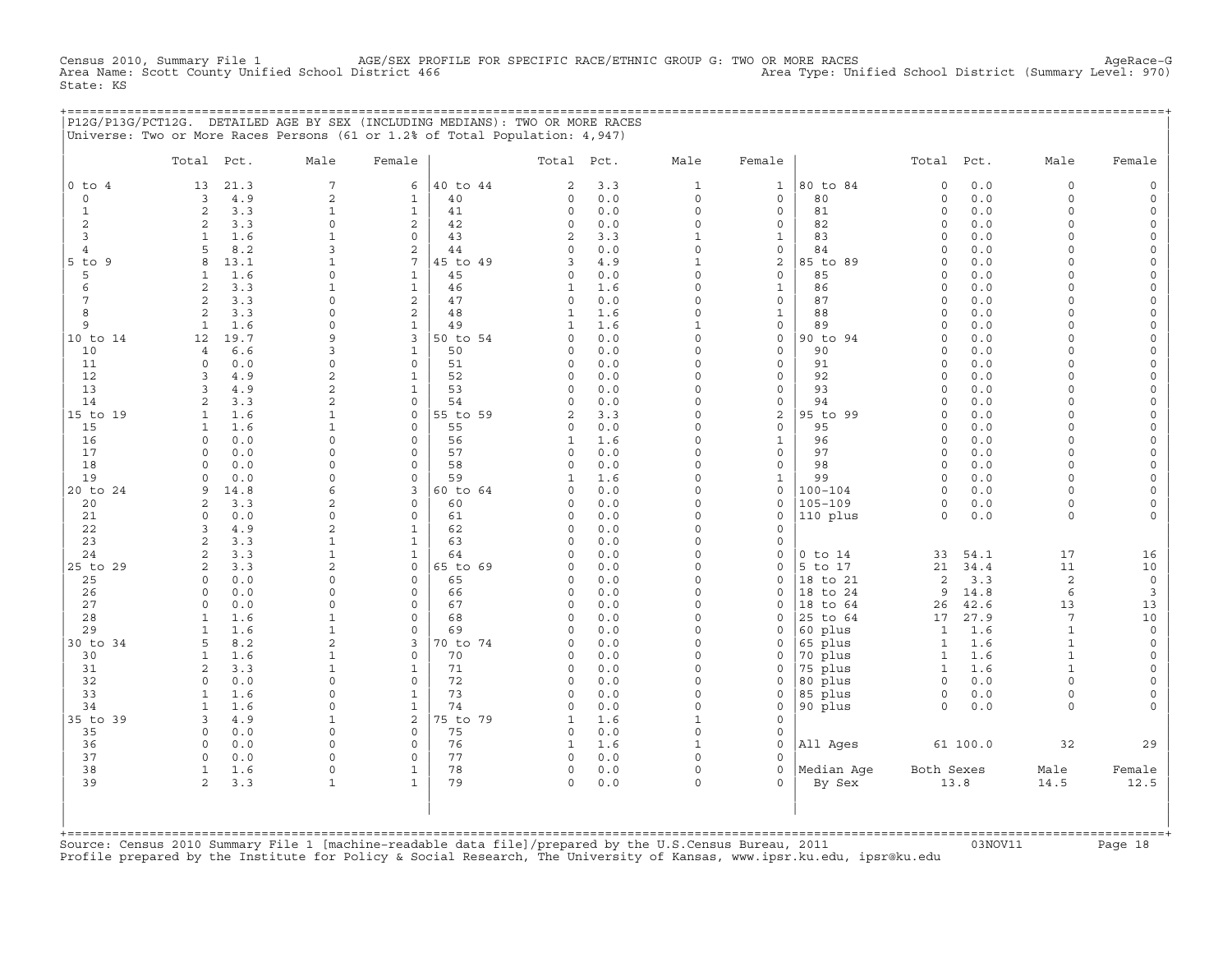CHE 1 AGE/SEX PROFILE FOR SPECIFIC RACE/ETHNIC GROUP H: HISPANIC OR LATINO OF ANY RACE AgeRace-H<br>(970) Area Type: Unified School District (Summary Level: 970) Area Type: Unified School District (Summary Level Census 2010, Summary File 1 AGE/SEX PROFILE FOR<br>Area Name: Scott County Unified School District 466 State: KS

+===================================================================================================================================================+

|                | P12H/P13H/PCT12H. DETAILED AGE BY SEX (INCLUDING MEDIANS): HISPANIC OR LATINO OF ANY RACE<br>Universe: Hispanic or Latino of Any Race Persons (753 or 15.2% of Total Population: 4,947) |                     |                 |          |                                |            |                          |                         |                     |                         |               |                      |                             |
|----------------|-----------------------------------------------------------------------------------------------------------------------------------------------------------------------------------------|---------------------|-----------------|----------|--------------------------------|------------|--------------------------|-------------------------|---------------------|-------------------------|---------------|----------------------|-----------------------------|
|                | Pct.<br>Total                                                                                                                                                                           | Male                | Female          |          | Total                          | Pct.       | Male                     | Female                  |                     | Total                   | Pct.          | Male                 | Female                      |
| $0$ to $4$     | 14.3<br>108                                                                                                                                                                             | 57                  | 51              | 40 to 44 | 52                             | 6.9        | 33                       | 19                      | 80 to 84            | 1                       | $0.1$         | $\circ$              | $\mathbf{1}$                |
| 0              | 2.9<br>22                                                                                                                                                                               | 14                  | 8               | 40       | 14                             | 1.9        | 13                       | $\mathbf{1}$            | 80                  | $\circ$                 | 0.0           | $\circ$              | $\mathsf O$                 |
| $\mathbf{1}$   | 18<br>2.4                                                                                                                                                                               | 8                   | 10              | 41       | 14                             | 1.9        | $\overline{7}$           | $\overline{7}$          | 81                  | $\mathbf{1}$            | 0.1           | $\circ$              | $\mathbf{1}$                |
| 2              | 3.2<br>24                                                                                                                                                                               | 9                   | 15              | 42       | 7                              | 0.9        | $\overline{4}$           | 3                       | 82                  | $\Omega$                | 0.0           | $\Omega$             | $\circ$                     |
| 3              | 2.7<br>20                                                                                                                                                                               | 11                  | 9               | 43       | 13                             | 1.7        | 7                        | 6                       | 83                  | $\mathbf 0$             | 0.0           | $\Omega$             | 0                           |
| $\overline{4}$ | 3.2<br>24                                                                                                                                                                               | 15                  | 9               | 44       | $\overline{4}$                 | 0.5        | $\sqrt{2}$               | $\sqrt{2}$              | 84                  | $\mathsf O$             | 0.0           | $\circ$              | $\mathsf O$                 |
| 5 to 9         | 12.9<br>97                                                                                                                                                                              | 51                  | 46              | 45 to 49 | 32                             | $4.2$      | 14                       | 18                      | 85 to 89            | $\mathbf{1}$            | 0.1           | $\Omega$             | $\mathbf{1}$                |
| 5<br>6         | 18<br>2.4<br>2.8                                                                                                                                                                        | 10<br>15            | 8<br>6          | 45<br>46 | 10<br>5                        | 1.3<br>0.7 | 3<br>$\overline{c}$      | 7                       | 85<br>86            | $\mathbf{1}$<br>$\circ$ | 0.1<br>0.0    | $\Omega$<br>$\Omega$ | $\mathbf{1}$<br>$\mathbb O$ |
| 7              | 21<br>17<br>2.3                                                                                                                                                                         | 8                   | 9               | 47       | 5                              | 0.7        | $\overline{4}$           | 3<br>$\mathbf{1}$       | 87                  | $\Omega$                | 0.0           | $\Omega$             | $\mathsf{O}\xspace$         |
| 8              | 3.2<br>24                                                                                                                                                                               | 13                  | 11              | 48       | 5                              | 0.7        | 3                        | 2                       | 88                  | $\Omega$                | 0.0           | $\Omega$             | 0                           |
| 9              | 17<br>2.3                                                                                                                                                                               | 5                   | 12              | 49       | 7                              | 0.9        | $\mathbf 2$              | 5                       | 89                  | $\mathsf O$             | 0.0           | $\circ$              | $\mathsf{O}\xspace$         |
| 10 to 14       | 79<br>10.5                                                                                                                                                                              | 43                  | 36              | 50 to 54 | 24                             | 3.2        | 12                       | 12                      | 90 to 94            | $\Omega$                | $0.0$         | $\Omega$             | 0                           |
| 10             | 2.7<br>20                                                                                                                                                                               | 11                  | 9               | 50       | 5                              | 0.7        | 3                        | 2                       | 90                  | $\Omega$                | 0.0           | $\Omega$             | 0                           |
| 11             | 13<br>1.7                                                                                                                                                                               | 8                   | 5               | 51       | 3                              | 0.4        | $1\,$                    | 2                       | 91                  | $\mathsf O$             | 0.0           | $\circ$              | $\mathsf{O}\xspace$         |
| 12             | 17<br>2.3                                                                                                                                                                               | 9                   | 8               | 52       | 5                              | 0.7        | 3                        | $\overline{\mathbf{c}}$ | 92                  | $\Omega$                | 0.0           | $\Omega$             | $\mathsf{O}\xspace$         |
| 13             | 14<br>1.9                                                                                                                                                                               | 7                   | 7               | 53       | 8                              | 1.1        | 3                        | 5                       | 93                  | $\Omega$                | 0.0           | $\Omega$             | 0                           |
| 14             | 15<br>2.0                                                                                                                                                                               | 8                   | 7               | 54       | 3                              | 0.4        | 2                        | $\mathbf{1}$            | 94                  | $\circ$                 | 0.0           | $\circ$              | $\mathsf{O}\xspace$         |
| 15 to 19       | 57<br>7.6                                                                                                                                                                               | 26                  | 31              | 55 to 59 | 25                             | 3.3        | 12                       | 13                      | 95 to 99            | $\mathsf O$             | 0.0           | $\Omega$             | $\mathsf{O}\xspace$         |
| 15             | 2.0<br>15                                                                                                                                                                               | 6                   | 9               | 55       | 6                              | 0.8        | $\overline{4}$           | 2                       | 95                  | $\mathbf 0$             | 0.0           | $\Omega$             | 0                           |
| 16             | 12<br>1.6                                                                                                                                                                               | $\overline{4}$      | 8               | 56       | 3                              | 0.4        | $\circ$                  | 3                       | 96                  | $\mathsf O$             | 0.0           | $\circ$<br>$\Omega$  | $\mathsf{O}\xspace$         |
| 17<br>18       | 11<br>1.5<br>1.5<br>11                                                                                                                                                                  | 5<br>6              | 6<br>5          | 57<br>58 | 5<br>8                         | 0.7<br>1.1 | 3<br>$\overline{4}$      | 2                       | 97<br>98            | $\mathsf O$<br>$\circ$  | 0.0<br>0.0    | $\circ$              | 0<br>$\mathsf O$            |
| 19             | 8<br>1.1                                                                                                                                                                                | 5                   | 3               | 59       | 3                              | 0.4        | $\mathbf{1}$             | 4<br>2                  | 99                  | $\Omega$                | 0.0           | $\Omega$             | $\mathsf{O}\xspace$         |
| 20 to 24       | 69<br>9.2                                                                                                                                                                               | 42                  | 27              | 60 to 64 | 17                             | 2.3        | 14                       | 3                       | $100 - 104$         | $\mathsf O$             | 0.0           | $\Omega$             | 0                           |
| 20             | 8<br>1.1                                                                                                                                                                                | 5                   | 3               | 60       | 7                              | 0.9        | 6                        | $\mathbf{1}$            | $105 - 109$         | $\circ$                 | 0.0           | $\circ$              | 0                           |
| 21             | 2.9<br>22                                                                                                                                                                               | 15                  | 7               | 61       | 7                              | 0.9        | 6                        | $\mathbf 1$             | 110 plus            | $\Omega$                | 0.0           | $\circ$              | $\mathsf{O}\xspace$         |
| 22             | 1.9<br>14                                                                                                                                                                               | 5                   | 9               | 62       | $\circ$                        | 0.0        | $\Omega$                 | $\circ$                 |                     |                         |               |                      |                             |
| 23             | 10<br>1.3                                                                                                                                                                               | 5                   | 5               | 63       | $\mathbf{2}$                   | 0.3        | $\mathbf{1}$             | 1                       |                     |                         |               |                      |                             |
| 24             | 15<br>2.0                                                                                                                                                                               | 12                  | 3               | 64       | $\mathbf{1}$                   | 0.1        | $\mathbf{1}$             | $\mathsf{O}\xspace$     | $0$ to $14$         | 284                     | 37.7          | 151                  | 133                         |
| 25 to 29       | 58<br>7.7                                                                                                                                                                               | 28                  | 30              | 65 to 69 | 10                             | 1.3        | 5                        | 5                       | 5 to 17             | 214                     | 28.4          | 109                  | 105                         |
| 25             | 10<br>1.3                                                                                                                                                                               | 5                   | 5               | 65       | 3                              | 0.4        | $\mathbf{1}$             | $\mathbf{2}$            | 18 to 21            | 49                      | 6.5           | 31                   | 18                          |
| 26             | 14<br>1.9                                                                                                                                                                               | $\overline{4}$      | 10              | 66       | 3                              | 0.4        | 3                        | $\Omega$                | 18 to 24            | 88                      | 11.7          | 53                   | 35                          |
| 27<br>28       | 9<br>1.2                                                                                                                                                                                | $\overline{4}$      | 5               | 67       | $\mathbf{1}$                   | 0.1        | $\Omega$<br>$\mathbf{1}$ | $\mathbf{1}$            | 18 to 64            | 415                     | 55.1          | 231                  | 184                         |
| 29             | 1.6<br>12<br>13<br>1.7                                                                                                                                                                  | 8<br>$\overline{7}$ | 4<br>6          | 68<br>69 | $\mathbf{1}$<br>$\overline{2}$ | 0.1<br>0.3 | $\Omega$                 | $\circ$<br>$\mathbf{2}$ | 25 to 64<br>60 plus | 327<br>33               | 43.4<br>$4.4$ | 178<br>22            | 149<br>11                   |
| 30 to 34       | 68<br>9.0                                                                                                                                                                               | 39                  | 29              | 70 to 74 | $\overline{4}$                 | 0.5        | 3                        | $\mathbf{1}$            | 65 plus             | 16                      | 2.1           | 8                    | 8                           |
| 30             | 2.5<br>19                                                                                                                                                                               | 10                  | 9               | 70       | $\mathbf{1}$                   | 0.1        | $\mathbf{1}$             | 0                       | 70 plus             | 6                       | 0.8           | 3                    | 3                           |
| 31             | 11<br>1.5                                                                                                                                                                               | $\overline{7}$      | 4               | 71       | $\mathbf{1}$                   | 0.1        | $\mathbf{1}$             | $\circ$                 | 75 plus             | 2                       | 0.3           | $\Omega$             | $\overline{c}$              |
| 32             | 12<br>1.6                                                                                                                                                                               | 9                   | 3               | 72       | $\sqrt{2}$                     | 0.3        | $\mathbf{1}$             | $1\,$                   | 80 plus             | 2                       | 0.3           | $\circ$              | $\overline{c}$              |
| 33             | 11<br>1.5                                                                                                                                                                               | 5                   | 6               | 73       | $\circ$                        | 0.0        | $\Omega$                 | $\circ$                 | 85 plus             | $\mathbf{1}$            | 0.1           | $\circ$              | $\mathbf{1}$                |
| 34             | 15<br>2.0                                                                                                                                                                               | 8                   | 7               | 74       | $\Omega$                       | 0.0        | $\Omega$                 | $\circ$                 | 90 plus             | $\circ$                 | 0.0           | $\circ$              | $\circ$                     |
| 35 to 39       | 51<br>6.8                                                                                                                                                                               | 26                  | 25              | 75 to 79 | $\Omega$                       | 0.0        | $\Omega$                 | $\circ$                 |                     |                         |               |                      |                             |
| 35             | 16<br>2.1                                                                                                                                                                               | 9                   | $7\phantom{.0}$ | 75       | $\circ$                        | 0.0        | $\Omega$                 | $\circ$                 |                     |                         |               |                      |                             |
| 36             | 1.5<br>11                                                                                                                                                                               | 6                   | 5               | 76       | $\circ$                        | 0.0        | $\Omega$                 | $\circ$                 | All Ages            |                         | 753 100.0     | 405                  | 348                         |
| 37             | 9<br>1.2                                                                                                                                                                                | 6                   | 3               | 77       | $\circ$                        | 0.0        | $\Omega$                 | $\circ$                 |                     |                         |               |                      |                             |
| 38<br>39       | 6<br>0.8<br>9<br>1.2                                                                                                                                                                    | 3<br>$\overline{a}$ | 3<br>7          | 78<br>79 | $\circ$<br>$\circ$             | 0.0<br>0.0 | $\Omega$<br>$\Omega$     | $\Omega$<br>$\Omega$    | Median Age          | Both Sexes              |               | Male<br>23.1         | Female                      |
|                |                                                                                                                                                                                         |                     |                 |          |                                |            |                          |                         | By Sex              |                         | 22.4          |                      | 22.0                        |
|                |                                                                                                                                                                                         |                     |                 |          |                                |            |                          |                         |                     |                         |               |                      |                             |

+===================================================================================================================================================+Source: Census 2010 Summary File 1 [machine−readable data file]/prepared by the U.S.Census Bureau, 2011 03NOV11 Page 19 Profile prepared by the Institute for Policy & Social Research, The University of Kansas, www.ipsr.ku.edu, ipsr@ku.edu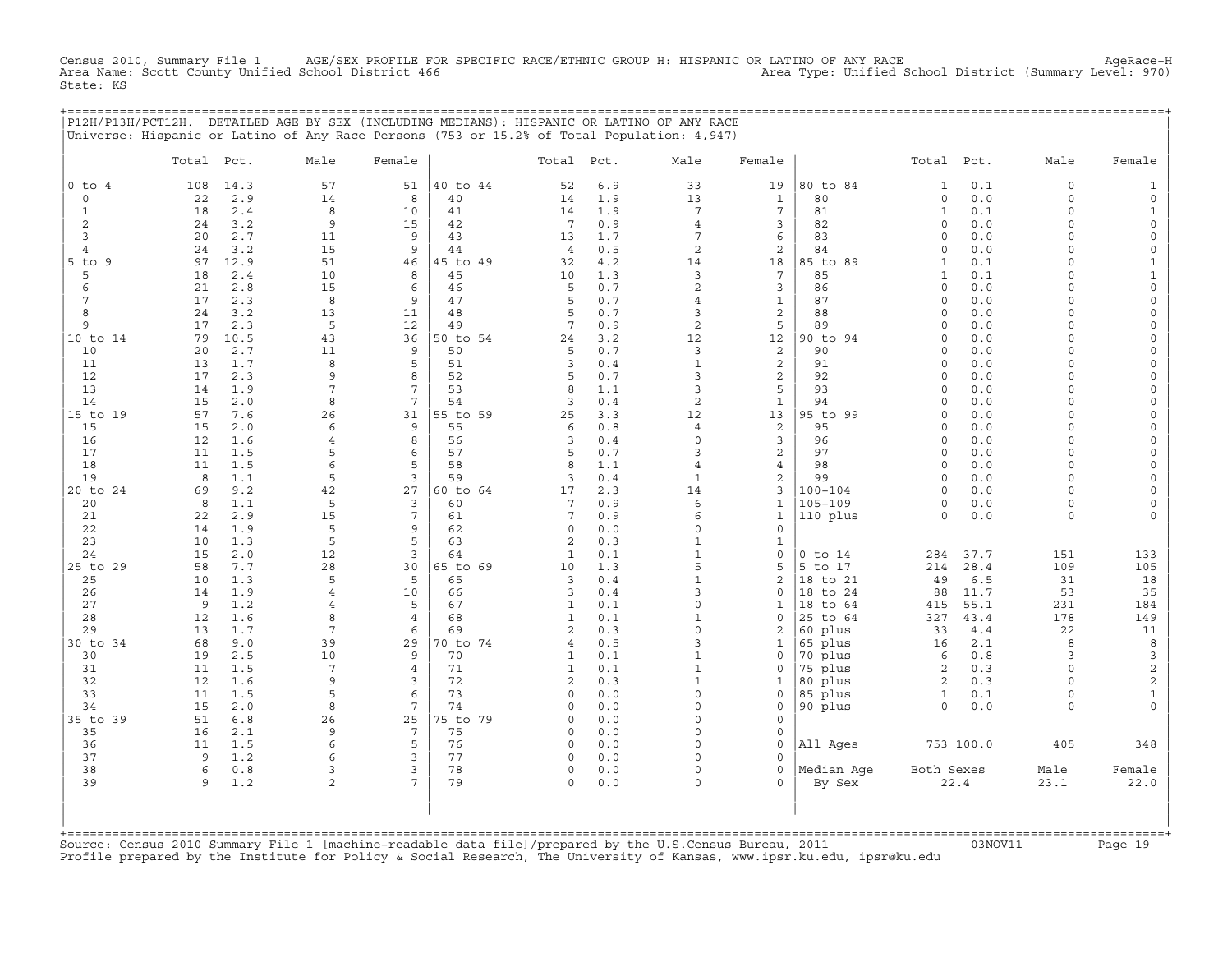Census 2010, Summary File 1 AGE/SEX PROFILE FOR SPECIFIC RACE/ETHNIC GROUP I: WHITE ALONE, NOT HISPANIC OR LATINO AgeRace−I Area Name: Scott County Unified School District 466 Area Type: Unified School District (Summary Level: 970) State: KS

+===================================================================================================================================================+

|                               |           |            | P12I/P13I/PCT12I. DETAILED AGE BY SEX (INCLUDING MEDIANS): WHITE ALONE, NOT HISPANIC OR LATINO<br>Universe: White Alone, Not Hispanic or Latino Persons (4,107 or 83.0% of Total Population: 4,947) |           |                |           |              |           |           |                      |                              |              |                    |                            |
|-------------------------------|-----------|------------|-----------------------------------------------------------------------------------------------------------------------------------------------------------------------------------------------------|-----------|----------------|-----------|--------------|-----------|-----------|----------------------|------------------------------|--------------|--------------------|----------------------------|
|                               | Total     | Pct.       | Male                                                                                                                                                                                                | Female    |                | Total     | Pct.         | Male      | Female    |                      | Total                        | Pct.         | Male               | Female                     |
| $0$ to<br>$\overline{4}$      | 254       | $6.2$      | 140                                                                                                                                                                                                 | 114       | 40 to 44       | 249       | $6.1$        | 143       | 106       | 80 to 84             | 117                          | 2.8          | 47                 | 70                         |
| $\circ$                       | 43        | 1.0        | 27                                                                                                                                                                                                  | 16        | 40             | 56        | 1.4          | 27        | 29        | 80                   | 25                           | 0.6          | 12                 | 13                         |
| $\mathbf 1$                   | 53        | 1.3        | 32                                                                                                                                                                                                  | 21        | 41             | 44        | 1.1          | 27        | 17        | 81                   | 28                           | 0.7          | 11                 | 17                         |
| $\overline{c}$                | 49        | 1.2        | 23                                                                                                                                                                                                  | 26        | 42             | 48        | 1.2          | 34        | 14        | 82                   | 22                           | 0.5          | 8                  | 14                         |
| 3                             | 59        | 1.4        | 32                                                                                                                                                                                                  | 27        | 43             | 37        | 0.9          | 18        | 19        | 83                   | 26                           | 0.6          | 8                  | 18                         |
| $\overline{4}$<br>9<br>$5$ to | 50<br>223 | 1.2<br>5.4 | 26<br>118                                                                                                                                                                                           | 24<br>105 | 44<br>45 to 49 | 64<br>301 | 1.6<br>7.3   | 37        | 27<br>158 | 84<br>85 to 89       | 16<br>94                     | 0.4<br>2.3   | 8                  | 8                          |
| 5                             | 46        | 1.1        | 25                                                                                                                                                                                                  | 21        | 45             | 39        | 0.9          | 143<br>20 | 19        | 85                   | 15                           | 0.4          | 32<br>6            | 62<br>$\,9$                |
| 6                             | 46        | 1.1        | 24                                                                                                                                                                                                  | 22        | 46             | 64        | 1.6          | 29        | 35        | 86                   | 27                           | 0.7          | 12                 | 15                         |
| 7                             | 41        | 1.0        | 26                                                                                                                                                                                                  | 15        | 47             | 62        | 1.5          | 25        | 37        | 87                   | 30                           | 0.7          | $7\overline{ }$    | 23                         |
| 8                             | 45        | 1.1        | 23                                                                                                                                                                                                  | 22        | 48             | 72        | 1.8          | 37        | 35        | 88                   | 8                            | 0.2          | $\overline{c}$     | $\epsilon$                 |
| 9                             | 45        | 1.1        | 20                                                                                                                                                                                                  | 25        | 49             | 64        | 1.6          | 32        | 32        | 89                   | 14                           | 0.3          | 5                  | 9                          |
| 10 to 14                      | 249       | 6.1        | 120                                                                                                                                                                                                 | 129       | 50 to 54       | 336       | 8.2          | 155       | 181       | 90 to 94             | 55                           | 1.3          | 12                 | 43                         |
| 10                            | 55        | 1.3        | 19                                                                                                                                                                                                  | 36        | 50             | 75        | 1.8          | 32        | 43        | 90                   | 17                           | 0.4          | 3                  | 14                         |
| 11                            | 49        | 1.2        | 19                                                                                                                                                                                                  | 30        | 51             | 69        | 1.7          | 34        | 35        | 91                   | 7<br>9                       | 0.2          | $\mathbf{1}$       | 6                          |
| 12<br>13                      | 40<br>44  | 1.0<br>1.1 | 19<br>23                                                                                                                                                                                            | 21<br>21  | 52<br>53       | 67<br>67  | 1.6<br>1.6   | 24<br>35  | 43<br>32  | 92<br>93             | 13                           | 0.2<br>0.3   | $\mathbf{1}$<br>5  | 8<br>8                     |
| 14                            | 61        | 1.5        | 40                                                                                                                                                                                                  | 21        | 54             | 58        | 1.4          | 30        | 28        | 94                   | 9                            | 0.2          | $\overline{a}$     | $\overline{7}$             |
| 15 to 19                      | 233       | 5.7        | 126                                                                                                                                                                                                 | 107       | 55 to 59       | 352       | 8.6          | 194       | 158       | 95 to 99             | 17                           | 0.4          | 6                  | 11                         |
| 15                            | 58        | 1.4        | 29                                                                                                                                                                                                  | 29        | 55             | 69        | 1.7          | 39        | 30        | 95                   | $\overline{4}$               | 0.1          | 3                  | $\ensuremath{\mathsf{1}}$  |
| 16                            | 49        | 1.2        | 27                                                                                                                                                                                                  | 22        | 56             | 71        | 1.7          | 29        | 42        | 96                   | $\overline{4}$               | 0.1          | $\mathbf{1}$       | 3                          |
| 17                            | 44        | 1.1        | 21                                                                                                                                                                                                  | 23        | 57             | 83        | 2.0          | 52        | 31        | 97                   | $\overline{c}$               | 0.0          | $\mathbf{1}$       | $\ensuremath{\mathsf{1}}$  |
| 18                            | 58        | 1.4        | 37                                                                                                                                                                                                  | 21        | 58             | 63        | 1.5          | 38        | 25        | 98                   | 6                            | 0.1          | $\mathbf{1}$       | 5                          |
| 19                            | 24        | 0.6        | 12                                                                                                                                                                                                  | 12        | 59             | 66        | 1.6          | 36        | 30        | 99<br>$100 - 104$    | $\mathbf{1}$<br>$\mathbf{1}$ | 0.0          | $\circ$<br>$\circ$ | $\mathbf 1$<br>$\mathbf 1$ |
| 20 to 24<br>20                | 153<br>39 | 3.7<br>0.9 | 80<br>18                                                                                                                                                                                            | 73<br>21  | 60 to 64<br>60 | 264<br>66 | $6.4$<br>1.6 | 135<br>32 | 129<br>34 | $105 - 109$          | $\circ$                      | 0.0<br>0.0   | $\mathbf 0$        | $\mathsf{O}\xspace$        |
| 21                            | 20        | 0.5        | 9                                                                                                                                                                                                   | 11        | 61             | 69        | 1.7          | 42        | 27        | 110 plus             | $\circ$                      | 0.0          | $\Omega$           | 0                          |
| 22                            | 33        | 0.8        | 20                                                                                                                                                                                                  | 13        | 62             | 40        | 1.0          | 22        | 18        |                      |                              |              |                    |                            |
| 23                            | 32        | 0.8        | 19                                                                                                                                                                                                  | 13        | 63             | 46        | 1.1          | 25        | 21        |                      |                              |              |                    |                            |
| 24                            | 29        | 0.7        | 14                                                                                                                                                                                                  | 15        | 64             | 43        | 1.0          | 14        | 29        | $0$ to $14$          | 726                          | 17.7         | 378                | 348                        |
| 25 to 29                      | 199       | 4.8        | 102                                                                                                                                                                                                 | 97        | 65 to 69       | 243       | 5.9          | 110       | 133       | 5 to 17              | 623                          | 15.2         | 315                | 308                        |
| 25                            | 41        | 1.0        | 22                                                                                                                                                                                                  | 19        | 65             | 47        | 1.1          | 19        | 28        | 18 to 21             | 141                          | 3.4          | 76                 | 65                         |
| 26<br>27                      | 31        | 0.8<br>1.2 | 19                                                                                                                                                                                                  | 12        | 66             | 49        | 1.2          | 25        | 24        | 18 to 24             | 235                          | 5.7          | 129                | 106                        |
| 28                            | 50<br>35  | 0.9        | 22<br>21                                                                                                                                                                                            | 28<br>14  | 67<br>68       | 45<br>41  | 1.1<br>1.0   | 19<br>18  | 26<br>23  | 18 to 64<br>25 to 64 | 2,348<br>2,113               | 57.2<br>51.4 | 1,217<br>1,088     | 1,131<br>1,025             |
| 29                            | 42        | 1.0        | 18                                                                                                                                                                                                  | 24        | 69             | 61        | 1.5          | 29        | 32        | 60 plus              | 1,146                        | 27.9         | 509                | 637                        |
| 30 to 34                      | 185       | 4.5        | 102                                                                                                                                                                                                 | 83        | 70 to 74       | 195       | $4\,$ . $7$  | 102       | 93        | 65 plus              | 882                          | 21.5         | 374                | 508                        |
| 30                            | 36        | 0.9        | 24                                                                                                                                                                                                  | 12        | 70             | 32        | 0.8          | 16        | 16        | 70 plus              | 639                          | 15.6         | 264                | 375                        |
| 31                            | 36        | 0.9        | 18                                                                                                                                                                                                  | 18        | 71             | 45        | 1.1          | 23        | 22        | 75 plus              | 444                          | 10.8         | 162                | 282                        |
| 32                            | 33        | 0.8        | 19                                                                                                                                                                                                  | 14        | 72             | 44        | 1.1          | 19        | 25        | 80 plus              | 284                          | 6.9          | 97                 | 187                        |
| 33                            | 44        | 1.1        | 23                                                                                                                                                                                                  | 21        | 73             | 35        | 0.9          | 23        | 12        | 85 plus              | 167                          | 4.1          | 50                 | 117                        |
| 34                            | 36        | 0.9        | 18                                                                                                                                                                                                  | 18        | 74<br>75 to 79 | 39        | 0.9<br>3.9   | 21        | 18<br>95  | 90 plus              | 73                           | 1.8          | 18                 | 55                         |
| 35 to 39<br>35                | 227<br>48 | 5.5<br>1.2 | 114<br>23                                                                                                                                                                                           | 113<br>25 | 75             | 160<br>35 | 0.9          | 65<br>13  | 22        |                      |                              |              |                    |                            |
| 36                            | 49        | 1.2        | 26                                                                                                                                                                                                  | 23        | 76             | 25        | 0.6          | 10        | 15        | All Ages             | 4,107 100.0                  |              | 2,046              | 2,061                      |
| 37                            | 39        | 0.9        | 18                                                                                                                                                                                                  | 21        | 77             | 38        | 0.9          | 12        | 26        |                      |                              |              |                    |                            |
| 38                            | 45        | 1.1        | 23                                                                                                                                                                                                  | 22        | 78             | 26        | 0.6          | 13        | 13        | Median Age           | Both Sexes                   |              | Male               | Female                     |
| 39                            | 46        | 1.1        | 24                                                                                                                                                                                                  | 22        | 79             | 36        | 0.9          | 17        | 19        | By Sex               |                              | 46.7         | 44.4               | $4\,8$ . $4$               |
|                               |           |            |                                                                                                                                                                                                     |           |                |           |              |           |           |                      |                              |              |                    |                            |

| | +===================================================================================================================================================+Source: Census 2010 Summary File 1 [machine−readable data file]/prepared by the U.S.Census Bureau, 2011 03NOV11 Page 20 Profile prepared by the Institute for Policy & Social Research, The University of Kansas, www.ipsr.ku.edu, ipsr@ku.edu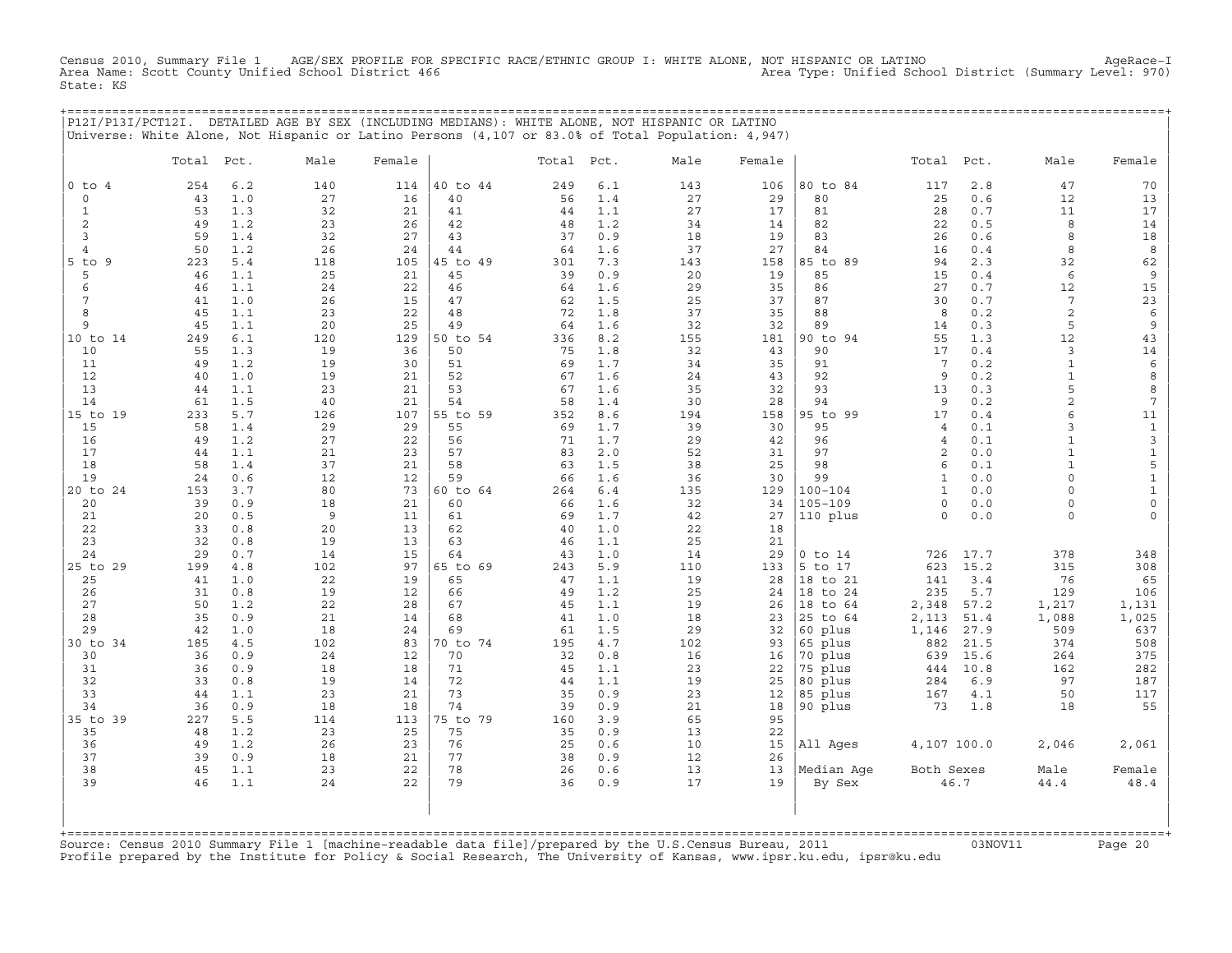Census 2010, Summary File 1 AGE/SEX PROFILE FOR SPECIFIC RACE/ETHNIC GROUP J: BLACK/AFRICAN AM ALONE, NOT HISP/LATINO AgeRace-J<br>Area Name: Scott County Unified School District 466 State: KS

+===================================================================================================================================================+

|                     |                         |              | P12J/P13J/PCT12J. DETAILED AGE BY SEX (INCLUDING MEDIANS): BLACK/AFRICAN AM ALONE, NOT HISP/LATINO<br>Universe: Black/African Am Alone, Not Hisp/Latino Persons (17 or 0.3% of Total Population: 4,947) |                            |                |                      |              |                            |                             |                      |                    |              |                     |                                            |
|---------------------|-------------------------|--------------|---------------------------------------------------------------------------------------------------------------------------------------------------------------------------------------------------------|----------------------------|----------------|----------------------|--------------|----------------------------|-----------------------------|----------------------|--------------------|--------------|---------------------|--------------------------------------------|
|                     | Total Pct.              |              | Male                                                                                                                                                                                                    | Female                     |                | Total Pct.           |              | Male                       | Female                      |                      | Total              | Pct.         | Male                | Female                                     |
| $0$ to $4$          | 5                       | 29.4         | $\overline{4}$                                                                                                                                                                                          | $\mathbf{1}$               | 40 to 44       | $\mathsf O$          | $0.0$        | $\mathsf O$                | $\mathsf O$                 | 80 to 84             | $\mathbf 0$        | 0.0          | 0                   | $\mathsf{O}\xspace$                        |
| $\mathbf 0$         | $\overline{c}$          | 11.8         | $\mathbf{1}$                                                                                                                                                                                            | $\mathbf{1}$               | 40             | $\Omega$             | $0.0$        | $\circ$                    | $\mathbf 0$                 | 80                   | $\circ$            | 0.0          | $\circ$             | $\mathsf{O}\xspace$                        |
| 1                   | 1                       | 5.9          | $\mathbf{1}$                                                                                                                                                                                            | 0                          | 41             | $\mathbf 0$          | 0.0          | $\Omega$                   | $\mathsf{O}$                | 81                   | $\circ$            | 0.0          | $\circ$             | 0                                          |
| 2                   | 2                       | 11.8         | $\overline{c}$<br>$\Omega$                                                                                                                                                                              | $\mathbf 0$                | 42             | 0<br>$\Omega$        | 0.0          | $\mathbf 0$                | $\mathsf O$                 | 82                   | $\circ$            | 0.0          | $\circ$             | $\mathsf{O}\xspace$                        |
| 3<br>$\overline{4}$ | $\circ$<br>$\Omega$     | 0.0<br>0.0   | 0                                                                                                                                                                                                       | $\mathbf 0$<br>$\mathbf 0$ | 43<br>44       | $\Omega$             | 0.0<br>0.0   | $\mathbf 0$<br>$\mathbf 0$ | $\mathbf 0$<br>$\mathsf{O}$ | 83<br>84             | $\circ$<br>$\circ$ | 0.0<br>0.0   | $\circ$<br>$\Omega$ | $\mathsf{O}\xspace$<br>$\mathsf{O}\xspace$ |
| $5$ to $9$          | 2                       | 11.8         | $\mathbf{1}$                                                                                                                                                                                            | $\mathbf{1}$               | 45 to 49       | $\overline{c}$       | 11.8         | $\mathbf{1}$               | $\mathbf{1}$                | 85 to 89             | $\circ$            | 0.0          | $\Omega$            | $\circ$                                    |
| 5                   | $\mathbf{1}$            | 5.9          | $\mathbf{1}$                                                                                                                                                                                            | $\mathsf{O}\xspace$        | 45             | 0                    | 0.0          | $\Omega$                   | $\mathsf O$                 | 85                   | $\circ$            | 0.0          | 0                   | 0                                          |
| 6                   | $\mathbf{1}$            | 5.9          | 0                                                                                                                                                                                                       | $\mathbf{1}$               | 46             | $\circ$              | 0.0          | $\mathbf 0$                | $\mathsf O$                 | 86                   | $\circ$            | 0.0          | $\circ$             | 0                                          |
| 7                   | $\Omega$                | 0.0          | $\Omega$                                                                                                                                                                                                | $\mathbf 0$                | 47             | $\mathbf{1}$         | 5.9          | $\circ$                    | $1\,$                       | 87                   | $\circ$            | 0.0          | $\Omega$            | $\circ$                                    |
| 8                   | 0                       | 0.0          | 0                                                                                                                                                                                                       | $\mathsf{O}\xspace$        | 48             | $\mathbf{1}$         | 5.9          | $\mathbf{1}$               | $\mathsf O$                 | 88                   | $\circ$            | 0.0          | 0                   | $\mathsf{O}\xspace$                        |
| 9                   | $\circ$                 | 0.0          | 0                                                                                                                                                                                                       | $\circ$                    | 49             | $\mathbf 0$          | 0.0          | $\mathbf 0$                | $\mathsf{O}$                | 89                   | $\circ$            | 0.0          | $\circ$             | 0                                          |
| 10 to 14            | $\circ$                 | 0.0          | $\Omega$                                                                                                                                                                                                | $\circ$                    | 50 to 54       | $\mathbf{1}$         | 5.9          | $1\,$                      | $\mathsf{O}$                | 90 to 94             | $\circ$            | $0.0$        | $\circ$             | $\mathsf{O}\xspace$                        |
| 10                  | 0                       | 0.0          | 0                                                                                                                                                                                                       | $\circ$                    | 50             | $\mathbf 0$          | $0.0$        | $\mathsf{O}\xspace$        | $\mathsf O$                 | 90                   | $\circ$            | 0.0          | $\circ$             | $\mathsf{O}\xspace$                        |
| 11                  | $\circ$                 | 0.0          | $\Omega$                                                                                                                                                                                                | $\circ$                    | 51             | $\circ$              | 0.0          | $\Omega$                   | $\mathsf{O}$                | 91                   | $\circ$            | 0.0          | $\circ$             | 0                                          |
| 12                  | $\circ$                 | 0.0          | $\Omega$                                                                                                                                                                                                | $\circ$                    | 52             | $\Omega$             | 0.0          | $\mathbf 0$                | $\mathsf{O}$                | 92                   | $\circ$            | 0.0          | $\circ$             | $\mathsf O$                                |
| 13                  | $\circ$                 | 0.0          | 0                                                                                                                                                                                                       | $\circ$                    | 53             | $\mathbf{1}$         | 5.9          | $\mathbf{1}$               | $\mathsf O$                 | 93                   | $\circ$            | 0.0          | $\circ$             | $\mathsf{O}\xspace$                        |
| 14                  | $\Omega$                | 0.0          | 0                                                                                                                                                                                                       | $\circ$                    | 54             | $\Omega$             | 0.0          | $\Omega$                   | $\mathsf O$                 | 94                   | $\circ$            | 0.0          | $\circ$             | $\circ$                                    |
| 15 to 19<br>15      | 0<br>$\circ$            | 0.0<br>0.0   | 0<br>$\Omega$                                                                                                                                                                                           | $\circ$<br>$\circ$         | 55 to 59<br>55 | $\Omega$<br>$\Omega$ | 0.0<br>0.0   | $\mathbf 0$<br>$\mathbf 0$ | $\mathsf{O}$<br>$\mathsf O$ | 95 to 99<br>95       | $\circ$<br>$\circ$ | 0.0<br>0.0   | $\circ$<br>$\circ$  | 0                                          |
| 16                  | $\Omega$                | 0.0          | $\Omega$                                                                                                                                                                                                | $\Omega$                   | 56             | $\mathbf 0$          | 0.0          | $\Omega$                   | $\mathbf 0$                 | 96                   | $\circ$            | 0.0          | $\circ$             | $\mathsf{O}\xspace$<br>$\mathsf{O}\xspace$ |
| 17                  | $\circ$                 | 0.0          | 0                                                                                                                                                                                                       | $\circ$                    | 57             | $\Omega$             | 0.0          | $\mathbf 0$                | $\mathsf{O}$                | 97                   | $\circ$            | 0.0          | $\circ$             | 0                                          |
| 18                  | $\circ$                 | 0.0          | $\mathsf{O}$                                                                                                                                                                                            | $\circ$                    | 58             | $\Omega$             | 0.0          | $\mathbf 0$                | $\mathsf O$                 | 98                   | $\circ$            | 0.0          | $\circ$             | $\circ$                                    |
| 19                  | $\Omega$                | 0.0          | $\Omega$                                                                                                                                                                                                | $\circ$                    | 59             | $\Omega$             | 0.0          | $\mathbf 0$                | $\mathbf 0$                 | 99                   | $\circ$            | 0.0          | $\circ$             | $\mathsf{O}\xspace$                        |
| 20 to 24            | 3                       | 17.6         | 2                                                                                                                                                                                                       | $\mathbf{1}$               | 60 to 64       | $\Omega$             | 0.0          | $\mathbf 0$                | $\mathsf{O}$                | $100 - 104$          | $\circ$            | 0.0          | 0                   | $\circ$                                    |
| 20                  | $\Omega$                | 0.0          | 0                                                                                                                                                                                                       | $\mathbf 0$                | 60             | $\Omega$             | 0.0          | $\Omega$                   | $\circ$                     | $105 - 109$          | $\circ$            | $0.0$        | $\circ$             | $\mathsf{O}\xspace$                        |
| 21                  | $\mathsf{O}\xspace$     | 0.0          | 0                                                                                                                                                                                                       | $\mathsf{O}\xspace$        | 61             | $\mathsf O$          | 0.0          | $\mathsf O$                | $\circ$                     | 110 plus             | $\circ$            | $0.0$        | 0                   | $\mathsf{O}\xspace$                        |
| 22                  | $\mathbf{1}$            | 5.9          | 0                                                                                                                                                                                                       | $\mathbf{1}$               | 62             | $\Omega$             | 0.0          | $\Omega$                   | $\mathbf 0$                 |                      |                    |              |                     |                                            |
| 23                  | 2                       | 11.8         | $\overline{c}$                                                                                                                                                                                          | $\mathbf 0$                | 63             | $\Omega$             | $0.0$        | $\mathbf 0$                | $\circ$                     |                      |                    |              |                     |                                            |
| 24                  | $\circ$                 | 0.0          | 0                                                                                                                                                                                                       | $\mathsf{O}\xspace$        | 64             | $\mathbf 0$          | 0.0          | $\mathbf 0$                | $\circ$                     | $0$ to $14$          | 7                  | 41.2         | 5                   | 2                                          |
| 25 to 29            | $\mathbf{1}$            | 5.9          | $\mathbf{1}$                                                                                                                                                                                            | $\mathbf 0$                | 65 to 69       | $\mathbf{1}$         | 5.9          | $\mathbf 0$                | $\mathbf{1}$                | 5 to 17              | $\overline{2}$     | 11.8         | $\mathbf{1}$        | $\mathbf{1}$                               |
| 25                  | $\Omega$                | 0.0          | $\Omega$<br>0                                                                                                                                                                                           | $\mathbf 0$<br>$\mathbf 0$ | 65             | $\mathbf{1}$         | 5.9          | $\Omega$<br>$\Omega$       | $\mathbf{1}$<br>$\mathsf O$ | 18 to 21             | $\Omega$           | 0.0          | $\circ$             | $\mathsf{O}\xspace$                        |
| 26<br>27            | 0<br>$\Omega$           | 0.0<br>0.0   | $\Omega$                                                                                                                                                                                                | $\mathbf 0$                | 66<br>67       | $\circ$<br>$\circ$   | 0.0<br>0.0   | $\Omega$                   | $\mathbf 0$                 | 18 to 24<br>18 to 64 | 3<br>9             | 17.6<br>52.9 | 2<br>6              | $\mathbf 1$<br>3                           |
| 28                  | $\mathbf{1}$            | 5.9          | $\mathbf{1}$                                                                                                                                                                                            | $\mathbf 0$                | 68             | $\Omega$             | 0.0          | $\mathbf 0$                | $\mathbf 0$                 | 25 to 64             | 6                  | 35.3         | 4                   | $\overline{c}$                             |
| 29                  | $\circ$                 | 0.0          | 0                                                                                                                                                                                                       | $\mathsf{O}\xspace$        | 69             | $\mathbf 0$          | 0.0          | $\Omega$                   | $\circ$                     | 60 plus              | $\mathbf{1}$       | 5.9          | $\circ$             | $\mathbf 1$                                |
| 30 to 34            | $\Omega$                | 0.0          | $\Omega$                                                                                                                                                                                                | $\mathbf{0}$               | 70 to 74       | $\Omega$             | 0.0          | $\Omega$                   | $\mathbf 0$                 | 65 plus              | $\mathbf{1}$       | 5.9          | $\circ$             | $\mathbf{1}$                               |
| 30                  | 0                       | 0.0          | 0                                                                                                                                                                                                       | $\circ$                    | 70             | $\Omega$             | 0.0          | $\mathbf 0$                | 0                           | 70 plus              | $\circ$            | 0.0          | $\circ$             | $\mathsf{O}\xspace$                        |
| 31                  | $\circ$                 | 0.0          | 0                                                                                                                                                                                                       | $\circ$                    | 71             | $\mathbf 0$          | 0.0          | $\Omega$                   | $\circ$                     | 75 plus              | $\circ$            | 0.0          | $\circ$             | $\mathsf{O}\xspace$                        |
| 32                  | $\Omega$                | 0.0          | $\Omega$                                                                                                                                                                                                | $\circ$                    | 72             | $\circ$              | 0.0          | $\Omega$                   | $\mathbf 0$                 | 80 plus              | $\circ$            | 0.0          | $\Omega$            | 0                                          |
| 33                  | $\circ$                 | 0.0          | $\Omega$                                                                                                                                                                                                | $\circ$                    | 73             | $\Omega$             | 0.0          | $\Omega$                   | $\circ$                     | 85 plus              | $\circ$            | 0.0          | $\circ$             | 0                                          |
| 34                  | $\Omega$                | 0.0          | 0                                                                                                                                                                                                       | $\circ$                    | 74             | $\Omega$             | 0.0          | $\mathbf 0$                | $\mathsf{O}$                | 90 plus              | $\mathbf 0$        | $0.0$        | 0                   | $\circ$                                    |
| 35 to 39            | 2                       | 11.8         | $\mathbf 1$                                                                                                                                                                                             | $\mathbf 1$                | 75 to 79       | $\Omega$             | 0.0          | $\Omega$                   | $\Omega$                    |                      |                    |              |                     |                                            |
| 35                  | $\circ$                 | 0.0          | 0                                                                                                                                                                                                       | $\mathbf{0}$               | 75             | $\mathbf 0$          | 0.0          | $\Omega$                   | $\mathbf 0$                 |                      |                    |              |                     |                                            |
| 36                  | $\circ$                 | 0.0          | $\mathsf{O}$                                                                                                                                                                                            | $\circ$                    | 76             | $\circ$              | 0.0          | $\Omega$                   | $\mathsf{O}$                | All Ages             |                    | 17 100.0     | 11                  | 6                                          |
| 37<br>38            | $\mathbf{1}$            | 5.9          | 0                                                                                                                                                                                                       | $\mathbf{1}$<br>$\circ$    | 77<br>78       | $\circ$<br>$\circ$   | $0.0$        | $\mathbf 0$<br>$\Omega$    | $\mathbf 0$<br>$\mathbf 0$  | Median Age           |                    |              |                     |                                            |
| 39                  | $\mathbf{1}$<br>$\circ$ | 5.9<br>$0.0$ | $\mathbf{1}$<br>0                                                                                                                                                                                       | $\Omega$                   | 79             | $\Omega$             | 0.0<br>$0.0$ | $\mathbf 0$                | $\Omega$                    | By Sex               | Both Sexes         | 23.5         | Male<br>22.8        | Female<br>25.0                             |
|                     |                         |              |                                                                                                                                                                                                         |                            |                |                      |              |                            |                             |                      |                    |              |                     |                                            |

+===================================================================================================================================================+Source: Census 2010 Summary File 1 [machine−readable data file]/prepared by the U.S.Census Bureau, 2011 03NOV11 Page 21 Profile prepared by the Institute for Policy & Social Research, The University of Kansas, www.ipsr.ku.edu, ipsr@ku.edu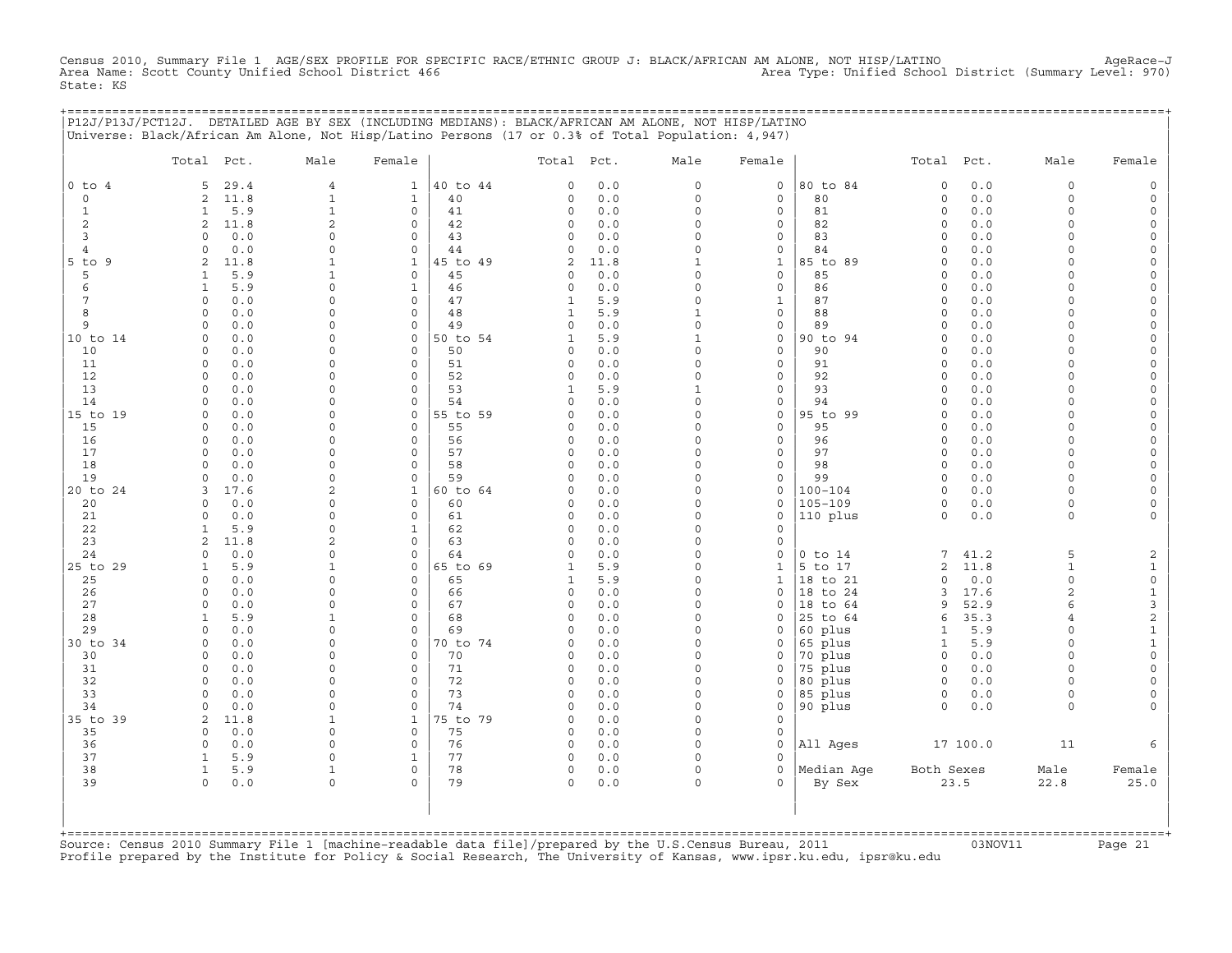Census 2010, Summary File 1 AGE/SEX PROFILE FOR SPECIFIC RACE/ETHNIC GROUP K: AM IND/ALASKA NAT ALONE, NOT HISP/LATINO AgeRace-K<br>Area Name: Scott County Unified School District 466 State: KS

+===================================================================================================================================================+

|                | Total Pct.                                   | Male                        | Female                      |                | Total Pct.        |              | Male                     | Female                     |                            | Total Pct.           |              | Male                 | Female                   |
|----------------|----------------------------------------------|-----------------------------|-----------------------------|----------------|-------------------|--------------|--------------------------|----------------------------|----------------------------|----------------------|--------------|----------------------|--------------------------|
| $0$ to $4$     | 7.7<br>2                                     | 1                           | 1                           | 40 to 44       | 3                 | 11.5         | $\circ$                  | 3                          | 80 to 84                   | $\mathbf 0$          | 0.0          | 0                    | $\mathsf{O}$             |
| $\circ$        | $0.0$<br>$\circ$                             | $\mathbf 0$                 | $\mathbf 0$                 | 40             | 0                 | $0.0$        | $\Omega$                 | $\mathbf 0$                | 80                         | $\circ$              | 0.0          | $\circ$              | $\mathsf O$              |
| $\mathbf{1}$   | $\mathbf{1}$<br>3.8                          | $\mathbf 0$                 | $\mathbf{1}$                | 41             | 2                 | 7.7          | $\circ$                  | $\mathbf{2}$               | 81                         | $\circ$              | 0.0          | $\Omega$             | $\mathsf O$              |
| 2              | $\circ$<br>0.0                               | $\mathbf 0$                 | $\mathsf{O}$                | 42             | 0                 | 0.0          | $\Omega$                 | 0                          | 82                         | $\Omega$             | 0.0          | $\Omega$             | 0                        |
| 3<br>4         | 3.8<br>$\mathbf{1}$<br>$\Omega$<br>0.0       | $\mathbf{1}$<br>$\mathbf 0$ | $\mathbf 0$<br>$\mathbf 0$  | 43<br>44       | 1<br>0            | 3.8<br>0.0   | $\Omega$<br>$\Omega$     | $\mathbf 1$<br>$\mathsf O$ | 83<br>84                   | $\Omega$<br>$\Omega$ | 0.0<br>0.0   | $\Omega$<br>$\Omega$ | $\mathsf{O}$<br>0        |
| $5$ to $9$     | 15.4<br>4                                    | 3                           | $\mathbf{1}$                | 45 to 49       | 1                 | 3.8          | $\mathbf{1}$             | $\mathsf{O}$               | 85 to 89                   | $\Omega$             | 0.0          | $\Omega$             | 0                        |
| 5              | $\circ$<br>0.0                               | $\mathbf 0$                 | $\mathsf O$                 | 45             | 0                 | 0.0          | $\Omega$                 | $\mathsf O$                | 85                         | $\Omega$             | 0.0          | $\Omega$             | $\mathsf{O}\xspace$      |
| 6              | 3.8<br>1                                     | $\Omega$                    | $\mathbf{1}$                | 46             | $\Omega$          | 0.0          | $\Omega$                 | 0                          | 86                         | $\Omega$             | 0.0          | $\Omega$             | 0                        |
| $\overline{7}$ | $\Omega$<br>0.0                              | $\mathbf 0$                 | $\mathbf 0$                 | 47             | 0                 | 0.0          | $\Omega$                 | $\mathsf{O}\xspace$        | 87                         | $\Omega$             | 0.0          | $\Omega$             | $\mathsf{O}\xspace$      |
| 8              | 3.8<br>$\mathbf{1}$                          | $\mathbf{1}$                | $\mathsf{O}$                | 48             | $\mathbf{1}$      | 3.8          | $\mathbf{1}$             | $\mathsf{O}\xspace$        | 88                         | $\Omega$             | 0.0          | $\Omega$             | $\mathsf{O}\xspace$      |
| 9              | 7.7<br>2                                     | $\overline{c}$              | $\mathbf 0$                 | 49             | 0                 | 0.0          | $\Omega$                 | 0                          | 89                         | $\Omega$             | 0.0          | $\Omega$             | 0                        |
| 10 to 14       | 11.5<br>3                                    | $\mathbf{2}$                | $\mathbf{1}$                | 50 to 54       | $\mathbf{1}$      | 3.8          | $\Omega$                 | $\mathbf 1$                | 90 to 94                   | $\Omega$             | 0.0          | $\Omega$             | $\mathsf{O}\xspace$      |
| 10             | $\Omega$<br>0.0                              | $\mathbf 0$                 | $\mathbf 0$                 | 50             | 0                 | 0.0          | $\Omega$<br>$\Omega$     | $\mathbf 0$                | 90                         | $\Omega$<br>$\Omega$ | 0.0          | $\Omega$<br>$\Omega$ | $\mathsf{O}\xspace$      |
| 11<br>12       | $\mathbf{1}$<br>3.8<br>$\sqrt{2}$<br>$7.7\,$ | $\mathbf 0$<br>$\mathbf{2}$ | $\mathbf{1}$<br>$\mathbf 0$ | 51<br>52       | 0<br>$\mathbf{1}$ | 0.0<br>3.8   | $\Omega$                 | 0<br>$1\,$                 | 91<br>92                   | $\Omega$             | 0.0<br>0.0   | $\Omega$             | 0<br>$\mathsf{O}\xspace$ |
| 13             | $\Omega$<br>0.0                              | $\mathbf 0$                 | $\Omega$                    | 53             | 0                 | 0.0          | $\Omega$                 | 0                          | 93                         | $\Omega$             | 0.0          | $\circ$              | 0                        |
| 14             | 0.0<br>$\circ$                               | $\mathbf 0$                 | $\mathbf 0$                 | 54             | $\Omega$          | 0.0          | $\Omega$                 | 0                          | 94                         | $\Omega$             | 0.0          | $\circ$              | 0                        |
| 15 to 19       | 3<br>11.5                                    | $\mathbf{2}$                | $\mathbf{1}$                | 55 to 59       | $\Omega$          | 0.0          | $\Omega$                 | $\mathsf{O}$               | 95 to 99                   | $\circ$              | 0.0          | $\Omega$             | $\mathsf{O}\xspace$      |
| 15             | 0.0<br>$\Omega$                              | $\mathbf 0$                 | $\mathbf 0$                 | 55             | $\Omega$          | 0.0          | $\Omega$                 | $\mathbf 0$                | 95                         | $\Omega$             | 0.0          | $\Omega$             | 0                        |
| 16             | 3.8<br>$\mathbf{1}$                          | $\mathbf{1}$                | $\circ$                     | 56             | $\Omega$          | 0.0          | $\Omega$                 | $\mathsf O$                | 96                         | $\Omega$             | 0.0          | $\circ$              | $\mathsf{O}\xspace$      |
| 17             | $\mathbf{1}$<br>3.8                          | $\mathbf 1$                 | $\mathbf 0$                 | 57             | $\Omega$          | 0.0          | $\Omega$                 | $\mathbf 0$                | 97                         | $\circ$              | 0.0          | $\circ$              | $\mathsf{O}\xspace$      |
| 18             | 3.8<br>1                                     | $\mathbf 0$                 | 1                           | 58             | $\Omega$          | 0.0          | $\Omega$                 | 0                          | 98                         | $\Omega$             | 0.0          | $\Omega$             | 0                        |
| 19             | 0.0<br>$\Omega$                              | $\Omega$<br>$\mathbf 0$     | $\circ$                     | 59             | $\Omega$          | 0.0          | $\Omega$<br>$\mathbf{1}$ | 0                          | 99                         | $\Omega$<br>$\circ$  | 0.0          | $\Omega$<br>$\circ$  | $\mathsf{O}\xspace$      |
| 20 to 24<br>20 | 11.5<br>3<br>0.0<br>$\circ$                  | $\Omega$                    | 3<br>$\mathsf{O}$           | 60 to 64<br>60 | 1<br>$\Omega$     | 3.8<br>0.0   | $\Omega$                 | $\mathsf{O}$<br>0          | $100 - 104$<br>$105 - 109$ | $\circ$              | 0.0<br>0.0   | 0                    | 0<br>0                   |
| 21             | $0.0$<br>$\circ$                             | $\Omega$                    | $\mathbf 0$                 | 61             | $\Omega$          | 0.0          | $\Omega$                 | $\mathsf O$                | 110 plus                   | $\circ$              | $0.0$        | $\circ$              | $\mathsf{O}\xspace$      |
| 22             | $\circ$<br>0.0                               | $\mathbf 0$                 | $\circ$                     | 62             | $\Omega$          | 0.0          | $\Omega$                 | $\mathbf 0$                |                            |                      |              |                      |                          |
| 23             | 7.7<br>2                                     | $\mathbf 0$                 | $\overline{\mathbf{c}}$     | 63             | 0                 | 0.0          | $\mathbf 0$              | $\mathsf O$                |                            |                      |              |                      |                          |
| 24             | 3.8<br>1                                     | $\Omega$                    | $\mathbf{1}$                | 64             | 1                 | 3.8          | $\mathbf 1$              | 0                          | $0$ to $14$                | 9                    | 34.6         | 6                    | $\mathbf{3}$             |
| 25 to 29       | $\Omega$<br>0.0                              | $\Omega$                    | 0                           | 65 to 69       | 2                 | 7.7          | $\mathbf 1$              | $\mathbf{1}$               | 5 to 17                    | 9                    | 34.6         | 7                    | $\mathbf{2}$             |
| 25             | 0.0<br>$\circ$                               | $\Omega$                    | $\mathsf O$                 | 65             | 0                 | 0.0          | $\Omega$                 | $\circ$                    | 18 to 21                   | $\mathbf{1}$         | 3.8          | $\Omega$             | $\mathbf 1$              |
| 26             | 0.0<br>$\circ$                               | $\Omega$                    | $\mathbf 0$                 | 66             | $\Omega$          | 0.0          | $\Omega$                 | $\mathbf 0$                | 18 to 24                   | $\overline{4}$       | 15.4         | $\Omega$             | $\,4\,$                  |
| 27<br>28       | 0.0<br>$\circ$<br>0.0<br>$\Omega$            | $\Omega$<br>$\mathbf 0$     | $\mathbf 0$<br>$\circ$      | 67<br>68       | 1<br>0            | 3.8<br>$0.0$ | $\mathbf{1}$<br>$\Omega$ | $\Omega$<br>$\mathbf 0$    | 18 to 64<br>25 to 64       | 13<br>9              | 50.0<br>34.6 | 3<br>3               | $10$<br>$\epsilon$       |
| 29             | 0.0<br>$\Omega$                              | $\Omega$                    | $\mathbf 0$                 | 69             | 1                 | 3.8          | $\Omega$                 | $\mathbf{1}$               | 60 plus                    | 3                    | 11.5         | $\overline{a}$       | $\mathbf{1}$             |
| 30 to 34       | 7.7<br>2                                     |                             | 1                           | 70 to 74       | $\Omega$          | 0.0          | $\Omega$                 | 0                          | 65 plus                    | $\overline{c}$       | 7.7          | $\mathbf{1}$         | $\mathbf 1$              |
| 30             | $0.0$<br>$\circ$                             | $\Omega$                    | $\mathsf O$                 | 70             | 0                 | $0.0$        | $\Omega$                 | 0                          | 70 plus                    | $\circ$              | 0.0          | 0                    | $\mathbb O$              |
| 31             | $\mathbf{1}$<br>3.8                          | $\mathbf 0$                 | $\mathbf{1}$                | 71             | $\Omega$          | 0.0          | $\Omega$                 | 0                          | 75 plus                    | $\circ$              | 0.0          | $\Omega$             | 0                        |
| 32             | $\circ$<br>0.0                               | $\Omega$                    | $\mathsf O$                 | 72             | $\Omega$          | 0.0          | $\Omega$                 | $\Omega$                   | 80 plus                    | $\circ$              | 0.0          | $\Omega$             | $\mathsf{O}\xspace$      |
| 33             | $\circ$<br>0.0                               | $\mathbf 0$                 | $\mathbf 0$                 | 73             | $\Omega$          | 0.0          | $\Omega$                 | $\mathsf{O}$               | 85 plus                    | $\circ$              | 0.0          | 0                    | 0                        |
| 34             | 3.8<br>1                                     | $\mathbf{1}$                | $\mathbf 0$                 | 74             | $\Omega$          | 0.0          | $\Omega$                 | $\mathsf{O}$               | 90 plus                    | $\Omega$             | 0.0          | $\circ$              | $\Omega$                 |
| 35 to 39       | $\mathbf{1}$<br>3.8                          | $\mathbf 0$<br>$\Omega$     | $\mathbf{1}$                | 75 to 79       | $\Omega$          | 0.0          | $\Omega$<br>$\Omega$     | $\mathsf{O}\xspace$        |                            |                      |              |                      |                          |
| 35<br>36       | $\Omega$<br>0.0<br>0.0<br>$\circ$            | $\mathbf 0$                 | $\mathbf 0$<br>0            | 75<br>76       | 0<br>0            | 0.0<br>0.0   | $\Omega$                 | $\mathbf 0$<br>$\mathbf 0$ | All Ages                   |                      | 26 100.0     | 12                   | 14                       |
| 37             | $0.0$<br>$\circ$                             | $\mathbf 0$                 | $\circ$                     | 77             | 0                 | $0.0$        | $\Omega$                 | $\Omega$                   |                            |                      |              |                      |                          |
| 38             | $\circ$<br>0.0                               | $\mathbf 0$                 | $\mathbf 0$                 | 78             | 0                 | 0.0          | $\circ$                  | $\circ$                    | Median Aqe                 | Both Sexes           |              | Male                 | Female                   |
| 39             | 3.8<br>1                                     | $\Omega$                    | 1                           | 79             | 0                 | 0.0          | $\Omega$                 |                            | By Sex                     |                      | 23.0         | 15.0                 | 25.0                     |
|                |                                              |                             |                             |                |                   |              |                          |                            |                            |                      |              |                      |                          |

+===================================================================================================================================================+Source: Census 2010 Summary File 1 [machine−readable data file]/prepared by the U.S.Census Bureau, 2011 03NOV11 Page 22 Profile prepared by the Institute for Policy & Social Research, The University of Kansas, www.ipsr.ku.edu, ipsr@ku.edu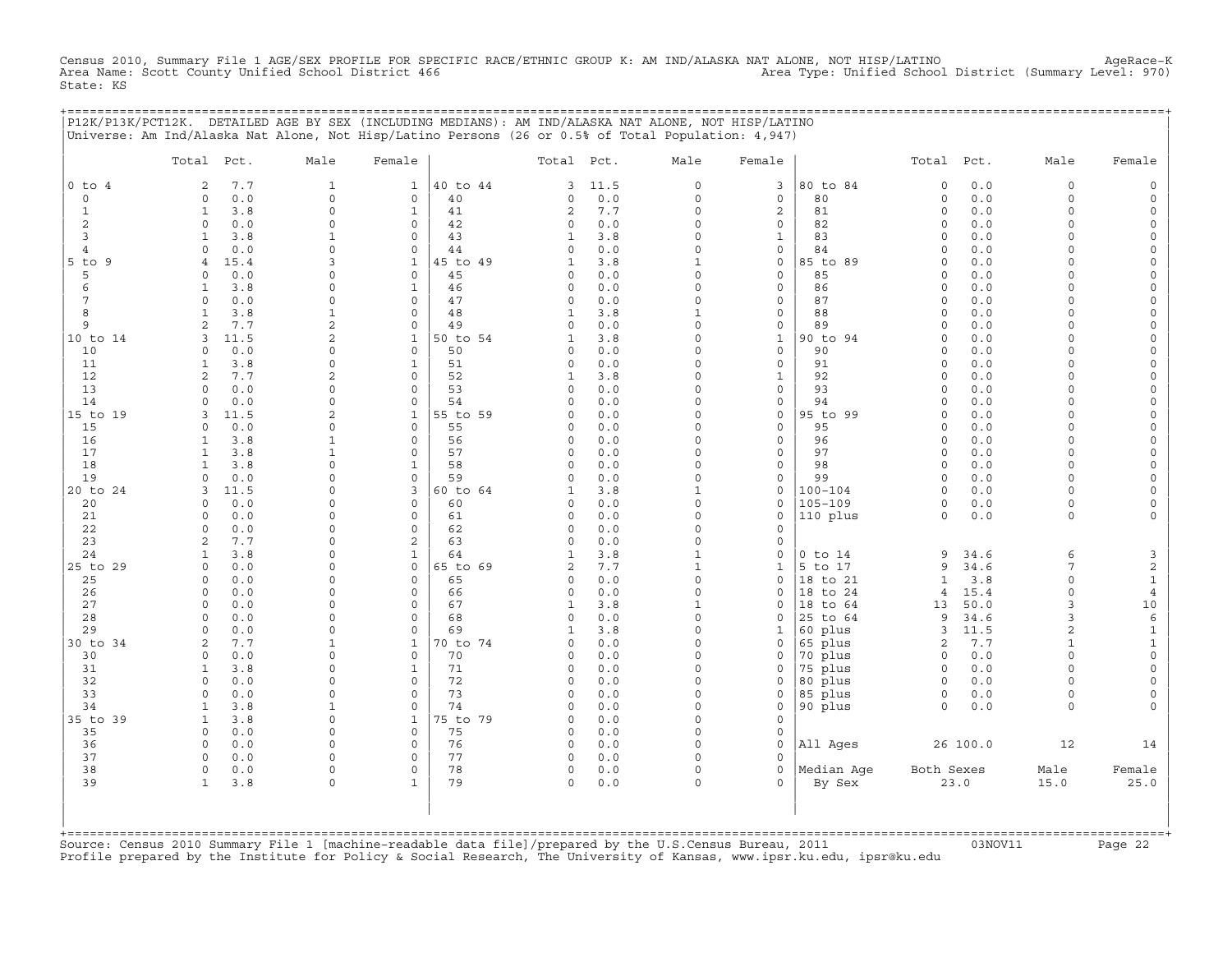Census 2010, Summary File 1 AGE/SEX PROFILE FOR SPECIFIC RACE/ETHNIC GROUP L: ASIAN ALONE, NOT HISPANIC OR LATINO AgeRace−L Area Name: Scott County Unified School District 466 Area Type: Unified School District (Summary Level: 970) State: KS

|          |       |               | P12L/P13L/PCT12L. DETAILED AGE BY SEX (INCLUDING MEDIANS): ASIAN ALONE, NOT HISPANIC OR LATINO<br>Universe: Asian Alone, Not Hispanic or Latino Persons (20 or 0.4% of Total Population: 4,947) |              |          |       |               |      |         |          |       |               |      |        |
|----------|-------|---------------|-------------------------------------------------------------------------------------------------------------------------------------------------------------------------------------------------|--------------|----------|-------|---------------|------|---------|----------|-------|---------------|------|--------|
|          | Total | Pct.          | Male                                                                                                                                                                                            | Female       |          | Total | Pct.          | Male | Female  |          | Total | Pct.          | Male | Female |
| O to 4   | 3     | 15.0          |                                                                                                                                                                                                 | $\mathbf{1}$ | 40 to 44 |       | 5.0           |      | $\circ$ | 80 to 84 |       | 5.0           |      |        |
|          |       | 0.0           |                                                                                                                                                                                                 |              | 40       |       | 5.0           |      |         | 80       |       | 0.0           |      |        |
|          |       | 5.0           |                                                                                                                                                                                                 |              | 41       |       | 0.0           |      |         | 81       |       | 0.0           |      |        |
|          |       | 5.0           |                                                                                                                                                                                                 |              | 42       |       | 0.0           |      |         | 82       |       | 5.0           |      |        |
|          |       | 5.0           |                                                                                                                                                                                                 |              | 43       |       | 0.0           |      |         | 83       |       | 0.0           |      |        |
|          |       | 0.0           |                                                                                                                                                                                                 |              | 44       |       | 0.0           |      |         | 84       |       | 0.0           |      |        |
| $5$ to 9 |       | 15.0          |                                                                                                                                                                                                 |              | 45 to 49 |       | 5.0           |      |         | 85 to 89 |       | 0.0           |      |        |
|          |       | 5.0           |                                                                                                                                                                                                 |              | 45       |       | 0.0           |      |         | 85       |       | 0.0           |      |        |
|          |       | 5.0           |                                                                                                                                                                                                 |              | 46       |       | 0.0           |      |         | 86       |       | 0.0           |      |        |
|          |       | 5.0           |                                                                                                                                                                                                 |              |          |       | 0.0           |      |         | 87       |       | 0.0           |      |        |
|          |       | 0.0           |                                                                                                                                                                                                 |              | 48       |       | 5.0           |      |         | 88       |       | 0.0           |      |        |
|          |       | 0.0           |                                                                                                                                                                                                 |              |          |       | 0.0           |      |         | 89       |       | 0.0           |      |        |
| 10 to 14 |       | 5.0           |                                                                                                                                                                                                 |              | 50 to 54 |       | 5.0           |      |         | 90 to 94 |       | 0.0           |      |        |
| 10       |       |               |                                                                                                                                                                                                 |              |          |       | 0.0           |      |         | 90       |       | 0.C           |      |        |
| 11       |       | $\cap$ $\cap$ |                                                                                                                                                                                                 |              |          |       | $\cap$ $\cap$ |      |         |          |       | $\cap$ $\cap$ |      |        |

|          |                |      |             |              | ≖◡       |              |       |          |              | ◡           | ◡.◡                   |                |        |
|----------|----------------|------|-------------|--------------|----------|--------------|-------|----------|--------------|-------------|-----------------------|----------------|--------|
|          |                | 5.0  |             |              | 47       |              | 0.0   |          | 0            | 87          | $0.0$<br>$\Omega$     |                |        |
| 8        |                | 0.0  | $\Omega$    | 0            | 48       |              | 5.0   |          | 0            | 88          | 0.0<br>$\Omega$       | $\Omega$       |        |
| 9        |                | 0.0  |             | $\Omega$     | 49       |              | $0.0$ |          | 0            | 89          | $0.0$                 | $\cap$         |        |
| 10 to 14 |                | 5.0  |             | 0            | 50 to 54 |              | 5.0   |          | 1            | 90 to 94    | $0.0$<br>$\Omega$     |                |        |
| 10       |                | 5.0  |             | $\Omega$     | 50       |              | 0.0   |          | 0            | 90          | 0.0                   |                |        |
| 11       |                | 0.0  | O           | $\Omega$     | 51       |              | 0.0   |          | 0            | 91          | $0.0$<br>$\Omega$     | $\Omega$       |        |
| 12       |                | 0.0  | $\Omega$    | $\Omega$     | 52       |              | 0.0   |          | 0            | 92          | 0.0<br>O              | $\Omega$       |        |
| 13       |                | 0.0  | $\Omega$    | $\Omega$     | 53       |              | 0.0   |          | 0            | 93          | 0.0                   |                |        |
| 14       |                | 0.0  | O           | 0            | 54       |              | 5.0   |          | 1            | 94          | 0.0<br>O              | $\Omega$       |        |
| 15 to 19 |                | 0.0  | $\Omega$    | 0            | 55 to 59 |              | 0.0   |          | 0            | 95 to 99    | 0.0<br>0              | $\Omega$       |        |
|          |                |      | $\Omega$    |              |          |              |       |          |              |             |                       | $\Omega$       |        |
| 15       |                | 0.0  |             | 0            | 55       | <sup>n</sup> | 0.0   |          | $\mathbf{0}$ | 95          | 0.0<br>$\Omega$       |                |        |
| 16       |                | 0.0  | O           | $\Omega$     | 56       |              | 0.0   |          | 0            | 96          | $0.0$<br>$\Omega$     | $\Omega$       |        |
| 17       | $\Omega$       | 0.0  | 0           | $\Omega$     | 57       |              | 0.0   |          | 0            | 97          | 0.0<br>$\Omega$       | $\Omega$       |        |
| 18       |                | 0.0  | O           | 0            | 58       |              | 0.0   |          | 0            | 98          | 0.0<br>$\Omega$       | $\Omega$       |        |
| 19       |                | 0.0  |             | $\Omega$     | 59       |              | 0.0   |          | $\Omega$     | 99          | 0.0                   |                |        |
| 20 to 24 |                | 5.0  |             | 0            | 60 to 64 |              | 5.0   |          | 1            | $100 - 104$ | $0.0$<br>$\Omega$     | $\Omega$       |        |
| 20       |                | 0.0  |             | 0            | 60       |              | 5.0   |          | $\mathbf 1$  | $105 - 109$ | $0.0$<br>0            | $\Omega$       |        |
| 21       |                | 5.0  |             | 0            | 61       | $\cap$       | 0.0   |          | 0            | 110 plus    | 0.0<br>$\circ$        | $\circ$        |        |
| 22       |                | 0.0  |             | $\Omega$     | 62       |              | 0.0   |          | 0            |             |                       |                |        |
| 23       |                | 0.0  |             | 0            | 63       |              | 0.0   |          | 0            |             |                       |                |        |
| 24       |                | 0.0  |             | 0            | 64       |              | 0.0   |          | 0            | $0$ to $14$ | 35.0<br>7             |                |        |
| 25 to 29 |                | 5.0  |             |              | 65 to 69 |              | 0.0   |          | $\Omega$     | 5 to 17     | 20.0<br>4             | $\overline{a}$ |        |
| 25       |                | 0.0  |             | $\Omega$     | 65       |              | 0.0   |          | $\Omega$     | 18 to 21    | $5.0$                 |                |        |
| 26       |                | 5.0  |             | $\mathbf{1}$ | 66       |              | 0.0   |          | $\Omega$     | 18 to 24    | 5.0<br>1              |                |        |
| 27       |                | 0.0  | $\Omega$    | $\Omega$     | 67       |              | 0.0   |          | $\Omega$     | 18 to 64    | 60.0<br>12            |                |        |
| 28       |                | 0.0  | O           | $\Omega$     | 68       |              | 0.0   |          | $\Omega$     | 25 to 64    | 11<br>55.0            |                |        |
| 29       |                | 0.0  | 0           | $\Omega$     | 69       |              | 0.0   |          | 0            | 60 plus     | 10.0<br>2             | $\Omega$       |        |
| 30 to 34 | $\mathcal{L}$  | 10.0 |             | $\mathbf{1}$ | 70 to 74 |              | 0.0   |          | 0            | 65 plus     | 5.0<br>1              | $\Omega$       |        |
| 30       |                | 0.0  | O           | $\Omega$     | 70       |              | 0.0   |          | 0            | 70 plus     | $5.0$<br>$\mathbf{1}$ | $\Omega$       |        |
| 31       |                | 0.0  | 0           | $\Omega$     | 71       | <sup>0</sup> | 0.0   |          | 0            | 75 plus     | 5.0<br>1              | $\Omega$       |        |
| 32       | 2              | 10.0 |             | 1            | 72       | <sup>0</sup> | 0.0   |          | 0            | 80 plus     | 5.0<br>1              | $\Omega$       |        |
| 33       | $\cap$         | 0.0  | $\Omega$    | $\mathbf 0$  | 73       |              | 0.0   |          | 0            | 85 plus     | 0.0<br>$\circ$        | $\Omega$       |        |
| 34       |                | 0.0  | O           | $\Omega$     | 74       |              | 0.0   |          | $\Omega$     | 90 plus     | $\Omega$<br>0.0       | $\Omega$       |        |
| 35 to 39 |                |      |             | 3            | 75 to 79 |              | 0.0   |          | 0            |             |                       |                |        |
|          |                | 20.0 | $\Omega$    |              |          |              |       |          |              |             |                       |                |        |
| 35       |                | 5.0  |             | $\mathbf{1}$ | 75       | $\Omega$     | 0.0   |          | $\Omega$     |             |                       |                |        |
| 36       | $\mathfrak{D}$ | 10.0 |             | $\mathbf{1}$ | 76       | $\Omega$     | 0.0   |          | 0            | All Ages    | 20 100.0              | 9              | 11     |
| 37       |                | 5.0  | 0           |              | 77       | $\Omega$     | 0.0   |          | 0            |             |                       |                |        |
| 38       | $\mathbf 0$    | 0.0  | $\mathbf 0$ | 0            | 78       | 0            | 0.0   |          | 0            | Median Age  | Both Sexes            | Male           | Female |
| 39       | $\Omega$       | 0.0  | $\Omega$    | $\Omega$     | 79       | $\Omega$     | 0.0   | $\Omega$ | $\Omega$     | By Sex      | 32.5                  | 21.5           | 35.8   |
|          |                |      |             |              |          |              |       |          |              |             |                       |                |        |
|          |                |      |             |              |          |              |       |          |              |             |                       |                |        |

Source: Census 2010 Summary File 1 [machine-readable data file]/prepared by the U.S.Census Bureau, 2011 Page 23<br>Profile prepared by the Institute for Policy & Social Research, The University of Kansas, www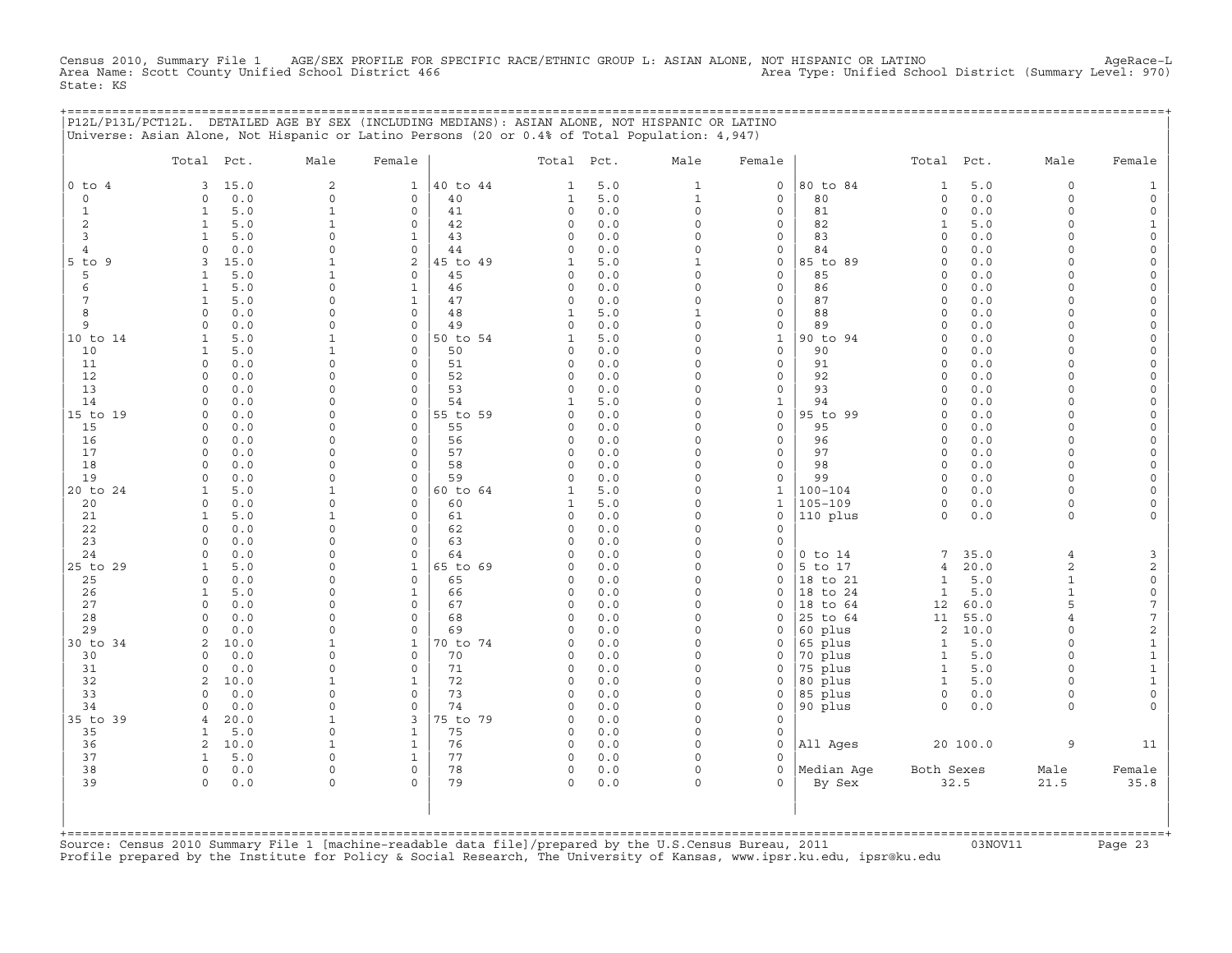Census 2010, Summary File 1 AGE/SEX PROFILE FOR SPECIFIC RACE/ETHNIC GROUP M: NAT HAWAIIAN/OPI ALONE, NOT HISP/LATINO AgeRace−M Area Name: Scott County Unified School District 466 Area Type: Unified School District (Summary Level: 970) State: KS

+===================================================================================================================================================+

|                | P12M/P13M/PCT12M. DETAILED AGE BY SEX (INCLUDING MEDIANS): NAT HAWAIIAN/OPI ALONE, NOT HISP/LATINO<br>Universe: Nat Hawaiian/OPI Alone, Not Hisp/Latino Persons (1 or 0.0% of Total Population: 4,947) |                      |                                |                |                                    |                         |                             |                      |                      |            |                         |                         |
|----------------|--------------------------------------------------------------------------------------------------------------------------------------------------------------------------------------------------------|----------------------|--------------------------------|----------------|------------------------------------|-------------------------|-----------------------------|----------------------|----------------------|------------|-------------------------|-------------------------|
|                | Total<br>Pct.                                                                                                                                                                                          | Male                 | Female                         |                | Total Pct.                         | Male                    | Female                      |                      | Total                | Pct.       | Male                    | Female                  |
| $0$ to $4$     | 0.0<br>$\Omega$                                                                                                                                                                                        | $\mathsf{O}$         | $\Omega$                       | 40 to 44       | 1 100.0                            | $\mathbf{1}$            | $\mathsf{O}$                | 80 to 84             | $\circ$              | 0.0        | $\mathbf 0$             |                         |
| $\circ$        | $\mathsf O$<br>0.0                                                                                                                                                                                     | 0                    | $\mathsf{O}\xspace$            | 40             | $0.0$<br>0                         | $\mathsf{O}\xspace$     | $\mathsf{O}$                | 80                   | 0                    | 0.0        | $\mathbf 0$             | $\circ$                 |
| $\mathbf{1}$   | $\mathsf O$<br>0.0                                                                                                                                                                                     | 0<br>$\Omega$        | $\circ$                        | 41             | 1 100.0                            | $\mathbf{1}$            | $\mathsf{O}$                | 81                   | $\circ$              | 0.0        | $\mathbf 0$<br>$\Omega$ | $\circ$                 |
| 2<br>3         | $\mathbf 0$<br>0.0<br>0.0<br>$\circ$                                                                                                                                                                   | $\Omega$             | $\mathbf{0}$<br>$\circ$        | 42<br>43       | 0.0<br>$\Omega$<br>0.0<br>$\Omega$ | $\circ$<br>$\circ$      | $\mathbf 0$<br>$\mathbf 0$  | 82<br>83             | $\Omega$<br>$\Omega$ | 0.0<br>0.0 | $\Omega$                | $\Omega$<br>$\Omega$    |
| 4              | $\circ$<br>0.0                                                                                                                                                                                         | $\Omega$             | $\circ$                        | 44             | 0.0<br>0                           | $\circ$                 | $\mathsf{O}$                | 84                   | $\Omega$             | 0.0        | $\Omega$                | $\Omega$                |
| $5$ to $9$     | 0.0<br>$\circ$                                                                                                                                                                                         | $\mathbf 0$          | $\circ$                        | 45 to 49       | 0.0<br>0                           | $\circ$                 | $\mathsf{O}\xspace$         | 85 to 89             | $\Omega$             | 0.0        | $\Omega$                | $\Omega$                |
| 5              | $\circ$<br>0.0                                                                                                                                                                                         | $\circ$              | $\circ$                        | 45             | 0.0<br>0                           | $\circ$                 | $\mathbf 0$                 | 85                   | $\Omega$             | 0.0        | $\Omega$                | $\Omega$                |
| 6              | $\circ$<br>0.0                                                                                                                                                                                         | $\Omega$             | $\circ$                        | 46             | 0.0<br>0                           | $\circ$                 | $\mathbf 0$                 | 86                   | $\Omega$             | $0.0$      | $\Omega$                | $\Omega$                |
| 7              | 0.0<br>$\circ$                                                                                                                                                                                         | $\Omega$             | $\mathbf 0$                    | 47             | 0<br>0.0                           | $\circ$                 | $\mathbf 0$                 | 87                   | $\Omega$             | 0.0        | $\Omega$                | $\Omega$                |
| 8              | $\circ$<br>0.0                                                                                                                                                                                         | $\Omega$             | $\circ$                        | 48             | $\circ$<br>0.0                     | $\circ$                 | $\mathbf 0$                 | 88                   | $\Omega$             | 0.0        | $\Omega$                | $\circ$                 |
| 9              | $\circ$<br>0.0                                                                                                                                                                                         | $\mathbf 0$          | $\mathsf{O}\xspace$            | 49             | 0.0<br>0                           | $\mathsf O$<br>$\Omega$ | $\mathsf{O}$                | 89                   | $\mathbf 0$          | 0.0        | $\Omega$<br>$\Omega$    | $\mathbf 0$<br>$\Omega$ |
| 10 to 14<br>10 | 0.0<br>$\Omega$<br>$\Omega$<br>0.0                                                                                                                                                                     | 0<br>$\Omega$        | $\mathbf 0$<br>$\Omega$        | 50 to 54<br>50 | 0.0<br>$\Omega$<br>0.0<br>$\Omega$ | $\circ$                 | $\mathsf{O}$<br>$\mathbf 0$ | 90 to 94<br>90       | $\Omega$<br>$\Omega$ | 0.0<br>0.0 | $\Omega$                | $\Omega$                |
| 11             | $\mathsf O$<br>0.0                                                                                                                                                                                     | $\mathbf 0$          | $\circ$                        | 51             | $\circ$<br>0.0                     | $\circ$                 | $\mathsf{O}$                | 91                   | $\Omega$             | 0.0        | $\Omega$                | $\Omega$                |
| 12             | $\circ$<br>0.0                                                                                                                                                                                         | $\Omega$             | $\circ$                        | 52             | 0.0<br>0                           | $\Omega$                | $\mathsf{O}$                | 92                   | $\Omega$             | 0.0        | $\Omega$                | $\Omega$                |
| 13             | $\Omega$<br>0.0                                                                                                                                                                                        | $\Omega$             | $\Omega$                       | 53             | 0.0<br>$\Omega$                    | $\Omega$                | $\mathbf 0$                 | 93                   | $\Omega$             | 0.0        | $\Omega$                | $\Omega$                |
| 14             | $\Omega$<br>0.0                                                                                                                                                                                        | 0                    | $\Omega$                       | 54             | 0.0<br>$\Omega$                    | $\circ$                 | $\mathsf{O}$                | 94                   | $\Omega$             | 0.0        | $\Omega$                | $\Omega$                |
| 15 to 19       | 0.0<br>0                                                                                                                                                                                               | $\Omega$             | $\mathbf{0}$                   | 55 to 59       | 0.0<br>0                           | $\circ$                 | $\mathsf{O}$                | 95 to 99             | $\Omega$             | 0.0        | $\Omega$                | $\mathbf 0$             |
| 15             | 0.0<br>$\circ$                                                                                                                                                                                         | $\Omega$             | $\circ$                        | 55             | 0.0<br>$\Omega$                    | $\circ$                 | $\mathbf 0$                 | 95                   | $\Omega$             | 0.0        | $\Omega$                | $\Omega$                |
| 16             | $\circ$<br>0.0                                                                                                                                                                                         | 0                    | $\circ$                        | 56             | 0.0<br>0                           | $\mathsf O$             | $\mathsf{O}$                | 96                   | $\mathbf 0$          | 0.0        | $\mathbf 0$             | $\Omega$                |
| 17             | $\Omega$<br>0.0                                                                                                                                                                                        | $\Omega$             | $\mathbf{0}$                   | 57             | 0<br>0.0                           | $\circ$                 | $\mathbf 0$                 | 97                   | $\circ$              | 0.0        | $\Omega$                | $\Omega$                |
| 18<br>19       | 0.0<br>0<br>0.0<br>$\circ$                                                                                                                                                                             | 0<br>$\Omega$        | $\mathbf{0}$<br>$\Omega$       | 58<br>59       | 0<br>0.0<br>0.0<br>$\Omega$        | $\circ$<br>$\circ$      | $\mathbf 0$<br>$\mathbf 0$  | 98<br>99             | $\Omega$<br>$\Omega$ | 0.0<br>0.0 | $\Omega$<br>$\Omega$    | $\Omega$<br>$\Omega$    |
| 20 to 24       | $\circ$<br>0.0                                                                                                                                                                                         | $\Omega$             | 0                              | 60 to 64       | 0.0<br>0                           | $\mathsf O$             | $\mathsf{O}\xspace$         | $100 - 104$          | $\circ$              | 0.0        | $\Omega$                | $\Omega$                |
| 20             | 0.0<br>$\Omega$                                                                                                                                                                                        | 0                    | $\mathbf 0$                    | 60             | 0.0<br>0                           | $\Omega$                | $\mathbf 0$                 | $105 - 109$          | $\circ$              | 0.0        | $\Omega$                |                         |
| 21             | $\circ$<br>0.0                                                                                                                                                                                         | $\Omega$             | $\circ$                        | 61             | 0<br>0.0                           | $\circ$                 | $\mathbf 0$                 | 110 plus             | $\circ$              | 0.0        | $\Omega$                |                         |
| 22             | $\circ$<br>0.0                                                                                                                                                                                         | $\Omega$             | $\circ$                        | 62             | $\circ$<br>0.0                     | $\circ$                 | $\mathbf 0$                 |                      |                      |            |                         |                         |
| 23             | $\circ$<br>0.0                                                                                                                                                                                         | $\circ$              | $\circ$                        | 63             | 0<br>0.0                           | $\mathsf O$             | $\mathbf 0$                 |                      |                      |            |                         |                         |
| 24             | $\Omega$<br>0.0                                                                                                                                                                                        | $\Omega$             | $\Omega$                       | 64             | 0.0<br>$\Omega$                    | $\Omega$                | $\Omega$                    | $0$ to $14$          | $\circ$              | $0.0$      | $\Omega$                | $\Omega$                |
| 25 to 29       | $\circ$<br>0.0                                                                                                                                                                                         | $\Omega$             | $\mathbf{0}$                   | 65 to 69       | 0<br>0.0                           | $\circ$                 | $\mathbf 0$                 | 5 to 17              | $\circ$              | 0.0        | $\Omega$                | $\Omega$                |
| 25<br>26       | 0.0<br>0<br>0.0<br>$\circ$                                                                                                                                                                             | $\Omega$<br>$\Omega$ | $\mathbf{0}$<br>$\circ$        | 65<br>66       | 0.0<br>0<br>0.0<br>0               | $\circ$<br>$\circ$      | $\mathbf 0$<br>$\mathbf 0$  | 18 to 21<br>18 to 24 | $\circ$<br>$\Omega$  | 0.0<br>0.0 | $\mathbf 0$<br>$\Omega$ | $\Omega$<br>$\Omega$    |
| 27             | $\circ$<br>0.0                                                                                                                                                                                         | 0                    | 0                              | 67             | 0<br>0.0                           | 0                       | 0                           | 18 to 64             | $\mathbf{1}$         | 100.0      | $\mathbf{1}$            | $\Omega$                |
| 28             | $\Omega$<br>0.0                                                                                                                                                                                        | $\Omega$             | $\circ$                        | 68             | $\Omega$<br>0.0                    | $\circ$                 | $\mathbf 0$                 | 25 to 64             | $\mathbf{1}$         | 100.0      | $\mathbf{1}$            | $\Omega$                |
| 29             | 0.0<br>0                                                                                                                                                                                               | $\Omega$             | $\mathbf 0$                    | 69             | 0.0<br>$\Omega$                    | $\circ$                 | $\mathbf 0$                 | 60 plus              | $\circ$              | 0.0        | $\Omega$                | $\Omega$                |
| 30 to 34       | 0.0<br>$\circ$                                                                                                                                                                                         | $\circ$              | $\Omega$                       | 70 to 74       | 0.0<br>0                           | $\circ$                 | $\mathbf 0$                 | 65 plus              | $\circ$              | 0.0        | $\Omega$                | $\Omega$                |
| 30             | 0.0<br>$\circ$                                                                                                                                                                                         | $\Omega$             | $\circ$                        | 70             | 0.0<br>0                           | $\circ$                 | $\mathsf{O}$                | 70 plus              | $\circ$              | 0.0        | $\Omega$                | $\Omega$                |
| 31             | $\circ$<br>0.0                                                                                                                                                                                         | $\Omega$             | $\mathbf 0$                    | 71             | 0.0<br>0                           | $\circ$                 | $\mathbf 0$                 | 75 plus              | $\circ$              | $0.0$      | $\Omega$                | $\Omega$                |
| 32             | $\circ$<br>0.0                                                                                                                                                                                         | $\Omega$             | $\mathbf{0}$                   | 72             | 0.0<br>$\Omega$                    | $\circ$                 | $\Omega$                    | 80 plus              | $\circ$              | 0.0        | $\Omega$                | $\Omega$                |
| 33             | $\circ$<br>0.0                                                                                                                                                                                         | $\Omega$             | $\mathbf{0}$                   | 73             | $\Omega$<br>0.0                    | $\circ$                 | $\mathbf 0$                 | 85 plus              | $\mathbf 0$          | $0.0$      | $\Omega$                | $\Omega$                |
| 34<br>35 to 39 | 0.0<br>$\Omega$<br>0.0<br>$\Omega$                                                                                                                                                                     | 0<br>$\Omega$        | $\mathsf{O}\xspace$<br>$\circ$ | 74<br>75 to 79 | 0<br>0.0<br>0.0<br>$\Omega$        | 0<br>$\Omega$           | $\mathsf{O}$<br>$\mathbf 0$ | 90 plus              | $\Omega$             | $0.0$      | $\Omega$                |                         |
| 35             | $\circ$<br>0.0                                                                                                                                                                                         | $\circ$              | $\circ$                        | 75             | 0.0<br>0                           | $\circ$                 | $\mathbf 0$                 |                      |                      |            |                         |                         |
| 36             | $\Omega$<br>0.0                                                                                                                                                                                        | $\Omega$             | 0                              | 76             | 0.0<br>0                           | $\Omega$                | $\mathbf 0$                 | All Ages             |                      | 1 100.0    | $\mathbf{1}$            |                         |
| 37             | $\circ$<br>0.0                                                                                                                                                                                         | 0                    | $\mathbf 0$                    | 77             | 0.0<br>0                           | $\circ$                 | $\Omega$                    |                      |                      |            |                         |                         |
| 38             | $\circ$<br>0.0                                                                                                                                                                                         | 0                    | $\mathsf{O}\xspace$            | 78             | 0<br>0.0                           | $\mathsf O$             | $\mathsf{O}$                | Median Aqe           | Both Sexes           |            | Male                    | Female                  |
| 39             | $\circ$<br>0.0                                                                                                                                                                                         | 0                    | $\Omega$                       | 79             | $\Omega$<br>0.0                    | $\circ$                 | $\cap$                      | By Sex               | 42.5                 |            | 42.5                    |                         |
|                |                                                                                                                                                                                                        |                      |                                |                |                                    |                         |                             |                      |                      |            |                         |                         |

Source: Census 2010 Summary File 1 [machine-readable data file]/prepared by the U.S.Census Bureau, 2011 Page 24<br>Profile prepared by the Institute for Policy & Social Research, The University of Kansas, www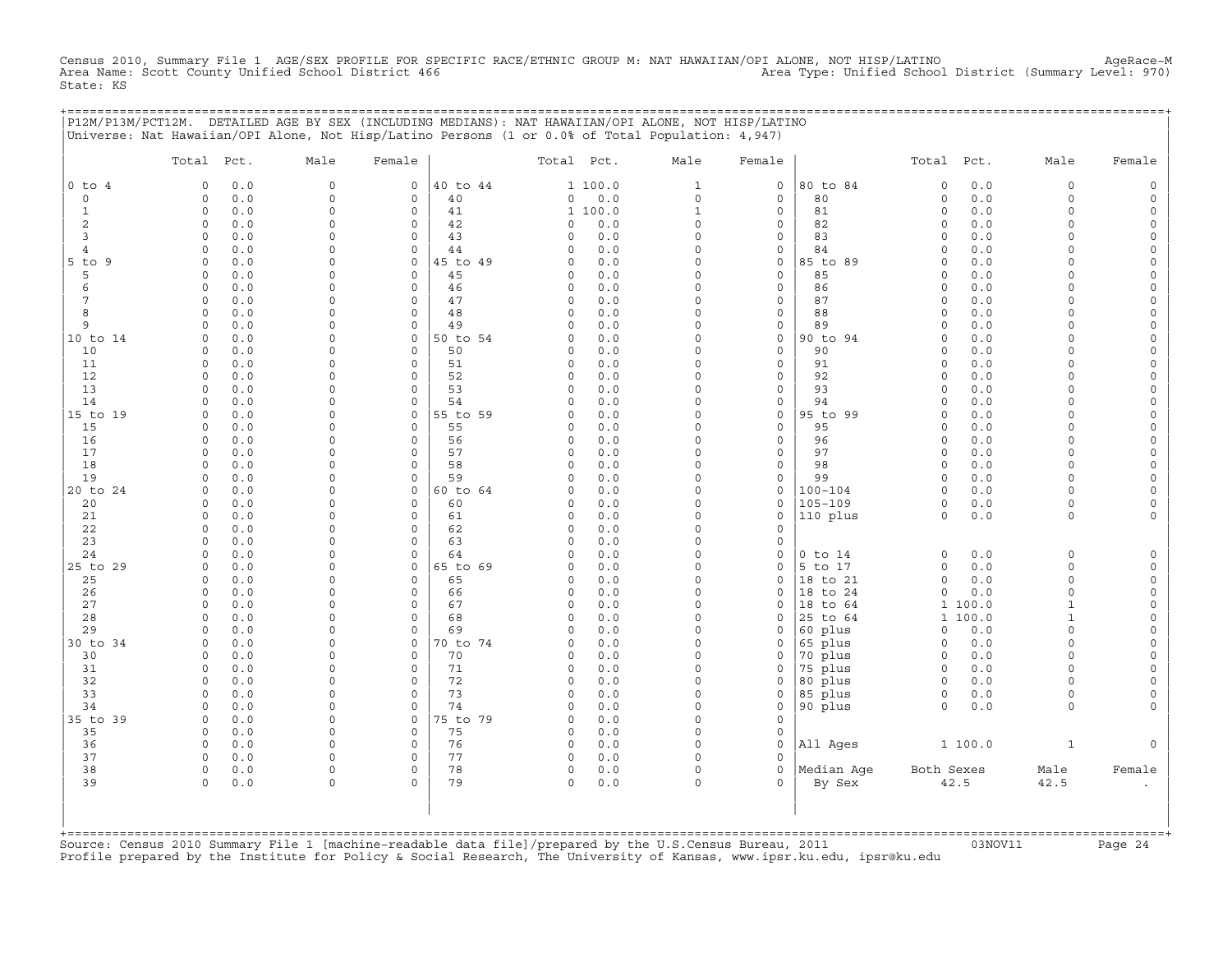Census 2010, Summary File 1 AGE/SEX PROFILE FOR SPECIFIC RACE/ETHNIC GROUP N: SOME OTHER RACE ALONE, NOT HISP/LATINO AgeRace−N Area Name: Scott County Unified School District 466 Area Type: Unified School District (Summary Level: 970) State: KS

+===================================================================================================================================================+

|              | Total Pct.                         | Male                    | Female                             |                | Total Pct.           |            | Male                    | Female                             |                      | Total Pct.                 |            | Male                 | Female                                     |
|--------------|------------------------------------|-------------------------|------------------------------------|----------------|----------------------|------------|-------------------------|------------------------------------|----------------------|----------------------------|------------|----------------------|--------------------------------------------|
| $0$ to $4$   | 1 100.0                            | $\mathsf{O}$            | 1                                  | 40 to 44       | 0                    | 0.0        | $\circ$                 | 0                                  | 80 to 84             | $\mathbf 0$                | 0.0        | 0                    | $\circ$                                    |
| $\circ$      | $0.0$<br>$\circ$                   | $\circ$                 | $\mathsf{O}\xspace$                | 40             | $\circ$              | $0.0$      | $\mathbf 0$             | $\mathbf 0$                        | 80                   | $\circ$                    | 0.0        | $\circ$              | $\mathsf{O}\xspace$                        |
| $\mathbf{1}$ | 0.0<br>0                           | $\mathbf 0$             | 0                                  | 41             | 0                    | 0.0        | $\mathbf 0$             | $\mathbf 0$                        | 81                   | $\circ$                    | 0.0        | $\circ$              | $\mathsf{O}$                               |
| $\sqrt{2}$   | 1 100.0                            | $\mathbf 0$             | $\mathbf{1}$                       | 42             | 0                    | 0.0        | $\mathbf 0$             | $\mathsf{O}\xspace$                | 82                   | $\mathsf O$                | 0.0        | $\circ$              | $\mathsf{O}\xspace$                        |
| 3            | 0.0<br>$\Omega$                    | $\Omega$                | $\circ$                            | 43             | $\Omega$             | $0.0$      | $\Omega$                | $\mathbf 0$                        | 83                   | $\mathbf 0$                | 0.0        | $\Omega$             | $\mathsf O$                                |
| 4            | 0.0<br>$\circ$                     | $\mathbf 0$             | 0                                  | 44             | 0                    | 0.0        | $\Omega$                | $\mathsf{O}$                       | 84                   | $\mathbf 0$                | 0.0        | 0                    | 0                                          |
| 5 to 9<br>5  | $0.0$<br>$\circ$<br>0.0<br>$\circ$ | $\mathbf 0$<br>$\Omega$ | $\circ$<br>$\mathbf{0}$            | 45 to 49<br>45 | $\Omega$<br>$\Omega$ | 0.0<br>0.0 | $\mathbf 0$<br>$\Omega$ | $\mathsf{O}\xspace$<br>$\mathbf 0$ | 85 to 89<br>85       | $\mathbf 0$<br>$\Omega$    | 0.0<br>0.0 | $\Omega$<br>$\Omega$ | $\mathsf{O}\xspace$<br>$\mathsf{O}\xspace$ |
| 6            | $\circ$<br>0.0                     | $\mathbf 0$             | $\mathsf{O}\xspace$                | 46             | 0                    | 0.0        | $\mathbf 0$             | $\mathsf{O}\xspace$                | 86                   | $\mathbf 0$                | $0.0$      | $\Omega$             | $\mathsf{O}\xspace$                        |
| 7            | $\Omega$<br>0.0                    | $\Omega$                | $\mathbf 0$                        | 47             | $\circ$              | 0.0        | $\Omega$                | $\mathbf 0$                        | 87                   | $\mathbf 0$                | 0.0        | $\circ$              | 0                                          |
| 8            | 0.0<br>$\Omega$                    | $\Omega$                | $\mathbf{0}$                       | 48             | $\circ$              | 0.0        | $\Omega$                | $\mathbf 0$                        | 88                   | $\mathbf 0$                | 0.0        | $\circ$              | $\mathsf O$                                |
| 9            | 0.0<br>$\circ$                     | $\mathsf{O}\xspace$     | $\mathsf{O}\xspace$                | 49             | $\circ$              | 0.0        | $\mathbf 0$             | $\mathsf{O}\xspace$                | 89                   | $\mathsf O$                | 0.0        | $\Omega$             | $\mathsf{O}\xspace$                        |
| 10 to 14     | $\Omega$<br>0.0                    | $\Omega$                | 0                                  | 50 to 54       | 0                    | 0.0        | $\Omega$                | $\mathsf{O}\xspace$                | 90 to 94             | $\mathbf 0$                | 0.0        | $\circ$              | 0                                          |
| 10           | 0.0<br>$\circ$                     | $\mathbf 0$             | $\mathsf{O}\xspace$                | 50             | 0                    | 0.0        | $\mathbf 0$             | $\mathsf{O}\xspace$                | 90                   | $\mathsf O$                | 0.0        | $\circ$              | $\mathsf{O}\xspace$                        |
| 11           | 0.0<br>$\circ$                     | $\Omega$                | $\circ$                            | 51             | 0                    | 0.0        | $\Omega$                | $\mathbf 0$                        | 91                   | $\mathbf 0$                | 0.0        | $\Omega$             | 0                                          |
| 12           | 0.0<br>$\circ$                     | $\Omega$                | $\mathbf 0$                        | 52             | 0                    | 0.0        | $\Omega$                | $\mathbf 0$                        | 92                   | $\mathbf 0$                | 0.0        | 0                    | 0                                          |
| 13           | 0.0<br>$\circ$                     | $\mathbf 0$             | 0                                  | 53             | 0                    | 0.0        | $\circ$                 | $\mathsf{O}$                       | 93                   | $\mathsf O$                | 0.0        | 0                    | $\mathsf{O}\xspace$                        |
| 14           | 0.0<br>$\Omega$                    | $\mathbf 0$             | $\mathbf 0$                        | 54             | 0                    | 0.0        | $\Omega$                | $\mathsf{O}$                       | 94                   | $\mathbf 0$                | 0.0        | $\circ$              | $\mathsf{O}\xspace$                        |
| 15 to 19     | $\circ$<br>0.0                     | $\Omega$                | $\mathsf{O}\xspace$                | 55 to 59       | $\circ$              | $0.0$      | $\mathbf 0$             | $\mathsf{O}\xspace$                | 95 to 99             | $\mathsf O$                | 0.0        | $\circ$              | $\mathsf{O}\xspace$                        |
| 15<br>16     | 0.0<br>$\Omega$<br>0.0<br>$\circ$  | $\Omega$<br>$\Omega$    | $\mathbf 0$<br>$\mathbf 0$         | 55<br>56       | $\circ$              | 0.0<br>0.0 | $\Omega$<br>$\Omega$    | $\mathbf 0$<br>0                   | 95<br>96             | $\Omega$<br>$\mathbf 0$    | 0.0<br>0.0 | $\circ$<br>0         | $\mathsf{O}\xspace$<br>0                   |
| 17           | $\circ$<br>0.0                     | $\mathbf 0$             | $\mathsf{O}\xspace$                | 57             | 0<br>0               | $0.0$      | $\mathbf 0$             | $\mathsf{O}\xspace$                | 97                   | $\mathsf O$                | 0.0        | $\Omega$             | $\mathsf{O}\xspace$                        |
| 18           | 0.0<br>$\Omega$                    | $\Omega$                | $\mathbf 0$                        | 58             | $\circ$              | 0.0        | $\Omega$                | $\mathbf 0$                        | 98                   | $\Omega$                   | 0.0        | $\circ$              | $\mathsf{O}\xspace$                        |
| 19           | 0.0<br>$\Omega$                    | $\mathbf 0$             | $\circ$                            | 59             | $\Omega$             | 0.0        | $\mathbf 0$             | $\mathsf{O}\xspace$                | 99                   | $\circ$                    | 0.0        | $\Omega$             | $\mathsf{O}\xspace$                        |
| 20 to 24     | $\circ$<br>0.0                     | $\Omega$                | $\mathbf{0}$                       | 60 to 64       | 0                    | 0.0        | $\Omega$                | $\mathbf 0$                        | $100 - 104$          | $\circ$                    | 0.0        | $\circ$              | $\mathsf{O}\xspace$                        |
| 20           | 0.0<br>$\Omega$                    | 0                       | 0                                  | 60             | 0                    | 0.0        | $\circ$                 | 0                                  | $105 - 109$          | $\mathbf 0$                | 0.0        | 0                    | 0                                          |
| 21           | $0.0$<br>$\circ$                   | $\Omega$                | $\circ$                            | 61             | 0                    | 0.0        | $\Omega$                | $\mathsf{O}\xspace$                | 110 plus             | $\Omega$                   | $0.0$      | $\circ$              | $\circ$                                    |
| 22           | $\circ$<br>0.0                     | $\Omega$                | $\circ$                            | 62             | $\circ$              | 0.0        | $\Omega$                | $\mathbf 0$                        |                      |                            |            |                      |                                            |
| 23           | 0.0<br>$\circ$                     | $\mathbf 0$             | $\mathsf{O}\xspace$                | 63             | 0                    | 0.0        | $\mathbf 0$             | $\mathsf{O}$                       |                      |                            |            |                      |                                            |
| 24           | 0.0<br>$\Omega$                    | $\Omega$                | $\Omega$                           | 64             | $\Omega$             | 0.0        | $\Omega$                | $\mathbf 0$                        | $0$ to $14$          |                            | 1 100.0    | $\circ$              | $\mathbf{1}$                               |
| 25 to 29     | 0.0<br>$\circ$                     | $\mathbf 0$             | 0                                  | 65 to 69       | 0                    | 0.0        | $\circ$                 | $\mathsf{O}$                       | 5 to 17              | $\mathsf O$                | 0.0        | $\circ$              | $\mathsf{O}\xspace$                        |
| 25           | 0.0<br>$\Omega$                    | $\mathbf 0$<br>$\Omega$ | 0                                  | 65             | 0                    | 0.0        | $\mathbf 0$<br>$\Omega$ | $\mathsf{O}$                       | 18 to 21             | $\mathbf 0$                | 0.0        | $\Omega$             | $\mathsf{O}$                               |
| 26<br>27     | 0.0<br>$\Omega$<br>$\circ$<br>0.0  | $\mathbf 0$             | $\mathbf 0$<br>$\mathsf{O}\xspace$ | 66<br>67       | 0<br>0               | 0.0<br>0.0 | $\mathbf 0$             | $\Omega$<br>$\mathbf 0$            | 18 to 24<br>18 to 64 | $\mathbf 0$<br>$\mathsf O$ | 0.0<br>0.0 | 0<br>0               | $\mathsf{O}$<br>$\mathsf{O}\xspace$        |
| 28           | 0.0<br>$\Omega$                    | $\mathbf 0$             | $\mathbf{0}$                       | 68             | $\circ$              | 0.0        | $\Omega$                | $\Omega$                           | 25 to 64             | $\mathbf 0$                | 0.0        | $\circ$              | $\mathsf{O}\xspace$                        |
| 29           | 0.0<br>$\Omega$                    | $\Omega$                | $\mathbf 0$                        | 69             | $\Omega$             | 0.0        | $\Omega$                | $\mathbf 0$                        | 60 plus              | $\mathbf 0$                | 0.0        | $\Omega$             | 0                                          |
| 30 to 34     | $\circ$<br>0.0                     | $\mathbf 0$             | 0                                  | 70 to 74       | 0                    | 0.0        | $\circ$                 | $\mathsf{O}$                       | 65 plus              | $\mathsf O$                | 0.0        | 0                    | $\mathsf{O}\xspace$                        |
| 30           | 0.0<br>$\Omega$                    | $\Omega$                | $\mathbf 0$                        | 70             | 0                    | 0.0        | $\Omega$                | $\mathbf 0$                        | 70 plus              | $\circ$                    | 0.0        | $\circ$              | 0                                          |
| 31           | 0.0<br>$\circ$                     | $\Omega$                | $\mathsf{O}\xspace$                | 71             | 0                    | 0.0        | $\Omega$                | $\mathbf 0$                        | 75 plus              | $\circ$                    | $0.0$      | $\Omega$             | $\mathsf{O}$                               |
| 32           | $\circ$<br>0.0                     | $\Omega$                | $\mathbf 0$                        | 72             | $\circ$              | 0.0        | $\Omega$                | $\mathbf 0$                        | 80 plus              | $\mathsf O$                | 0.0        | $\Omega$             | 0                                          |
| 33           | 0.0<br>$\Omega$                    | $\mathbf 0$             | $\mathbf 0$                        | 73             | $\circ$              | 0.0        | $\Omega$                | 0                                  | 85 plus              | $\circ$                    | 0.0        | 0                    | 0                                          |
| 34           | $0.0$<br>$\circ$                   | $\mathbf 0$             | 0                                  | 74             | $\Omega$             | 0.0        | $\mathbf 0$             | $\mathsf{O}\xspace$                | 90 plus              | $\circ$                    | 0.0        | 0                    | 0                                          |
| 35 to 39     | 0.0<br>$\circ$                     | $\Omega$                | 0                                  | 75 to 79       | 0                    | 0.0        | $\mathbf 0$             | $\mathbf 0$                        |                      |                            |            |                      |                                            |
| 35           | 0.0<br>$\circ$                     | $\mathbf 0$             | $\mathsf{O}\xspace$                | 75             | 0                    | 0.0        | $\Omega$                | $\mathbf 0$                        |                      |                            |            |                      |                                            |
| 36           | 0.0<br>$\Omega$                    | $\Omega$<br>$\mathbf 0$ | $\mathbf 0$<br>$\mathbf 0$         | 76<br>77       | $\circ$              | 0.0        | $\Omega$<br>$\Omega$    | $\mathbf 0$                        | All Ages             |                            | 1 100.0    | 0                    | $\mathbf{1}$                               |
| 37<br>38     | $\circ$<br>0.0<br>$\circ$<br>0.0   | $\mathbf 0$             | $\mathsf{O}\xspace$                | 78             | 0<br>0               | 0.0<br>0.0 | $\mathbf 0$             | $\mathbf 0$<br>$\mathbf 0$         | Median Aqe           | Both Sexes                 |            | Male                 | Female                                     |
| 39           | 0.0<br>$\Omega$                    | $\Omega$                | $\Omega$                           | 79             | $\circ$              | 0.0        | $\Omega$                | $\Omega$                           | By Sex               |                            |            | $\cdot$              | $\ddot{\phantom{0}}$                       |
|              |                                    |                         |                                    |                |                      |            |                         |                                    |                      |                            |            |                      |                                            |

+===================================================================================================================================================+Source: Census 2010 Summary File 1 [machine−readable data file]/prepared by the U.S.Census Bureau, 2011 03NOV11 Page 25 Profile prepared by the Institute for Policy & Social Research, The University of Kansas, www.ipsr.ku.edu, ipsr@ku.edu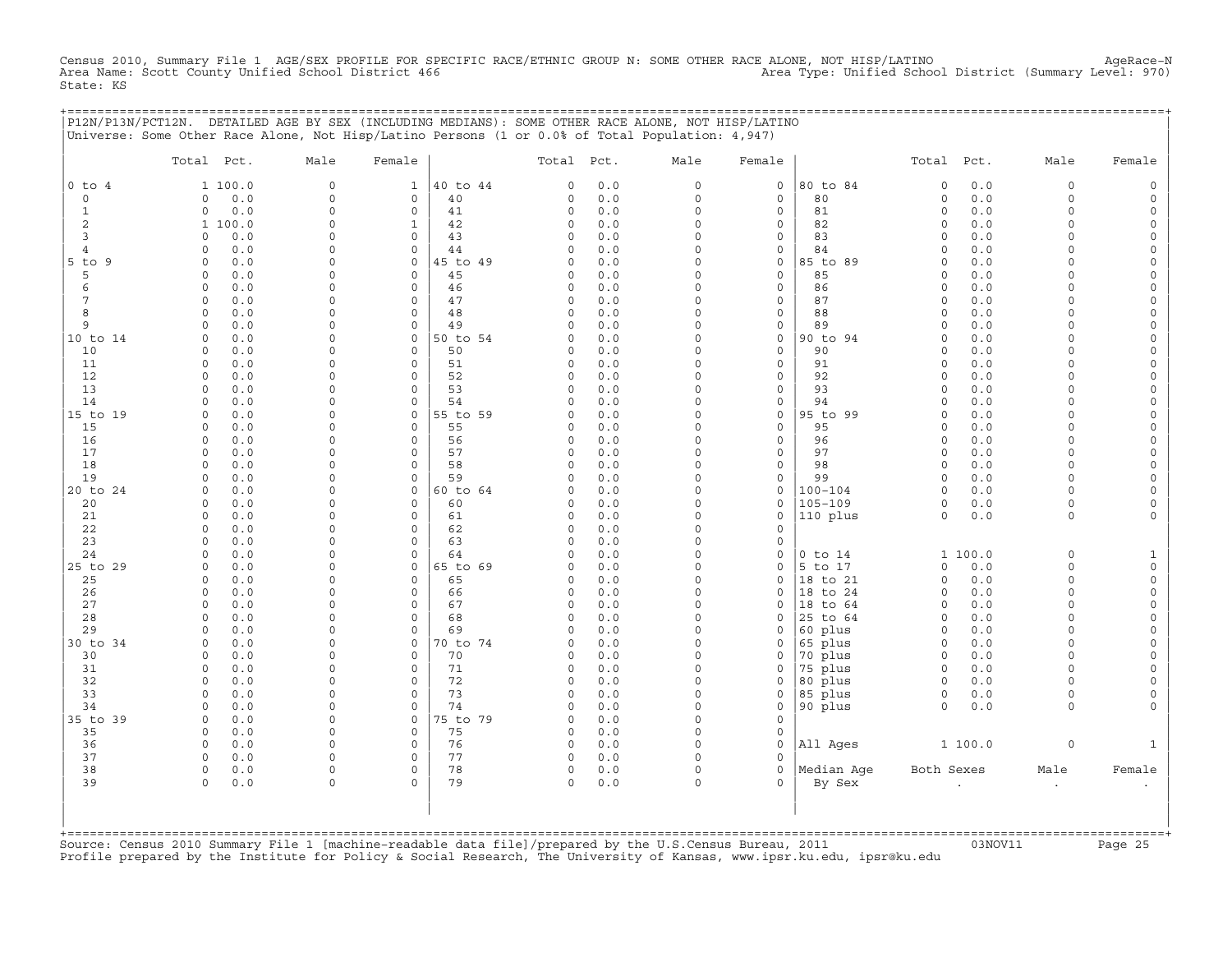Census 2010, Summary File 1 AGE/SEX PROFILE FOR SPECIFIC RACE/ETHNIC GROUP O: TWO OR MORE RACES, NOT HISPANIC/LATINO AgeRace-O<br>Area Name: Scott County Unified School District 466 State: KS

|                             | P120/P130/PCT120. DETAILED AGE BY SEX (INCLUDING MEDIANS): TWO OR MORE RACES, NOT HISPANIC/LATINO<br>Universe: Two or More Races, Not Hispanic/Latino Persons (22 or 0.4% of Total Population: 4,947) |                                |                              |                |                     |            |                          |                             | ============================= |                      |            |                              |          |
|-----------------------------|-------------------------------------------------------------------------------------------------------------------------------------------------------------------------------------------------------|--------------------------------|------------------------------|----------------|---------------------|------------|--------------------------|-----------------------------|-------------------------------|----------------------|------------|------------------------------|----------|
|                             | Total Pct.                                                                                                                                                                                            | Male                           | Female                       |                | Total Pct.          |            | Male                     | Female                      |                               | Total Pct.           |            | Male                         | Female   |
| $0$ to $4$<br>$\circ$       | 13.6<br>3<br>4.5<br>1                                                                                                                                                                                 | $\overline{a}$<br>$\mathbf{1}$ | $\mathbf{1}$<br>0            | 40 to 44<br>40 | 1<br>$\circ$        | 4.5<br>0.0 | $\circ$<br>$\circ$       | $\mathbf{1}$<br>$\mathbf 0$ | 80 to 84<br>80                | $\Omega$<br>$\circ$  | 0.0<br>0.0 | $\mathbf 0$<br>$\mathbf 0$   |          |
| $\mathbf{1}$                | 0.0<br>$\Omega$                                                                                                                                                                                       | $\Omega$                       | $\mathbf 0$                  | 41             | $\circ$             | 0.0        | $\Omega$                 | $\mathbf 0$                 | 81                            | $\Omega$             | 0.0        | $\Omega$                     |          |
| 2                           | $\mathbf{1}$<br>4.5                                                                                                                                                                                   | $\Omega$                       | $\mathbf{1}$                 | 42             | 0                   | 0.0        | $\Omega$                 | 0                           | 82                            | $\mathbf 0$          | 0.0        | $\Omega$                     |          |
| 3                           | $\Omega$<br>0.0                                                                                                                                                                                       | $\Omega$                       | $\mathbf 0$                  | 43             | $\mathbf{1}$        | 4.5        | $\Omega$                 | $\mathbf{1}$                | 83                            | $\mathbf 0$          | 0.0        | $\cap$                       | $\Omega$ |
| $\overline{4}$              | 4.5<br>1                                                                                                                                                                                              | $\mathbf{1}$                   | $\mathbf{0}$                 | 44             | $\circ$             | 0.0        | $\Omega$                 | $\mathsf{O}\xspace$         | 84                            | $\Omega$             | 0.0        | $\Omega$                     |          |
| $5$ to $9$<br>5             | 13.6<br>3<br>4.5                                                                                                                                                                                      | $\Omega$<br>$\Omega$           | 3                            | 45 to 49       | $\mathbf{1}$        | 4.5<br>0.0 | $\Omega$<br>$\Omega$     | $\mathbf{1}$<br>$\mathbf 0$ | 85 to 89<br>85                | $\Omega$<br>$\Omega$ | 0.0<br>0.0 | ∩                            |          |
| 6                           | 1<br>0.0<br>$\Omega$                                                                                                                                                                                  | $\Omega$                       | 1<br>$\mathbf{0}$            | 45<br>46       | 0<br>1              | 4.5        | $\Omega$                 | 1                           | 86                            | $\Omega$             | 0.0        | $\cap$                       |          |
| 7                           | $\Omega$<br>0.0                                                                                                                                                                                       | $\Omega$                       | $\Omega$                     | 47             | $\circ$             | 0.0        | $\Omega$                 | $\mathbf{0}$                | 87                            | $\Omega$             | 0.0        | $\cap$                       |          |
| 8                           | 2<br>9.1                                                                                                                                                                                              | $\Omega$                       | $\overline{a}$               | 48             | $\circ$             | 0.0        | $\Omega$                 | $\mathbf 0$                 | 88                            | $\Omega$             | 0.0        | $\Omega$                     |          |
| 9                           | $\Omega$<br>0.0                                                                                                                                                                                       | $\Omega$                       | $\mathbf 0$                  | 49             | $\Omega$            | 0.0        | $\Omega$                 | 0                           | 89                            | $\Omega$             | 0.0        |                              |          |
| 10 to 14                    | $\overline{4}$<br>18.2                                                                                                                                                                                | $\overline{a}$                 | $\overline{a}$               | 50 to 54       | $\Omega$            | 0.0        | $\Omega$                 | $\mathbf 0$                 | 90 to 94                      | $\Omega$             | 0.0        |                              |          |
| 10                          | 2<br>9.1                                                                                                                                                                                              | $\mathbf{1}$                   | $\mathbf{1}$                 | 50             | 0                   | 0.0        | $\Omega$                 | $\mathsf{O}\xspace$         | 90                            | $\Omega$             | 0.0        | $\cap$<br>$\cap$             |          |
| 11<br>12                    | $\circ$<br>0.0<br>4.5<br>$\mathbf{1}$                                                                                                                                                                 | $\Omega$<br>$\Omega$           | $\mathsf{O}$<br>$\mathbf{1}$ | 51<br>52       | 0<br>$\Omega$       | 0.0<br>0.0 | $\Omega$<br>$\cap$       | 0<br>$\mathbf 0$            | 91<br>92                      | $\Omega$<br>$\Omega$ | 0.0<br>0.0 |                              |          |
| 13                          | $\mathbf{1}$<br>4.5                                                                                                                                                                                   | $\mathbf{1}$                   | $\Omega$                     | 53             | $\Omega$            | 0.0        | $\Omega$                 | $\mathbf 0$                 | 93                            | $\Omega$             | 0.0        |                              |          |
| 14                          | $\Omega$<br>0.0                                                                                                                                                                                       | $\Omega$                       | $\Omega$                     | 54             | $\Omega$            | 0.0        | $\Omega$                 | $\mathbf 0$                 | 94                            | $\Omega$             | 0.0        | ∩                            |          |
| 15 to 19                    | 4.5<br>$\mathbf{1}$                                                                                                                                                                                   | $\mathbf{1}$                   | 0                            | 55 to 59       | 2                   | 9.1        | $\Omega$                 | 2                           | 95 to 99                      | $\Omega$             | 0.0        | $\cap$                       |          |
| 15                          | 4.5<br>$\mathbf{1}$                                                                                                                                                                                   | $\mathbf{1}$                   | $\Omega$                     | 55             | $\circ$             | 0.0        | $\Omega$                 | $\mathbf 0$                 | 95                            | $\Omega$             | 0.0        | $\Omega$                     |          |
| 16                          | $\circ$<br>0.0                                                                                                                                                                                        | $\Omega$                       | $\circ$                      | 56             | $\mathbf{1}$        | 4.5        | $\circ$                  | $\mathbf{1}$                | 96                            | $\circ$              | 0.0        | $\Omega$                     |          |
| 17<br>18                    | $\Omega$<br>0.0<br>$\Omega$<br>0.0                                                                                                                                                                    | $\Omega$<br>$\Omega$           | 0<br>0                       | 57<br>58       | $\circ$<br>$\circ$  | 0.0<br>0.0 | $\Omega$<br>$\Omega$     | 0<br>$\mathbf 0$            | 97<br>98                      | $\Omega$<br>$\Omega$ | 0.0<br>0.0 | $\Omega$<br>$\Omega$         |          |
| 19                          | $\circ$<br>0.0                                                                                                                                                                                        | $\Omega$                       | $\circ$                      | 59             | 1                   | 4.5        | $\Omega$                 | $\mathbf{1}$                | 99                            | $\circ$              | 0.0        | $\Omega$                     |          |
| 20 to 24                    | 3<br>13.6                                                                                                                                                                                             | $\mathfrak{D}$                 | $\mathbf{1}$                 | 60 to 64       | $\Omega$            | 0.0        | $\Omega$                 | $\mathbf 0$                 | $100 - 104$                   | $\Omega$             | 0.0        | $\cap$                       |          |
| 20                          | 4.5<br>$\mathbf{1}$                                                                                                                                                                                   | 1                              | $\Omega$                     | 60             | $\Omega$            | 0.0        | $\Omega$                 | $\Omega$                    | $105 - 109$                   | $\Omega$             | 0.0        | $\cap$                       |          |
| 21                          | 0.0<br>$\mathbf 0$                                                                                                                                                                                    | $\Omega$                       | $\Omega$                     | 61             | 0                   | 0.0        | $\Omega$                 | $\mathbf 0$                 | 110 plus                      | $\Omega$             | 0.0        | $\Omega$                     |          |
| 22                          | 4.5<br>1                                                                                                                                                                                              | $\mathbf{1}$                   | 0                            | 62             | 0                   | 0.0        | $\Omega$                 | $\Omega$                    |                               |                      |            |                              |          |
| 23<br>24                    | 4.5<br>$\mathbf{1}$<br>0.0<br>$\Omega$                                                                                                                                                                | $\Omega$<br>$\Omega$           | $\mathbf{1}$<br>$\circ$      | 63<br>64       | $\circ$<br>$\Omega$ | 0.0<br>0.0 | $\Omega$<br>$\Omega$     | 0<br>$\mathbf 0$            | $0$ to $14$                   | 10                   | 45.5       | $\overline{4}$               |          |
| 25 to 29                    | $\circ$<br>0.0                                                                                                                                                                                        | $\Omega$                       | $\mathbf{0}$                 | 65 to 69       | $\circ$             | 0.0        | $\Omega$                 | $\mathbf 0$                 | 5 to 17                       | 8                    | 36.4       | 3                            | 5        |
| 25                          | $\circ$<br>0.0                                                                                                                                                                                        | $\Omega$                       | $\mathbf{0}$                 | 65             | 0                   | 0.0        | $\Omega$                 | 0                           | 18 to 21                      | $\mathbf{1}$         | 4.5        | $\mathbf{1}$                 | $\circ$  |
| 26                          | $\circ$<br>0.0                                                                                                                                                                                        | $\Omega$                       | 0                            | 66             | 0                   | 0.0        | $\cap$                   | $\mathbf 0$                 | 18 to 24                      | 3                    | 13.6       | 2                            | 1        |
| 27                          | $\circ$<br>0.0                                                                                                                                                                                        | $\Omega$                       | $\Omega$                     | 67             | $\circ$             | 0.0        | $\Omega$                 | $\mathbf 0$                 | 18 to 64                      | 10                   | 45.5       | $\overline{4}$               | 6        |
| 28                          | $\Omega$<br>0.0                                                                                                                                                                                       | $\Omega$                       | $\Omega$                     | 68             | $\Omega$            | 0.0        | $\Omega$                 | $\Omega$                    | 25 to 64                      | 7                    | 31.8       | 2                            | 5        |
| 29<br>30 to 34              | 0.0<br>$\Omega$<br>2<br>9.1                                                                                                                                                                           | $\Omega$<br>$\mathbf{1}$       | $\Omega$<br>1                | 69<br>70 to 74 | $\cap$<br>0         | 0.0<br>0.0 | $\cap$<br>$\Omega$       | $\Omega$<br>0               | 60 plus<br>65 plus            | $\mathbf{1}$<br>1    | 4.5<br>4.5 | $\mathbf{1}$<br>$\mathbf{1}$ | $\Omega$ |
| 30                          | 0.0<br>$\circ$                                                                                                                                                                                        | $\Omega$                       | 0                            | 70             | $\circ$             | 0.0        | $\Omega$                 | $\mathbf 0$                 | 70 plus                       | $\mathbf{1}$         | 4.5        | $\mathbf{1}$                 |          |
| 31                          | 4.5<br>$\mathbf{1}$                                                                                                                                                                                   | $\mathbf{1}$                   | $\circ$                      | 71             | 0                   | 0.0        | $\Omega$                 | $\mathbf 0$                 | 75 plus                       | $\mathbf{1}$         | 4.5        |                              |          |
| 32                          | $\circ$<br>0.0                                                                                                                                                                                        | $\Omega$                       | 0                            | 72             | 0                   | 0.0        | $\Omega$                 | 0                           | 80 plus                       | $\circ$              | 0.0        | $\Omega$                     |          |
| 33                          | 4.5<br>$\mathbf{1}$                                                                                                                                                                                   | $\Omega$                       | $\mathbf{1}$                 | 73             | $\circ$             | 0.0        | $\Omega$                 | 0                           | 85 plus                       | $\circ$              | 0.0        | $\Omega$                     |          |
| 34                          | 0.0<br>$\Omega$                                                                                                                                                                                       | $\Omega$                       | $\Omega$                     | 74             | $\Omega$            | 0.0        | $\Omega$                 | 0                           | 90 plus                       | $\Omega$             | 0.0        | $\Omega$                     |          |
| 35 to 39                    | 4.5<br>$\mathbf{1}$<br>$\Omega$                                                                                                                                                                       | $\mathbf{1}$<br>$\Omega$       | $\Omega$<br>$\Omega$         | 75 to 79       | $\mathbf{1}$        | 4.5        | $\mathbf{1}$<br>$\Omega$ | $\Omega$                    |                               |                      |            |                              |          |
| 35<br>36                    | 0.0<br>0.0<br>$\Omega$                                                                                                                                                                                | $\Omega$                       | 0                            | 75<br>76       | 0<br>1              | 0.0<br>4.5 | $\mathbf{1}$             | $\mathbf 0$<br>$\mathbf 0$  | All Ages                      |                      | 22 100.0   | 10                           | 12       |
| 37                          | $\Omega$<br>0.0                                                                                                                                                                                       | $\Omega$                       | $\Omega$                     | 77             | 0                   | 0.0        | $\cap$                   | $\Omega$                    |                               |                      |            |                              |          |
| 38                          | $\circ$<br>0.0                                                                                                                                                                                        | $\circ$                        | $\circ$                      | 78             | 0                   | 0.0        | $\circ$                  | $\mathbf 0$                 | Median Aqe                    | Both Sexes           |            | Male                         | Female   |
| 39                          | 4.5<br>$\mathbf{1}$                                                                                                                                                                                   | 1                              | $\Omega$                     | 79             | $\circ$             | 0.0        | $\Omega$                 | $\Omega$                    | By Sex                        |                      | 18.0       | 18.0                         | 15.0     |
|                             |                                                                                                                                                                                                       |                                |                              |                |                     |            |                          |                             |                               |                      |            |                              |          |
|                             |                                                                                                                                                                                                       |                                |                              |                |                     |            |                          |                             |                               |                      |            |                              |          |
| $+$ = = = = = = = = = = = = |                                                                                                                                                                                                       |                                |                              |                |                     |            |                          |                             |                               |                      |            |                              |          |

+===================================================================================================================================================+Source: Census 2010 Summary File 1 [machine−readable data file]/prepared by the U.S.Census Bureau, 2011 03NOV11 Page 26 Profile prepared by the Institute for Policy & Social Research, The University of Kansas, www.ipsr.ku.edu, ipsr@ku.edu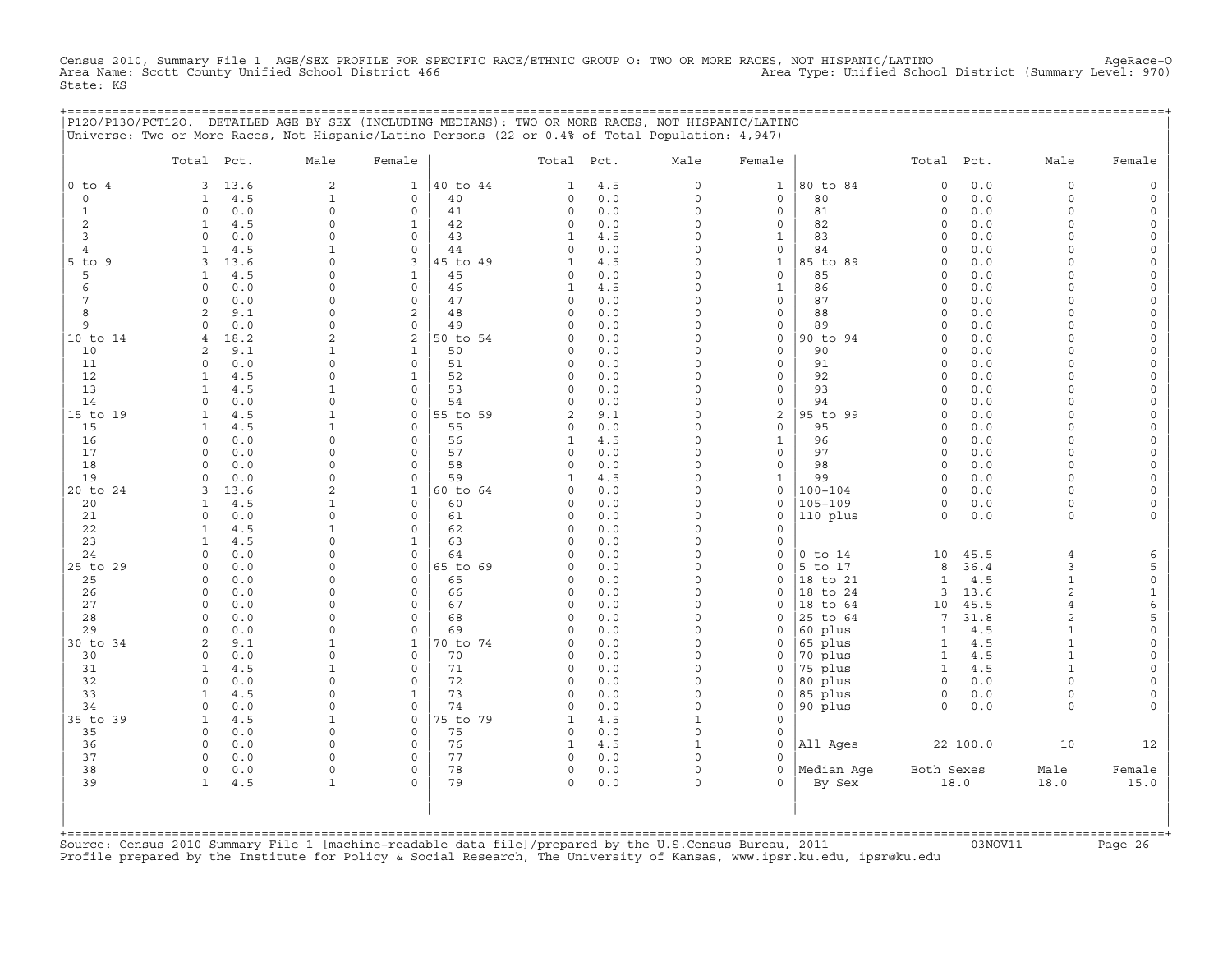Census 2010, Summary File 1 RACE PROFILE 1: DETAILED RACE BY HISPANIC/LATINO ETHNICITY, WITH TOTAL TALLIES Race:1<br>Area Name: Scott County Unified School District 466 Area Type: Unified School District (Summary Level: 970) Area Name: Scott County Unified School District 466 State: KS

| P8/P9. RACE BY HISPANIC/LATINO ETHNICITY                                      |              |     |             |           |                                        |      |
|-------------------------------------------------------------------------------|--------------|-----|-------------|-----------|----------------------------------------|------|
| Universe: Total Population                                                    | Total        |     |             |           | Hispanic or Latino Not Hispanic/Latino |      |
|                                                                               | Number Pct.  |     | Number Pct. |           | Number Pct.                            |      |
| Total:                                                                        | 4,947 100.0  |     |             | 753 100.0 | 4,194 100.0                            |      |
| Population of one race:                                                       | 4,886 98.8   |     |             | 714 94.8  | 4,172                                  | 99.5 |
| White alone                                                                   | 4,457 90.1   |     |             | 350 46.5  | 4,107                                  | 97.9 |
| Black or African American alone                                               | 20           | 0.4 |             | 0.4       | 17                                     | 0.4  |
| American Indian and Alaska Native alone                                       | 30           | 0.6 | 4           | 0.5       | 26                                     | 0.6  |
| Asian alone                                                                   | 24           | 0.5 |             | 0.5       | 20                                     | 0.5  |
| Native Hawaiian and Other Pacific Islander alone                              | $\mathbf{1}$ | 0.0 | $\Omega$    | 0.0       |                                        | 0.0  |
| Some Other Race alone                                                         | 354          | 7.2 | 353         | 46.9      |                                        | 0.0  |
| Population of two or more races:                                              | 61           | 1.2 | 39          | 5.2       | 22                                     | 0.5  |
| Population of two races:                                                      | 58           | 1.2 | 39          | 5.2       | 19                                     | 0.5  |
| White: Black or African American                                              | 5            | 0.1 | 1           | 0.1       | $\overline{4}$                         | 0.1  |
| White; American Indian and Alaska Native                                      | 13           | 0.3 | 3           | 0.4       | 10                                     | 0.2  |
| White; Asian                                                                  | 2            | 0.0 | $\Omega$    | 0.0       | 2                                      | 0.0  |
| White; Native Hawaiian and Other Pacific Islander                             | $\Omega$     | 0.0 | $\Omega$    | 0.0       | $\Omega$                               | 0.0  |
| White; Some other race                                                        | 2.5          | 0.5 | 25          | 3.3       |                                        | 0.0  |
| Black or African American; American Indian and Alaska Native                  | $\Omega$     | 0.0 | $\Omega$    | 0.0       |                                        | 0.0  |
| Black or African American; Asian                                              | $\Omega$     | 0.0 | $\Omega$    | 0.0       |                                        | 0.0  |
| Black or African American; Native Hawaiian and Other Pacific Islander         | $\Omega$     | 0.0 | $\Omega$    | 0.0       |                                        | 0.0  |
| Black or African American; Some Other Race                                    |              | 0.0 | $\Omega$    | 0.0       |                                        | 0.0  |
| American Indian and Alaska Native; Asian                                      |              | 0.2 | 6           | 0.8       |                                        | 0.0  |
| American Indian and Alaska Native; Native Hawaiian and Other Pacific Islander |              | 0.0 | $\Omega$    | 0.0       |                                        | 0.0  |
| American Indian and Alaska Native; Some Other Race                            |              | 0.1 |             | 0.4       |                                        | 0.0  |
| Asian; Native Hawaiian and Other Pacific Islander                             | $\Omega$     | 0.0 |             | 0.0       |                                        | 0.0  |
| Asian: Some Other Race                                                        |              | 0.0 |             | 0.0       |                                        | 0.0  |
| Native Hawaiian and Other Pacific Islander; Some Other Race                   |              | 0.0 |             | 0.1       |                                        | 0.0  |
| Population of three or more races:                                            |              | 0.1 | $\Omega$    | 0.0       |                                        | 0.1  |
| Population of three races*                                                    |              | 0.1 |             | 0.0       | 3                                      | 0.1  |
| Population of four races*                                                     |              | 0.0 |             | 0.0       |                                        | 0.0  |
| Population of five races*                                                     |              | 0.0 |             | 0.0       |                                        | 0.0  |
| Population of all six races                                                   | $\Omega$     | 0.0 | $\Omega$    | 0.0       | $\Omega$                               | 0.0  |

|\*Tables P8 and p9 also include counts for all 41 specific combinations of three, four, and five races. They are not shown here to save space. | For more information, contact the Census Bureau or the State Data Center which produced this report. See also Race Profile 3.

| |

|\_\_\_\_\_\_\_\_\_\_\_\_\_\_\_\_\_\_\_\_\_\_\_\_\_\_\_\_\_\_\_\_\_\_\_\_\_\_\_\_\_\_\_\_\_\_\_\_\_\_\_\_\_\_\_\_\_\_\_\_\_\_\_\_\_\_\_\_\_\_\_\_\_\_\_\_\_\_\_\_\_\_\_\_\_\_\_\_\_\_\_\_\_\_\_\_\_\_\_\_\_\_\_\_\_\_\_\_\_\_\_\_\_\_\_\_\_\_\_\_\_\_\_\_\_\_\_\_\_\_\_\_\_\_\_\_\_\_\_\_\_\_\_\_\_\_\_|

| Source: Census 2010 Summary File 1 [machine-readable data file]/prepared by the U.S.Census Bureau, 2011<br>Profile prepared by the Institute for Policy & Social Research, The University of Kansas, www.ipsr.ku.edu, ipsr@ku.edu |       | 03NOV11   | Page 27      |
|-----------------------------------------------------------------------------------------------------------------------------------------------------------------------------------------------------------------------------------|-------|-----------|--------------|
| Some Other Race alone or in combination with one or more other races                                                                                                                                                              | 7.7   | 48.2      | $0.0$        |
| Native Hawaiian and Other Pacific Islander alone or in combination with one or more other races                                                                                                                                   | 0.0   | 0.1       | 0.0          |
| Asian alone or in combination with one or more other races                                                                                                                                                                        | 0.7   | 1.3       | 0.6          |
| American Indian and Alaska Native alone or in combination with one or more other races                                                                                                                                            | 1.2   | 2.0       | 1.0          |
| Black or African American alone or in combination with one or more other races                                                                                                                                                    | 0.6   | 0.5       | 0.6          |
| White alone or in combination with one or more other races                                                                                                                                                                        | 89.9  | 47.9      | 97.8         |
| As a Percent of Total Race Tallies:                                                                                                                                                                                               | 100.0 | 100.0     | 100.0        |
| Some Other Race alone or in combination with one or more other races                                                                                                                                                              | 384   | 382       |              |
| Native Hawaiian and Other Pacific Islander alone or in combination with one or more other races                                                                                                                                   |       |           |              |
| Asian alone or in combination with one or more other races                                                                                                                                                                        | 34    | 10        | 24           |
| American Indian and Alaska Native alone or in combination with one or more other races                                                                                                                                            | 58    | 16        | 42           |
| Black or African American alone or in combination with one or more other races                                                                                                                                                    | 28    |           | 24           |
| White alone or in combination with one or more other races                                                                                                                                                                        | 4,505 | 379       | 4,126        |
| Total Races Tallied:                                                                                                                                                                                                              | 5,011 | 792       | 4,219        |
|                                                                                                                                                                                                                                   | Total | or Latino | or Latino    |
| (Greater than the total population because of multiple race reporting)                                                                                                                                                            |       | Hispanic  | Not Hispanic |
| Universe: Total Races Tallied (5,011 or 101.3% of the total population)                                                                                                                                                           |       |           |              |
| P6/P7. TOTAL RACES TALLIED BY HISPANIC/LATINO ETHNICITY                                                                                                                                                                           |       |           |              |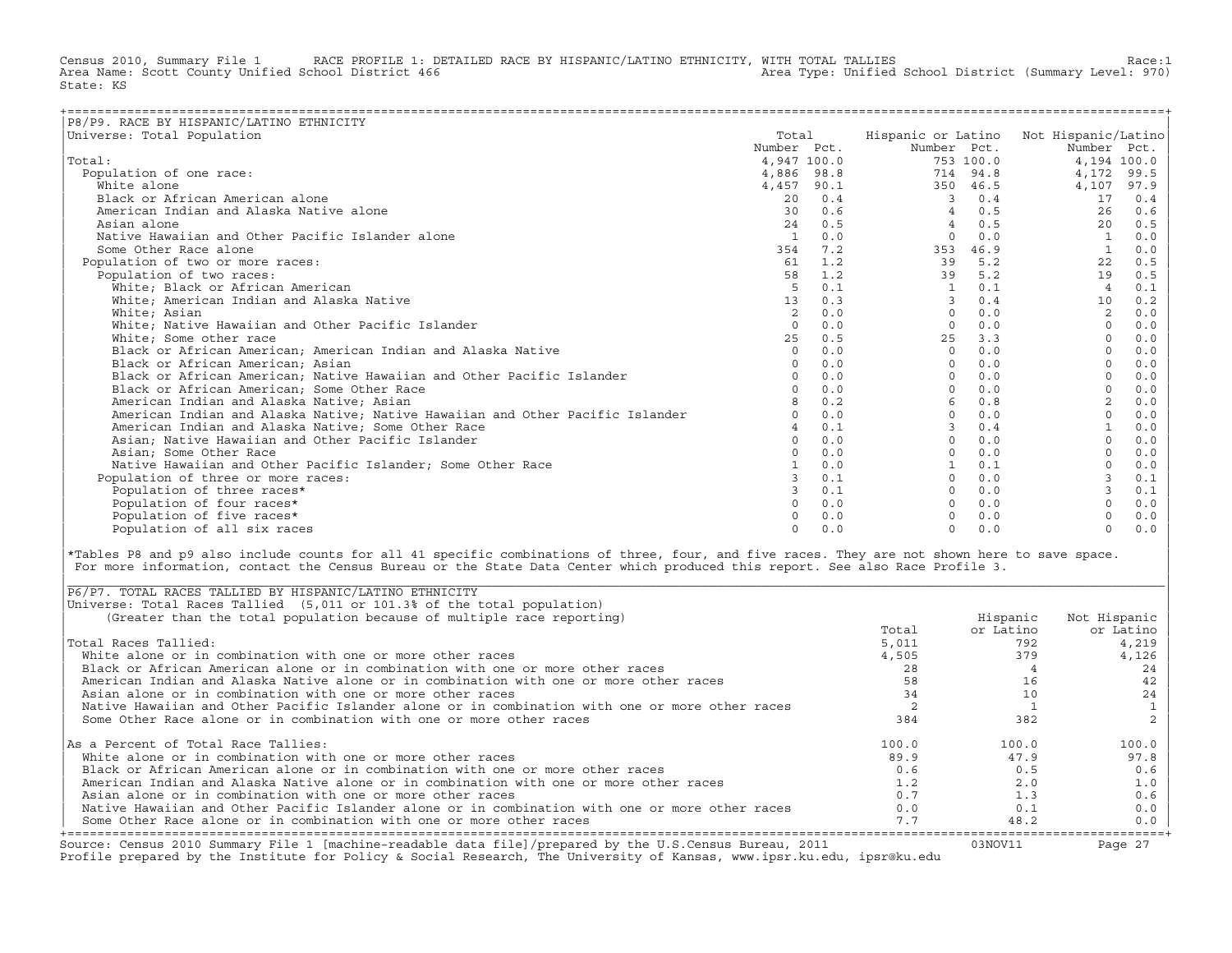Census 2010, Summary File 1 RACE PROFILE 2: DETAILED RACE BY HISP./LATINO ETHNICITY (18+); TALLIES FOR HOUSEHOLDERS Race:2<br>Area Name: Scott County Unified School District 466 Area Type: Unified School District (Summary Lev Area Type: Unified School District (Summary Level: 970) State: KS

| P10/P11. RACE BY HISPANIC/LATINO ETHNICITY FOR THE POPULATION 18 AND OVER     |                            |     |                |           |                                        |       |
|-------------------------------------------------------------------------------|----------------------------|-----|----------------|-----------|----------------------------------------|-------|
| Universe: Population 18 and over                                              | Total 18 & over            |     |                |           | Hispanic or Latino Not Hispanic/Latino |       |
|                                                                               | Number Pct.                |     | Number Pct.    |           | Number Pct.                            |       |
| Total 18 and over:                                                            | 3,711 100.0                |     |                | 431 100.0 | 3,280 100.0                            |       |
| Population of one race:                                                       |                            |     |                | 415 96.3  | 3,269                                  | 99.7  |
| White alone                                                                   | 3,684 99.3<br>$3,426$ 92.3 |     |                | 196 45.5  | 3,230                                  | 98.5  |
|                                                                               |                            | 0.3 |                | 0.0       |                                        |       |
| Black or African American alone                                               | 10                         |     | $\Omega$       |           | 10                                     | 0.3   |
| American Indian and Alaska Native alone                                       | 19                         | 0.5 |                | 0.9       | 15                                     | 0.5   |
| Asian alone                                                                   | 15                         | 0.4 | $\overline{2}$ | 0.5       | 13                                     | 0.4   |
| Native Hawaiian and Other Pacific Islander alone                              | $\mathbf{1}$               | 0.0 | $\Omega$       | 0.0       |                                        | 0.0   |
| Some Other Race alone                                                         | 213                        | 5.7 | 213            | 49.4      |                                        | 0.0   |
| Population of two or more races:                                              | 27                         | 0.7 | 16             | 3.7       | 11                                     | 0.3   |
| Population of two races:                                                      | 26                         | 0.7 | 16             | 3.7       | 10                                     | 0.3   |
| White; Black or African American                                              | $\overline{1}$             | 0.0 | $\Omega$       | 0.0       |                                        | 0.0   |
| White; American Indian and Alaska Native                                      | 10                         | 0.3 | $\overline{2}$ | 0.5       |                                        | 0.2   |
| White; Asian                                                                  | $\Omega$                   | 0.0 | $\Omega$       | 0.0       | $\Omega$                               | 0.0   |
| White; Native Hawaiian and Other Pacific Islander                             | $\Omega$                   | 0.0 | $\Omega$       | 0.0       |                                        | 0.0   |
| White; Some Other Race                                                        | 11                         | 0.3 | 11             | 2.6       |                                        | 0.0   |
| Black or African American; American Indian and Alaska Native                  | $\Omega$                   | 0.0 | $\Omega$       | 0.0       |                                        | 0.0   |
| Black or African American; Asian                                              |                            | 0.0 | $\Omega$       | 0.0       |                                        | 0.0   |
| Black or African American; Native Hawaiian and Other Pacific Islander         |                            | 0.0 | $\Omega$       | 0.0       |                                        | 0.0   |
| Black or African American; Some Other Race                                    |                            | 0.0 | $\Omega$       | 0.0       |                                        | 0.0   |
| American Indian and Alaska Native; Asian                                      |                            | 0.1 |                | 0.7       |                                        | 0.0   |
| American Indian and Alaska Native; Native Hawaiian and Other Pacific Islander |                            | 0.0 | $\Omega$       | 0.0       |                                        | 0.0   |
| American Indian and Alaska Native; Some Other Race                            |                            | 0.0 | $\Omega$       | 0.0       |                                        | 0.0   |
| Asian; Native Hawaiian and Other Pacific Islander                             | $\cap$                     | 0.0 | $\Omega$       | 0.0       | $\Omega$                               | 0.0   |
| Asian; Some Other Race                                                        |                            | 0.0 | $\Omega$       | 0.0       |                                        | 0.0   |
| Native Hawaiian and Other Pacific Islander: Some Other Race                   |                            | 0.0 | $\Omega$       | 0.0       |                                        | 0.0   |
| Population of three or more races:                                            |                            | 0.0 | $\Omega$       | 0.0       |                                        | 0.0   |
| Population of three races*                                                    |                            | 0.0 | $\Omega$       | 0.0       |                                        | 0.0   |
| Population of four races*                                                     |                            | 0.0 | $\Omega$       | 0.0       |                                        | 0.0   |
| Population of five races*                                                     |                            | 0.0 |                | 0.0       |                                        | $0.0$ |
| Population of all six races                                                   | $\cap$                     | 0.0 | $\Omega$       | 0.0       | $\Omega$                               | 0.0   |

|\*Tables P10 and P11 also include counts for all 41 specific combinations of three, four, and five races. They are not shown here to save | space. For more information, contact the Census Bureau or the State Data Center which produced this report.

| Source: Census 2010 Summary File 1 [machine-readable data file]/prepared by the U.S.Census Bureau, 2011<br>Profile prepared by the Institute for Policy & Social Research, The University of Kansas, www.ipsr.ku.edu, ipsr@ku.edu |       | 03NOV11   | Page 28      |
|-----------------------------------------------------------------------------------------------------------------------------------------------------------------------------------------------------------------------------------|-------|-----------|--------------|
| Some Other Race alone or in combination with one or more other races                                                                                                                                                              | 5.2   | 51.0      | $0.1$        |
| Native Hawaiian and Other Pacific Islander alone or in combination with one or more other races                                                                                                                                   | 0.1   | 0.0       | 0.1          |
| Asian alone or in combination with one or more other races                                                                                                                                                                        | 0.6   | 1.0       | 0.5          |
| American Indian and Alaska Native alone or in combination with one or more other races                                                                                                                                            | 0.6   | 2.0       | 0.4          |
| Black or African American alone or in combination with one or more other races                                                                                                                                                    | 0.3   | 0.0       | 0.3          |
| White alone or in combination with one or more other races                                                                                                                                                                        | 93.4  | 46.0      | 98.7         |
| As a Percent of Total Race Tallies for Householders:                                                                                                                                                                              | 100.0 | 100.0     | 100.0        |
| Some Other Race alone or in combination with one or more other races                                                                                                                                                              | 104   | 103       |              |
| Native Hawaiian and Other Pacific Islander alone or in combination with one or more other races                                                                                                                                   |       |           |              |
| Asian alone or in combination with one or more other races                                                                                                                                                                        |       |           |              |
| American Indian and Alaska Native alone or in combination with one or more other races                                                                                                                                            |       |           |              |
| Black or African American alone or in combination with one or more other races                                                                                                                                                    |       |           |              |
| White alone or in combination with one or more other races                                                                                                                                                                        | 1,867 | 93        | 1,774        |
| Total Races Tallied for Householders:                                                                                                                                                                                             | 2,000 | 202       | 1,798        |
|                                                                                                                                                                                                                                   | Total | or Latino | or Latino    |
| (Note: Greater than the total number of households because of multiple race reporting)                                                                                                                                            |       | Hispanic  | Not Hispanic |
| Universe: Total Races Tallied For Householders In Occupied Housing Units (2,000 or 100.5% of total households)                                                                                                                    |       |           |              |
| H8/H9. TOTAL RACES TALLIED FOR HOUSEHOLDERS BY HISPANIC/LATINO ETHNICITY                                                                                                                                                          |       |           |              |

| |

|\_\_\_\_\_\_\_\_\_\_\_\_\_\_\_\_\_\_\_\_\_\_\_\_\_\_\_\_\_\_\_\_\_\_\_\_\_\_\_\_\_\_\_\_\_\_\_\_\_\_\_\_\_\_\_\_\_\_\_\_\_\_\_\_\_\_\_\_\_\_\_\_\_\_\_\_\_\_\_\_\_\_\_\_\_\_\_\_\_\_\_\_\_\_\_\_\_\_\_\_\_\_\_\_\_\_\_\_\_\_\_\_\_\_\_\_\_\_\_\_\_\_\_\_\_\_\_\_\_\_\_\_\_\_\_\_\_\_\_\_\_\_\_\_\_\_\_|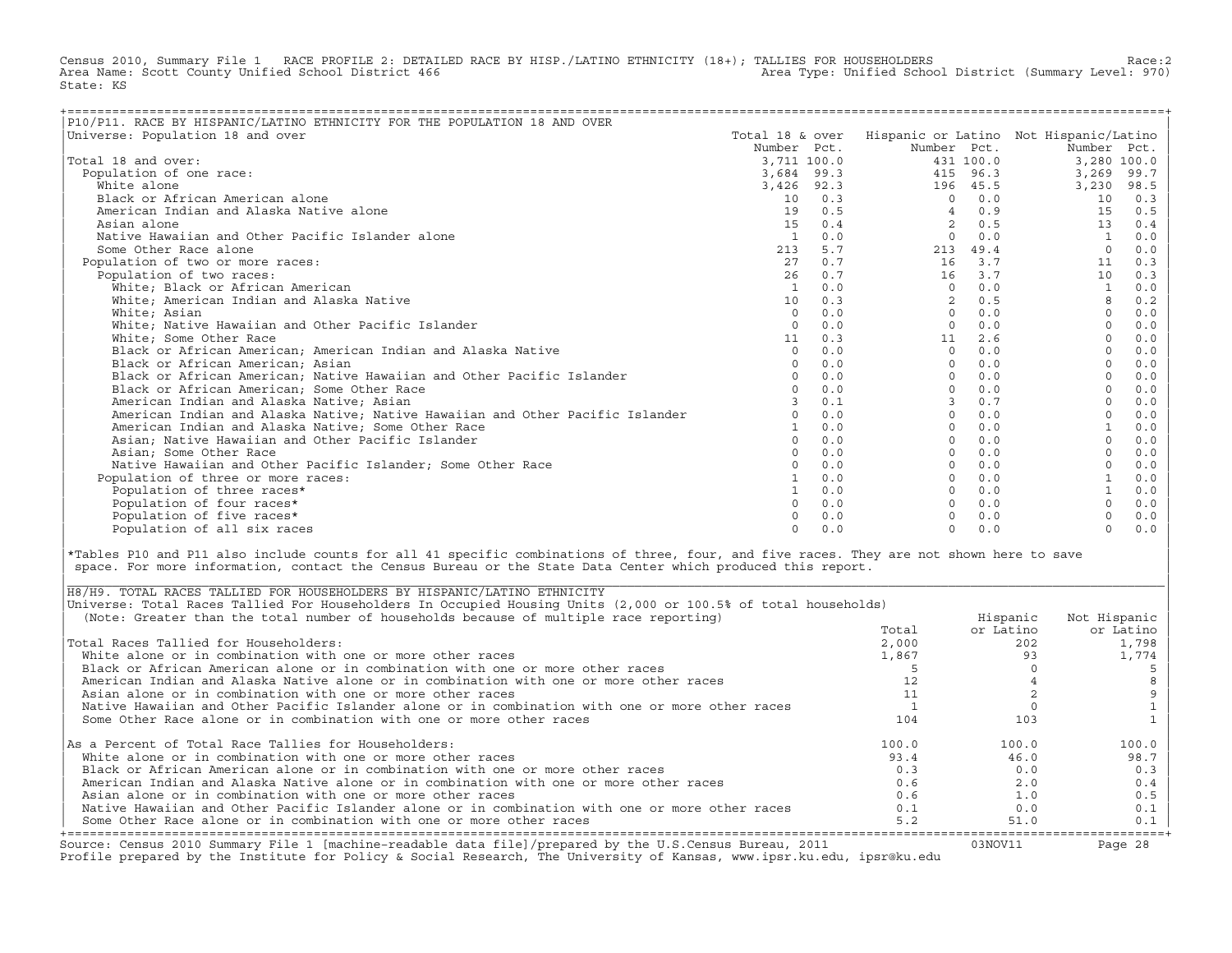Census 2010, Summary File 1 RACE PROFILE 3: MATRIX PRESENTATION OF MULTIPLE RACE COMBINATIONS Race:3 Area Type: Unified School District (Summary Level: 970) State: KS

| P6/P8. RACE COMBINATIONS AND       | White              |                    | Black or         |                    | American Indian    |                |          | Asian   | ================================== |                 | Native Hawaiian & Some other race |                    |                |           |
|------------------------------------|--------------------|--------------------|------------------|--------------------|--------------------|----------------|----------|---------|------------------------------------|-----------------|-----------------------------------|--------------------|----------------|-----------|
| SHARE OF TOTAL TALLIES             |                    |                    | African American |                    | & Alaska Native    |                |          |         |                                    | Other Pacific   |                                   |                    |                |           |
| Two Universes:                     |                    | (WHITE)            |                  | (BLACK)            |                    |                | (AIAN)   |         | (ASIAN)                            | Islander (NHPI) |                                   |                    |                | (OTHER)   |
| Total Population (4,947)           |                    |                    |                  |                    |                    |                |          |         |                                    |                 |                                   |                    |                |           |
| and Total Races Tallied*           | Persons            | Pct of             | Persons          | Pct of             | Persons            |                | Pct of   | Persons | Pct of                             | Persons         | Pct of                            | Persons            |                | Pct of    |
| (5,011 or 98.7% of                 | or                 | WHITE              | or               | <b>BLACK</b>       | or                 |                | AIAN     | or      | ASIAN                              | or              | NHPI                              | or                 |                | OTHER     |
| the Total Population)              | Tallies            | Tallies            | Tallies          | Tallies            | Tallies            |                | Tallies  | Tallies | Tallies                            | Tallies         | Tallies                           | Tallies            |                | Tallies   |
| ---------------------------------- | ================== |                    |                  | ------------------ | ------------------ |                |          |         | ------------------                 |                 | ------------------                | ------------------ |                |           |
| One Race Alone                     |                    | 4,457 98.9         |                  | 20 71.4            |                    |                | 30 51.7  |         | 24 70.6                            |                 | 1 50.0                            |                    |                | 354 92.2  |
| Two-Race combinations (15 in       |                    |                    |                  |                    |                    |                |          |         |                                    |                 |                                   |                    |                |           |
| all, each presented twice)--       |                    |                    |                  |                    |                    |                |          |         |                                    |                 |                                   |                    |                |           |
| Total Tallies*                     |                    | 45 1.0             |                  | 5 17.9             |                    |                | 25 43.1  |         | 10 29.4                            |                 | 1, 50.0                           |                    | 30             | 7.8       |
|                                    |                    |                    |                  |                    |                    |                |          |         |                                    |                 |                                   |                    |                |           |
| WHITE and                          | _________________  |                    |                  | 5, 17.9            |                    | 13             | 22.4     |         | 5.9<br>2                           |                 | $\Omega$<br>0.0                   |                    | 25             | 6.5       |
| BLACK and                          | 5                  | 0.1                |                  | --------           |                    | $\Omega$       | 0.0      |         | $\Omega$<br>0.0                    |                 | $\Omega$<br>0.0                   |                    | $\Omega$       | 0.0       |
| AIAN and                           | 13                 | 0.3                |                  | 0.0<br>$\Omega$    | _________________  |                |          |         | 8<br>23.5                          |                 | $\Omega$<br>0.0                   |                    | $\overline{4}$ | 1.0       |
| ASIAN and                          | 2                  | 0.0                |                  | 0.0<br>$\Omega$    |                    |                | 8 13.8   |         | $- - - -$                          |                 | $\Omega$<br>0.0                   |                    | $\Omega$       | 0.0       |
| NHPI and                           | $\Omega$           | 0.0                |                  | 0.0<br>$\Omega$    |                    | $\Omega$       | 0.0      |         | $\Omega$<br>0.0                    |                 | $- - - -$                         |                    | $\mathbf{1}$   | 0.3       |
| OTHER and                          | 25                 | 0.6                |                  | 0.0<br>$\Omega$    |                    | $\overline{4}$ | 6.9      |         | $\circ$<br>0.0                     |                 | 1 50.0                            |                    |                |           |
| Three-Race combinations (20,       |                    |                    |                  |                    |                    |                |          |         |                                    |                 |                                   |                    |                |           |
| each presented three times)--      |                    |                    |                  |                    |                    |                |          |         |                                    |                 |                                   |                    |                |           |
| Total Tallies*                     |                    | $3^{\circ}$<br>0.1 |                  | 3, 10.7            |                    | $\overline{3}$ | 5.2      |         | 0.0<br>$\circ$                     |                 | 0.0<br>$\circ$                    |                    | $\circ$        | 0.0       |
| WHITE; BLACK; and                  | _________________  |                    |                  | _________________  |                    | $\overline{3}$ | 5.2      |         | $\overline{0}$<br>0.0              |                 | $\overline{0}$<br>0.0             |                    | $\circ$        | 0.0       |
| WHITE; AIAN; and                   |                    |                    |                  | 3, 10, 7           |                    |                | $- - -$  |         | $\Omega$<br>0.0                    |                 | $\Omega$<br>0.0                   |                    | $\Omega$       | 0.0       |
| WHITE; ASIAN; and                  | _________________  |                    |                  | 0.0<br>$\Omega$    |                    | $\circ$        | 0.0      |         | $- - -$                            |                 | $\Omega$<br>0.0                   |                    | $\mathbf 0$    | 0.0       |
| WHITE; NHPI; and                   |                    |                    |                  | 0.0<br>$\Omega$    |                    | $\Omega$       | 0.0      |         | $\circ$<br>0.0                     |                 | $- - - -$                         |                    | $\Omega$       | 0.0       |
| WHITE; OTHER; and                  |                    |                    |                  | 0.0<br>$\Omega$    |                    | $\Omega$       | $0.0$    |         | $\circ$<br>0.0                     |                 | $\circ$<br>0.0                    |                    |                |           |
|                                    |                    |                    |                  |                    |                    |                |          |         |                                    |                 |                                   |                    |                |           |
| BLACK; AIAN; and                   | $\mathbf{3}$       | 0.1                |                  | ________________   | ________________   |                |          |         | $\Omega$<br>0.0                    |                 | $\Omega$<br>0.0                   |                    | $\Omega$       | 0.0       |
| BLACK; ASIAN; and                  | $\Omega$           | 0.0                |                  | _________________  |                    | $\Omega$       | 0.0      |         | _________                          |                 | $\Omega$<br>0.0                   |                    | $\Omega$       | 0.0       |
| BLACK; NHPI; and                   | $\circ$            | 0.0                |                  |                    |                    | $\circ$        | 0.0      |         | $\circ$<br>0.0                     |                 |                                   |                    | $\Omega$       | 0.0       |
| BLACK; OTHER; and                  | $\Omega$           | 0.0                |                  |                    |                    | $\Omega$       | 0.0      |         | $\Omega$<br>0.0                    |                 | $\Omega$<br>0.0                   |                    |                |           |
| AIAN; ASIAN; and                   | $\circ$            | 0.0                |                  | $\Omega$<br>0.0    | _________________  |                |          |         |                                    |                 | $\mathbf{0}$<br>0.0               |                    | $\Omega$       | 0.0       |
| AIAN; NHPI; and                    | $\Omega$           | 0.0                |                  | 0.0<br>$\Omega$    |                    |                |          |         | 0.0<br>$\Omega$                    |                 |                                   |                    | $\Omega$       | 0.0       |
| AIAN; OTHER; and                   | $\Omega$           | 0.0                |                  | $\Omega$<br>0.0    |                    |                |          |         | $\Omega$<br>0.0                    |                 | $\overline{0}$<br>0.0             |                    |                |           |
|                                    |                    |                    |                  |                    |                    |                |          |         |                                    |                 |                                   |                    |                |           |
| ASIAN; NHPI; and                   | $\circ$            | 0.0                |                  | 0.0<br>$\Omega$    |                    | $\Omega$       | 0.0      |         | _________________                  |                 |                                   |                    | $\Omega$       | 0.0       |
| ASIAN; OTHER; and                  | $\Omega$           | 0.0                |                  | 0.0<br>$\Omega$    |                    | $\Omega$       | 0.0      |         |                                    |                 | $\Omega$<br>0.0                   |                    |                |           |
| NHPI; OTHER; and                   | $\Omega$           | 0.0                |                  | 0.0<br>$\Omega$    |                    | $\Omega$       | 0.0      |         | $\Omega$<br>0.0                    |                 |                                   |                    |                |           |
|                                    |                    |                    |                  |                    |                    |                |          |         |                                    |                 |                                   |                    |                |           |
| Four Races (15)--Total Tallies*:   | $\Omega$           | 0.0                |                  | 0.0<br>$\Omega$    |                    | $\Omega$       | 0.0      |         | $\Omega$<br>0.0                    |                 | $\Omega$<br>0.0                   |                    | $\Omega$       | 0.0       |
| Five Races (6)--Total Tallies*:    | $\circ$            | 0.0                |                  | 0.0<br>$\circ$     |                    | 0              | 0.0      |         | 0.0<br>$\circ$                     |                 | $\mathbf{0}$<br>0.0               |                    | $\circ$        | 0.0       |
| Six Races (1)--Total Tallies*:     | $\Omega$           | 0.0                |                  | 0.0<br>$\Omega$    |                    | $\Omega$       | 0.0      |         | $\Omega$<br>0.0                    |                 | $\Omega$<br>0.0                   |                    | $\Omega$       | 0.0       |
| Total Tallies* for each race       |                    |                    |                  |                    |                    |                |          |         |                                    |                 |                                   |                    |                |           |
| alone or in any combination:       |                    | 4,505 100.0        |                  | 28 100.0           |                    |                | 58 100.0 |         | 34 100.0                           |                 | 2100.0                            |                    |                | 384 100.0 |
|                                    |                    |                    |                  |                    |                    |                |          |         |                                    |                 |                                   |                    |                |           |
|                                    |                    |                    |                  |                    |                    |                |          |         |                                    |                 |                                   |                    |                |           |

|\*Notes: Summing across Total Tallies rows would give results greater than the corresponding population counts because of multiple counting (e.g., | each person of three races would be counted three times). Detail is not shown for the four-race and five-race combinations. Each Percent shown represents that combination's share of total tallies for the race indicated in the column header. See Race Profile 1 for Grand Total Tallies. +===================================================================================================================================================+ Source: Census 2010 Summary File 1 [machine−readable data file]/prepared by the U.S.Census Bureau, 2011 03NOV11 Page 29 Profile prepared by the Institute for Policy & Social Research, The University of Kansas, www.ipsr.ku.edu, ipsr@ku.edu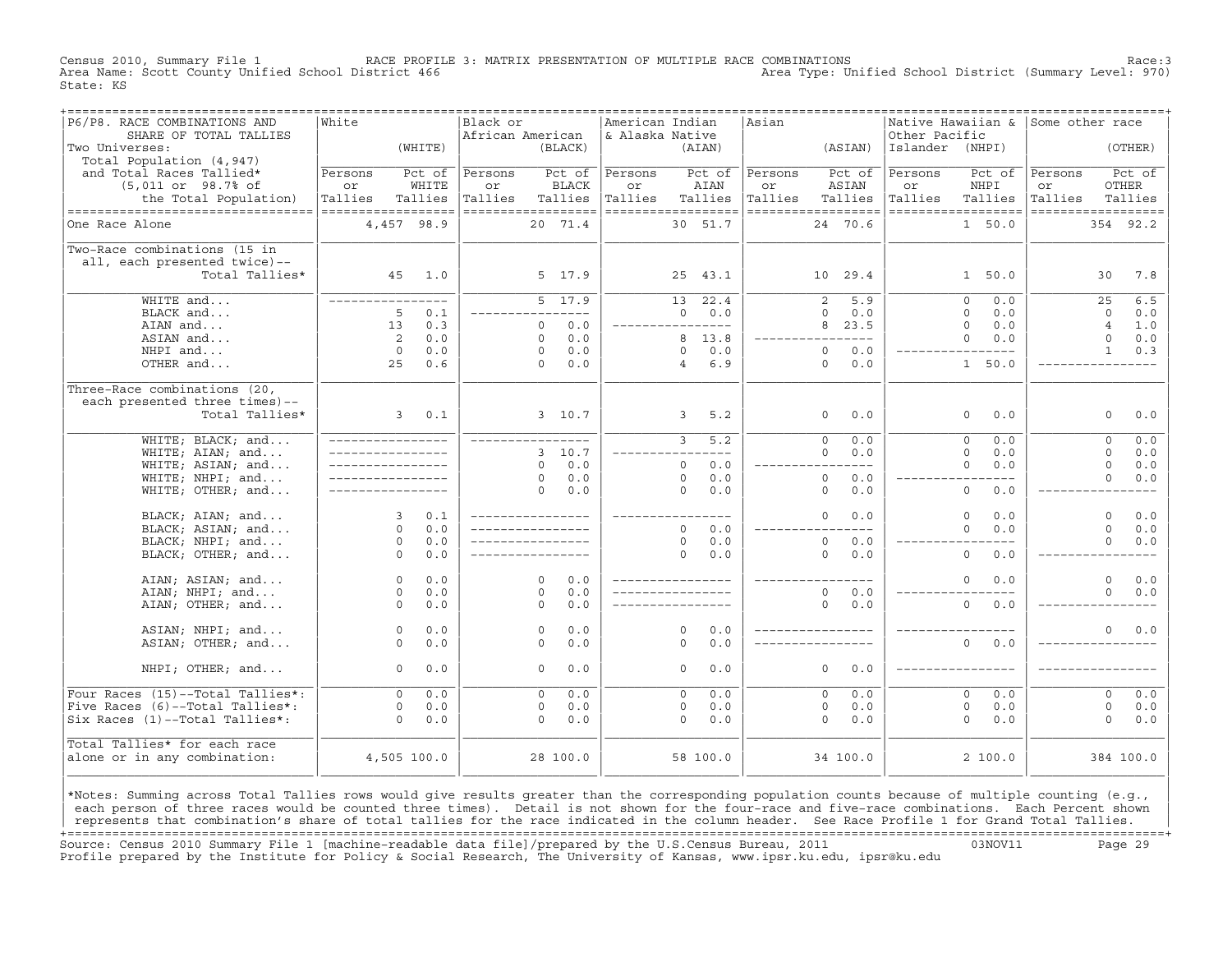Census 2010, Summary File 1 RACE PROFILE 4: DETAILED NATIVE AMERICAN, ASIAN, PACIFIC ISLANDER, & HISP/LATINO SUBGROUPS<br>Area Name: Scott County Unified School District 466 (Area Natea Type: Unified School District (Summary State: KS

| PCT1. AMERICAN INDIAN AND ALASKA NATIVE BY TRIBE                                              |                             |                    |                        |                         |                                            |                                                 |                                         |                 |                     |
|-----------------------------------------------------------------------------------------------|-----------------------------|--------------------|------------------------|-------------------------|--------------------------------------------|-------------------------------------------------|-----------------------------------------|-----------------|---------------------|
| Universe: Persons who are American Indian and Alaska Native Alone                             |                             |                    |                        |                         |                                            |                                                 |                                         |                 |                     |
| Total:                                                                                        | 30                          |                    |                        |                         |                                            |                                                 |                                         |                 |                     |
| With one tribe specified:                                                                     |                             | 25 Cree            |                        | $\Omega$                | Paiute                                     |                                                 | $\Omega$<br>Yuman                       |                 | $\circ$             |
| American Indian tribe:                                                                        |                             | 24 Creek           |                        | $\overline{2}$          | Pima                                       |                                                 | $\Omega$<br>Other Amer. Indian tribes   |                 | $\mathbb O$         |
| Apache                                                                                        |                             | 1 Crow             |                        | $\Omega$                | Potawatomi                                 |                                                 | 6<br>Amer. Indian not specified         |                 | $\mathbf 1$         |
| Arapaho                                                                                       |                             | 0 Delaware         |                        | $\circ$                 | Pueblo                                     |                                                 | $\Omega$<br>Alaska Native tribe:        |                 | $\circ$             |
| Blackfeet                                                                                     |                             | 0 Hopi             |                        | $\overline{0}$          | Puget Sound Salish                         |                                                 | $\Omega$<br>Alaskan Athabascan          |                 | $\circ$             |
|                                                                                               |                             | 0 Houma            |                        | $\circ$                 | Seminole                                   |                                                 | $\Omega$<br>Aleut                       |                 | $\mathsf{O}\xspace$ |
| Blackfeet<br>Canadian/French Amer. Indian<br>American Indian                                  |                             | 0 Iroquois         |                        | $\circ$                 | Shoshone                                   |                                                 | $\Omega$<br>Inupiat                     |                 | $\mathsf{O}\xspace$ |
| Cherokee                                                                                      |                             | 8 Kiowa            |                        | $\Omega$                | Sioux                                      |                                                 | $\Omega$<br>Tlingit-Haida               |                 | $\mathsf{O}\xspace$ |
| Cheyenne                                                                                      |                             | 0 Lumbee           |                        | $\overline{0}$          |                                            | South American Indian                           | $\Omega$<br>Tsimshian                   |                 | $\mathsf{O}$        |
| Chickasaw                                                                                     |                             | 3 Menominee        |                        | $\circ$                 | Spanish American Indian                    |                                                 | Yup'ik<br>$\overline{0}$                |                 | $\mathsf O$         |
| Chippewa                                                                                      |                             |                    | 0 Mexican Amer. Indian |                         | 0 Tohono O'Odham                           |                                                 | $\Omega$<br>Alaska Native not specified |                 | $\circ$             |
| Choctaw                                                                                       |                             | 2 Navajo           |                        |                         | $2$ Ute                                    |                                                 | 0 No tribe specified                    |                 | 5                   |
| Colville                                                                                      |                             | 0 Osage            |                        |                         | 0 Yakama                                   |                                                 | More than one specified<br>$\Omega$     |                 | $\Omega$            |
| Comanche                                                                                      |                             | $\Omega$<br>Ottawa |                        |                         | 0 Yaqui                                    |                                                 | $\Omega$                                |                 |                     |
|                                                                                               |                             |                    |                        |                         |                                            |                                                 |                                         |                 |                     |
| (An additional 28 persons are Native American in combination with other races.)               |                             |                    |                        |                         |                                            |                                                 |                                         |                 |                     |
| PCT5/PCT7. ASIAN POPULATION--DETAILED GROUPS                                                  |                             |                    |                        |                         | PCT8. NATIVE HAWAIIAN AND OTHER PACIFIC    |                                                 | PCT11. HISPANIC/LATINO BY SPECIFIC      |                 |                     |
| Two Universes: (1) Persons who are Asian Alone, and                                           |                             |                    |                        |                         | ISLANDER POPULATION--DETAILED GROUPS       |                                                 | ORIGIN                                  |                 |                     |
| (2) Total Asian Tallies reported by all persons*                                              |                             |                    |                        |                         | Univ.: Persons who are Native Hawaiian and |                                                 | Univ.: Hispanic/Latino population **    |                 |                     |
|                                                                                               |                             |                    |                        |                         | other Pacific Islander Alone               |                                                 |                                         |                 |                     |
|                                                                                               | Persons(1) Pct. Tallies*(2) |                    |                        |                         |                                            |                                                 | Total Hispanic/Latino                   |                 | 753 100.0           |
| Totals (Each Universe):                                                                       |                             | 24 100.0           | 34                     |                         |                                            | Persons Pct.                                    | Mexican                                 |                 | 701 93.1            |
| ootars (Each Universe): 24 100.0<br>Only one group specified: 24 100.0<br>Asian Indian 5 20.8 |                             |                    | $---$                  |                         |                                            |                                                 | Puerto Rican                            | <sup>1</sup>    | 0.1                 |
|                                                                                               |                             |                    | 5                      | Total:                  |                                            | 1 100.0                                         | Cuban                                   | $\Omega$        | 0.0                 |
| Bangladeshi                                                                                   |                             | $0 \qquad 0.0$     | $\Omega$               |                         | Only one group specified:                  | 1 100.0                                         | Dominican Republic                      | $\Omega$        | 0.0                 |
| Bhutanese                                                                                     |                             | $0 \qquad 0.0$     | $\Omega$               | Polynesian:             |                                            | 1 100.0                                         | Central American                        |                 |                     |
| Burmese                                                                                       | $0 \t 0.0$                  |                    | $\Omega$               |                         | Native Hawaiian                            | 0.0<br>$\overline{0}$                           | excluding Mexican:                      | $7\overline{ }$ | 0.9                 |
| Cambodian                                                                                     |                             | $0 \t 0.0$         | $\Omega$               | Samoan                  |                                            | 1 100.0                                         | Costa Rican                             | $\Omega$        | 0.0                 |
| Chinese, except Taiwanese 1 4.2                                                               |                             |                    | $\mathbf{1}$           | Tongan                  |                                            | 0.0<br>$\circ$                                  | Guatemalan                              | $\Omega$        | 0.0                 |
| Filipino                                                                                      |                             | 10 41.7            | 12                     |                         | Other Polynesian 0                         | 0.0                                             | Honduran                                | $\overline{3}$  | 0.4                 |
| Hmong                                                                                         |                             | $0 \t 0.0$         | $\Omega$               | Micronesian:            |                                            | $\Omega$<br>0.0                                 | Nicaraquan                              | $\Omega$        | 0.0                 |
| Indonesian                                                                                    |                             | $0 \t 0.0$         | $\Omega$               |                         | Guamanian or Chamorro                      | $\overline{0}$<br>0.0                           | Panamanian                              | $\Omega$        | 0.0                 |
| Japanese                                                                                      |                             | $2 \t 8.3$         | $\overline{2}$         | Marshallese             |                                            | $\Omega$<br>0.0                                 | Salvadoran                              | $\overline{4}$  | 0.5                 |
| Korean                                                                                        |                             | 5, 20.8            | $7^{\circ}$            | Other Micronesian       |                                            | $\overline{0}$<br>0.0                           | Other Cent. American                    | $\circ$         | 0.0                 |
| Laotian                                                                                       |                             | $0 \t 0.0$         | $\Omega$               | Melanesian:             |                                            | $\overline{0}$<br>0.0                           | South American:                         | $\mathbf{1}$    | 0.1                 |
| Malaysian                                                                                     |                             | $0 \t 0.0$         | $\Omega$               | Fijian                  |                                            | $\overline{0}$<br>0.0                           | Argentinean                             | $\mathbf{1}$    | 0.1                 |
| Nepalese                                                                                      | $\Omega$                    | 0.0                | $\Omega$               | Other Melanesian        |                                            | 0.0                                             | Bolivian                                | $\Omega$        | 0.0                 |
| Pakistani                                                                                     |                             | $0 \t 0.0$         | $\Omega$               | No subgroup specified   |                                            | 0.0                                             | Chilean                                 | $\Omega$        | 0.0                 |
| Sri Lankan                                                                                    |                             | $0 \t 0.0$         | $\mathbf{0}$           | More than one specified |                                            | 0.0                                             | Colombian                               | $\Omega$        | 0.0                 |
| Taiwanese                                                                                     |                             | $0 \t 0.0$         | $\Omega$               |                         |                                            |                                                 | Ecuadorian                              | $\Omega$        | 0.0                 |
| Thai                                                                                          |                             | $0 \t 0.0$         | $\Omega$               |                         |                                            |                                                 | Paraguayan                              | $\mathbf 0$     | 0.0                 |
| Vietnamese                                                                                    |                             | $1 \t 4.2$         | $\mathbf{1}$           |                         |                                            | **Hispanic/Latino persons can be of any race    | Peruvian                                | $\mathbf 0$     | $0.0$               |
| Other specified subgroup                                                                      |                             | $0 \t 0.0$         | $\Omega$               |                         |                                            |                                                 | Uruquayan                               | $\Omega$        | $0.0$               |
| No subgroup specified                                                                         |                             | $0 \t 0.0$         | 6                      |                         |                                            |                                                 | Venezuelan                              | $\Omega$        | 0.0                 |
| More than one specified                                                                       | $\Omega$                    | 0.0                | $---$                  |                         |                                            | General note: For the groups shown on this      | Other South American                    | $\circ$         | 0.0                 |
|                                                                                               |                             |                    |                        |                         | page, their proportions of this area's     |                                                 | Other Hispanic/Latino:                  | 43              | 5.7                 |
| *Included are the 0 tallies of Asian alone persons                                            |                             |                    |                        |                         | total population of 4,947 are:             |                                                 | Spaniard                                | $\overline{1}$  | 0.1                 |
| who specified more than one Asian category, as well as                                        |                             |                    |                        |                         | Native American alone (0.6%),              |                                                 | Spanish                                 | 6               | 0.8                 |
| the 10 persons who are Asian in combination with                                              |                             |                    |                        |                         | Asian alone (0.5%), Pacific Islander       |                                                 | Spanish American                        | $\Omega$        | 0.0                 |
| one or more other races.                                                                      |                             |                    |                        |                         |                                            | alone $(0.0%$ , and Hispanic/Latino $(15.2%)$ . | All other Hisp/Latino                   | 36              | $4.8$               |

+===================================================================================================================================================+ Source: Census 2010 Summary File 1 [machine−readable data file]/prepared by the U.S.Census Bureau, 2011 03NOV11 Page 30 Source: Census 2010 Summary File 1 [machine-readable data file]/prepared by the U.S.Census Bureau, 2011<br>Profile prepared by the Institute for Policy & Social Research, The University of Kansas, www.ipsr.ku.edu, ipsr@ku.edu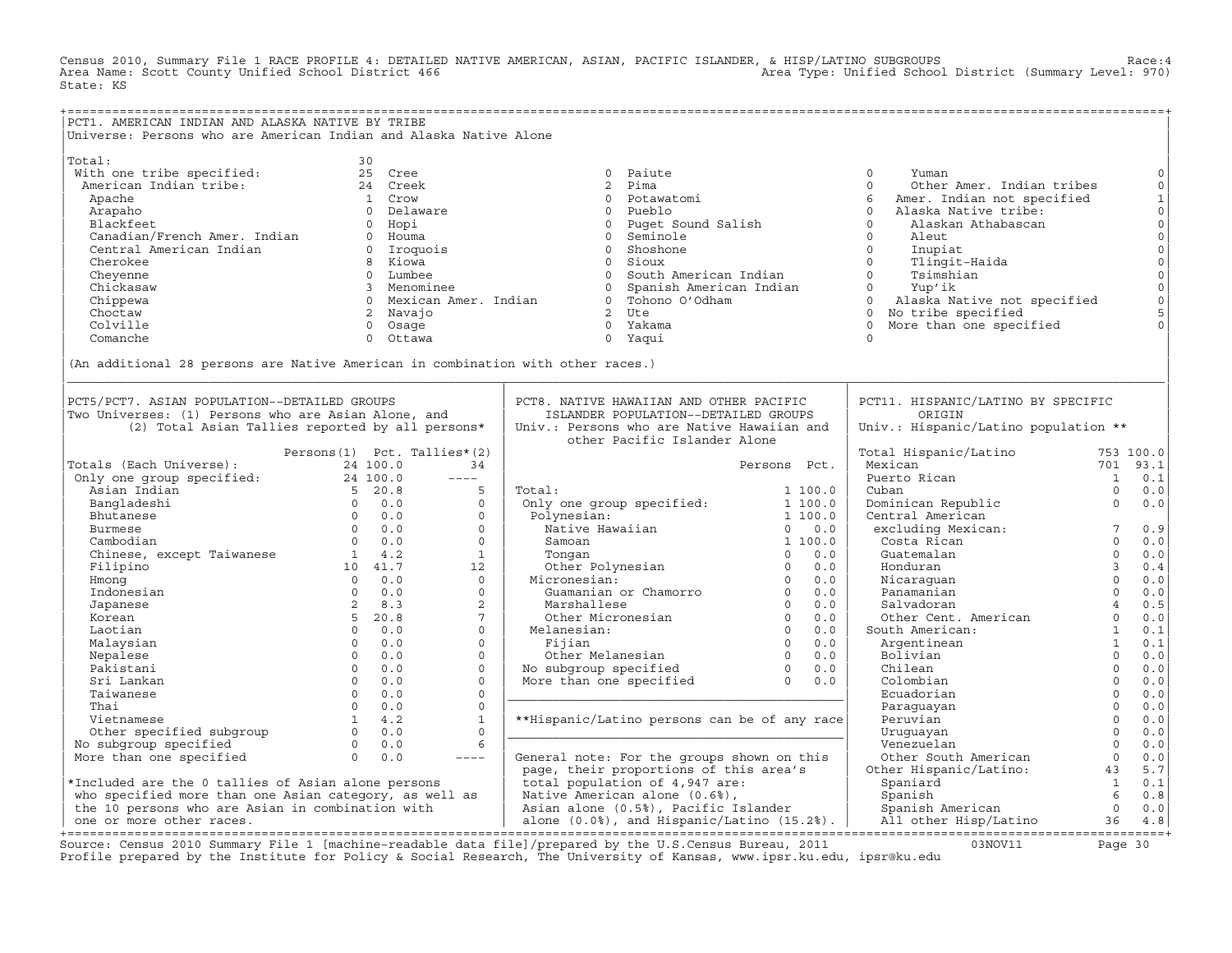Census 2010, Summary File 1 PROFILE OF SPECIFIC RACE/ETHNIC GROUP A: WHITE ALONE RACE 2010, Summary File 1 of 3]<br>Area Name: Scott County Unified School District 466 Area Type: Unified School District (Summary Level: 970) Area Type: Unified School District (Summary Level: 970) State: KS

| P29/P29A. POPULATION SUMMARY BY RESIDENCE TYPE FOR DESIGNATED UNIVERSE                                                                                           |  |      |  | P38A/39A. FAMILY TYPE BY PRESENCE AND AGE OF OWN OR RELATED CHILDREN           |  |  |  |  |  |  |
|------------------------------------------------------------------------------------------------------------------------------------------------------------------|--|------|--|--------------------------------------------------------------------------------|--|--|--|--|--|--|
| Universe: PERSONS Who Are White Alone                                                                                                                            |  |      |  | Universe: Families With A Householder Who Is                                   |  |  |  |  |  |  |
|                                                                                                                                                                  |  |      |  | White Alone $(**)$ $(***)$                                                     |  |  |  |  |  |  |
| Population As % of Population of all Races<br>Total Persons: $4,457$<br>10.1% of $4,947$<br>In Households(*) $4,354$<br>103 98.1% of $4,842$<br>103 98.1% of 105 |  |      |  |                                                                                |  |  |  |  |  |  |
|                                                                                                                                                                  |  |      |  | By Presence of: Own Children Related Children<br>Families Pct.   Families Pct. |  |  |  |  |  |  |
|                                                                                                                                                                  |  |      |  |                                                                                |  |  |  |  |  |  |
|                                                                                                                                                                  |  |      |  |                                                                                |  |  |  |  |  |  |
|                                                                                                                                                                  |  |      |  |                                                                                |  |  |  |  |  |  |
|                                                                                                                                                                  |  |      |  |                                                                                |  |  |  |  |  |  |
|                                                                                                                                                                  |  |      |  |                                                                                |  |  |  |  |  |  |
|                                                                                                                                                                  |  |      |  |                                                                                |  |  |  |  |  |  |
|                                                                                                                                                                  |  |      |  |                                                                                |  |  |  |  |  |  |
|                                                                                                                                                                  |  |      |  |                                                                                |  |  |  |  |  |  |
|                                                                                                                                                                  |  |      |  |                                                                                |  |  |  |  |  |  |
|                                                                                                                                                                  |  |      |  |                                                                                |  |  |  |  |  |  |
|                                                                                                                                                                  |  |      |  |                                                                                |  |  |  |  |  |  |
|                                                                                                                                                                  |  |      |  |                                                                                |  |  |  |  |  |  |
|                                                                                                                                                                  |  |      |  |                                                                                |  |  |  |  |  |  |
|                                                                                                                                                                  |  |      |  |                                                                                |  |  |  |  |  |  |
|                                                                                                                                                                  |  |      |  |                                                                                |  |  |  |  |  |  |
|                                                                                                                                                                  |  |      |  |                                                                                |  |  |  |  |  |  |
|                                                                                                                                                                  |  |      |  |                                                                                |  |  |  |  |  |  |
|                                                                                                                                                                  |  |      |  |                                                                                |  |  |  |  |  |  |
|                                                                                                                                                                  |  |      |  |                                                                                |  |  |  |  |  |  |
|                                                                                                                                                                  |  |      |  |                                                                                |  |  |  |  |  |  |
|                                                                                                                                                                  |  |      |  |                                                                                |  |  |  |  |  |  |
|                                                                                                                                                                  |  |      |  |                                                                                |  |  |  |  |  |  |
|                                                                                                                                                                  |  |      |  |                                                                                |  |  |  |  |  |  |
|                                                                                                                                                                  |  |      |  |                                                                                |  |  |  |  |  |  |
|                                                                                                                                                                  |  |      |  |                                                                                |  |  |  |  |  |  |
|                                                                                                                                                                  |  |      |  |                                                                                |  |  |  |  |  |  |
|                                                                                                                                                                  |  |      |  |                                                                                |  |  |  |  |  |  |
|                                                                                                                                                                  |  |      |  | P31A. RELATIONSHIP BY HOUSEHOLD TYPE FOR THE POPULATION UNDER 18 YEARS         |  |  |  |  |  |  |
|                                                                                                                                                                  |  |      |  |                                                                                |  |  |  |  |  |  |
|                                                                                                                                                                  |  |      |  |                                                                                |  |  |  |  |  |  |
|                                                                                                                                                                  |  |      |  |                                                                                |  |  |  |  |  |  |
|                                                                                                                                                                  |  |      |  |                                                                                |  |  |  |  |  |  |
|                                                                                                                                                                  |  |      |  |                                                                                |  |  |  |  |  |  |
|                                                                                                                                                                  |  |      |  |                                                                                |  |  |  |  |  |  |
|                                                                                                                                                                  |  |      |  |                                                                                |  |  |  |  |  |  |
|                                                                                                                                                                  |  |      |  |                                                                                |  |  |  |  |  |  |
|                                                                                                                                                                  |  |      |  |                                                                                |  |  |  |  |  |  |
|                                                                                                                                                                  |  |      |  |                                                                                |  |  |  |  |  |  |
|                                                                                                                                                                  |  |      |  |                                                                                |  |  |  |  |  |  |
|                                                                                                                                                                  |  |      |  |                                                                                |  |  |  |  |  |  |
|                                                                                                                                                                  |  |      |  |                                                                                |  |  |  |  |  |  |
|                                                                                                                                                                  |  |      |  |                                                                                |  |  |  |  |  |  |
|                                                                                                                                                                  |  |      |  |                                                                                |  |  |  |  |  |  |
|                                                                                                                                                                  |  |      |  |                                                                                |  |  |  |  |  |  |
|                                                                                                                                                                  |  |      |  |                                                                                |  |  |  |  |  |  |
|                                                                                                                                                                  |  |      |  |                                                                                |  |  |  |  |  |  |
|                                                                                                                                                                  |  |      |  |                                                                                |  |  |  |  |  |  |
|                                                                                                                                                                  |  |      |  |                                                                                |  |  |  |  |  |  |
|                                                                                                                                                                  |  |      |  |                                                                                |  |  |  |  |  |  |
|                                                                                                                                                                  |  |      |  |                                                                                |  |  |  |  |  |  |
|                                                                                                                                                                  |  |      |  |                                                                                |  |  |  |  |  |  |
| 0 to 17<br>18 to 64<br>18 to 64<br>2,535<br>56.9<br>1,313<br>58.7<br>1,222<br>55.0<br>512<br>23.0<br>56.9<br>379<br>17.0<br>512<br>23.0                          |  |      |  | Note: (*) Tables with PERSONS as the universe enumerate persons according      |  |  |  |  |  |  |
|                                                                                                                                                                  |  |      |  | to their own race or ethnic category. (**) Tables with HOUSEHOLDS or           |  |  |  |  |  |  |
|                                                                                                                                                                  |  |      |  | HOUSEHOLDERS as the universe enumerate persons in households according         |  |  |  |  |  |  |
|                                                                                                                                                                  |  |      |  | to the race or ethnic category of the householder. (***) Responses of          |  |  |  |  |  |  |
|                                                                                                                                                                  |  | 46.7 |  | 'same-sex spouse' were edited during processing to 'unmarried partner.'        |  |  |  |  |  |  |
|                                                                                                                                                                  |  |      |  |                                                                                |  |  |  |  |  |  |

|Median Age 44.3 42.0 46.7 | 'same−sex spouse' were edited during processing to 'unmarried partner.' | +===================================================================================================================================================+ Source: Census 2010 Summary File 1 [machine−readable data file]/prepared by the U.S.Census Bureau, 2011 03NOV11 Page 31 Profile prepared by the Institute for Policy & Social Research, The University of Kansas, www.ipsr.ku.edu, ipsr@ku.edu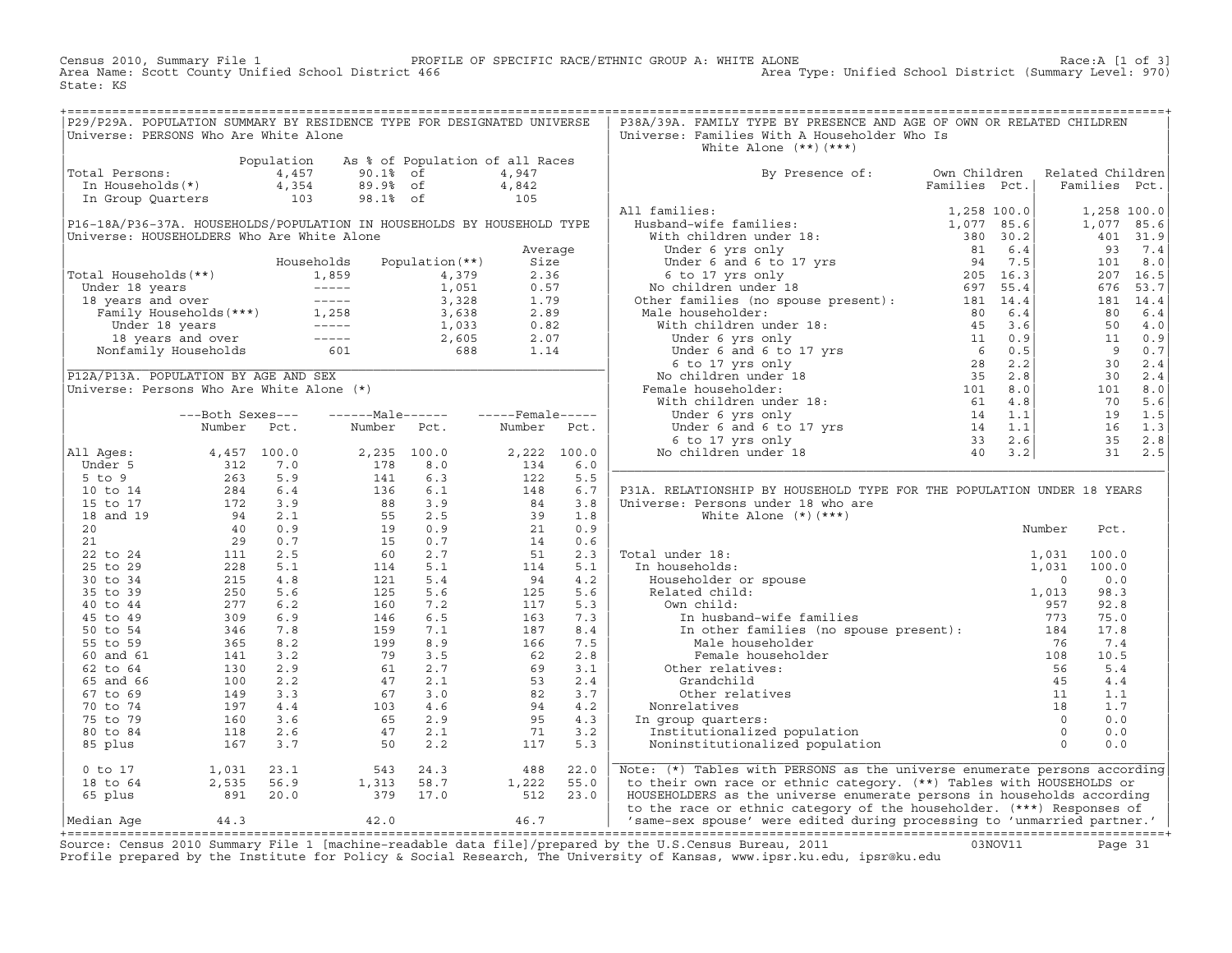Census 2010, Summary File 1 PROFILE OF SPECIFIC RACE/ETHNIC GROUP A: WHITE ALONE Race:A [2 of 3] Area Type: Unified School District (Summary Level: 970) State: KS

| P29A/P34A. RELATIONSHIP BY HOUSEHOLD TYPE FOR ALL PERSONS & PERSONS 65+<br>Universe: Persons Who Are White Alone (*) (***)                                               |                |            |             |                          |       | PCT14A. PRESENCE OF MULTIGENERATIONAL HOUSEHOLDS<br>Universe: Households With A Householder Who Is |                                                                                                                                                                                                                                                                                                                                                                                                                |                 |                 |
|--------------------------------------------------------------------------------------------------------------------------------------------------------------------------|----------------|------------|-------------|--------------------------|-------|----------------------------------------------------------------------------------------------------|----------------------------------------------------------------------------------------------------------------------------------------------------------------------------------------------------------------------------------------------------------------------------------------------------------------------------------------------------------------------------------------------------------------|-----------------|-----------------|
|                                                                                                                                                                          | All Ages       |            |             | 65 years and over        |       | White Alone $(**)$                                                                                 |                                                                                                                                                                                                                                                                                                                                                                                                                | Number          | Pct.            |
|                                                                                                                                                                          | Number         | Pct.       |             | Number                   | Pct.  |                                                                                                    |                                                                                                                                                                                                                                                                                                                                                                                                                |                 |                 |
|                                                                                                                                                                          |                |            |             |                          |       | Total:                                                                                             |                                                                                                                                                                                                                                                                                                                                                                                                                | 1,859 100.0     |                 |
| Total:                                                                                                                                                                   | 4,457          | 100.0      |             | 891                      | 100.0 | Household has 3 or more generations                                                                |                                                                                                                                                                                                                                                                                                                                                                                                                | 36              | 1.9             |
| In households:<br>al:<br>1 households:<br>In family households:                                                                                                          | 4,354          | 97.7       |             | 812                      | 91.1  | Household does not have 3+ generations                                                             |                                                                                                                                                                                                                                                                                                                                                                                                                | 1,823           | 98.1            |
|                                                                                                                                                                          | 3,665          | 82.2       |             | 531                      | 59.6  |                                                                                                    |                                                                                                                                                                                                                                                                                                                                                                                                                |                 |                 |
| Householder:                                                                                                                                                             | 1,258          | 28.2       |             | 294                      | 33.0  |                                                                                                    |                                                                                                                                                                                                                                                                                                                                                                                                                |                 |                 |
| Male                                                                                                                                                                     | 1,042          | 23.4       |             | 249                      | 27.9  |                                                                                                    |                                                                                                                                                                                                                                                                                                                                                                                                                |                 |                 |
| Female                                                                                                                                                                   | 216            | 4.8        |             | 45                       | 5.1   |                                                                                                    |                                                                                                                                                                                                                                                                                                                                                                                                                |                 |                 |
| Spouse                                                                                                                                                                   | 1,073          | 24.1       |             | 224                      | 25.1  | PCT19A. NONRELATIVES BY HOUSEHOLD TYPE (*) (***)                                                   |                                                                                                                                                                                                                                                                                                                                                                                                                |                 |                 |
| Parent                                                                                                                                                                   | 18             | 0.4        |             | $\overline{9}$           | 1.0   | Universe: Nonrelatives who are                                                                     |                                                                                                                                                                                                                                                                                                                                                                                                                |                 |                 |
| Parent-in-law                                                                                                                                                            | $\overline{0}$ | 0.0        |             | $\Omega$                 | 0.0   | White Alone (Total: 142)                                                                           |                                                                                                                                                                                                                                                                                                                                                                                                                |                 |                 |
| Child:                                                                                                                                                                   | 1,160          | 26.0       |             |                          |       |                                                                                                    |                                                                                                                                                                                                                                                                                                                                                                                                                |                 |                 |
| Biological                                                                                                                                                               | 1,066          | 23.9       |             |                          |       |                                                                                                    | In Family                                                                                                                                                                                                                                                                                                                                                                                                      | In Nonfamily    |                 |
| Adopted                                                                                                                                                                  | 25             | 0.6        |             |                          |       |                                                                                                    | Households                                                                                                                                                                                                                                                                                                                                                                                                     | Households      |                 |
| Step                                                                                                                                                                     | 69             | 1.5        |             |                          |       |                                                                                                    | Number Pct.                                                                                                                                                                                                                                                                                                                                                                                                    | Number Pct.     |                 |
| Grandchild                                                                                                                                                               | 56             | 1.3        |             |                          |       |                                                                                                    |                                                                                                                                                                                                                                                                                                                                                                                                                |                 |                 |
| Brother or sister<br>Son-in-law/daughter-in-law 14                                                                                                                       | 16             | 0.4<br>0.3 |             |                          |       | Nonrelatives:<br>onrelatives:<br>Roomer or boarder                                                 | 54 100.0                                                                                                                                                                                                                                                                                                                                                                                                       | 8               | 88 100.0<br>9.1 |
| Other relatives (#)                                                                                                                                                      | 16             | 0.4        |             | $\overline{4}$           | 0.4   | Housemate or roommate                                                                              | $\begin{array}{@{}c@{\hspace{1em}}c@{\hspace{1em}}c@{\hspace{1em}}c@{\hspace{1em}}c@{\hspace{1em}}c@{\hspace{1em}}c@{\hspace{1em}}c@{\hspace{1em}}c@{\hspace{1em}}c@{\hspace{1em}}c@{\hspace{1em}}c@{\hspace{1em}}c@{\hspace{1em}}c@{\hspace{1em}}c@{\hspace{1em}}c@{\hspace{1em}}c@{\hspace{1em}}c@{\hspace{1em}}c@{\hspace{1em}}c@{\hspace{1em}}c@{\hspace{1em}}c@{\hspace{1em}}c@{\hspace{1em}}c@{\hspace{$ |                 | 19 21.6         |
| Nonrelatives                                                                                                                                                             | 54             | 1.2        |             | $\Omega$                 | 0.0   |                                                                                                    |                                                                                                                                                                                                                                                                                                                                                                                                                | 4.5             | 51.1            |
|                                                                                                                                                                          |                | 15.5       |             | 281                      | 31.5  | Unmarried partner 38 70.4<br>Other nonrelatives 11 20.4                                            |                                                                                                                                                                                                                                                                                                                                                                                                                | 16              | 18.2            |
|                                                                                                                                                                          |                | 6.1        |             | 73                       | 8.2   |                                                                                                    |                                                                                                                                                                                                                                                                                                                                                                                                                |                 |                 |
|                                                                                                                                                                          |                | 5.1        |             | 70                       | 7.9   |                                                                                                    |                                                                                                                                                                                                                                                                                                                                                                                                                |                 |                 |
|                                                                                                                                                                          |                | 1.0        |             | $\overline{\mathbf{3}}$  | 0.3   |                                                                                                    |                                                                                                                                                                                                                                                                                                                                                                                                                |                 |                 |
| Living alone 226<br>Not living alone 45<br>Female householder: 3300<br>200                                                                                               |                | 7.4        |             | 203                      | 22.8  | H17A. HOUSING UNITS BY HOUSEHOLDER'S AGE AND TENURE                                                |                                                                                                                                                                                                                                                                                                                                                                                                                |                 |                 |
| Living alone                                                                                                                                                             | 300            | 6.7        |             | 200                      | 22.4  | Universe: Occupied Housing Units With A Householder Who Is                                         |                                                                                                                                                                                                                                                                                                                                                                                                                |                 |                 |
| Not living alone                                                                                                                                                         |                | 0.7        |             | $\overline{\phantom{a}}$ | 0.3   | White Alone $(**)$                                                                                 |                                                                                                                                                                                                                                                                                                                                                                                                                |                 |                 |
| Nonrelatives                                                                                                                                                             |                | 2.0        |             | $5^{\circ}$              | 0.6   |                                                                                                    |                                                                                                                                                                                                                                                                                                                                                                                                                |                 |                 |
| In group quarters:                                                                                                                                                       |                | 2.3        |             | 79                       | 8.9   | Age of                                                                                             | Owner Occupied                                                                                                                                                                                                                                                                                                                                                                                                 | Renter Occupied |                 |
| Institutionalized                                                                                                                                                        |                | 2.3        |             | 79                       | 8.9   | Householder                                                                                        | Number Pct.                                                                                                                                                                                                                                                                                                                                                                                                    | Number Pct.     |                 |
| Noninstitutionalized                                                                                                                                                     |                | 0.0        |             | $\Omega$                 | 0.0   |                                                                                                    |                                                                                                                                                                                                                                                                                                                                                                                                                |                 |                 |
|                                                                                                                                                                          |                |            |             |                          |       | All Ages:                                                                                          | 1,359 100.0                                                                                                                                                                                                                                                                                                                                                                                                    |                 | 500 100.0       |
| (#) For 65 yrs & over, includes children, siblings, etc. not shown separately                                                                                            |                |            |             |                          |       | 15 to 24                                                                                           | 23<br>1.7                                                                                                                                                                                                                                                                                                                                                                                                      | 38              | 7.6             |
|                                                                                                                                                                          |                |            |             |                          |       | $25$ to $34$                                                                                       | 129<br>9.5                                                                                                                                                                                                                                                                                                                                                                                                     | 89              | 17.8            |
|                                                                                                                                                                          |                |            |             |                          |       | 35 to 44                                                                                           | 203 14.9                                                                                                                                                                                                                                                                                                                                                                                                       | 80              | 16.0            |
|                                                                                                                                                                          |                |            |             |                          |       | 45 to 54                                                                                           | 19.1<br>260                                                                                                                                                                                                                                                                                                                                                                                                    | 95              | 19.0            |
| P18A. HOUSEHOLD TYPE                                                                                                                                                     |                |            |             |                          |       | 55 to 59                                                                                           | 175<br>12.9                                                                                                                                                                                                                                                                                                                                                                                                    | 43              | 8.6             |
| Universe: Households with a Householder Who is<br>White Alone $(**)$                                                                                                     |                |            |             |                          |       | 60 to 64<br>65 to 74                                                                               | 9.9<br>134<br>228<br>16.8                                                                                                                                                                                                                                                                                                                                                                                      | 20<br>49        | 4.0<br>9.8      |
|                                                                                                                                                                          |                |            |             |                          |       |                                                                                                    | 146 10.7                                                                                                                                                                                                                                                                                                                                                                                                       |                 | 51 10.2         |
|                                                                                                                                                                          |                |            | Number      | Pct.                     |       | 75 to 84                                                                                           | 61 4.5                                                                                                                                                                                                                                                                                                                                                                                                         | 35              | 7.0             |
| Total:                                                                                                                                                                   |                |            | 1,859 100.0 |                          |       | 85 and over                                                                                        |                                                                                                                                                                                                                                                                                                                                                                                                                |                 |                 |
| Family households (***) :                                                                                                                                                |                |            | 1,258       | 67.7                     |       |                                                                                                    |                                                                                                                                                                                                                                                                                                                                                                                                                |                 |                 |
| Husband-wife families                                                                                                                                                    |                |            | 1,077 57.9  |                          |       | Note: (*) Tables with PERSONS as the universe enumerate persons                                    |                                                                                                                                                                                                                                                                                                                                                                                                                |                 |                 |
| Other families:                                                                                                                                                          |                |            | 181         | 9.7                      |       | according to their own race or ethnic category. (**) Tables with                                   |                                                                                                                                                                                                                                                                                                                                                                                                                |                 |                 |
| And the communities.<br>Male householder, no wife present and the same sense of the sense of the Female householder, no husband present<br>Family households: $601$ 32.3 |                |            |             |                          |       | HOUSEHOLDS or HOUSEHOLDERS as the universe enumerate persons in                                    |                                                                                                                                                                                                                                                                                                                                                                                                                |                 |                 |
|                                                                                                                                                                          |                |            |             |                          |       | households according to the race or ethnic category of the                                         |                                                                                                                                                                                                                                                                                                                                                                                                                |                 |                 |
| Nonfamily households:                                                                                                                                                    |                |            |             |                          |       | householder. (***) Responses of 'same-sex spouse' were edited                                      |                                                                                                                                                                                                                                                                                                                                                                                                                |                 |                 |
| Householder living alone                                                                                                                                                 |                |            | 526         | 28.3                     |       | during processing to 'unmarried partner.'                                                          |                                                                                                                                                                                                                                                                                                                                                                                                                |                 |                 |
| Householder not living alone                                                                                                                                             |                |            | 75          | 4.0                      |       |                                                                                                    |                                                                                                                                                                                                                                                                                                                                                                                                                |                 |                 |
|                                                                                                                                                                          |                |            |             |                          |       |                                                                                                    |                                                                                                                                                                                                                                                                                                                                                                                                                |                 |                 |
|                                                                                                                                                                          |                |            |             |                          |       |                                                                                                    |                                                                                                                                                                                                                                                                                                                                                                                                                |                 |                 |

+===================================================================================================================================================+Source: Census 2010 Summary File 1 [machine−readable data file]/prepared by the U.S.Census Bureau, 2011 03NOV11 Page 32 Profile prepared by the Institute for Policy & Social Research, The University of Kansas, www.ipsr.ku.edu, ipsr@ku.edu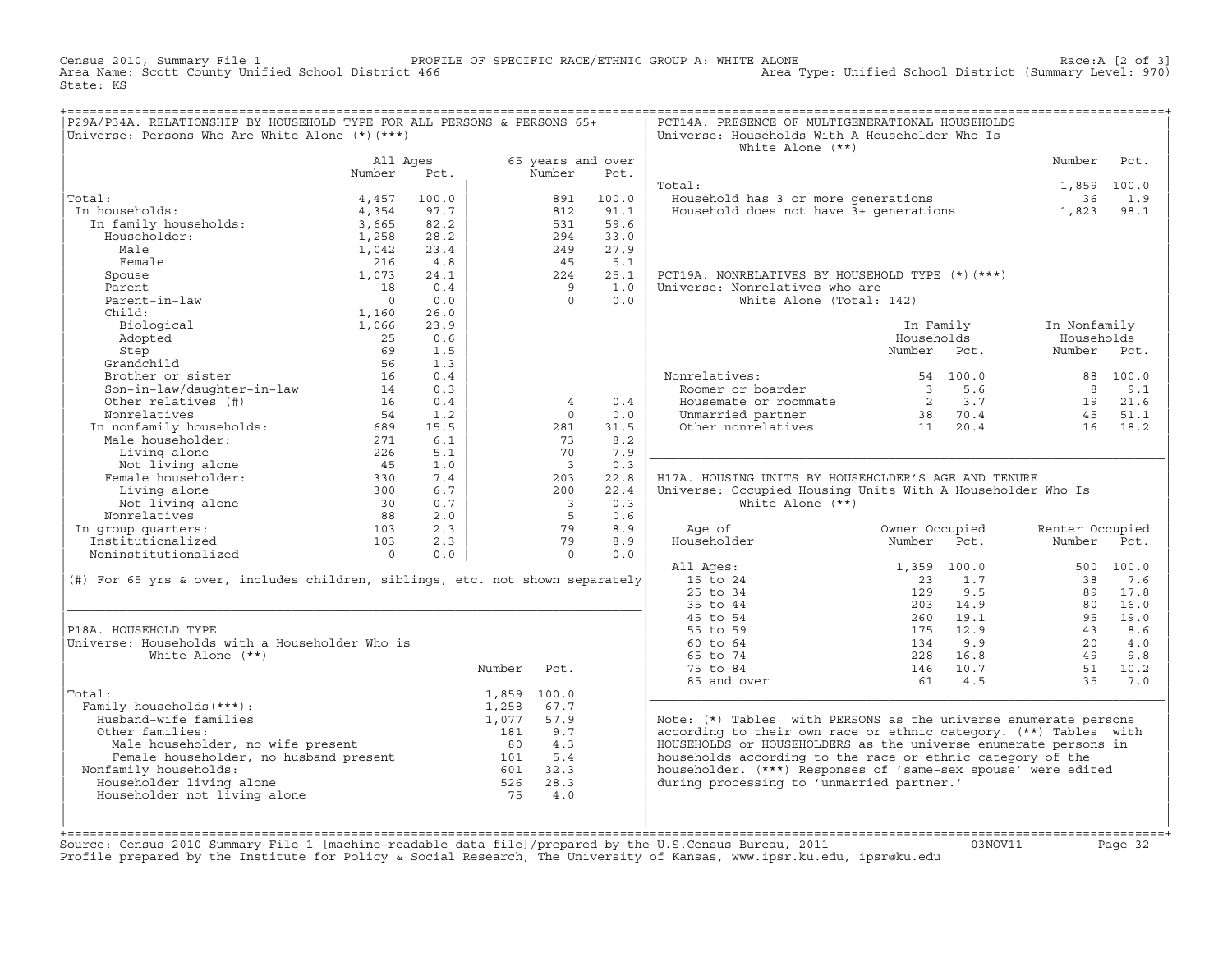Census 2010, Summary File 1 PROFILE OF SPECIFIC RACE/ETHNIC GROUP A: WHITE ALONE Race:A [3 of 3] Area Type: Unified School District (Summary Level: 970) State: KS

+===================================================================================================================================================+|P28A/H16A. HOUSEHOLDS (OCCUPIED HOUSING UNITS) BY HOUSEHOLD SIZE BY TYPE AND BY TENURE | |Universe: Households (Occupied Housing Units) With A Householder Who Is White Alone (\*\*)(\*\*\*) |

|                             | All<br>Households | Pct.  | Family<br>Households    | Pct.  | Nonfamily<br>Households | Pct.  | Owner<br>Occupied | Pct.  | Renter<br>Occupied | Pct.  |
|-----------------------------|-------------------|-------|-------------------------|-------|-------------------------|-------|-------------------|-------|--------------------|-------|
| household sizes:<br>All     | 1,859             | 100.0 | 1,258                   | 100.0 | 601                     | 100.0 | 1,359             | 100.0 | 500                | 100.0 |
| 1-person households         | 526               | 28.3  | (Family always >1 pers) |       | 526                     | 87.5  | 306               | 22.5  | 220                | 44.0  |
| 2-person households         | 748               | 40.2  | 682                     | 54.2  | 66                      | 11.0  | 607               | 44.7  | 141                | 28.2  |
| 3-person households         | 221               | 11.9  | 215                     | 17.1  | 6                       | 1.0   | 170               | 12.5  | 51                 | 10.2  |
| 4-person households         | 202               | 10.9  | 199                     | 15.8  |                         | 0.5   | 157               | 11.6  | 45                 | 9.0   |
| 5-person households         | 105               | 5.6   | 105                     | 8.3   | $\Omega$                | 0.0   | 81                | 6.0   | 24                 | 4.8   |
| 6-person households         | 44                | 2.4   | 44                      | 3.5   | $\Omega$                | 0.0   | 31                | 2.3   | 13                 | 2.6   |
| 7-or-more person households | 13                | 0.7   | 13                      | 1.0   | $\Omega$                | 0.0   |                   | 0.5   |                    | 1.2   |

|P16A/P17A/P36A/P37A/H11A/H12A. POPULATION IN HOUSEHOLDS AND AVERAGE HOUSEHOLD SIZE BY TYPE AND BY TENURE | |Universe: Population in Households (Occupied Housing Units) With A Householder Who Is White Alone (\*\*) |

|                                | Total<br>Population | Pct.         | In<br>Families | Pct.     | In.<br>Nonfamilies | Pct.     | In Owner<br>Occupied | Pct.          | In Renter<br>Occupied | Pct.                      |
|--------------------------------|---------------------|--------------|----------------|----------|--------------------|----------|----------------------|---------------|-----------------------|---------------------------|
| Total population in households |                     | 4,379 100.0  | 3,638          | 83.1     | 688                | 15.7     | 3,302                | 75.4          | 1,077                 | 24.6                      |
| Under 18 years                 | 1,051               | 100.0        | 1,033          | 98.3     |                    |          |                      |               |                       |                           |
| 18 years and over              | 3,328               | 100.0        | 2,605          | 78.3     |                    |          |                      |               |                       |                           |
| Average Household Size         |                     | $2.36$ ----- | 2.89           | $------$ | 1.14               | $------$ | 2.43                 | $- - - - - -$ | 2.15                  | $\qquad \qquad - - - - -$ |
| Under 18 years                 | 0.57                | ______       | 0.82           | $------$ |                    |          |                      |               |                       |                           |
| 18 years and over              |                     | $1.79$ ----- | 2.07           |          |                    |          |                      | $- - - - -$   |                       | $- - - - -$               |
|                                |                     |              |                |          |                    |          |                      |               |                       |                           |

Note: Family household numbers include nonrelatives living with families.

| | PCT20/PCT22A. GROUP OUARTERS POPULATION BY SEX BY AGE BY GROUP OUARTERS TYPE Universe: Population in group quarters for persons who are White Alone  $(*)$ 

|                                               |        |       |       | Pct. of<br>All |      | Pct. of<br>Total |        | Pct. of<br>Total |
|-----------------------------------------------|--------|-------|-------|----------------|------|------------------|--------|------------------|
|                                               | Number | Pct.  | Total | Ages           | Male | $18+$            | Female | $18+$            |
| All types of group quarters:                  | 103    | 100.0 | 103   | 100.0          | 42   | 40.8             | 61     | 59.2             |
| Institutionalized population:                 | 103    | 100.0 | 103   | 100.0          | 42   | 40.8             | 61     | 59.2             |
| Correctional facilities for adults            |        | 16.5  | 17    | 16.5           | 15   | 14.6             | 2      | 1.9              |
| Juvenile facilities                           |        | 0.0   |       | 0.0            |      | 0.0              |        | 0.0              |
| Nursing facilities/skilled-nursing facilities | 86     | 83.5  | 86    | 83.5           | 27   | 26.2             | 59     | 57.3             |
| Other institutional facilities                |        | 0.0   |       | 0.0            |      | 0.0              |        | 0.0              |
| Noninstitutionalized population:              |        | 0.0   |       | 0.0            |      | 0.0              |        | 0.0              |
| College/university student housing            |        | 0.0   |       | 0.0            |      | 0.0              |        | 0.0              |
| Military quarters                             |        | 0.0   |       | 0.0            |      | 0.0              |        | 0.0              |
| Other noninstitutional facilities             |        | 0.0   |       | 0.0            |      | 0.0              |        | 0.0              |

|\_\_\_\_\_\_\_\_\_\_\_\_\_\_\_\_\_\_\_\_\_\_\_\_\_\_\_\_\_\_\_\_\_\_\_\_\_\_\_\_\_\_\_\_\_\_\_\_\_\_\_\_\_\_\_\_\_\_\_\_\_\_\_\_\_\_\_\_\_\_\_\_\_\_\_\_\_\_\_\_\_\_\_\_\_\_\_\_\_\_\_\_\_\_\_\_\_\_\_\_\_\_\_\_\_\_\_\_\_\_\_\_\_\_\_\_\_\_\_\_\_\_\_\_\_\_\_\_\_\_\_\_\_\_\_\_\_\_\_\_\_\_\_\_\_\_\_|

| |

|Note: (\*) Tables with PERSONS as the universe enumerate persons according to their own race or ethnic category. (\*\*) Tables with HOUSEHOLDS | or HOUSEHOLDERS as the universe enumerate persons in households according to the race or ethnic category of the householder. | (\*\*\*) Same−sex couple households are included in the family households category if there is at least one additional person | | related to householder by birth or adoption. Same−sex couple households with no relatives of the householder present are tabulated | | in nonfamily households. Responses of 'same−sex spouse' were edited during processing to 'unmarried partner.' |

+===================================================================================================================================================+ Source: Census 2010 Summary File 1 [machine−readable data file]/prepared by the U.S.Census Bureau, 2011 03NOV11 Page 33 Profile prepared by the Institute for Policy & Social Research, The University of Kansas, www.ipsr.ku.edu, ipsr@ku.edu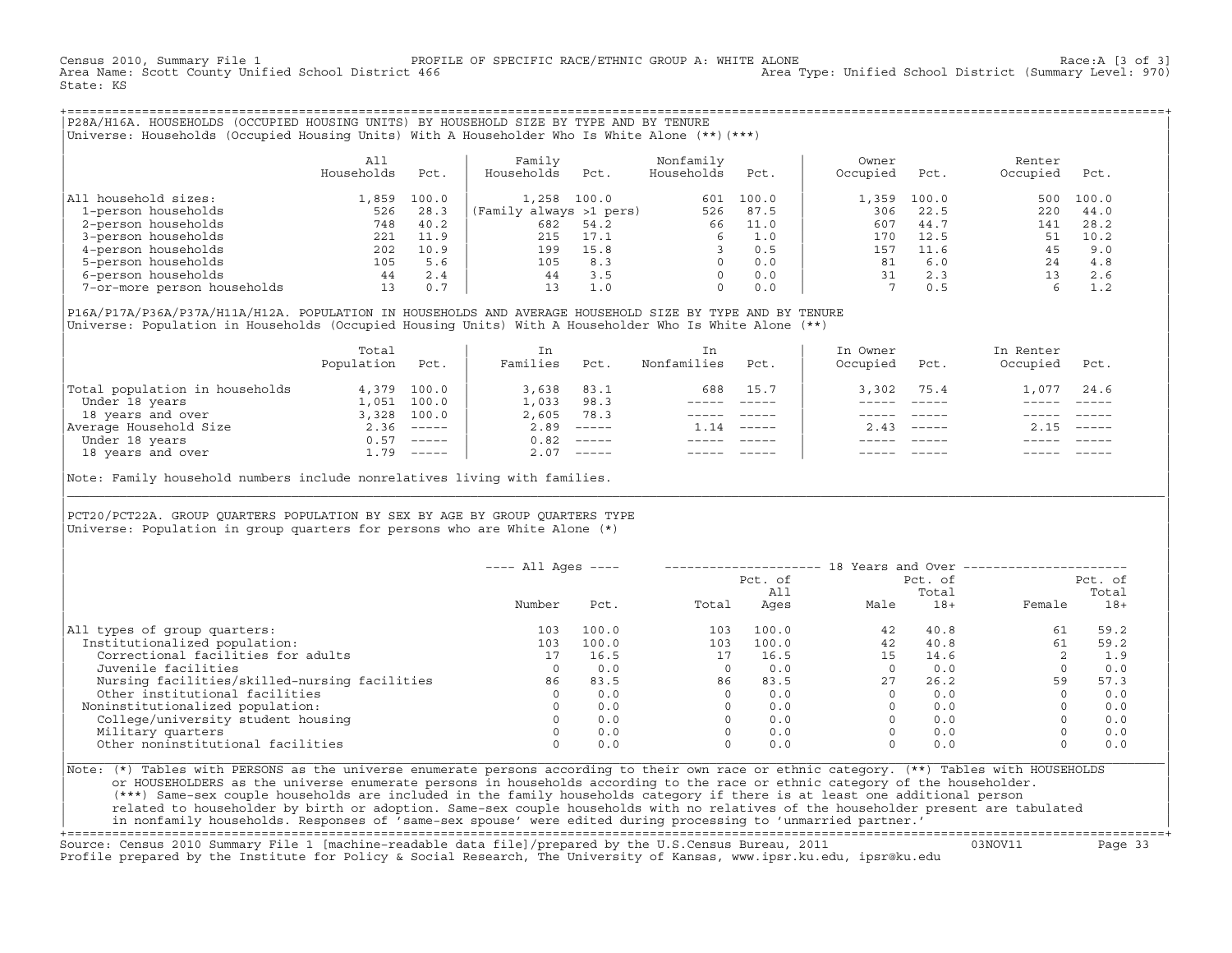Census 2010, Summary File 1 PROFILE OF SPECIFIC RACE/ETHNIC GROUP B: BLACK OR AFRICAN AMERICAN ALONE Race:B [1 of 3]<br>Area Name: Scott County Unified School District 466 Area Type: Unified School District (Summary Level: 97 Area Type: Unified School District (Summary Level: 970) State: KS

| P29/P29B. POPULATION SUMMARY BY RESIDENCE TYPE FOR DESIGNATED UNIVERSE                                                                      |  |  |  | P38B/39B. FAMILY TYPE BY PRESENCE AND AGE OF OWN OR RELATED CHILDREN           |  |  |
|---------------------------------------------------------------------------------------------------------------------------------------------|--|--|--|--------------------------------------------------------------------------------|--|--|
| Universe: PERSONS Who Are Black or African American Alone                                                                                   |  |  |  | Universe: Families With A Householder Who Is                                   |  |  |
|                                                                                                                                             |  |  |  | Black or African American Alone (**)(***)                                      |  |  |
| Population As % of Population of all Races<br>Total Persons:<br>19 0.4% of 4,947<br>In Households(*)<br>19 0.4% of 4,842<br>10% 1.0% of 105 |  |  |  |                                                                                |  |  |
|                                                                                                                                             |  |  |  |                                                                                |  |  |
|                                                                                                                                             |  |  |  | By Presence of: Own Children Related Children<br>Families Pct.   Families Pct. |  |  |
|                                                                                                                                             |  |  |  |                                                                                |  |  |
|                                                                                                                                             |  |  |  |                                                                                |  |  |
|                                                                                                                                             |  |  |  |                                                                                |  |  |
|                                                                                                                                             |  |  |  |                                                                                |  |  |
|                                                                                                                                             |  |  |  |                                                                                |  |  |
|                                                                                                                                             |  |  |  |                                                                                |  |  |
|                                                                                                                                             |  |  |  |                                                                                |  |  |
|                                                                                                                                             |  |  |  |                                                                                |  |  |
|                                                                                                                                             |  |  |  |                                                                                |  |  |
|                                                                                                                                             |  |  |  |                                                                                |  |  |
|                                                                                                                                             |  |  |  |                                                                                |  |  |
|                                                                                                                                             |  |  |  |                                                                                |  |  |
|                                                                                                                                             |  |  |  |                                                                                |  |  |
|                                                                                                                                             |  |  |  |                                                                                |  |  |
|                                                                                                                                             |  |  |  |                                                                                |  |  |
|                                                                                                                                             |  |  |  |                                                                                |  |  |
|                                                                                                                                             |  |  |  |                                                                                |  |  |
|                                                                                                                                             |  |  |  |                                                                                |  |  |
|                                                                                                                                             |  |  |  |                                                                                |  |  |
|                                                                                                                                             |  |  |  |                                                                                |  |  |
|                                                                                                                                             |  |  |  |                                                                                |  |  |
|                                                                                                                                             |  |  |  |                                                                                |  |  |
|                                                                                                                                             |  |  |  |                                                                                |  |  |
|                                                                                                                                             |  |  |  |                                                                                |  |  |
|                                                                                                                                             |  |  |  | P31B. RELATIONSHIP BY HOUSEHOLD TYPE FOR THE POPULATION UNDER 18 YEARS         |  |  |
|                                                                                                                                             |  |  |  |                                                                                |  |  |
|                                                                                                                                             |  |  |  |                                                                                |  |  |
|                                                                                                                                             |  |  |  |                                                                                |  |  |
|                                                                                                                                             |  |  |  |                                                                                |  |  |
|                                                                                                                                             |  |  |  |                                                                                |  |  |
|                                                                                                                                             |  |  |  |                                                                                |  |  |
|                                                                                                                                             |  |  |  |                                                                                |  |  |
|                                                                                                                                             |  |  |  |                                                                                |  |  |
|                                                                                                                                             |  |  |  |                                                                                |  |  |
|                                                                                                                                             |  |  |  |                                                                                |  |  |
|                                                                                                                                             |  |  |  |                                                                                |  |  |
|                                                                                                                                             |  |  |  |                                                                                |  |  |
|                                                                                                                                             |  |  |  |                                                                                |  |  |
|                                                                                                                                             |  |  |  |                                                                                |  |  |
|                                                                                                                                             |  |  |  |                                                                                |  |  |
|                                                                                                                                             |  |  |  |                                                                                |  |  |
|                                                                                                                                             |  |  |  |                                                                                |  |  |
|                                                                                                                                             |  |  |  |                                                                                |  |  |
|                                                                                                                                             |  |  |  |                                                                                |  |  |
|                                                                                                                                             |  |  |  |                                                                                |  |  |
|                                                                                                                                             |  |  |  |                                                                                |  |  |
|                                                                                                                                             |  |  |  |                                                                                |  |  |
|                                                                                                                                             |  |  |  |                                                                                |  |  |
|                                                                                                                                             |  |  |  |                                                                                |  |  |
|                                                                                                                                             |  |  |  |                                                                                |  |  |

+===================================================================================================================================================+Source: Census 2010 Summary File 1 [machine−readable data file]/prepared by the U.S.Census Bureau, 2011 03NOV11 Page 34 Profile prepared by the Institute for Policy & Social Research, The University of Kansas, www.ipsr.ku.edu, ipsr@ku.edu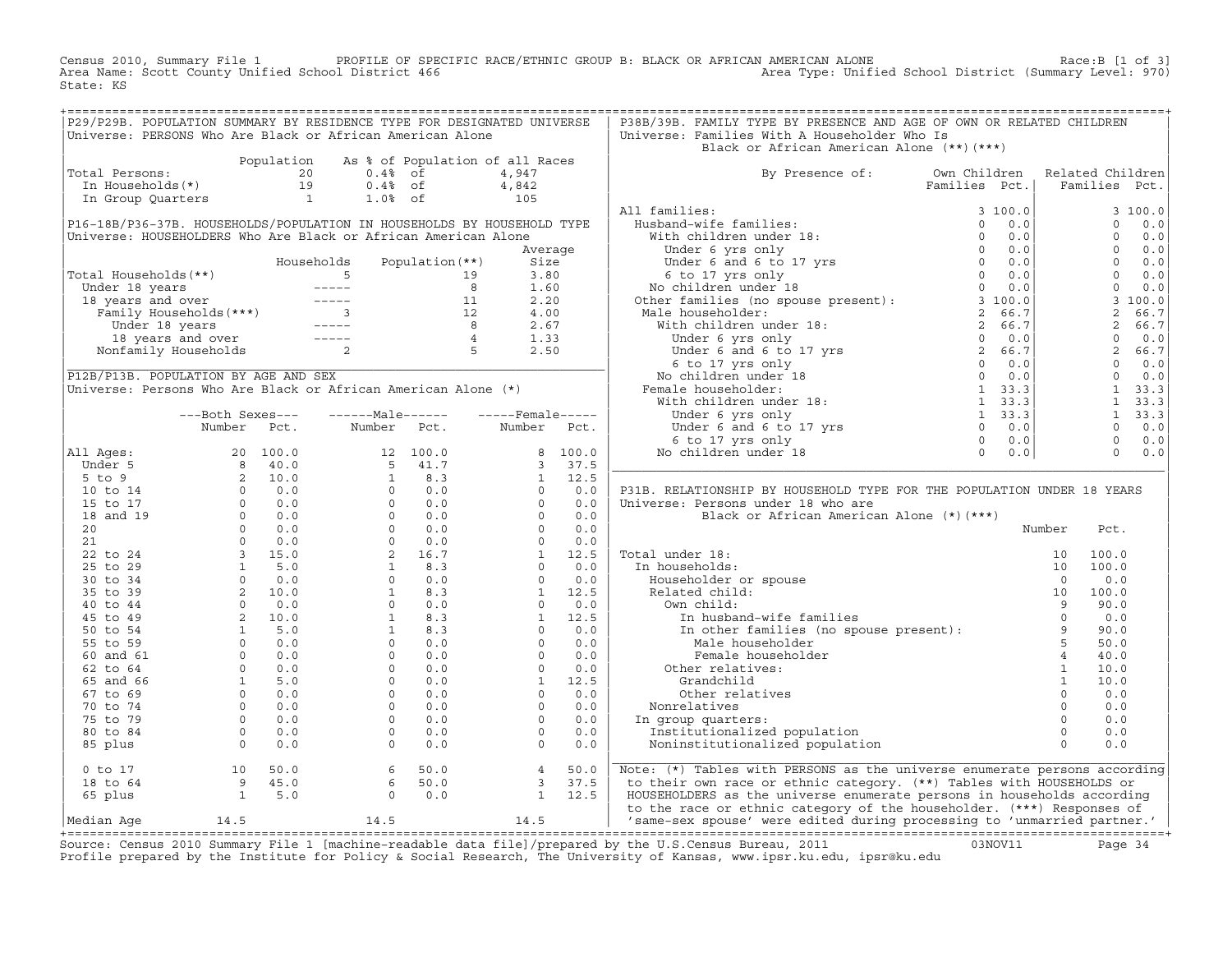Census 2010, Summary File 1 PROFILE OF SPECIFIC RACE/ETHNIC GROUP B: BLACK OR AFRICAN AMERICAN ALONE Race:B [2 of 3]<br>Area Name: Scott County Unified School District 466 Area Type: Unified School District (Summary Level: 97 Area Type: Unified School District (Summary Level: 970) State: KS

| P29B/P34B. RELATIONSHIP BY HOUSEHOLD TYPE FOR ALL PERSONS & PERSONS 65+<br>Universe: Persons Who Are Black or African American Alone (*) (***) |                          |               |                         |                      |                   | PCT14B. PRESENCE OF MULTIGENERATIONAL HOUSEHOLDS<br>Universe: Households With A Householder Who Is<br>Black or African American Alone (**) |                |                  |                 |             |
|------------------------------------------------------------------------------------------------------------------------------------------------|--------------------------|---------------|-------------------------|----------------------|-------------------|--------------------------------------------------------------------------------------------------------------------------------------------|----------------|------------------|-----------------|-------------|
|                                                                                                                                                | All Ages                 |               |                         |                      | 65 years and over |                                                                                                                                            |                |                  | Number          | Pct.        |
|                                                                                                                                                | Number                   | Pct.          |                         | Number               | Pct.              |                                                                                                                                            |                |                  |                 |             |
|                                                                                                                                                |                          |               |                         |                      |                   | Total:                                                                                                                                     |                |                  |                 | 5, 100.0    |
| Total:                                                                                                                                         | 20                       | 100.0         |                         | $\mathbf{1}$         | 100.0             | Household has 3 or more generations<br>Household does not have 3+ generations                                                              |                |                  |                 | 1 20.0      |
| In households:                                                                                                                                 | 19                       | 95.0          |                         | $\mathbf{1}$         | 100.0             |                                                                                                                                            |                |                  | $\overline{4}$  | 80.0        |
| In family households:                                                                                                                          | 1.5                      | 75.0          |                         | $\mathbf{1}$         | 100.0             |                                                                                                                                            |                |                  |                 |             |
| Householder:                                                                                                                                   | $\overline{\mathbf{3}}$  | 15.0          |                         | $\Omega$             | 0.0               |                                                                                                                                            |                |                  |                 |             |
| Male                                                                                                                                           | 2                        | 10.0          |                         | $\Omega$             | 0.0               |                                                                                                                                            |                |                  |                 |             |
| Female                                                                                                                                         | 1                        | 5.0           |                         | $\Omega$             | 0.0               |                                                                                                                                            |                |                  |                 |             |
| Spouse                                                                                                                                         | $\Omega$                 | 0.0           |                         | $\Omega$             | 0.0               | PCT19B. NONRELATIVES BY HOUSEHOLD TYPE (*)(***)                                                                                            |                |                  |                 |             |
| Parent                                                                                                                                         | $\overline{1}$           | 5.0           |                         | $\overline{1}$       | 100.0             | Universe: Nonrelatives who are                                                                                                             |                |                  |                 |             |
| Parent-in-law                                                                                                                                  | $\Omega$                 | 0.0           |                         | $\cap$               | 0.0               | Black or African American Alone (Total: 3)                                                                                                 |                |                  |                 |             |
| Child:                                                                                                                                         | 9                        | 45.0          |                         |                      |                   |                                                                                                                                            |                |                  |                 |             |
| Biological                                                                                                                                     | $\overline{9}$           | 45.0          |                         |                      |                   |                                                                                                                                            | In Family      |                  | In Nonfamily    |             |
| Adopted                                                                                                                                        | $\Omega$                 | 0.0           |                         |                      |                   |                                                                                                                                            | Households     |                  | Households      |             |
| Step                                                                                                                                           | $\Omega$                 | 0.0           |                         |                      |                   |                                                                                                                                            | Number Pct.    |                  | Number Pct.     |             |
| Grandchild                                                                                                                                     | 1                        | 5.0           |                         |                      |                   |                                                                                                                                            |                |                  |                 |             |
| Brother or sister                                                                                                                              | $\Omega$                 | 0.0           |                         |                      |                   | Nonrelatives:                                                                                                                              |                | 1 100.0          |                 | 2 100.0     |
| Son-in-law/daughter-in-law                                                                                                                     | $\Omega$                 | 0.0           |                         |                      |                   | Roomer or boarder                                                                                                                          | $\Omega$       | 0.0              | $\Omega$        | 0.0         |
| Other relatives (#)                                                                                                                            | $\Omega$                 | 0.0           |                         | $\Omega$             | 0.0               | Housemate or roommate                                                                                                                      |                | $0 \qquad 0.0$   | $\Omega$        | 0.0         |
| Nonrelatives                                                                                                                                   | $\mathbf{1}$             | 5.0           |                         | $\Omega$             | 0.0               | Unmarried partner                                                                                                                          |                | 1 100.0          | $\mathbf{1}$    | 50.0        |
| Nonfamily households:                                                                                                                          | $4\overline{ }$          | 20.0          |                         | $\Omega$             | 0.0               | Other nonrelatives                                                                                                                         |                | $0 \t 0.0$       | 1               | 50.0        |
| Male householder:                                                                                                                              | $2^{\circ}$              | 10.0          |                         | $\Omega$             | 0.0               |                                                                                                                                            |                |                  |                 |             |
| Living alone                                                                                                                                   | $\mathbf{1}$             | 5.0           |                         | $\Omega$             | 0.0               |                                                                                                                                            |                |                  |                 |             |
| Not living alone<br>Female householder:                                                                                                        | $\mathbf{1}$             | 5.0           |                         | $\circ$              | 0.0               |                                                                                                                                            |                |                  |                 |             |
|                                                                                                                                                | $\Omega$                 | 0.0           |                         | $\Omega$             | 0.0               | H17B. HOUSING UNITS BY HOUSEHOLDER'S AGE AND TENURE                                                                                        |                |                  |                 |             |
| Living alone                                                                                                                                   |                          | $0 \t 0.0$    |                         | $\Omega$             | 0.0               | Universe: Occupied Housing Units With A Householder Who Is                                                                                 |                |                  |                 |             |
| Not living alone                                                                                                                               |                          | $0 \t 0.0$    |                         | $\Omega$             | 0.0               | Black or African American Alone (**)                                                                                                       |                |                  |                 |             |
| Nonrelatives                                                                                                                                   | $2^{\circ}$              | 10.0          |                         | $\Omega$             | 0.0               |                                                                                                                                            |                |                  |                 |             |
| In group quarters:                                                                                                                             |                          | $1 \quad 5.0$ |                         | $\Omega$<br>$\Omega$ | 0.0               | Age of                                                                                                                                     | Owner Occupied |                  | Renter Occupied |             |
| Institutionalized<br>Noninstitutionalized                                                                                                      | $\mathbf{1}$<br>$\Omega$ | 5.0           |                         | $\Omega$             | 0.0<br>0.0        | Householder                                                                                                                                | Number         | Pct.             | Number          | Pct.        |
|                                                                                                                                                |                          | 0.0           |                         |                      |                   |                                                                                                                                            |                |                  |                 |             |
|                                                                                                                                                |                          |               |                         |                      |                   | All Ages:                                                                                                                                  | $\overline{2}$ | 3, 100.0<br>66.7 | $\Omega$        | 2 100.0     |
| (#) For 65 yrs & over, includes children, siblings, etc. not shown separately                                                                  |                          |               |                         |                      |                   | 15 to 24<br>25 to 34                                                                                                                       | $\circ$        | 0.0              | $\mathbf{1}$    | 0.0<br>50.0 |
|                                                                                                                                                |                          |               |                         |                      |                   | 35 to 44                                                                                                                                   | $\Omega$       | 0.0              | $\Omega$        | 0.0         |
|                                                                                                                                                |                          |               |                         |                      |                   | 45 to 54                                                                                                                                   | $\overline{1}$ | 33.3             | $\mathbf{1}$    | 50.0        |
| P18B. HOUSEHOLD TYPE                                                                                                                           |                          |               |                         |                      |                   | 55 to 59                                                                                                                                   | $\Omega$       | 0.0              | $\Omega$        | 0.0         |
| Universe: Households with a Householder Who is                                                                                                 |                          |               |                         |                      |                   | 60 to 64                                                                                                                                   | $\Omega$       | 0.0              | $\Omega$        | 0.0         |
| Black or African American Alone (**)                                                                                                           |                          |               |                         |                      |                   | 65 to 74                                                                                                                                   | $\Omega$       | 0.0              | $\Omega$        | 0.0         |
|                                                                                                                                                |                          |               | Number                  | Pct.                 |                   | 75 to 84                                                                                                                                   | $\Omega$       | 0.0              | $\Omega$        | 0.0         |
|                                                                                                                                                |                          |               |                         |                      |                   | 85 and over                                                                                                                                | $\Omega$       | 0.0              | $\Omega$        | 0.0         |
| Total:                                                                                                                                         |                          |               |                         | 5, 100.0             |                   |                                                                                                                                            |                |                  |                 |             |
| Family households (***) :                                                                                                                      |                          |               | 3                       | 60.0                 |                   |                                                                                                                                            |                |                  |                 |             |
| Husband-wife families                                                                                                                          |                          |               | $\Omega$                | 0.0                  |                   | Note: $(*)$ Tables with PERSONS as the universe enumerate persons                                                                          |                |                  |                 |             |
| Other families:                                                                                                                                |                          |               | $\overline{\mathbf{3}}$ | 60.0                 |                   | according to their own race or ethnic category. (**) Tables with                                                                           |                |                  |                 |             |
|                                                                                                                                                |                          |               |                         | 2 40.0               |                   | HOUSEHOLDS or HOUSEHOLDERS as the universe enumerate persons in                                                                            |                |                  |                 |             |
| Male householder, no wife present<br>Female householder, no husband present                                                                    |                          |               | $\overline{1}$          | 20.0                 |                   | households according to the race or ethnic category of the                                                                                 |                |                  |                 |             |
| Nonfamily households:                                                                                                                          |                          |               |                         | 2 40.0               |                   | householder. (***) Responses of 'same-sex spouse' were edited                                                                              |                |                  |                 |             |
| Householder living alone                                                                                                                       |                          |               | 1                       | 20.0                 |                   | during processing to 'unmarried partner.'                                                                                                  |                |                  |                 |             |
| Householder not living alone                                                                                                                   |                          |               | $\mathbf{1}$            | 20.0                 |                   |                                                                                                                                            |                |                  |                 |             |
|                                                                                                                                                |                          |               |                         |                      |                   |                                                                                                                                            |                |                  |                 |             |
|                                                                                                                                                |                          |               |                         |                      |                   |                                                                                                                                            |                |                  |                 |             |
|                                                                                                                                                |                          |               |                         |                      |                   |                                                                                                                                            |                |                  |                 |             |

+===================================================================================================================================================+Source: Census 2010 Summary File 1 [machine−readable data file]/prepared by the U.S.Census Bureau, 2011 03NOV11 Page 35 Profile prepared by the Institute for Policy & Social Research, The University of Kansas, www.ipsr.ku.edu, ipsr@ku.edu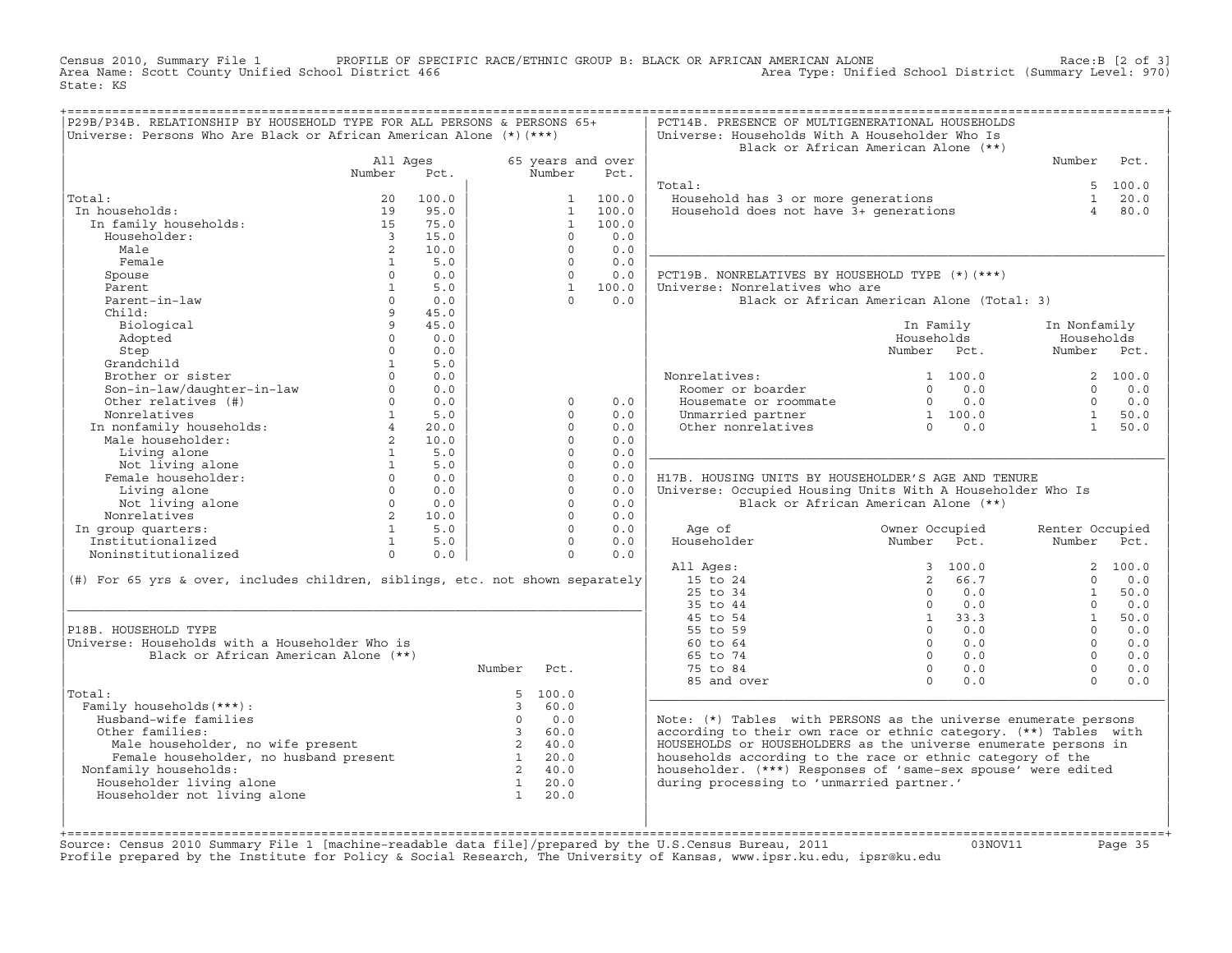Census 2010, Summary File 1 PROFILE OF SPECIFIC RACE/ETHNIC GROUP B: BLACK OR AFRICAN AMERICAN ALONE Race:B [3 of 3]<br>Area Name: Scott County Unified School District 466 Area Type: Unified School District (Summary Level: 97 Area Type: Unified School District (Summary Level: 970) State: KS

+===================================================================================================================================================+|P28B/H16B. HOUSEHOLDS (OCCUPIED HOUSING UNITS) BY HOUSEHOLD SIZE BY TYPE AND BY TENURE | |Universe: Households (Occupied Housing Units) With A Householder Who Is Black or African American Alone (\*\*)(\*\*\*) |

|                             | A11<br>Households | Pct.  | Family<br>Households<br>Pct. | Nonfamily<br>Households | Pct.  | Owner<br>Occupied | Pct.  | Renter<br>Occupied | Pct.  |
|-----------------------------|-------------------|-------|------------------------------|-------------------------|-------|-------------------|-------|--------------------|-------|
| All household sizes:        |                   | 100.0 | 100.0                        |                         | 100.0 |                   | 100.0 |                    | 100.0 |
| 1-person households         |                   | 20.0  | (Family always >1 pers)      |                         | 50.0  |                   | 33.3  |                    | 0.0   |
| 2-person households         |                   | 20.0  | 33.3                         |                         | 0.0   |                   | 33.3  |                    | 0.0   |
| 3-person households         |                   | 0.0   | 0.0                          |                         | 0.0   |                   | 0.0   |                    | 0.0   |
| 4-person households         |                   | 20.0  | 0.0                          |                         | 50.0  |                   | 0.0   |                    | 50.0  |
| 5-person households         |                   | 0.0   | 0.0                          |                         | 0.0   |                   | 0.0   |                    | 0.0   |
| 6-person households         |                   | 40.0  | 66.7                         | $\Omega$                | 0.0   |                   | 33.3  |                    | 50.0  |
| 7-or-more person households | 0                 | 0.0   | 0.0                          | 0                       | 0.0   |                   | 0.0   |                    | 0.0   |

|P16B/P17B/P36B/P37B/H11B/H12B. POPULATION IN HOUSEHOLDS AND AVERAGE HOUSEHOLD SIZE BY TYPE AND BY TENURE | Universe: Population in Households (Occupied Housing Units) With A Householder Who Is Black or African American Alone (\*\*)

|                                | Total<br>Population | Pct.         | In<br>Families   | Pct.                                                                                                                                                                                                                                                                                                                                                                                                                                                                                 | In.<br>Nonfamilies | Pct.                      | In Owner<br>Occupied | Pct.         | In Renter<br>Occupied | Pct.                      |
|--------------------------------|---------------------|--------------|------------------|--------------------------------------------------------------------------------------------------------------------------------------------------------------------------------------------------------------------------------------------------------------------------------------------------------------------------------------------------------------------------------------------------------------------------------------------------------------------------------------|--------------------|---------------------------|----------------------|--------------|-----------------------|---------------------------|
| Total population in households | 19                  | 100.0        | 12 <sup>12</sup> | 63.2                                                                                                                                                                                                                                                                                                                                                                                                                                                                                 |                    | 26.3                      | $\alpha$             | 47.4         | 10                    | 52.6                      |
| Under 18 years                 |                     | 8 100.0      |                  | 8 100.0                                                                                                                                                                                                                                                                                                                                                                                                                                                                              |                    |                           |                      |              |                       |                           |
| 18 years and over              | 11                  | 100.0        | $\overline{4}$   | 36.4                                                                                                                                                                                                                                                                                                                                                                                                                                                                                 |                    |                           |                      |              |                       |                           |
| Average Household Size         | 3.80                | $------$     | 4.00             | $------$                                                                                                                                                                                                                                                                                                                                                                                                                                                                             | 2.50               | $\qquad \qquad - - - - -$ |                      | $3.00$ ----- | 5.00                  | $\qquad \qquad - - - - -$ |
| Under 18 years                 | 1.60                | $------$     | 2.67             | $------$                                                                                                                                                                                                                                                                                                                                                                                                                                                                             |                    |                           |                      |              |                       |                           |
| 18 years and over              |                     | $2.20$ ----- | 1.33             | $\begin{tabular}{cccccc} \multicolumn{2}{c}{} & \multicolumn{2}{c}{} & \multicolumn{2}{c}{} & \multicolumn{2}{c}{} & \multicolumn{2}{c}{} & \multicolumn{2}{c}{} & \multicolumn{2}{c}{} & \multicolumn{2}{c}{} & \multicolumn{2}{c}{} & \multicolumn{2}{c}{} & \multicolumn{2}{c}{} & \multicolumn{2}{c}{} & \multicolumn{2}{c}{} & \multicolumn{2}{c}{} & \multicolumn{2}{c}{} & \multicolumn{2}{c}{} & \multicolumn{2}{c}{} & \multicolumn{2}{c}{} & \multicolumn{2}{c}{} & \mult$ |                    |                           |                      | $- - - - -$  |                       | $- - - - -$               |
|                                |                     |              |                  |                                                                                                                                                                                                                                                                                                                                                                                                                                                                                      |                    |                           |                      |              |                       |                           |

Note: Family household numbers include nonrelatives living with families.

| | PCT20/PCT22B. GROUP OUARTERS POPULATION BY SEX BY AGE BY GROUP OUARTERS TYPE Universe: Population in group quarters for persons who are Black or African American Alone (\*)

|                                               | $---$ All Ages $---$ |       |       | Pct. of<br>All |      | Pct. of<br>Total | 18 Years and Over -------------- | Pct. of<br>Total |
|-----------------------------------------------|----------------------|-------|-------|----------------|------|------------------|----------------------------------|------------------|
|                                               | Number               | Pct.  | Total | Ages           | Male | $18+$            | Female                           | $18+$            |
| All types of group quarters:                  |                      | 100.0 |       | 100.0          |      | 100.0            | $\circ$                          | 0.0              |
| Institutionalized population:                 |                      | 100.0 |       | 100.0          |      | 100.0            | $\Omega$                         | 0.0              |
| Correctional facilities for adults            |                      | 100.0 |       | 100.0          |      | 100.0            | $\Omega$                         | 0.0              |
| Juvenile facilities                           |                      | 0.0   |       | 0.0            |      | 0.0              | $\circ$                          | 0.0              |
| Nursing facilities/skilled-nursing facilities |                      | 0.0   |       | 0.0            |      | 0.0              | $\circ$                          | 0.0              |
| Other institutional facilities                |                      | 0.0   |       | 0.0            |      | 0.0              | $\Omega$                         | 0.0              |
| Noninstitutionalized population:              |                      | 0.0   |       | 0.0            |      | 0.0              |                                  | 0.0              |
| College/university student housing            |                      | 0.0   |       | 0.0            |      | 0.0              | $\circ$                          | 0.0              |
| Military quarters                             |                      | 0.0   |       | 0.0            |      | 0.0              | $\Omega$                         | 0.0              |
| Other noninstitutional facilities             |                      | 0.0   |       | 0.0            |      | 0.0              | $\Omega$                         | 0.0              |

|\_\_\_\_\_\_\_\_\_\_\_\_\_\_\_\_\_\_\_\_\_\_\_\_\_\_\_\_\_\_\_\_\_\_\_\_\_\_\_\_\_\_\_\_\_\_\_\_\_\_\_\_\_\_\_\_\_\_\_\_\_\_\_\_\_\_\_\_\_\_\_\_\_\_\_\_\_\_\_\_\_\_\_\_\_\_\_\_\_\_\_\_\_\_\_\_\_\_\_\_\_\_\_\_\_\_\_\_\_\_\_\_\_\_\_\_\_\_\_\_\_\_\_\_\_\_\_\_\_\_\_\_\_\_\_\_\_\_\_\_\_\_\_\_\_\_\_|

| |

|Note: (\*) Tables with PERSONS as the universe enumerate persons according to their own race or ethnic category. (\*\*) Tables with HOUSEHOLDS | or HOUSEHOLDERS as the universe enumerate persons in households according to the race or ethnic category of the householder. | (\*\*\*) Same−sex couple households are included in the family households category if there is at least one additional person | | related to householder by birth or adoption. Same−sex couple households with no relatives of the householder present are tabulated | | in nonfamily households. Responses of 'same−sex spouse' were edited during processing to 'unmarried partner.' | +===================================================================================================================================================+

Source: Census 2010 Summary File 1 [machine−readable data file]/prepared by the U.S.Census Bureau, 2011 03NOV11 Page 36 Profile prepared by the Institute for Policy & Social Research, The University of Kansas, www.ipsr.ku.edu, ipsr@ku.edu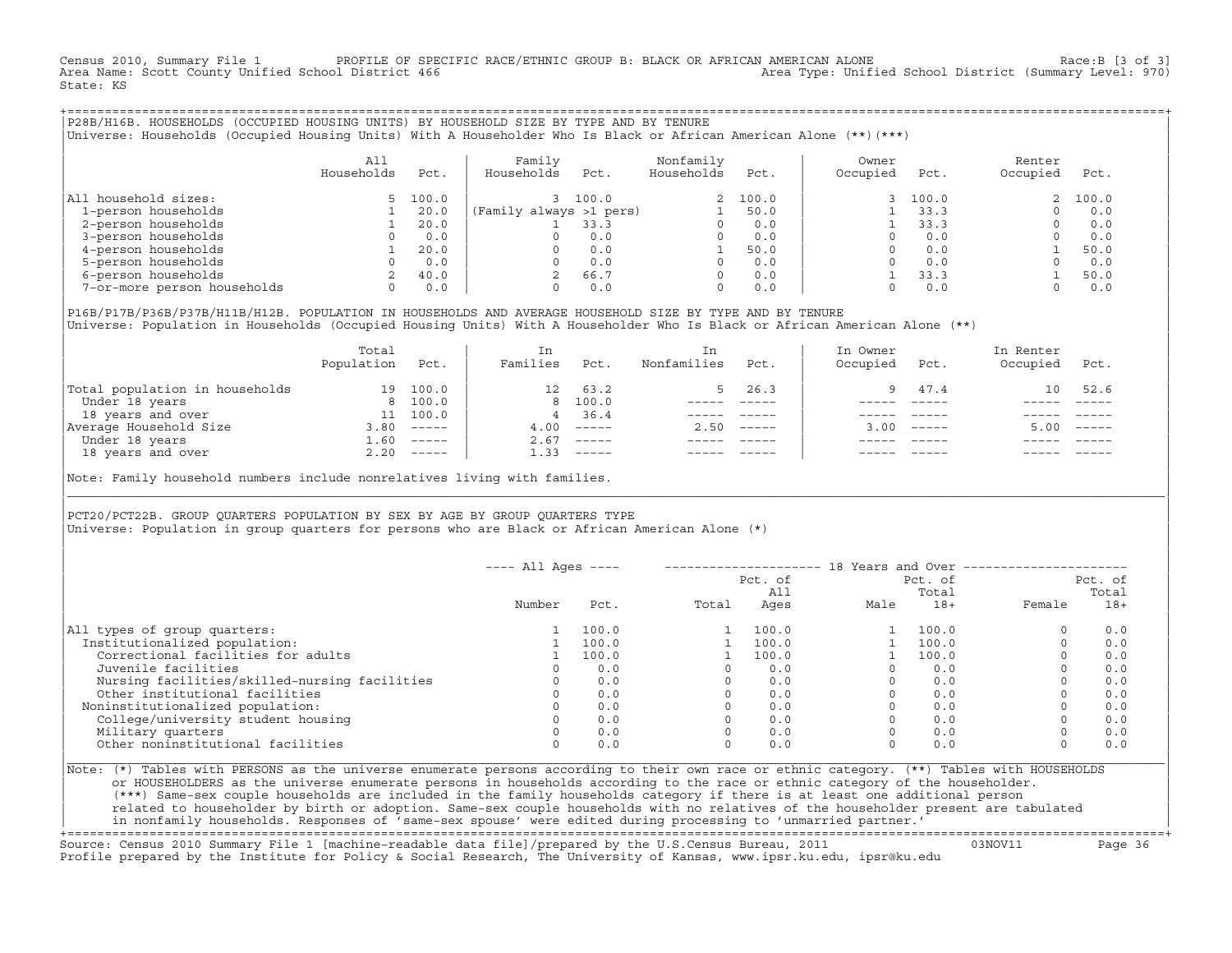Census 2010, Summary File 1 PROFILE OF SPECIFIC RACE/ETHNIC GROUP C: AMERICAN INDIAN AND ALASKA NATIVE ALONE Race:C [1 of 3]<br>Area Name: Scott County Unified School District 466 Area Type: Unified School District (Summary L Area Type: Unified School District (Summary Level: 970) State: KS

|                                                                                                                                                                                                                                                               |                  | Universe: PERSONS Who Are American Indian and Alaska Native Alone                |                  |      | Universe: Families With A Householder Who Is<br>American Indian and Alaska Native Alone (**) (***)                                                                                                                                                                                                                                                                                                                                                               |  |                                                                                                                                                                                                                                                                                       |               |                |
|---------------------------------------------------------------------------------------------------------------------------------------------------------------------------------------------------------------------------------------------------------------|------------------|----------------------------------------------------------------------------------|------------------|------|------------------------------------------------------------------------------------------------------------------------------------------------------------------------------------------------------------------------------------------------------------------------------------------------------------------------------------------------------------------------------------------------------------------------------------------------------------------|--|---------------------------------------------------------------------------------------------------------------------------------------------------------------------------------------------------------------------------------------------------------------------------------------|---------------|----------------|
|                                                                                                                                                                                                                                                               |                  | Population As % of Population of all Races                                       |                  |      |                                                                                                                                                                                                                                                                                                                                                                                                                                                                  |  |                                                                                                                                                                                                                                                                                       |               |                |
| Population As * of Population of all K<br>otal Persons: 30 0.6* of 4,947<br>In Households(*) 30 0.6* of 4,842<br>In Group Quarters 0 0.0* of 105<br>Total Persons:                                                                                            |                  |                                                                                  |                  |      | By Presence of: Own Children Related Children<br>Families Pct.   Families Pct.                                                                                                                                                                                                                                                                                                                                                                                   |  |                                                                                                                                                                                                                                                                                       |               |                |
|                                                                                                                                                                                                                                                               |                  |                                                                                  |                  |      |                                                                                                                                                                                                                                                                                                                                                                                                                                                                  |  |                                                                                                                                                                                                                                                                                       | Families Pct. |                |
|                                                                                                                                                                                                                                                               |                  |                                                                                  |                  |      |                                                                                                                                                                                                                                                                                                                                                                                                                                                                  |  |                                                                                                                                                                                                                                                                                       |               |                |
|                                                                                                                                                                                                                                                               |                  |                                                                                  |                  |      | All families:                                                                                                                                                                                                                                                                                                                                                                                                                                                    |  |                                                                                                                                                                                                                                                                                       |               | 7100.0         |
| P16-18C/P36-37C. HOUSEHOLDS/POPULATION IN HOUSEHOLDS BY HOUSEHOLD TYPE                                                                                                                                                                                        |                  |                                                                                  |                  |      |                                                                                                                                                                                                                                                                                                                                                                                                                                                                  |  |                                                                                                                                                                                                                                                                                       |               | 5 71.4         |
| Universe: HOUSEHOLDERS Who Are American Indian and Alaska Native Alone                                                                                                                                                                                        |                  |                                                                                  |                  |      |                                                                                                                                                                                                                                                                                                                                                                                                                                                                  |  |                                                                                                                                                                                                                                                                                       |               | 2, 28.6        |
|                                                                                                                                                                                                                                                               |                  |                                                                                  | Average          |      |                                                                                                                                                                                                                                                                                                                                                                                                                                                                  |  |                                                                                                                                                                                                                                                                                       |               | $0 \qquad 0.0$ |
|                                                                                                                                                                                                                                                               |                  | Households Population (**)                                                       | Size             |      |                                                                                                                                                                                                                                                                                                                                                                                                                                                                  |  |                                                                                                                                                                                                                                                                                       |               |                |
|                                                                                                                                                                                                                                                               |                  |                                                                                  |                  |      |                                                                                                                                                                                                                                                                                                                                                                                                                                                                  |  |                                                                                                                                                                                                                                                                                       |               |                |
|                                                                                                                                                                                                                                                               |                  |                                                                                  |                  |      |                                                                                                                                                                                                                                                                                                                                                                                                                                                                  |  |                                                                                                                                                                                                                                                                                       |               |                |
|                                                                                                                                                                                                                                                               |                  |                                                                                  |                  |      |                                                                                                                                                                                                                                                                                                                                                                                                                                                                  |  |                                                                                                                                                                                                                                                                                       |               |                |
|                                                                                                                                                                                                                                                               |                  |                                                                                  |                  |      |                                                                                                                                                                                                                                                                                                                                                                                                                                                                  |  |                                                                                                                                                                                                                                                                                       |               |                |
|                                                                                                                                                                                                                                                               |                  |                                                                                  |                  |      |                                                                                                                                                                                                                                                                                                                                                                                                                                                                  |  |                                                                                                                                                                                                                                                                                       |               |                |
|                                                                                                                                                                                                                                                               |                  |                                                                                  |                  |      |                                                                                                                                                                                                                                                                                                                                                                                                                                                                  |  |                                                                                                                                                                                                                                                                                       |               |                |
| Fotal Households (**)<br>Under 18 years<br>18 years and over<br>Family Households (***)<br>The Family Households (***)<br>14 1.75<br>22 3.14<br>Under 18 years<br>14 1.75<br>22 3.14<br>Under 18 years<br>14 1.75<br>22 3.14<br>Under 18 years<br>13 1.86<br> |                  |                                                                                  |                  |      |                                                                                                                                                                                                                                                                                                                                                                                                                                                                  |  | $2\ \n\begin{bmatrix}\n2 & 28.6 \\ 0 & 0.0 \\ 1 & 4.3 \\ 3 & 42.9 \\ 2 & 28.6 \\ 1 & 14.3 \\ 3 & 42.9 \\ 2 & 8.6 \\ 1 & 14.3 \\ 0 & 0.0 \\ 0 & 0.0 \\ 0 & 0.0 \\ 1 & 14.3 \\ 1 & 14.3 \\ 1 & 14.3 \\ 0 & 0.0 \\ 0 & 0.0 \\ 1 & 14.3 \\ 0 & 0.0 \\ 0 & 0.0 \\ 0 & 0.0 \\ 0 & 0.0 \\ 0$ |               |                |
|                                                                                                                                                                                                                                                               |                  |                                                                                  |                  |      |                                                                                                                                                                                                                                                                                                                                                                                                                                                                  |  |                                                                                                                                                                                                                                                                                       |               |                |
| P12C/P13C. POPULATION BY AGE AND SEX<br>Universe: Persons Who Are American Indian and Alaska Native Alone (*)                                                                                                                                                 |                  |                                                                                  |                  |      |                                                                                                                                                                                                                                                                                                                                                                                                                                                                  |  |                                                                                                                                                                                                                                                                                       |               |                |
|                                                                                                                                                                                                                                                               |                  |                                                                                  |                  |      |                                                                                                                                                                                                                                                                                                                                                                                                                                                                  |  |                                                                                                                                                                                                                                                                                       |               |                |
|                                                                                                                                                                                                                                                               |                  |                                                                                  |                  |      |                                                                                                                                                                                                                                                                                                                                                                                                                                                                  |  |                                                                                                                                                                                                                                                                                       |               |                |
|                                                                                                                                                                                                                                                               | ---Both Sexes--- | -------Male------                                                                | -----Female----- |      |                                                                                                                                                                                                                                                                                                                                                                                                                                                                  |  |                                                                                                                                                                                                                                                                                       |               |                |
|                                                                                                                                                                                                                                                               |                  | Number Pct. Number Pct. Number Pct.                                              |                  |      |                                                                                                                                                                                                                                                                                                                                                                                                                                                                  |  |                                                                                                                                                                                                                                                                                       |               |                |
|                                                                                                                                                                                                                                                               |                  |                                                                                  |                  |      |                                                                                                                                                                                                                                                                                                                                                                                                                                                                  |  |                                                                                                                                                                                                                                                                                       |               |                |
|                                                                                                                                                                                                                                                               |                  |                                                                                  |                  |      |                                                                                                                                                                                                                                                                                                                                                                                                                                                                  |  |                                                                                                                                                                                                                                                                                       |               |                |
|                                                                                                                                                                                                                                                               |                  |                                                                                  |                  |      |                                                                                                                                                                                                                                                                                                                                                                                                                                                                  |  |                                                                                                                                                                                                                                                                                       |               |                |
|                                                                                                                                                                                                                                                               |                  |                                                                                  |                  |      | P31C. RELATIONSHIP BY HOUSEHOLD TYPE FOR THE POPULATION UNDER 18 YEARS                                                                                                                                                                                                                                                                                                                                                                                           |  |                                                                                                                                                                                                                                                                                       |               |                |
|                                                                                                                                                                                                                                                               |                  |                                                                                  |                  |      | Universe: Persons under 18 who are                                                                                                                                                                                                                                                                                                                                                                                                                               |  |                                                                                                                                                                                                                                                                                       |               |                |
|                                                                                                                                                                                                                                                               |                  |                                                                                  |                  |      | American Indian and Alaska Native Alone (*)(***)                                                                                                                                                                                                                                                                                                                                                                                                                 |  |                                                                                                                                                                                                                                                                                       |               |                |
|                                                                                                                                                                                                                                                               |                  |                                                                                  |                  |      |                                                                                                                                                                                                                                                                                                                                                                                                                                                                  |  | Number                                                                                                                                                                                                                                                                                | Pct.          |                |
|                                                                                                                                                                                                                                                               |                  |                                                                                  |                  |      |                                                                                                                                                                                                                                                                                                                                                                                                                                                                  |  |                                                                                                                                                                                                                                                                                       |               |                |
|                                                                                                                                                                                                                                                               |                  |                                                                                  |                  |      |                                                                                                                                                                                                                                                                                                                                                                                                                                                                  |  |                                                                                                                                                                                                                                                                                       |               |                |
|                                                                                                                                                                                                                                                               |                  |                                                                                  |                  |      |                                                                                                                                                                                                                                                                                                                                                                                                                                                                  |  |                                                                                                                                                                                                                                                                                       |               |                |
|                                                                                                                                                                                                                                                               |                  |                                                                                  |                  |      |                                                                                                                                                                                                                                                                                                                                                                                                                                                                  |  |                                                                                                                                                                                                                                                                                       |               |                |
|                                                                                                                                                                                                                                                               |                  |                                                                                  |                  |      |                                                                                                                                                                                                                                                                                                                                                                                                                                                                  |  |                                                                                                                                                                                                                                                                                       |               |                |
|                                                                                                                                                                                                                                                               |                  |                                                                                  |                  |      |                                                                                                                                                                                                                                                                                                                                                                                                                                                                  |  |                                                                                                                                                                                                                                                                                       |               |                |
|                                                                                                                                                                                                                                                               |                  |                                                                                  |                  |      |                                                                                                                                                                                                                                                                                                                                                                                                                                                                  |  |                                                                                                                                                                                                                                                                                       |               |                |
|                                                                                                                                                                                                                                                               |                  |                                                                                  |                  |      |                                                                                                                                                                                                                                                                                                                                                                                                                                                                  |  |                                                                                                                                                                                                                                                                                       |               |                |
|                                                                                                                                                                                                                                                               |                  |                                                                                  |                  |      |                                                                                                                                                                                                                                                                                                                                                                                                                                                                  |  |                                                                                                                                                                                                                                                                                       |               |                |
|                                                                                                                                                                                                                                                               |                  |                                                                                  |                  |      |                                                                                                                                                                                                                                                                                                                                                                                                                                                                  |  |                                                                                                                                                                                                                                                                                       |               |                |
|                                                                                                                                                                                                                                                               |                  |                                                                                  |                  |      | $\begin{tabular}{llllllll} \texttt{al under 18:} & & & & & 11 & 100.0 \\ \texttt{n} \texttt{households:} & & & & 11 & 100.0 \\ \texttt{Householder or spouse} & & & & 11 & 100.0 \\ \texttt{Related child:} & & & & 11 & 100.0 \\ \texttt{0} \texttt{Wn child:} & & & 11 & 100.0 \\ \texttt{In husband-wife families} & & & 11 & 100.0 \\ \texttt{In other families (no spouse present):} & & 2 & 18.2 \\ \texttt{Male householder} & & 0 & 0.0 \\ \texttt{0} &$ |  |                                                                                                                                                                                                                                                                                       | 18.2          |                |
|                                                                                                                                                                                                                                                               |                  |                                                                                  |                  |      |                                                                                                                                                                                                                                                                                                                                                                                                                                                                  |  |                                                                                                                                                                                                                                                                                       | 0.0           |                |
|                                                                                                                                                                                                                                                               |                  |                                                                                  |                  |      |                                                                                                                                                                                                                                                                                                                                                                                                                                                                  |  |                                                                                                                                                                                                                                                                                       | 0.0           |                |
|                                                                                                                                                                                                                                                               |                  |                                                                                  |                  |      |                                                                                                                                                                                                                                                                                                                                                                                                                                                                  |  |                                                                                                                                                                                                                                                                                       | 0.0           |                |
|                                                                                                                                                                                                                                                               |                  |                                                                                  |                  |      |                                                                                                                                                                                                                                                                                                                                                                                                                                                                  |  |                                                                                                                                                                                                                                                                                       | 0.0           |                |
|                                                                                                                                                                                                                                                               |                  |                                                                                  |                  |      |                                                                                                                                                                                                                                                                                                                                                                                                                                                                  |  |                                                                                                                                                                                                                                                                                       | 0.0           |                |
|                                                                                                                                                                                                                                                               |                  |                                                                                  |                  |      |                                                                                                                                                                                                                                                                                                                                                                                                                                                                  |  |                                                                                                                                                                                                                                                                                       | 0.0           |                |
|                                                                                                                                                                                                                                                               |                  |                                                                                  |                  |      |                                                                                                                                                                                                                                                                                                                                                                                                                                                                  |  |                                                                                                                                                                                                                                                                                       | 0.0           |                |
|                                                                                                                                                                                                                                                               |                  |                                                                                  |                  | 21.4 | Male householder<br>Male householder<br>Female householder<br>Temale householder<br>Other relatives:<br>Grandchild<br>Other relatives<br>Other relatives<br>Nonrelatives<br>In group quarters:<br>Institutionalized population<br>Noninstitutionaliz<br>Note: (*) Tables with PERSONS as the universe enumerate persons according                                                                                                                                |  |                                                                                                                                                                                                                                                                                       |               |                |
|                                                                                                                                                                                                                                                               |                  |                                                                                  |                  |      | to their own race or ethnic category. (**) Tables with HOUSEHOLDS or                                                                                                                                                                                                                                                                                                                                                                                             |  |                                                                                                                                                                                                                                                                                       |               |                |
|                                                                                                                                                                                                                                                               |                  | 0 to 17<br>18 to 64<br>17 56.7<br>2 6.7<br>2 6.7<br>1 6.3<br>1 7.1<br>3<br>1 7.1 |                  |      | HOUSEHOLDERS as the universe enumerate persons in households according<br>Median Age 22.5 18.0 18.0 28.0 to the race or ethnic category of the householder. (***) Responses of 18.0 28.0<br>To the race or ethnic category of the householder. (***) Responses of 18.0 28.0 28.0 28.0 28.0 28.0 28.0 28.0<br>                                                                                                                                                    |  |                                                                                                                                                                                                                                                                                       |               |                |

+===================================================================================================================================================+Source: Census 2010 Summary File 1 [machine−readable data file]/prepared by the U.S.Census Bureau, 2011 03NOV11 Page 37 Profile prepared by the Institute for Policy & Social Research, The University of Kansas, www.ipsr.ku.edu, ipsr@ku.edu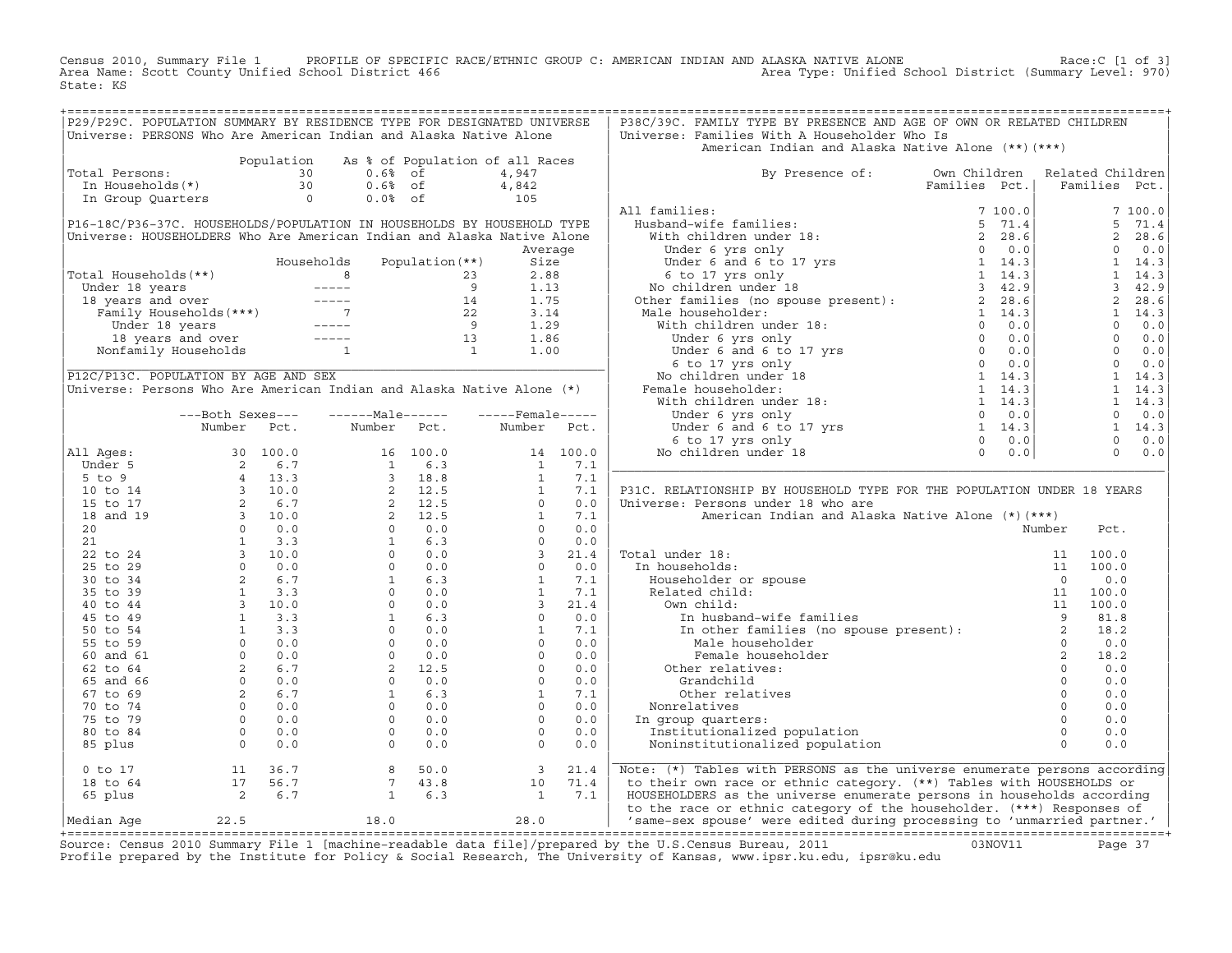Census 2010, Summary File 1 PROFILE OF SPECIFIC RACE/ETHNIC GROUP C: AMERICAN INDIAN AND ALASKA NATIVE ALONE Race:C [2 of 3]<br>Area Name: Scott County Unified School District 466 Rece/ETHNIC GROUP C: AMERICAN INDIAN AND ALAS Area Type: Unified School District (Summary Level: 970) State: KS

| P29C/P34C. RELATIONSHIP BY HOUSEHOLD TYPE FOR ALL PERSONS & PERSONS 65+<br>Universe: Persons Who Are American Indian and Alaska Native Alone (*) (***) |                        |              |                          |             | PCT14C. PRESENCE OF MULTIGENERATIONAL HOUSEHOLDS<br>Universe: Households With A Householder Who Is<br>American Indian and Alaska Native Alone (**) |                                     |                             |                 |          |
|--------------------------------------------------------------------------------------------------------------------------------------------------------|------------------------|--------------|--------------------------|-------------|----------------------------------------------------------------------------------------------------------------------------------------------------|-------------------------------------|-----------------------------|-----------------|----------|
|                                                                                                                                                        | All Ages               |              | 65 years and over        |             |                                                                                                                                                    |                                     |                             | Number Pct.     |          |
|                                                                                                                                                        | Number                 | Pct.         | Number                   | Pct.        |                                                                                                                                                    |                                     |                             |                 |          |
|                                                                                                                                                        |                        |              |                          |             | Total:                                                                                                                                             |                                     |                             |                 | 8 100.0  |
| Total:                                                                                                                                                 | 30                     | 100.0        | 2                        | 100.0       | Household has 3 or more generations<br>Household does not have 3+ generations                                                                      |                                     |                             | $\Omega$        | 0.0      |
| In households:                                                                                                                                         | 30                     | 100.0        | $\overline{2}$           | 100.0       |                                                                                                                                                    |                                     |                             | 8               | 100.0    |
| In family households:                                                                                                                                  | 27                     | 90.0         | 2                        | 100.0       |                                                                                                                                                    |                                     |                             |                 |          |
| Householder:                                                                                                                                           | $7\overline{ }$        | 23.3         | $\mathbf{1}$             | 50.0        |                                                                                                                                                    |                                     |                             |                 |          |
| Male                                                                                                                                                   | $\overline{4}$         | 13.3         | $\mathbf{1}$             | 50.0        |                                                                                                                                                    |                                     |                             |                 |          |
| Female                                                                                                                                                 | $\mathbf{3}$<br>5      | 10.0<br>16.7 | $\Omega$<br>$\mathbf{1}$ | 0.0         |                                                                                                                                                    |                                     |                             |                 |          |
| Spouse<br>Parent                                                                                                                                       | $\Omega$               | 0.0          | $\Omega$                 | 50.0<br>0.0 | PCT19C. NONRELATIVES BY HOUSEHOLD TYPE (*) (***)<br>Universe: Nonrelatives who are                                                                 |                                     |                             |                 |          |
| Parent-in-law                                                                                                                                          | $\Omega$               | 0.0          | $\Omega$                 | 0.0         | American Indian and Alaska Native Alone (Total: 2)                                                                                                 |                                     |                             |                 |          |
| Child:                                                                                                                                                 | 13                     | 43.3         |                          |             |                                                                                                                                                    |                                     |                             |                 |          |
| Biological                                                                                                                                             | 13                     | 43.3         |                          |             |                                                                                                                                                    |                                     | In Family                   | In Nonfamily    |          |
| Adopted                                                                                                                                                | $\Omega$               | 0.0          |                          |             |                                                                                                                                                    | Households                          |                             | Households      |          |
| Step                                                                                                                                                   | $\Omega$               | 0.0          |                          |             |                                                                                                                                                    | Number Pct.                         |                             | Number Pct.     |          |
| Grandchild                                                                                                                                             | $\Omega$               | 0.0          |                          |             |                                                                                                                                                    |                                     |                             |                 |          |
| Brother or sister                                                                                                                                      |                        | 6.7          |                          |             | Nonrelatives:                                                                                                                                      |                                     | 0 100.0                     |                 | 2 100.0  |
|                                                                                                                                                        | $\circ$                | 0.0          |                          |             | Roomer or boarder                                                                                                                                  | $\Omega$                            | <b>Contractor</b>           | $\Omega$        | 0.0      |
| Son-in-law/daughter-in-law<br>Other relatives (#)                                                                                                      | $\Omega$               | 0.0          | $\Omega$                 | 0.0         | Housemate or roommate                                                                                                                              |                                     | $\sim 10^{11}$ km s $^{-1}$ | $\Omega$        | 0.0      |
| Nonrelatives                                                                                                                                           |                        | $0 \t 0.0$   | $\cap$                   | 0.0         | Unmarried partner                                                                                                                                  |                                     | $\sim 10^{11}$ km           |                 | 2 100.0  |
| Nonrelatives<br>In nonfamily households:<br>Male householder:<br>1                                                                                     |                        | 10.0         | $\Omega$                 | 0.0         | Other nonrelatives                                                                                                                                 | $\begin{matrix}0\\0\\0\end{matrix}$ |                             | $\cap$          | 0.0      |
|                                                                                                                                                        |                        | 3.3          | $\Omega$                 | 0.0         |                                                                                                                                                    |                                     |                             |                 |          |
| Living alone                                                                                                                                           | 1                      | 3.3          | $\Omega$                 | 0.0         |                                                                                                                                                    |                                     |                             |                 |          |
| Not living alone                                                                                                                                       | $\Omega$               | 0.0          | $\Omega$                 | 0.0         |                                                                                                                                                    |                                     |                             |                 |          |
| Female householder:                                                                                                                                    | $\Omega$               | 0.0          | $\Omega$                 | 0.0         | H17C. HOUSING UNITS BY HOUSEHOLDER'S AGE AND TENURE                                                                                                |                                     |                             |                 |          |
| Living alone                                                                                                                                           | $\Omega$               | 0.0          | $\circ$                  | 0.0         | Universe: Occupied Housing Units With A Householder Who Is                                                                                         |                                     |                             |                 |          |
| Not living alone                                                                                                                                       | $\Omega$               | 0.0          | $\Omega$                 | 0.0         | American Indian and Alaska Native Alone (**)                                                                                                       |                                     |                             |                 |          |
| Nonrelatives                                                                                                                                           | $2 \quad \blacksquare$ | 6.7          | $\Omega$                 | 0.0         |                                                                                                                                                    |                                     |                             |                 |          |
| In group quarters:                                                                                                                                     | $\Omega$               | 0.0          | $\Omega$                 | 0.0         | Age of                                                                                                                                             | Owner Occupied                      |                             | Renter Occupied |          |
| Institutionalized                                                                                                                                      | $\Omega$               | 0.0          | $\Omega$                 | 0.0         | Householder                                                                                                                                        | Number Pct.                         |                             | Number          | Pct.     |
| Noninstitutionalized                                                                                                                                   | $\Omega$               | 0.0          | $\Omega$                 | 0.0         |                                                                                                                                                    |                                     |                             |                 |          |
|                                                                                                                                                        |                        |              |                          |             | All Ages:                                                                                                                                          |                                     | 3, 100.0                    |                 | 5, 100.0 |
| (#) For 65 yrs & over, includes children, siblings, etc. not shown separately                                                                          |                        |              |                          |             | 15 to 24                                                                                                                                           | $\Omega$                            | 0.0                         | $\overline{3}$  | 60.0     |
|                                                                                                                                                        |                        |              |                          |             | 25 to 34                                                                                                                                           | $\Omega$                            | 0.0                         | $\Omega$        | $0.0$    |
|                                                                                                                                                        |                        |              |                          |             | 35 to 44                                                                                                                                           | $\Omega$                            | 0.0                         | 1               | 20.0     |
|                                                                                                                                                        |                        |              |                          |             | 45 to 54                                                                                                                                           |                                     | $1 \t33.3$                  | $\cap$          | 0.0      |
| P18C. HOUSEHOLD TYPE                                                                                                                                   |                        |              |                          |             | 55 to 59                                                                                                                                           |                                     | $0 \t 0.0$                  | $\Omega$        | 0.0      |
| Universe: Households with a Householder Who is                                                                                                         |                        |              |                          |             | $60 \text{ to } 64$                                                                                                                                |                                     | $1 \t33.3$                  | 1               | 20.0     |
| American Indian and Alaska Native Alone (**)                                                                                                           |                        |              |                          |             | 65 to 74                                                                                                                                           |                                     | $1 \t33.3$                  | $\Omega$        | 0.0      |
|                                                                                                                                                        |                        | Number       | Pct.                     |             | 75 to 84                                                                                                                                           |                                     | $0 \qquad 0.0$              | $\cap$          | 0.0      |
|                                                                                                                                                        |                        |              |                          |             | 85 and over                                                                                                                                        | $\Omega$                            | 0.0                         | $\Omega$        | 0.0      |
| Total:                                                                                                                                                 |                        |              | 100.0<br>8               |             |                                                                                                                                                    |                                     |                             |                 |          |
| Family households (***) :                                                                                                                              |                        |              | 87.5<br>7                |             |                                                                                                                                                    |                                     |                             |                 |          |
| Husband-wife families                                                                                                                                  |                        |              | 5 <sub>5</sub><br>62.5   |             | Note: $(*)$ Tables with PERSONS as the universe enumerate persons                                                                                  |                                     |                             |                 |          |
| Other families:                                                                                                                                        |                        |              | 2 25.0                   |             | according to their own race or ethnic category. (**) Tables with                                                                                   |                                     |                             |                 |          |
|                                                                                                                                                        |                        |              |                          |             | HOUSEHOLDS or HOUSEHOLDERS as the universe enumerate persons in                                                                                    |                                     |                             |                 |          |
|                                                                                                                                                        |                        |              |                          |             | households according to the race or ethnic category of the                                                                                         |                                     |                             |                 |          |
| France nouseholder, no wife present<br>Female householder, no husband present<br>iamily households:<br>useholder living alone<br>Nonfamily households: |                        |              |                          |             | householder. (***) Responses of 'same-sex spouse' were edited                                                                                      |                                     |                             |                 |          |
| Householder living alone                                                                                                                               |                        |              | 1 12.5                   |             | during processing to 'unmarried partner.'                                                                                                          |                                     |                             |                 |          |
| Householder not living alone                                                                                                                           |                        |              | $\Omega$<br>0.0          |             |                                                                                                                                                    |                                     |                             |                 |          |
|                                                                                                                                                        |                        |              |                          |             |                                                                                                                                                    |                                     |                             |                 |          |
|                                                                                                                                                        |                        |              |                          |             |                                                                                                                                                    |                                     |                             |                 |          |

+===================================================================================================================================================+Source: Census 2010 Summary File 1 [machine−readable data file]/prepared by the U.S.Census Bureau, 2011 03NOV11 Page 38 Profile prepared by the Institute for Policy & Social Research, The University of Kansas, www.ipsr.ku.edu, ipsr@ku.edu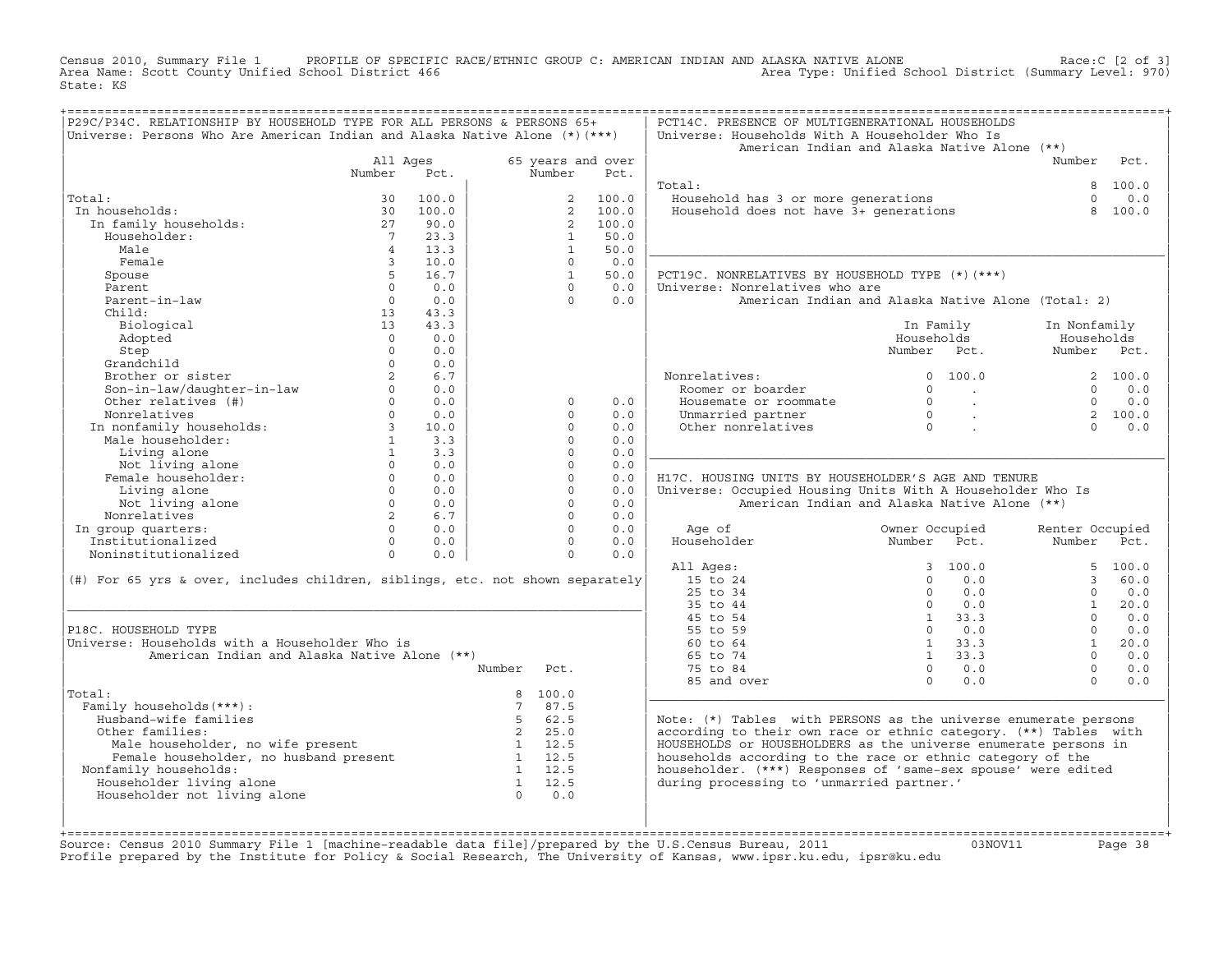Census 2010, Summary File 1 PROFILE OF SPECIFIC RACE/ETHNIC GROUP C: AMERICAN INDIAN AND ALASKA NATIVE ALONE Race:C [3 of 3]<br>Area Name: Scott County Unified School District 466 Area Type: Unified School District (Summary L Area Type: Unified School District (Summary Level: 970) State: KS

+===================================================================================================================================================+|P28C/H16C. HOUSEHOLDS (OCCUPIED HOUSING UNITS) BY HOUSEHOLD SIZE BY TYPE AND BY TENURE | |Universe: Households (Occupied Housing Units) With A Householder Who Is American Indian and Alaska Native Alone (\*\*)(\*\*\*) |

|                             | A11<br>Households | Pct.  | Family<br>Households    | Pct.  | Nonfamily<br>Households | Pct.  | Owner<br>Occupied | Pct.  | Renter<br>Occupied | Pct.  |
|-----------------------------|-------------------|-------|-------------------------|-------|-------------------------|-------|-------------------|-------|--------------------|-------|
| All household sizes:        |                   | 100.0 |                         | 100.0 |                         | 100.0 |                   | 100.0 | $5 -$              | 100.0 |
| 1-person households         |                   | 12.5  | (Family always >1 pers) |       |                         | 100.0 |                   | 33.3  |                    | 0.0   |
| 2-person households         |                   | 50.0  | 4                       | 57.1  |                         | 0.0   |                   | 66.7  |                    | 40.0  |
| 3-person households         |                   | 0.0   |                         | 0.0   |                         | 0.0   |                   | 0.0   |                    | 0.0   |
| 4-person households         |                   | 12.5  |                         | 14.3  |                         | 0.0   |                   | 0.0   |                    | 20.0  |
| 5-person households         |                   | 25.0  |                         | 28.6  |                         | 0.0   |                   | 0.0   |                    | 40.0  |
| 6-person households         | $\Omega$          | 0.0   |                         | 0.0   | $\Omega$                | 0.0   |                   | 0.0   |                    | 0.0   |
| 7-or-more person households | 0                 | 0.0   |                         | 0.0   | $\Omega$                | 0.0   |                   | 0.0   |                    | 0.0   |

|P16C/P17C/P36C/P37C/H11C/H12C. POPULATION IN HOUSEHOLDS AND AVERAGE HOUSEHOLD SIZE BY TYPE AND BY TENURE | Universe: Population in Households (Occupied Housing Units) With A Householder Who Is American Indian and Alaska Native Alone (\*\*)

|                                | Total<br>Population | Pct.         | In<br>Families | Pct.                                                                                                                                                                                                                                                                                                                                                                                                                                                                                 | In.<br>Nonfamilies | Pct.     | In Owner<br>Occupied | Pct.          | In Renter<br>Occupied | Pct.                      |
|--------------------------------|---------------------|--------------|----------------|--------------------------------------------------------------------------------------------------------------------------------------------------------------------------------------------------------------------------------------------------------------------------------------------------------------------------------------------------------------------------------------------------------------------------------------------------------------------------------------|--------------------|----------|----------------------|---------------|-----------------------|---------------------------|
| Total population in households | 23                  | 100.0        | 22             | 95.7                                                                                                                                                                                                                                                                                                                                                                                                                                                                                 |                    | 4.3      |                      | 21.7          | 18                    | 78.3                      |
| Under 18 years                 |                     | 9 100.0      |                | 9 100.0                                                                                                                                                                                                                                                                                                                                                                                                                                                                              |                    |          |                      |               |                       |                           |
| 18 years and over              | 14                  | 100.0        | 13             | 92.9                                                                                                                                                                                                                                                                                                                                                                                                                                                                                 |                    |          |                      |               |                       |                           |
| Average Household Size         | 2.88                | $------$     | 3.14           | $------$                                                                                                                                                                                                                                                                                                                                                                                                                                                                             | 1.00               | $------$ | - 67                 | $\frac{1}{2}$ | 3.60                  | $\qquad \qquad - - - - -$ |
| Under 18 years                 | 1.13                | $------$     | 1.29           | $------$                                                                                                                                                                                                                                                                                                                                                                                                                                                                             |                    |          |                      |               |                       |                           |
| 18 years and over              |                     | $1.75$ ----- | 1.86           | $\begin{tabular}{cccccc} \multicolumn{2}{c}{} & \multicolumn{2}{c}{} & \multicolumn{2}{c}{} & \multicolumn{2}{c}{} & \multicolumn{2}{c}{} & \multicolumn{2}{c}{} & \multicolumn{2}{c}{} & \multicolumn{2}{c}{} & \multicolumn{2}{c}{} & \multicolumn{2}{c}{} & \multicolumn{2}{c}{} & \multicolumn{2}{c}{} & \multicolumn{2}{c}{} & \multicolumn{2}{c}{} & \multicolumn{2}{c}{} & \multicolumn{2}{c}{} & \multicolumn{2}{c}{} & \multicolumn{2}{c}{} & \multicolumn{2}{c}{} & \mult$ |                    |          |                      | $- - - - -$   |                       | $- - - - -$               |
|                                |                     |              |                |                                                                                                                                                                                                                                                                                                                                                                                                                                                                                      |                    |          |                      |               |                       |                           |

Note: Family household numbers include nonrelatives living with families.

| | PCT20/PCT22C. GROUP OUARTERS POPULATION BY SEX BY AGE BY GROUP OUARTERS TYPE Universe: Population in group quarters for persons who are American Indian and Alaska Native Alone (\*)

|                                               |        |       |       | Pct. of<br>All |      | Pct. of<br>Total | Pct. of<br>Total |       |  |
|-----------------------------------------------|--------|-------|-------|----------------|------|------------------|------------------|-------|--|
|                                               | Number | Pct.  | Total | Ages           | Male | $18+$            | Female           | $18+$ |  |
| All types of group quarters:                  |        | 100.0 |       |                |      |                  |                  |       |  |
| Institutionalized population:                 |        |       |       |                |      |                  |                  |       |  |
| Correctional facilities for adults            |        |       |       |                |      |                  |                  |       |  |
| Juvenile facilities                           |        |       |       |                |      |                  |                  |       |  |
| Nursing facilities/skilled-nursing facilities |        |       |       |                |      |                  |                  |       |  |
| Other institutional facilities                |        |       |       |                |      |                  |                  |       |  |
| Noninstitutionalized population:              |        |       |       |                |      |                  |                  |       |  |
| College/university student housing            |        |       |       |                |      |                  |                  |       |  |
| Military quarters                             |        |       |       |                |      |                  |                  |       |  |
| Other noninstitutional facilities             |        |       |       |                |      |                  |                  |       |  |

|\_\_\_\_\_\_\_\_\_\_\_\_\_\_\_\_\_\_\_\_\_\_\_\_\_\_\_\_\_\_\_\_\_\_\_\_\_\_\_\_\_\_\_\_\_\_\_\_\_\_\_\_\_\_\_\_\_\_\_\_\_\_\_\_\_\_\_\_\_\_\_\_\_\_\_\_\_\_\_\_\_\_\_\_\_\_\_\_\_\_\_\_\_\_\_\_\_\_\_\_\_\_\_\_\_\_\_\_\_\_\_\_\_\_\_\_\_\_\_\_\_\_\_\_\_\_\_\_\_\_\_\_\_\_\_\_\_\_\_\_\_\_\_\_\_\_\_|

| |

| or HOUSEHOLDERS as the universe enumerate persons in households according to the race or ethnic category of the householder. | | (\*\*\*) Same−sex couple households are included in the family households category if there is at least one additional person | | related to householder by birth or adoption. Same−sex couple households with no relatives of the householder present are tabulated | | in nonfamily households. Responses of 'same−sex spouse' were edited during processing to 'unmarried partner.' | +===================================================================================================================================================+

Source: Census 2010 Summary File 1 [machine−readable data file]/prepared by the U.S.Census Bureau, 2011 03NOV11 Page 39 Profile prepared by the Institute for Policy & Social Research, The University of Kansas, www.ipsr.ku.edu, ipsr@ku.edu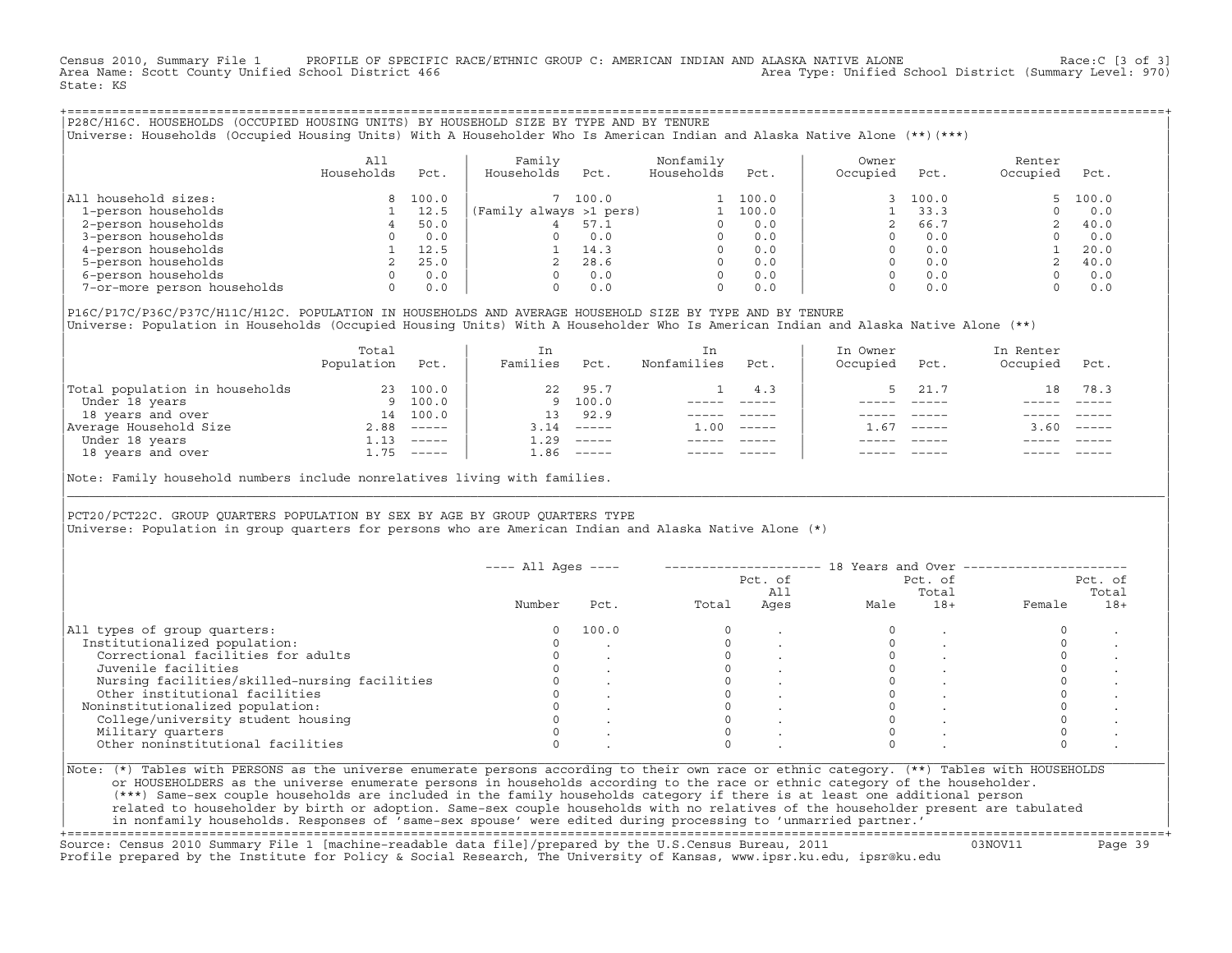Census 2010, Summary File 1 PROFILE OF SPECIFIC RACE/ETHNIC GROUP D: ASIAN ALONE Race:D [1 of 3]<br>Area Name: Scott County Unified School District 466 Area Type: Unified School District (Summary Level: 970) Area Type: Unified School District (Summary Level: 970) State: KS

| P29/P29D. POPULATION SUMMARY BY RESIDENCE TYPE FOR DESIGNATED UNIVERSE                                                                                                                                                                                   |  |                                                          |  | P38D/39D. FAMILY TYPE BY PRESENCE AND AGE OF OWN OR RELATED CHILDREN                                                                                                                                                                                                                                                                                                                                                                                                               |  |  |
|----------------------------------------------------------------------------------------------------------------------------------------------------------------------------------------------------------------------------------------------------------|--|----------------------------------------------------------|--|------------------------------------------------------------------------------------------------------------------------------------------------------------------------------------------------------------------------------------------------------------------------------------------------------------------------------------------------------------------------------------------------------------------------------------------------------------------------------------|--|--|
| Universe: PERSONS Who Are Asian Alone                                                                                                                                                                                                                    |  |                                                          |  | Universe: Families With A Householder Who Is<br>Asian Alone (**)(***)                                                                                                                                                                                                                                                                                                                                                                                                              |  |  |
| Total Persons:<br>Total Persons:<br>The Households (*)<br>The Households (*)<br>The Bould Communication of all Races<br>The Households (*)<br>The Group Quarters<br>The Group Quarters<br>Communication of the Association of the Association            |  |                                                          |  |                                                                                                                                                                                                                                                                                                                                                                                                                                                                                    |  |  |
|                                                                                                                                                                                                                                                          |  |                                                          |  | By Presence of: Own Children Related Children<br>Families Pct.   Families Pct.                                                                                                                                                                                                                                                                                                                                                                                                     |  |  |
|                                                                                                                                                                                                                                                          |  |                                                          |  |                                                                                                                                                                                                                                                                                                                                                                                                                                                                                    |  |  |
|                                                                                                                                                                                                                                                          |  |                                                          |  |                                                                                                                                                                                                                                                                                                                                                                                                                                                                                    |  |  |
|                                                                                                                                                                                                                                                          |  |                                                          |  | $\begin{tabular}{l c c c} \multicolumn{3}{l}{ \textbf{Byp} \textbf{ Presence of:}} & \multicolumn{3}{l}{ \textbf{byp} \textbf{ Presence of:}} & \multicolumn{3}{l}{ \textbf{byp} \textbf{ Presence of:}} & \multicolumn{3}{l}{ \textbf{Families Pct.}} & \multicolumn{3}{l}{ \textbf{Families Pct.}} & \multicolumn{3}{l}{ \textbf{Families Pct.}} \\ & \multicolumn{3}{l}{ \textbf{Families Pct.}} & \multicolumn{3}{l}{ \textbf{Families Pct.}} & \multicolumn{3}{l}{ \textbf{F$ |  |  |
| P16-18D/P36-37D. HOUSEHOLDS/POPULATION IN HOUSEHOLDS BY HOUSEHOLD TYPE                                                                                                                                                                                   |  |                                                          |  |                                                                                                                                                                                                                                                                                                                                                                                                                                                                                    |  |  |
| Universe: HOUSEHOLDERS Who Are Asian Alone                                                                                                                                                                                                               |  |                                                          |  |                                                                                                                                                                                                                                                                                                                                                                                                                                                                                    |  |  |
|                                                                                                                                                                                                                                                          |  |                                                          |  |                                                                                                                                                                                                                                                                                                                                                                                                                                                                                    |  |  |
|                                                                                                                                                                                                                                                          |  |                                                          |  |                                                                                                                                                                                                                                                                                                                                                                                                                                                                                    |  |  |
| Nouseholds Population (**)<br>Total Households (**)<br>Under 18 years<br>10 22 2.20<br>18 years and over<br>Tamily Households (***)<br>Under 18 years<br>14 1.40<br>Family Households (***)<br>5 17 3.40<br>18 years<br>16 22 2.20<br>14 1.40<br>17 3.40 |  |                                                          |  |                                                                                                                                                                                                                                                                                                                                                                                                                                                                                    |  |  |
|                                                                                                                                                                                                                                                          |  |                                                          |  |                                                                                                                                                                                                                                                                                                                                                                                                                                                                                    |  |  |
|                                                                                                                                                                                                                                                          |  |                                                          |  |                                                                                                                                                                                                                                                                                                                                                                                                                                                                                    |  |  |
|                                                                                                                                                                                                                                                          |  |                                                          |  |                                                                                                                                                                                                                                                                                                                                                                                                                                                                                    |  |  |
|                                                                                                                                                                                                                                                          |  |                                                          |  |                                                                                                                                                                                                                                                                                                                                                                                                                                                                                    |  |  |
|                                                                                                                                                                                                                                                          |  |                                                          |  |                                                                                                                                                                                                                                                                                                                                                                                                                                                                                    |  |  |
|                                                                                                                                                                                                                                                          |  |                                                          |  |                                                                                                                                                                                                                                                                                                                                                                                                                                                                                    |  |  |
|                                                                                                                                                                                                                                                          |  |                                                          |  |                                                                                                                                                                                                                                                                                                                                                                                                                                                                                    |  |  |
| Universe: Persons Who Are Asian Alone (*)                                                                                                                                                                                                                |  |                                                          |  |                                                                                                                                                                                                                                                                                                                                                                                                                                                                                    |  |  |
|                                                                                                                                                                                                                                                          |  |                                                          |  |                                                                                                                                                                                                                                                                                                                                                                                                                                                                                    |  |  |
|                                                                                                                                                                                                                                                          |  | ---Both Sexes---    ------Male------    -----Female----- |  |                                                                                                                                                                                                                                                                                                                                                                                                                                                                                    |  |  |
|                                                                                                                                                                                                                                                          |  | Number Pct. Number Pct. Number Pct.                      |  |                                                                                                                                                                                                                                                                                                                                                                                                                                                                                    |  |  |
|                                                                                                                                                                                                                                                          |  |                                                          |  |                                                                                                                                                                                                                                                                                                                                                                                                                                                                                    |  |  |
|                                                                                                                                                                                                                                                          |  |                                                          |  |                                                                                                                                                                                                                                                                                                                                                                                                                                                                                    |  |  |
|                                                                                                                                                                                                                                                          |  |                                                          |  |                                                                                                                                                                                                                                                                                                                                                                                                                                                                                    |  |  |
|                                                                                                                                                                                                                                                          |  |                                                          |  | P31D. RELATIONSHIP BY HOUSEHOLD TYPE FOR THE POPULATION UNDER 18 YEARS                                                                                                                                                                                                                                                                                                                                                                                                             |  |  |
|                                                                                                                                                                                                                                                          |  |                                                          |  |                                                                                                                                                                                                                                                                                                                                                                                                                                                                                    |  |  |
|                                                                                                                                                                                                                                                          |  |                                                          |  |                                                                                                                                                                                                                                                                                                                                                                                                                                                                                    |  |  |
|                                                                                                                                                                                                                                                          |  |                                                          |  |                                                                                                                                                                                                                                                                                                                                                                                                                                                                                    |  |  |
|                                                                                                                                                                                                                                                          |  |                                                          |  |                                                                                                                                                                                                                                                                                                                                                                                                                                                                                    |  |  |
|                                                                                                                                                                                                                                                          |  |                                                          |  |                                                                                                                                                                                                                                                                                                                                                                                                                                                                                    |  |  |
|                                                                                                                                                                                                                                                          |  |                                                          |  |                                                                                                                                                                                                                                                                                                                                                                                                                                                                                    |  |  |
|                                                                                                                                                                                                                                                          |  |                                                          |  |                                                                                                                                                                                                                                                                                                                                                                                                                                                                                    |  |  |
|                                                                                                                                                                                                                                                          |  |                                                          |  |                                                                                                                                                                                                                                                                                                                                                                                                                                                                                    |  |  |
|                                                                                                                                                                                                                                                          |  |                                                          |  |                                                                                                                                                                                                                                                                                                                                                                                                                                                                                    |  |  |
|                                                                                                                                                                                                                                                          |  |                                                          |  |                                                                                                                                                                                                                                                                                                                                                                                                                                                                                    |  |  |
|                                                                                                                                                                                                                                                          |  |                                                          |  |                                                                                                                                                                                                                                                                                                                                                                                                                                                                                    |  |  |
|                                                                                                                                                                                                                                                          |  |                                                          |  |                                                                                                                                                                                                                                                                                                                                                                                                                                                                                    |  |  |
|                                                                                                                                                                                                                                                          |  |                                                          |  |                                                                                                                                                                                                                                                                                                                                                                                                                                                                                    |  |  |
|                                                                                                                                                                                                                                                          |  |                                                          |  |                                                                                                                                                                                                                                                                                                                                                                                                                                                                                    |  |  |
|                                                                                                                                                                                                                                                          |  |                                                          |  |                                                                                                                                                                                                                                                                                                                                                                                                                                                                                    |  |  |
|                                                                                                                                                                                                                                                          |  |                                                          |  |                                                                                                                                                                                                                                                                                                                                                                                                                                                                                    |  |  |
|                                                                                                                                                                                                                                                          |  |                                                          |  |                                                                                                                                                                                                                                                                                                                                                                                                                                                                                    |  |  |
|                                                                                                                                                                                                                                                          |  |                                                          |  |                                                                                                                                                                                                                                                                                                                                                                                                                                                                                    |  |  |
|                                                                                                                                                                                                                                                          |  |                                                          |  |                                                                                                                                                                                                                                                                                                                                                                                                                                                                                    |  |  |
|                                                                                                                                                                                                                                                          |  |                                                          |  |                                                                                                                                                                                                                                                                                                                                                                                                                                                                                    |  |  |
|                                                                                                                                                                                                                                                          |  |                                                          |  |                                                                                                                                                                                                                                                                                                                                                                                                                                                                                    |  |  |
|                                                                                                                                                                                                                                                          |  |                                                          |  |                                                                                                                                                                                                                                                                                                                                                                                                                                                                                    |  |  |
|                                                                                                                                                                                                                                                          |  |                                                          |  | 0 to 17 and 14 and 18 to 64 and 14 58.3 and 18 to 64 and 14 58.3 and 14 4.4 5 5 55.6 and 18 to 64 and 14 58.3 5 55.6 and 18 to 64 and 14 58.3 5 55.6 9 60.0 b their own race or ethnic category. (**) Tables with HERSONS as t                                                                                                                                                                                                                                                     |  |  |
|                                                                                                                                                                                                                                                          |  |                                                          |  |                                                                                                                                                                                                                                                                                                                                                                                                                                                                                    |  |  |

Source: Census 2010 Summary File 1 [machine-readable data file]/prepared by the U.S.Census Bureau, 2011 Page 40<br>Profile prepared by the Institute for Policy & Social Research, The University of Kansas, www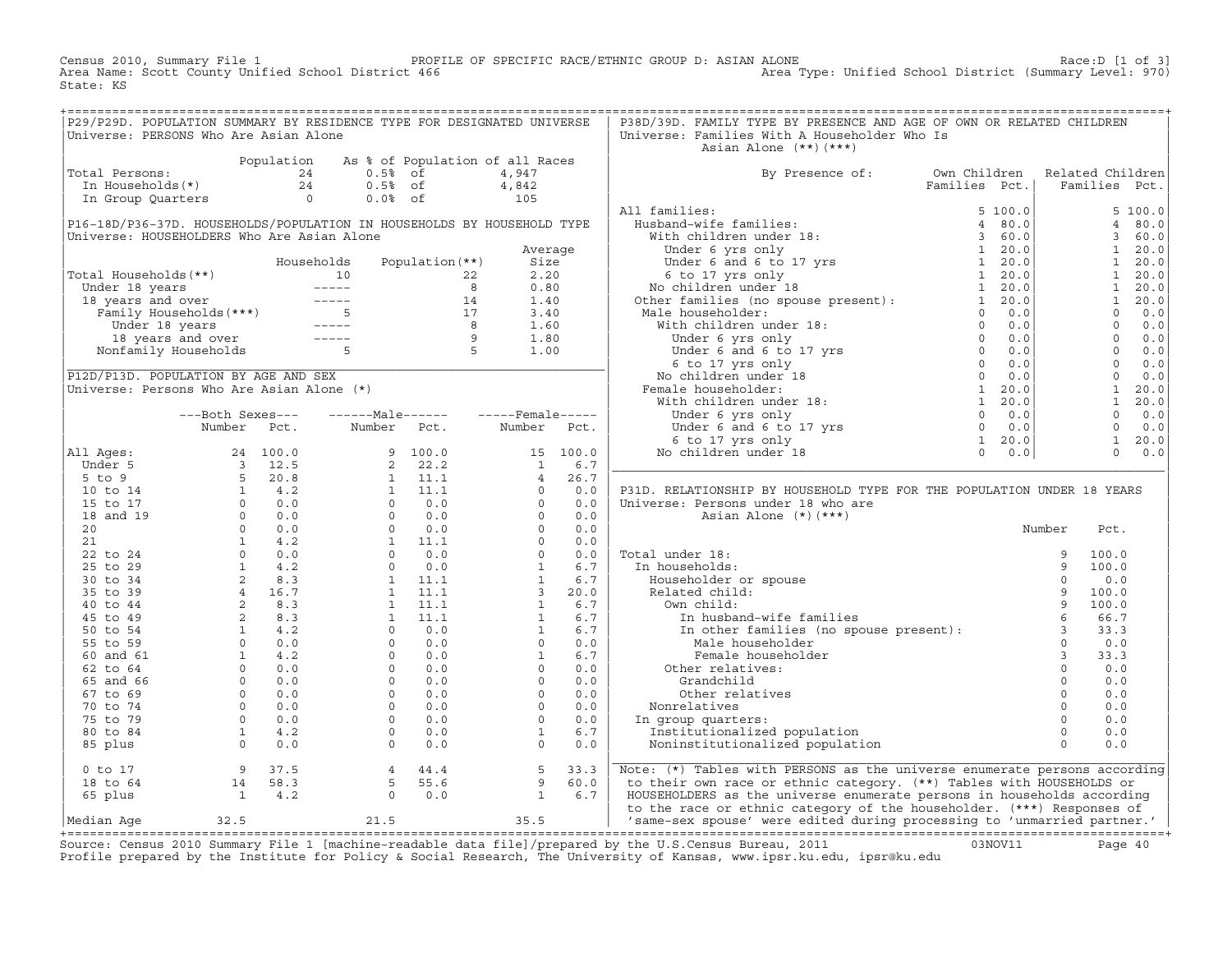Census 2010, Summary File 1 PROFILE OF SPECIFIC RACE/ETHNIC GROUP D: ASIAN ALONE Race:D [2 of 3] Area Type: Unified School District (Summary Level: 970) State: KS

| P29D/P34D. RELATIONSHIP BY HOUSEHOLD TYPE FOR ALL PERSONS & PERSONS 65+<br>Universe: Persons Who Are Asian Alone (*) (***) |                         |                |                |              |                           | PCT14D. PRESENCE OF MULTIGENERATIONAL HOUSEHOLDS<br>Universe: Households With A Householder Who Is<br>Asian Alone (**) |                                                                                |                 |                      |
|----------------------------------------------------------------------------------------------------------------------------|-------------------------|----------------|----------------|--------------|---------------------------|------------------------------------------------------------------------------------------------------------------------|--------------------------------------------------------------------------------|-----------------|----------------------|
|                                                                                                                            | All Ages<br>Number      | Pct.           |                | Number       | 65 years and over<br>Pct. |                                                                                                                        |                                                                                | Number          | Pct.                 |
|                                                                                                                            |                         |                |                |              |                           | Total:                                                                                                                 |                                                                                |                 | 10 100.0             |
| Total:                                                                                                                     | 24                      | 100.0          |                | $\mathbf{1}$ | 100.0                     | Household has 3 or more generations 0 0.0<br>Household does not have 3+ generations 10 100.0                           |                                                                                |                 |                      |
| In households:                                                                                                             | 24                      | 100.0          |                | $\mathbf{1}$ | 100.0                     |                                                                                                                        |                                                                                |                 |                      |
| In family households:                                                                                                      | 19                      | 79.2           |                | $\Omega$     | 0.0                       |                                                                                                                        |                                                                                |                 |                      |
| Householder:                                                                                                               | $-5$                    | 20.8           |                | $\Omega$     | 0.0                       |                                                                                                                        |                                                                                |                 |                      |
| Male                                                                                                                       | $\overline{3}$          | 12.5           |                | $\Omega$     | 0.0                       |                                                                                                                        |                                                                                |                 |                      |
| Female                                                                                                                     | 2                       | 8.3            |                | $\Omega$     | 0.0                       |                                                                                                                        |                                                                                |                 |                      |
| Spouse                                                                                                                     | 5 <sup>1</sup>          | 20.8           |                | $\Omega$     | 0.0                       | PCT19D. NONRELATIVES BY HOUSEHOLD TYPE (*) (***)                                                                       |                                                                                |                 |                      |
| Parent                                                                                                                     | $\Omega$                | 0.0            |                | $\Omega$     | 0.0                       | Universe: Nonrelatives who are                                                                                         |                                                                                |                 |                      |
| Parent-in-law                                                                                                              | $\circ$                 | 0.0            |                | $\Omega$     | 0.0                       | Asian Alone (Total: 0)                                                                                                 |                                                                                |                 |                      |
| Child:                                                                                                                     | 9                       | 37.5           |                |              |                           |                                                                                                                        |                                                                                |                 |                      |
| Biological                                                                                                                 | 7 <sup>7</sup>          | 29.2           |                |              |                           |                                                                                                                        | In Family                                                                      | In Nonfamily    |                      |
| Adopted                                                                                                                    | $\overline{a}$          | 8.3            |                |              |                           |                                                                                                                        | Households                                                                     | Households      |                      |
| Step                                                                                                                       | $\circ$                 | 0.0            |                |              |                           |                                                                                                                        | Number Pct.                                                                    | Number Pct.     |                      |
| Grandchild                                                                                                                 | $\Omega$                | 0.0            |                |              |                           |                                                                                                                        |                                                                                |                 |                      |
| Brother or sister                                                                                                          | $\Omega$                | 0.0            |                |              |                           | Nonrelatives:                                                                                                          | 0, 100, 0                                                                      |                 | 0, 100, 0            |
|                                                                                                                            | $\Omega$                | 0.0            |                |              |                           | Roomer or boarder                                                                                                      | $\Omega$<br>$\sim$ $\sim$                                                      | $\Omega$        |                      |
| Son-in-law/daughter-in-law<br>Other relatives (#)                                                                          | $0 \qquad \qquad$       | 0.0            |                | $\Omega$     | 0.0                       | Housemate or roommate                                                                                                  | $\begin{matrix} 0 & & \cdot \\ & & 0 \\ & & & \cdot \\ & & & & 0 \end{matrix}$ | $\Omega$        | $\sim$               |
| Nonrelatives                                                                                                               |                         | $0 \t 0.0$     |                | $\Omega$     | 0.0                       | Unmarried partner                                                                                                      |                                                                                | $\Omega$        | $\ddot{\phantom{a}}$ |
|                                                                                                                            |                         | 20.8           |                | $\mathbf{1}$ | 100.0                     | Other nonrelatives                                                                                                     |                                                                                | $\Omega$        |                      |
|                                                                                                                            |                         | 8.3            |                | $\Omega$     | 0.0                       |                                                                                                                        |                                                                                |                 |                      |
| Non-contractive households:<br>Male householder:<br>2<br>Living alone 2                                                    |                         | 8.3            |                | $\Omega$     | 0.0                       |                                                                                                                        |                                                                                |                 |                      |
|                                                                                                                            |                         | $0 \t 0.0$     |                | $\circ$      | 0.0                       |                                                                                                                        |                                                                                |                 |                      |
| Living alone<br>Not living alone<br>Female householder:                                                                    | $3 \t 12.5$             |                |                | 1            | 100.0                     | H17D. HOUSING UNITS BY HOUSEHOLDER'S AGE AND TENURE                                                                    |                                                                                |                 |                      |
| Living alone                                                                                                               | $\overline{\mathbf{3}}$ | 12.5           |                | 1            | 100.0                     | Universe: Occupied Housing Units With A Householder Who Is                                                             |                                                                                |                 |                      |
| Not living alone                                                                                                           | $\Omega$                | 0.0            |                | $\Omega$     | 0.0                       | Asian Alone (**)                                                                                                       |                                                                                |                 |                      |
| Nonrelatives                                                                                                               | $\circ$                 | 0.0            |                | $\Omega$     | 0.0                       |                                                                                                                        |                                                                                |                 |                      |
| In group quarters:                                                                                                         |                         | 0.0            |                |              | $\Omega$<br>0.0           | Age of                                                                                                                 | Owner Occupied                                                                 | Renter Occupied |                      |
| Institutionalized                                                                                                          |                         | $0 \qquad 0.0$ |                | $\Omega$     | 0.0                       | Householder                                                                                                            | Number<br>Pct.                                                                 | Number Pct.     |                      |
| Noninstitutionalized                                                                                                       | $\Omega$                | 0.0            |                | $\Omega$     | 0.0                       |                                                                                                                        |                                                                                |                 |                      |
|                                                                                                                            |                         |                |                |              |                           | All Ages:                                                                                                              | 6, 100.0                                                                       |                 | 4 100.0              |
| (#) For 65 yrs & over, includes children, siblings, etc. not shown separately                                              |                         |                |                |              |                           | 15 to 24                                                                                                               | $\Omega$<br>0.0                                                                | $\mathbf{1}$    | 25.0                 |
|                                                                                                                            |                         |                |                |              |                           | 25 to 34                                                                                                               | 0.0<br>$\circ$                                                                 | $\overline{2}$  | 50.0                 |
|                                                                                                                            |                         |                |                |              |                           | 35 to 44                                                                                                               | 3, 50.0                                                                        | 1               | 25.0                 |
|                                                                                                                            |                         |                |                |              |                           | 45 to 54                                                                                                               | 2, 33.3                                                                        | $\Omega$        | 0.0                  |
| P18D. HOUSEHOLD TYPE                                                                                                       |                         |                |                |              |                           | 55 to 59                                                                                                               | $0 \t 0.0$                                                                     | $\Omega$        | 0.0                  |
| Universe: Households with a Householder Who is                                                                             |                         |                |                |              |                           | 60 to 64                                                                                                               | $\overline{0}$<br>0.0                                                          | $\Omega$        | 0.0                  |
| Asian Alone (**)                                                                                                           |                         |                |                |              |                           | 65 to 74                                                                                                               | $0 \qquad 0.0$                                                                 | $\Omega$        | 0.0                  |
|                                                                                                                            |                         |                | Number         | Pct.         |                           | 75 to 84                                                                                                               | 1 16.7                                                                         | $\Omega$        | 0.0                  |
|                                                                                                                            |                         |                |                |              |                           | 85 and over                                                                                                            | $0 \t 0.0$                                                                     | $\Omega$        | 0.0                  |
| Total:                                                                                                                     |                         |                |                | 10 100.0     |                           |                                                                                                                        |                                                                                |                 |                      |
| Family households (***) :                                                                                                  |                         |                | $5 -$          | 50.0         |                           |                                                                                                                        |                                                                                |                 |                      |
| Husband-wife families                                                                                                      |                         |                |                | $4 \t 40.0$  |                           | Note: (*) Tables with PERSONS as the universe enumerate persons                                                        |                                                                                |                 |                      |
| Other families:                                                                                                            |                         |                |                | 1 10.0       |                           | according to their own race or ethnic category. (**) Tables with                                                       |                                                                                |                 |                      |
| Male householder, no wife present 0 0.0<br>Female householder, no husband present 1 10.0<br>$\frac{1}{2}$ 1 10.0           |                         |                |                |              |                           | HOUSEHOLDS or HOUSEHOLDERS as the universe enumerate persons in                                                        |                                                                                |                 |                      |
|                                                                                                                            |                         |                |                |              |                           | households according to the race or ethnic category of the                                                             |                                                                                |                 |                      |
| Nonfamily households:                                                                                                      |                         |                | $-5$           | 50.0         |                           | householder. (***) Responses of 'same-sex spouse' were edited                                                          |                                                                                |                 |                      |
| Householder living alone                                                                                                   |                         |                | 5 <sub>5</sub> | 50.0         |                           | during processing to 'unmarried partner.'                                                                              |                                                                                |                 |                      |
| Householder not living alone                                                                                               |                         |                | $\overline{0}$ | 0.0          |                           |                                                                                                                        |                                                                                |                 |                      |
|                                                                                                                            |                         |                |                |              |                           |                                                                                                                        |                                                                                |                 |                      |
|                                                                                                                            |                         |                |                |              |                           |                                                                                                                        |                                                                                |                 |                      |

+===================================================================================================================================================+Source: Census 2010 Summary File 1 [machine−readable data file]/prepared by the U.S.Census Bureau, 2011 03NOV11 Page 41 Profile prepared by the Institute for Policy & Social Research, The University of Kansas, www.ipsr.ku.edu, ipsr@ku.edu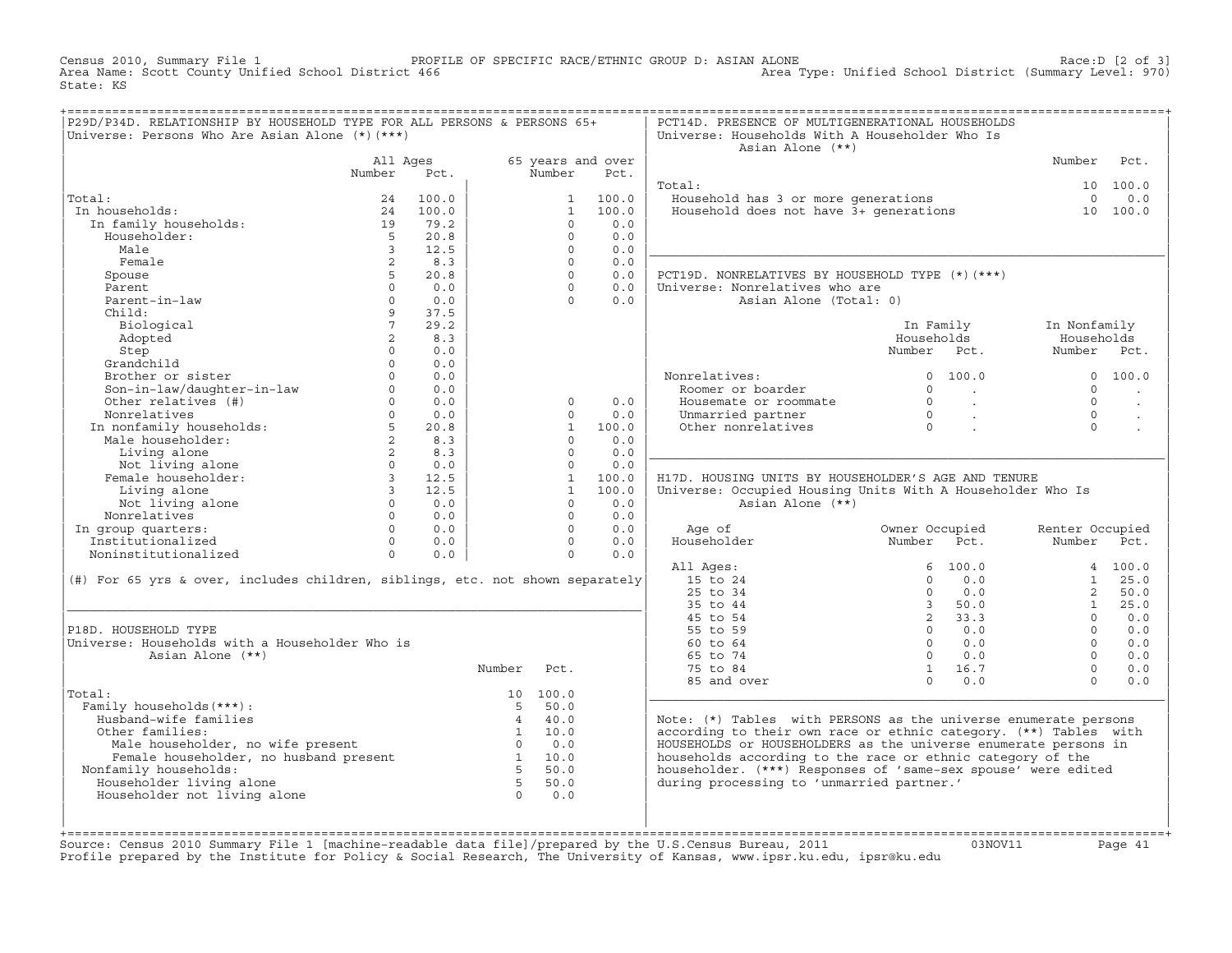Census 2010, Summary File 1 PROFILE OF SPECIFIC RACE/ETHNIC GROUP D: ASIAN ALONE Race:D [3 of 3] Area Type: Unified School District (Summary Level: 970) State: KS

+===================================================================================================================================================+|P28D/H16D. HOUSEHOLDS (OCCUPIED HOUSING UNITS) BY HOUSEHOLD SIZE BY TYPE AND BY TENURE | |Universe: Households (Occupied Housing Units) With A Householder Who Is Asian Alone (\*\*)(\*\*\*) |

|                             | All<br>Households | Pct.  | Family<br>Households    | Pct.    | Nonfamily<br>Households | Pct.     | Owner<br>Occupied | Pct.  | Renter<br>Occupied | Pct.  |
|-----------------------------|-------------------|-------|-------------------------|---------|-------------------------|----------|-------------------|-------|--------------------|-------|
| household sizes:<br>All     | 10                | 100.0 |                         | 5 100.0 |                         | 5, 100.0 | 6                 | 100.0 | 4                  | 100.0 |
| 1-person households         |                   | 50.0  | (Family always >1 pers) |         |                         | 100.0    |                   | 50.0  |                    | 50.0  |
| 2-person households         |                   | 20.0  |                         | 40.0    |                         | 0.0      |                   | 16.7  |                    | 25.0  |
| 3-person households         |                   | 10.0  |                         | 20.0    | $\Omega$                | 0.0      |                   | 16.7  |                    | 0.0   |
| 4-person households         |                   | 10.0  |                         | 20.0    | $\Omega$                | 0.0      |                   | 16.7  |                    | 0.0   |
| 5-person households         |                   | 0.0   |                         | 0.0     | $\Omega$                | 0.0      |                   | 0.0   |                    | 0.0   |
| 6-person households         |                   | 10.0  |                         | 20.0    | $\Omega$                | 0.0      |                   | 0.0   |                    | 25.0  |
| 7-or-more person households | 0                 | 0.0   |                         | 0.0     | 0                       | 0.0      |                   | 0.0   |                    | 0.0   |

|P16D/P17D/P36D/P37D/H11D/H12D. POPULATION IN HOUSEHOLDS AND AVERAGE HOUSEHOLD SIZE BY TYPE AND BY TENURE | Universe: Population in Households (Occupied Housing Units) With A Householder Who Is Asian Alone (\*\*)

|                                | Total<br>Population | Pct.     | In<br>Families | Pct.     | In.<br>Nonfamilies | Pct.     | In Owner<br>Occupied | Pct.          | In Renter<br>Occupied | Pct.                      |
|--------------------------------|---------------------|----------|----------------|----------|--------------------|----------|----------------------|---------------|-----------------------|---------------------------|
| Total population in households | 22                  | 100.0    |                | 77.3     |                    | 22.7     | 12                   | 54.5          |                       | 10 45.5                   |
| Under 18 years                 |                     | 8 100.0  |                | 8 100.0  |                    |          |                      |               |                       |                           |
| 18 years and over              | 14                  | 100.0    | 9              | 64.3     |                    |          |                      |               |                       |                           |
| Average Household Size         | 2.20                | $------$ | 3.40           | $------$ | 1.00               | $------$ | 200                  | $- - - - - -$ | 2.50                  | $\qquad \qquad - - - - -$ |
| Under 18 years                 | 0.80                | $------$ | 1.60           | $------$ |                    |          |                      |               |                       |                           |
| 18 years and over              | 1.40                |          | 1.80           |          |                    |          |                      | $- - - - -$   |                       | $- - - - -$               |
|                                |                     |          |                |          |                    |          |                      |               |                       |                           |

Note: Family household numbers include nonrelatives living with families.

| | PCT20/PCT22D. GROUP OUARTERS POPULATION BY SEX BY AGE BY GROUP OUARTERS TYPE Universe: Population in group quarters for persons who are Asian Alone  $(*)$ 

|                                               |        |       |       | Pct. of<br>All |      | Pct. of<br>Total | Pct. of<br>Total |       |  |
|-----------------------------------------------|--------|-------|-------|----------------|------|------------------|------------------|-------|--|
|                                               | Number | Pct.  | Total | Ages           | Male | $18+$            | Female           | $18+$ |  |
| All types of group quarters:                  |        | 100.0 |       |                |      |                  |                  |       |  |
| Institutionalized population:                 |        |       |       |                |      |                  |                  |       |  |
| Correctional facilities for adults            |        |       |       |                |      |                  |                  |       |  |
| Juvenile facilities                           |        |       |       |                |      |                  |                  |       |  |
| Nursing facilities/skilled-nursing facilities |        |       |       |                |      |                  |                  |       |  |
| Other institutional facilities                |        |       |       |                |      |                  |                  |       |  |
| Noninstitutionalized population:              |        |       |       |                |      |                  |                  |       |  |
| College/university student housing            |        |       |       |                |      |                  |                  |       |  |
| Military quarters                             |        |       |       |                |      |                  |                  |       |  |
| Other noninstitutional facilities             |        |       |       |                |      |                  |                  |       |  |

|\_\_\_\_\_\_\_\_\_\_\_\_\_\_\_\_\_\_\_\_\_\_\_\_\_\_\_\_\_\_\_\_\_\_\_\_\_\_\_\_\_\_\_\_\_\_\_\_\_\_\_\_\_\_\_\_\_\_\_\_\_\_\_\_\_\_\_\_\_\_\_\_\_\_\_\_\_\_\_\_\_\_\_\_\_\_\_\_\_\_\_\_\_\_\_\_\_\_\_\_\_\_\_\_\_\_\_\_\_\_\_\_\_\_\_\_\_\_\_\_\_\_\_\_\_\_\_\_\_\_\_\_\_\_\_\_\_\_\_\_\_\_\_\_\_\_\_|

| |

or HOUSEHOLDERS as the universe enumerate persons in households according to the race or ethnic category of the householder. | (\*\*\*) Same−sex couple households are included in the family households category if there is at least one additional person | | related to householder by birth or adoption. Same−sex couple households with no relatives of the householder present are tabulated | | in nonfamily households. Responses of 'same−sex spouse' were edited during processing to 'unmarried partner.' |

+===================================================================================================================================================+ Source: Census 2010 Summary File 1 [machine−readable data file]/prepared by the U.S.Census Bureau, 2011 03NOV11 Page 42 Profile prepared by the Institute for Policy & Social Research, The University of Kansas, www.ipsr.ku.edu, ipsr@ku.edu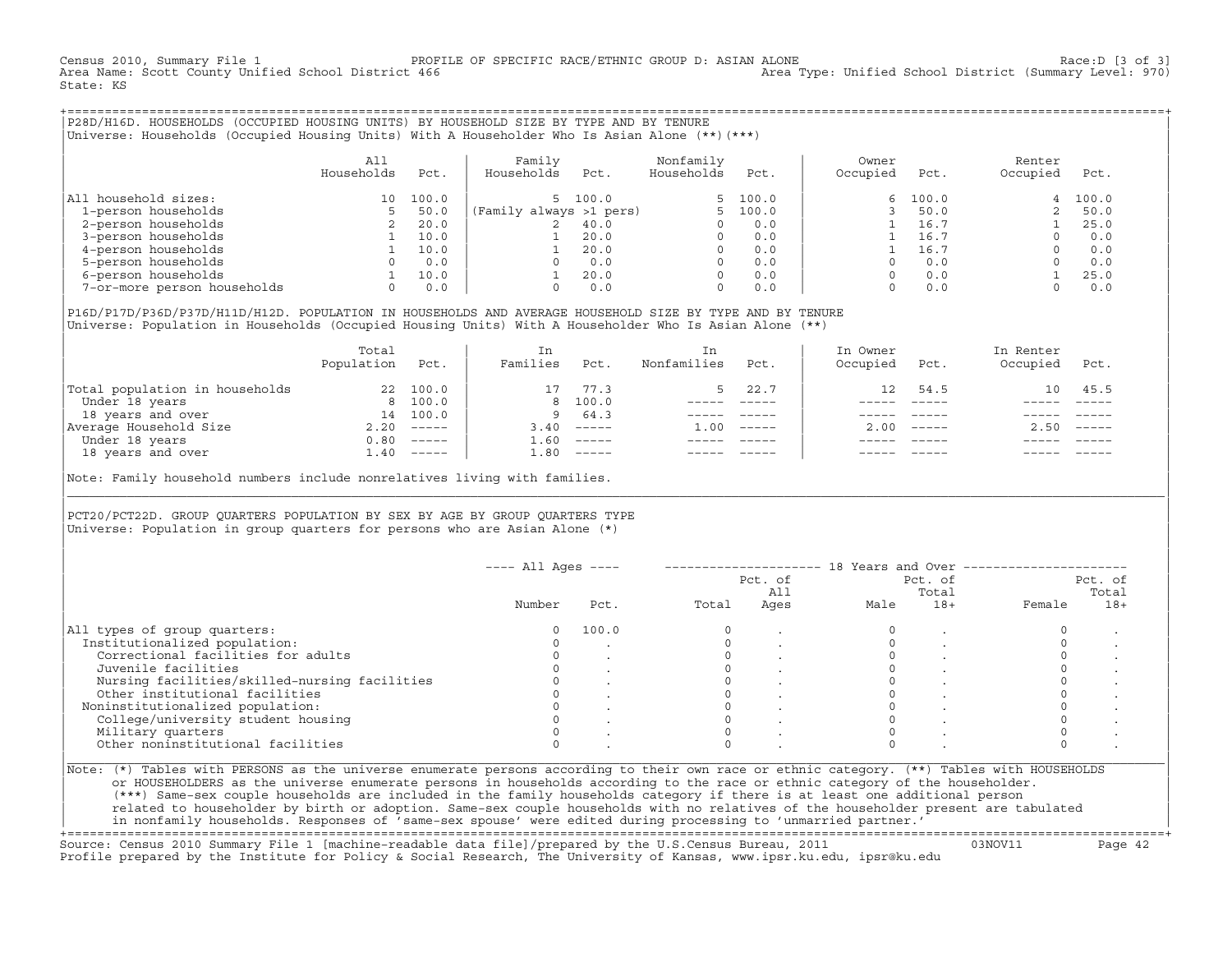Census 2010, Summary File 1 PROFILE OF SPECIFIC RACE/ETHNIC GROUP E: NAT HAWAIIAN/OTH PACIFIC ISLANDER ALONE Race:E [1 of 3]<br>Area Name: Scott County Unified School District 466 State: KS

|                      | P29/P29E. POPULATION SUMMARY BY RESIDENCE TYPE FOR DESIGNATED UNIVERSE                                                                                                                                                                                                                                                                                           |               |                |                   |                                 |                      | P38E/39E. FAMILY TYPE BY PRESENCE AND AGE OF OWN OR RELATED CHILDREN                                                                                                                                                                                                                                                                                |               |            |                  |  |
|----------------------|------------------------------------------------------------------------------------------------------------------------------------------------------------------------------------------------------------------------------------------------------------------------------------------------------------------------------------------------------------------|---------------|----------------|-------------------|---------------------------------|----------------------|-----------------------------------------------------------------------------------------------------------------------------------------------------------------------------------------------------------------------------------------------------------------------------------------------------------------------------------------------------|---------------|------------|------------------|--|
|                      | Universe: PERSONS Who Are Nat Hawaiian/Oth Pacific Islander Alone                                                                                                                                                                                                                                                                                                |               |                |                   |                                 |                      | Universe: Families With A Householder Who Is                                                                                                                                                                                                                                                                                                        |               |            |                  |  |
|                      |                                                                                                                                                                                                                                                                                                                                                                  |               |                |                   |                                 |                      | Nat Hawaiian/Oth Pacific Islander Alone (**) (***)                                                                                                                                                                                                                                                                                                  |               |            |                  |  |
| Total Persons:       | Population                                                                                                                                                                                                                                                                                                                                                       |               | $0.0\%$ of     |                   | As % of Population of all Races |                      | By Presence of: Own Children                                                                                                                                                                                                                                                                                                                        |               |            | Related Children |  |
|                      | otal Persons: $\begin{bmatrix} 1 & 1 \\ 1 & 1 \end{bmatrix}$<br>In Households (*) 1<br>In Group Quarters 0                                                                                                                                                                                                                                                       |               |                |                   | 4,947                           |                      |                                                                                                                                                                                                                                                                                                                                                     |               |            |                  |  |
|                      |                                                                                                                                                                                                                                                                                                                                                                  |               | $0.0%$ of      |                   | $4,842$<br>$105$                |                      |                                                                                                                                                                                                                                                                                                                                                     | Families Pct. |            | Families Pct.    |  |
|                      |                                                                                                                                                                                                                                                                                                                                                                  |               | $0.0%$ of      |                   |                                 |                      |                                                                                                                                                                                                                                                                                                                                                     |               |            |                  |  |
|                      |                                                                                                                                                                                                                                                                                                                                                                  |               |                |                   |                                 |                      | All families:                                                                                                                                                                                                                                                                                                                                       |               |            | $\mathbb O$      |  |
|                      | P16-18E/P36-37E. HOUSEHOLDS/POPULATION IN HOUSEHOLDS BY HOUSEHOLD TYPE                                                                                                                                                                                                                                                                                           |               |                |                   |                                 |                      |                                                                                                                                                                                                                                                                                                                                                     |               | $\sim$     | $\circ$          |  |
|                      | Universe: HOUSEHOLDERS Who Are Nat Hawaiian/Oth Pacific Islander Alone                                                                                                                                                                                                                                                                                           |               |                |                   |                                 |                      |                                                                                                                                                                                                                                                                                                                                                     |               | $\sim$     | $\circ$          |  |
|                      |                                                                                                                                                                                                                                                                                                                                                                  |               |                |                   | Average                         |                      |                                                                                                                                                                                                                                                                                                                                                     |               | $\sim$     | $\circ$          |  |
|                      |                                                                                                                                                                                                                                                                                                                                                                  | Households    |                | Population $(**)$ | Size                            |                      |                                                                                                                                                                                                                                                                                                                                                     |               | $\sim$     | $\mathsf{O}$     |  |
| Total Households(**) |                                                                                                                                                                                                                                                                                                                                                                  |               |                |                   | 2.00                            |                      |                                                                                                                                                                                                                                                                                                                                                     |               | $\sim 100$ | $\mathsf{O}$     |  |
|                      |                                                                                                                                                                                                                                                                                                                                                                  |               |                |                   | 0.00                            |                      |                                                                                                                                                                                                                                                                                                                                                     |               | $\sim 10$  | $\circ$          |  |
|                      |                                                                                                                                                                                                                                                                                                                                                                  |               |                |                   | 2.00                            |                      |                                                                                                                                                                                                                                                                                                                                                     |               | $\sim 100$ | $\mathbf 0$      |  |
|                      |                                                                                                                                                                                                                                                                                                                                                                  |               |                |                   | 0.00                            |                      |                                                                                                                                                                                                                                                                                                                                                     |               | $\sim 10$  | $\mathbf{0}$     |  |
|                      |                                                                                                                                                                                                                                                                                                                                                                  |               |                |                   | 0.00                            |                      |                                                                                                                                                                                                                                                                                                                                                     |               | $\sim 100$ | $\mathbf{0}$     |  |
|                      | otal Households (**)<br>Under 18 years<br>18 years and over<br>18 years and over<br>Family Households (***)<br>Under 18 years<br>18 years and over<br>18 years and over<br>18 years and over<br>19 years and over<br>19 years and over<br>19 years a                                                                                                             |               |                |                   | 0.00                            |                      | All families:<br>With children under 18:<br>With children under 18:<br>Under 6 yrs only<br>Under 6 and 6 to 17 yrs<br>6 to 17 yrs<br>6 to 17 yrs only<br>No children under 18<br>Other families (no spouse present):<br>Other families (no spous                                                                                                    |               | $\sim 10$  | $\mathbf 0$      |  |
|                      |                                                                                                                                                                                                                                                                                                                                                                  |               |                |                   | 2.00                            |                      |                                                                                                                                                                                                                                                                                                                                                     |               | $\sim$     | $\mathbf 0$      |  |
|                      |                                                                                                                                                                                                                                                                                                                                                                  |               |                |                   |                                 |                      |                                                                                                                                                                                                                                                                                                                                                     |               | $\sim 100$ | $\mathbf 0$      |  |
|                      | P12E/P13E. POPULATION BY AGE AND SEX                                                                                                                                                                                                                                                                                                                             |               |                |                   |                                 |                      |                                                                                                                                                                                                                                                                                                                                                     |               | $\sim 10$  | $\circ$          |  |
|                      | Universe: Persons Who Are Nat Hawaiian/Oth Pacific Islander Alone (*)                                                                                                                                                                                                                                                                                            |               |                |                   |                                 |                      |                                                                                                                                                                                                                                                                                                                                                     |               | $\sim$     | $\mathbf 0$      |  |
|                      |                                                                                                                                                                                                                                                                                                                                                                  |               |                |                   |                                 |                      |                                                                                                                                                                                                                                                                                                                                                     |               | $\sim 100$ | $\mathbf 0$      |  |
|                      | ---Both Sexes---                                                                                                                                                                                                                                                                                                                                                 | $---Male----$ |                |                   | $---$ Female -----              |                      |                                                                                                                                                                                                                                                                                                                                                     |               | $\sim$     | $\mathbf 0$      |  |
|                      | Number<br>Pct.                                                                                                                                                                                                                                                                                                                                                   |               | Number         | Pct.              | Number                          | Pct.                 |                                                                                                                                                                                                                                                                                                                                                     |               | $\sim$     | $\circ$          |  |
|                      |                                                                                                                                                                                                                                                                                                                                                                  |               |                |                   |                                 |                      |                                                                                                                                                                                                                                                                                                                                                     |               | $\sim$     | $\mathsf{O}$     |  |
| All Ages:            |                                                                                                                                                                                                                                                                                                                                                                  |               |                |                   | $\circ$                         | $\ddot{\phantom{a}}$ |                                                                                                                                                                                                                                                                                                                                                     |               |            | $\Omega$         |  |
| Under 5              |                                                                                                                                                                                                                                                                                                                                                                  |               |                |                   | $\Omega$                        | $\sim$               |                                                                                                                                                                                                                                                                                                                                                     |               |            |                  |  |
| $5$ to $9$           |                                                                                                                                                                                                                                                                                                                                                                  |               |                |                   | $\circ$                         | $\blacksquare$       |                                                                                                                                                                                                                                                                                                                                                     |               |            |                  |  |
| 10 to 14             |                                                                                                                                                                                                                                                                                                                                                                  |               |                |                   | $\Omega$                        | $\ddot{\phantom{a}}$ | P31E. RELATIONSHIP BY HOUSEHOLD TYPE FOR THE POPULATION UNDER 18 YEARS                                                                                                                                                                                                                                                                              |               |            |                  |  |
| 15 to 17             |                                                                                                                                                                                                                                                                                                                                                                  |               |                |                   | $\circ$                         | $\sim$               | Universe: Persons under 18 who are                                                                                                                                                                                                                                                                                                                  |               |            |                  |  |
| 18 and 19            |                                                                                                                                                                                                                                                                                                                                                                  |               |                |                   | $\Omega$                        |                      | Nat Hawaiian/Oth Pacific Islander Alone (*)(***)                                                                                                                                                                                                                                                                                                    |               |            |                  |  |
| 20                   |                                                                                                                                                                                                                                                                                                                                                                  |               |                |                   | $\Omega$                        | $\ddot{\phantom{a}}$ |                                                                                                                                                                                                                                                                                                                                                     |               |            | Number<br>Pct.   |  |
| 21                   |                                                                                                                                                                                                                                                                                                                                                                  |               |                |                   | $\Omega$                        | $\sim$               |                                                                                                                                                                                                                                                                                                                                                     |               |            |                  |  |
| 22 to 24             |                                                                                                                                                                                                                                                                                                                                                                  |               |                |                   | $\circ$                         | $\sim$               | Total under 18:                                                                                                                                                                                                                                                                                                                                     |               |            | $\circ$          |  |
| 25 to 29             |                                                                                                                                                                                                                                                                                                                                                                  |               |                |                   | $\circ$                         | $\sim$               |                                                                                                                                                                                                                                                                                                                                                     |               |            | $\circ$          |  |
|                      |                                                                                                                                                                                                                                                                                                                                                                  |               |                |                   | $\Omega$                        | $\sim$               | In households:                                                                                                                                                                                                                                                                                                                                      |               |            | $\Omega$         |  |
| 30 to 34             |                                                                                                                                                                                                                                                                                                                                                                  |               |                |                   | $\circ$                         |                      | Householder or spouse                                                                                                                                                                                                                                                                                                                               |               |            | $\Omega$         |  |
| 35 to 39             |                                                                                                                                                                                                                                                                                                                                                                  |               |                |                   |                                 | $\sim$               | Related child:                                                                                                                                                                                                                                                                                                                                      |               |            |                  |  |
| 40 to 44             |                                                                                                                                                                                                                                                                                                                                                                  |               |                |                   | $\Omega$                        | $\sim$               | Own child:                                                                                                                                                                                                                                                                                                                                          |               |            |                  |  |
| 45 to 49             |                                                                                                                                                                                                                                                                                                                                                                  |               |                |                   | $\circ$                         | $\sim$               | In husband-wife families                                                                                                                                                                                                                                                                                                                            |               |            | $\Omega$         |  |
| 50 to 54             |                                                                                                                                                                                                                                                                                                                                                                  |               |                |                   | $\circ$                         | $\sim$ $-$           | In other families (no spouse present):                                                                                                                                                                                                                                                                                                              |               |            | $\circ$          |  |
| 55 to 59             |                                                                                                                                                                                                                                                                                                                                                                  |               |                |                   | $\circ$                         | $\sim 10^{-11}$      | Male householder                                                                                                                                                                                                                                                                                                                                    |               |            | $\Omega$         |  |
| 60 and 61            |                                                                                                                                                                                                                                                                                                                                                                  |               |                |                   | $\circ$                         | $\sim$               | Female householder                                                                                                                                                                                                                                                                                                                                  |               |            | $\Omega$         |  |
| 62 to 64             |                                                                                                                                                                                                                                                                                                                                                                  |               |                |                   | $\Omega$                        |                      | Other relatives:                                                                                                                                                                                                                                                                                                                                    |               |            |                  |  |
| 65 and 66            |                                                                                                                                                                                                                                                                                                                                                                  |               |                |                   | $\circ$                         | $\sim$               | Grandchild                                                                                                                                                                                                                                                                                                                                          |               |            |                  |  |
| 67 to 69             |                                                                                                                                                                                                                                                                                                                                                                  |               |                |                   | $\circ$                         | $\sim$               | Other relatives                                                                                                                                                                                                                                                                                                                                     |               |            | $\Omega$         |  |
| 70 to 74             |                                                                                                                                                                                                                                                                                                                                                                  |               |                |                   | $\circ$                         | $\ddot{\phantom{a}}$ | Nonrelatives                                                                                                                                                                                                                                                                                                                                        |               |            |                  |  |
| 75 to 79             |                                                                                                                                                                                                                                                                                                                                                                  |               |                |                   | $\circ$                         | $\sim$               | In group quarters:                                                                                                                                                                                                                                                                                                                                  |               |            |                  |  |
| 80 to 84             |                                                                                                                                                                                                                                                                                                                                                                  |               |                |                   | $\Omega$                        | $\ddot{\phantom{a}}$ | Institutionalized population                                                                                                                                                                                                                                                                                                                        |               |            | $\Omega$         |  |
| 85 plus              | $\begin{array}{cccccc} \text{Number} & & \text{FCC} \, , \\ & & 1 & 100.0 \\ & & 0 & 0.0 \\ & & 0 & 0.0 \\ & & 0 & 0.0 \\ & & 0 & 0.0 \\ & & 0 & 0.0 \\ & & 0 & 0.0 \\ & & 0 & 0.0 \\ & & 0 & 0.0 \\ & & 0 & 0.0 \\ & & 0 & 0.0 \\ & & 0 & 0.0 \\ & & 0 & 0.0 \\ & & 0 & 0.0 \\ & & 0 & 0.0 \\ & & 0 & 0.0 \\ & & 0 & 0.0 \\ & & 0 & 0.0 \\ & & 0 & 0.0 \\ & & $ |               |                |                   | $\Omega$                        |                      | Noninstitutionalized population                                                                                                                                                                                                                                                                                                                     |               |            | $\Omega$         |  |
| $0$ to $17$          | $\begin{array}{ccc} 0 & 0.0 \\ 1 & 100.0 \\ 0 & 0.0 \end{array}$                                                                                                                                                                                                                                                                                                 |               | $\overline{0}$ | 0.0               | $\circ$                         |                      | Note: (*) Tables with PERSONS as the universe enumerate persons according                                                                                                                                                                                                                                                                           |               |            |                  |  |
| 18 to 64             |                                                                                                                                                                                                                                                                                                                                                                  |               |                | 1 100.0           | $\circ$                         | $\sim 10^{-11}$      | to their own race or ethnic category. (**) Tables with HOUSEHOLDS or                                                                                                                                                                                                                                                                                |               |            |                  |  |
| 65 plus              |                                                                                                                                                                                                                                                                                                                                                                  |               |                | $0 \t 0.0$        | $\Omega$                        |                      | HOUSEHOLDERS as the universe enumerate persons in households according                                                                                                                                                                                                                                                                              |               |            |                  |  |
|                      |                                                                                                                                                                                                                                                                                                                                                                  |               |                |                   |                                 |                      | to the race or ethnic category of the householder. (***) Responses of                                                                                                                                                                                                                                                                               |               |            |                  |  |
| Median Aqe           | 41.5                                                                                                                                                                                                                                                                                                                                                             | 41.5          |                |                   | 0.0                             |                      | 'same-sex spouse' were edited during processing to 'unmarried partner.'                                                                                                                                                                                                                                                                             |               |            |                  |  |
|                      |                                                                                                                                                                                                                                                                                                                                                                  |               |                |                   |                                 |                      | $P_{\text{OMQO}}$ , $P_{\text{OMQO}}$ , $P_{\text{OMQO}}$ , $P_{\text{OMQO}}$ , $P_{\text{OMQO}}$ , $P_{\text{OMQO}}$ , $P_{\text{OMQO}}$ , $P_{\text{OMQO}}$ , $P_{\text{OMQO}}$ , $P_{\text{OMQO}}$ , $P_{\text{OMQO}}$ , $P_{\text{OMQO}}$ , $P_{\text{OMQO}}$ , $P_{\text{OMQO}}$ , $P_{\text{OMQO}}$ , $P_{\text{OMQO}}$ , $P_{\text{OMQO}}$ , |               |            |                  |  |

Source: Census 2010 Summary File 1 [machine-readable data file]/prepared by the U.S.Census Bureau, 2011 Page 43<br>Profile prepared by the Institute for Policy & Social Research, The University of Kansas, www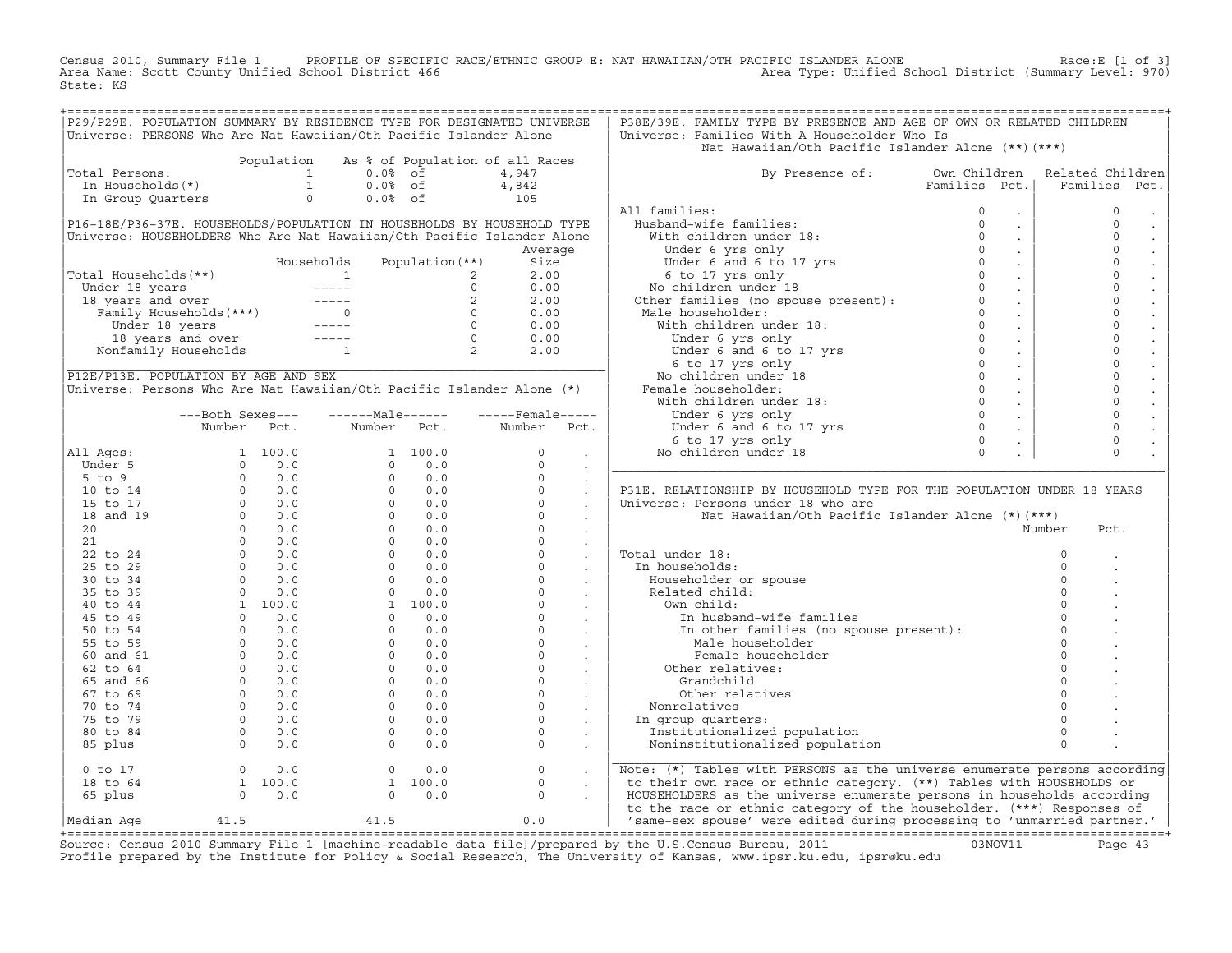Census 2010, Summary File 1 PROFILE OF SPECIFIC RACE/ETHNIC GROUP E: NAT HAWAIIAN/OTH PACIFIC ISLANDER ALONE<br>Area Name: Scott County Unified School District 466 Area Type: Unified School D State: KS

| P29E/P34E. RELATIONSHIP BY HOUSEHOLD TYPE FOR ALL PERSONS & PERSONS 65+                        |                |                          |                |                   |                             | PCT14E. PRESENCE OF MULTIGENERATIONAL HOUSEHOLDS                                  |                                      |                                          |                 |         |
|------------------------------------------------------------------------------------------------|----------------|--------------------------|----------------|-------------------|-----------------------------|-----------------------------------------------------------------------------------|--------------------------------------|------------------------------------------|-----------------|---------|
| Universe: Persons Who Are Nat Hawaiian/Oth Pacific Islander Alone (*) (***)                    |                |                          |                |                   |                             | Universe: Households With A Householder Who Is                                    |                                      |                                          |                 |         |
|                                                                                                |                |                          |                |                   |                             | Nat Hawaiian/Oth Pacific Islander Alone (**)                                      |                                      |                                          |                 |         |
|                                                                                                | All Ages       |                          |                | 65 years and over |                             |                                                                                   |                                      |                                          | Number          | Pct.    |
|                                                                                                | Number         | Pct.                     |                | Number            | Pct.                        |                                                                                   |                                      |                                          |                 |         |
|                                                                                                |                |                          |                |                   |                             | Total:                                                                            |                                      |                                          |                 | 1 100.0 |
| Total:                                                                                         | $\mathbf{1}$   | 100.0                    |                | $\Omega$          |                             | <br>Household has 3 or more generations<br>Household does not have 3+ generations |                                      |                                          | $\cap$          | 0.0     |
| In households:                                                                                 | $\mathbf{1}$   | 100.0                    |                | $\Omega$          | $\cdot$                     |                                                                                   |                                      |                                          |                 | 1 100.0 |
| In family households:                                                                          | $\Omega$       | 0.0                      |                | $\Omega$          | $\mathbf{r}$                |                                                                                   |                                      |                                          |                 |         |
| Householder:                                                                                   | $\Omega$       | 0.0                      |                | $\Omega$          | $\ddot{\phantom{0}}$        |                                                                                   |                                      |                                          |                 |         |
| Male                                                                                           | $\Omega$       | 0.0                      |                | $\circ$           |                             |                                                                                   |                                      |                                          |                 |         |
| Female                                                                                         | $\Omega$       | 0.0                      |                | $\circ$           |                             |                                                                                   |                                      |                                          |                 |         |
|                                                                                                | $\circ$        | 0.0                      |                | $\circ$           | $\mathcal{L}_{\mathcal{A}}$ | PCT19E. NONRELATIVES BY HOUSEHOLD TYPE (*) (***)                                  |                                      |                                          |                 |         |
| Spouse                                                                                         | $\Omega$       |                          |                | $\Omega$          | $\sim$                      |                                                                                   |                                      |                                          |                 |         |
| Parent                                                                                         |                | 0.0                      |                |                   | $\ddot{\phantom{0}}$        | Universe: Nonrelatives who are                                                    |                                      |                                          |                 |         |
| Parent-in-law                                                                                  | $\Omega$       | 0.0                      |                | $\Omega$          |                             | Nat Hawaiian/Oth Pacific Islander Alone (Total: 0)                                |                                      |                                          |                 |         |
| Child:                                                                                         | $\Omega$       | 0.0                      |                |                   |                             |                                                                                   |                                      |                                          |                 |         |
| Biological                                                                                     | $\Omega$       | 0.0                      |                |                   |                             |                                                                                   | In Family                            |                                          | In Nonfamily    |         |
| Adopted                                                                                        | $\Omega$       | 0.0                      |                |                   |                             |                                                                                   | Households                           |                                          | Households      |         |
| Step                                                                                           | $\Omega$       | 0.0                      |                |                   |                             |                                                                                   | Number Pct.                          |                                          | Number Pct.     |         |
| Grandchild                                                                                     | $\Omega$       | 0.0                      |                |                   |                             |                                                                                   |                                      |                                          |                 |         |
| Brother or sister                                                                              | $\Omega$       | 0.0                      |                |                   |                             | Nonrelatives:                                                                     |                                      | 0 100.0                                  |                 | 0 100.0 |
| Son-in-law/daughter-in-law<br>Other relatives (#)<br>Nonrelatives (#)                          | $\overline{0}$ | 0.0                      |                |                   |                             | Roomer or boarder                                                                 | $\Omega$                             | <b>Contract Contract Street</b>          | $\Omega$        |         |
|                                                                                                | $\Omega$       | 0.0                      |                | $\Omega$          | $\ddot{\phantom{a}}$        | Housemate or roommate                                                             | $\overline{0}$                       | $\sim 10^{11}$                           | $\Omega$        | $\sim$  |
| Nonrelatives                                                                                   | $\Omega$       | 0.0                      |                | $\Omega$          |                             | Unmarried partner                                                                 |                                      | $\sim 100$ km $^{-1}$                    | $\Omega$        |         |
| Nonrelatives<br>In nonfamily households:<br>Male householder:<br>1 100.0<br>1 100.0<br>1 100.0 |                |                          |                | $\Omega$          |                             | Other nonrelatives                                                                | $\begin{matrix} 0 \\ 0 \end{matrix}$ |                                          | $\cap$          |         |
|                                                                                                |                |                          |                | $\circ$           | $\cdot$                     |                                                                                   |                                      |                                          |                 |         |
|                                                                                                | $\Omega$       | 0.0                      |                | $\Omega$          | $\cdot$                     |                                                                                   |                                      |                                          |                 |         |
| Iliving alone<br>Not living alone<br>emale householder:                                        |                | 1 100.0                  |                | $\Omega$          | $\ddot{\phantom{a}}$        |                                                                                   |                                      |                                          |                 |         |
| Female householder:                                                                            | $\overline{0}$ | 0.0                      |                | $\circ$           |                             | H17E. HOUSING UNITS BY HOUSEHOLDER'S AGE AND TENURE                               |                                      |                                          |                 |         |
|                                                                                                | $\Omega$       | 0.0                      |                | $\Omega$          | $\ddot{\phantom{a}}$        |                                                                                   |                                      |                                          |                 |         |
| Living alone                                                                                   |                |                          |                |                   | $\ddot{\phantom{a}}$        | Universe: Occupied Housing Units With A Householder Who Is                        |                                      |                                          |                 |         |
| Not living alone                                                                               |                | $0 \qquad \qquad$<br>0.0 |                | $\mathbf 0$       | $\ddot{\phantom{0}}$        | Nat Hawaiian/Oth Pacific Islander Alone (**)                                      |                                      |                                          |                 |         |
| Nonrelatives                                                                                   | $\Omega$       | 0.0                      |                | $\Omega$          | $\sim$                      |                                                                                   |                                      |                                          |                 |         |
| In group quarters:                                                                             | $\Omega$       | 0.0                      |                | $\Omega$          | $\cdot$                     | Age of                                                                            | Owner Occupied                       |                                          | Renter Occupied |         |
| Institutionalized                                                                              | $\Omega$       | 0.0                      |                | $\Omega$          |                             | Householder                                                                       | Number Pct.                          |                                          | Number          | Pct.    |
| Noninstitutionalized                                                                           | $\Omega$       | 0.0                      |                | $\Omega$          |                             |                                                                                   |                                      |                                          |                 |         |
|                                                                                                |                |                          |                |                   |                             | All Ages:                                                                         | $\Omega$                             | 100.0                                    |                 | 1 100.0 |
| (#) For 65 yrs & over, includes children, siblings, etc. not shown separately                  |                |                          |                |                   |                             | 15 to 24                                                                          | $\Omega$                             | <b>Contractor</b>                        | $\Omega$        | 0.0     |
|                                                                                                |                |                          |                |                   |                             | 25 to 34                                                                          | $\Omega$                             | $\ddot{\phantom{a}}$                     | $\Omega$        | 0.0     |
|                                                                                                |                |                          |                |                   |                             | 35 to 44                                                                          | $\overline{0}$                       | $\sim 10^{11}$ km                        |                 | 1 100.0 |
|                                                                                                |                |                          |                |                   |                             | 45 to 54                                                                          | $\overline{0}$                       | $\sim 10^{11}$ km $^{-1}$                | $\cap$          | 0.0     |
| P18E. HOUSEHOLD TYPE                                                                           |                |                          |                |                   |                             | 55 to 59                                                                          |                                      | $\begin{array}{ccc} & & 0 & \end{array}$ | $\Omega$        | 0.0     |
| Universe: Households with a Householder Who is                                                 |                |                          |                |                   |                             | $60$ to $64$                                                                      |                                      | $0 \qquad \qquad .$                      | $\Omega$        | 0.0     |
| Nat Hawaiian/Oth Pacific Islander Alone (**)                                                   |                |                          |                |                   |                             | 65 to 74                                                                          | $\Omega$                             |                                          | $\Omega$        | 0.0     |
|                                                                                                |                |                          | Number         | Pct.              |                             | 75 to 84                                                                          | $\Omega$                             |                                          | $\Omega$        | 0.0     |
|                                                                                                |                |                          |                |                   |                             | 85 and over                                                                       | $\Omega$                             |                                          | $\cap$          | 0.0     |
| Total:                                                                                         |                |                          |                | 1 100.0           |                             |                                                                                   |                                      |                                          |                 |         |
| Family households (***) :                                                                      |                |                          | $\Omega$       | 0.0               |                             |                                                                                   |                                      |                                          |                 |         |
| Husband-wife families                                                                          |                |                          | $\overline{0}$ | 0.0               |                             |                                                                                   |                                      |                                          |                 |         |
|                                                                                                |                |                          | $\sim$ 0       | 0.0               |                             | Note: (*) Tables with PERSONS as the universe enumerate persons                   |                                      |                                          |                 |         |
| Other families:                                                                                |                |                          | $\overline{0}$ | 0.0               |                             | according to their own race or ethnic category. (**) Tables with                  |                                      |                                          |                 |         |
| male householder, no wife present<br>Female householder, no husband present                    |                |                          |                |                   |                             | HOUSEHOLDS or HOUSEHOLDERS as the universe enumerate persons in                   |                                      |                                          |                 |         |
|                                                                                                |                |                          | $\overline{0}$ | 0.0               |                             | households according to the race or ethnic category of the                        |                                      |                                          |                 |         |
| Nonfamily households:                                                                          |                |                          |                | 1, 100, 0         |                             | householder. (***) Responses of 'same-sex spouse' were edited                     |                                      |                                          |                 |         |
| Householder living alone                                                                       |                |                          | $\Omega$       | 0.0               |                             | during processing to 'unmarried partner.'                                         |                                      |                                          |                 |         |
| Householder not living alone                                                                   |                |                          |                | 1 100.0           |                             |                                                                                   |                                      |                                          |                 |         |
|                                                                                                |                |                          |                |                   |                             |                                                                                   |                                      |                                          |                 |         |
|                                                                                                |                |                          |                |                   |                             |                                                                                   |                                      |                                          |                 |         |
|                                                                                                |                |                          |                |                   |                             |                                                                                   |                                      |                                          |                 |         |

+===================================================================================================================================================+Source: Census 2010 Summary File 1 [machine−readable data file]/prepared by the U.S.Census Bureau, 2011 03NOV11 Page 44 Profile prepared by the Institute for Policy & Social Research, The University of Kansas, www.ipsr.ku.edu, ipsr@ku.edu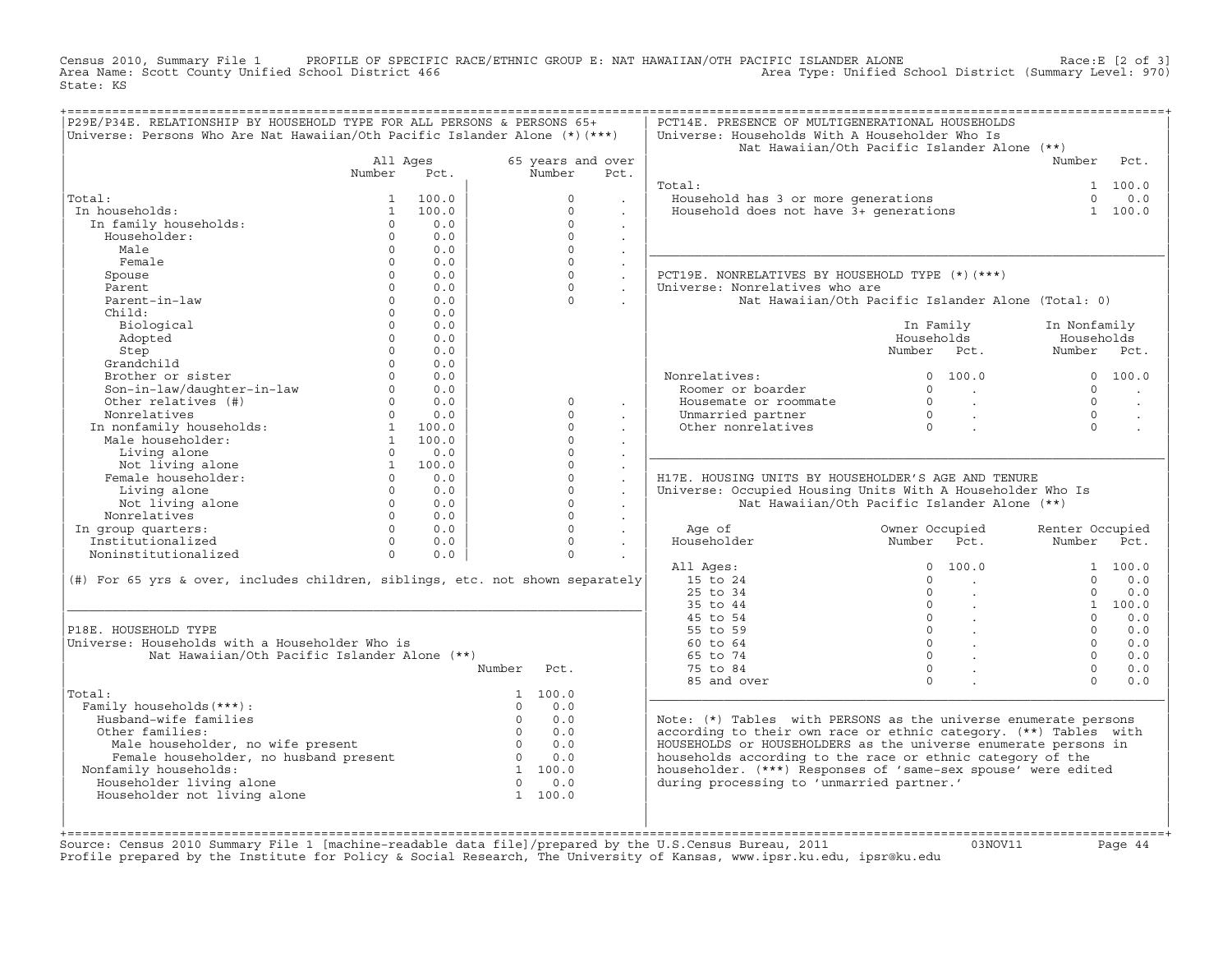Census 2010, Summary File 1 PROFILE OF SPECIFIC RACE/ETHNIC GROUP E: NAT HAWAIIAN/OTH PACIFIC ISLANDER ALONE Race:E [3 of 3]<br>Area Name: Scott County Unified School District 466 Area Type: Unified School District (Summary L Area Type: Unified School District (Summary Level: 970) State: KS

+===================================================================================================================================================+|P28E/H16E. HOUSEHOLDS (OCCUPIED HOUSING UNITS) BY HOUSEHOLD SIZE BY TYPE AND BY TENURE | |Universe: Households (Occupied Housing Units) With A Householder Who Is Nat Hawaiian/Oth Pacific Islander Alone (\*\*)(\*\*\*) |

|                             | All<br>Households | Pct.  | Family<br>Households    | Pct. | Nonfamily<br>Households | Pct.  | Owner<br>Occupied | Pct. | Renter<br>Occupied | Pct.  |
|-----------------------------|-------------------|-------|-------------------------|------|-------------------------|-------|-------------------|------|--------------------|-------|
| household sizes:<br>All     |                   | 100.0 |                         |      |                         | 100.0 |                   |      |                    | 100.0 |
| 1-person households         |                   | 0.0   | (Family always >1 pers) |      |                         | 0.0   |                   |      |                    | 0.0   |
| 2-person households         |                   | 100.0 |                         |      |                         | 100.0 |                   |      |                    | 100.0 |
| 3-person households         |                   | 0.0   |                         |      |                         | 0.0   |                   |      |                    | 0.0   |
| 4-person households         |                   | 0.0   |                         |      |                         | 0.0   |                   |      |                    | 0.0   |
| 5-person households         |                   | 0.0   |                         |      |                         | 0.0   |                   |      |                    | 0.0   |
| 6-person households         |                   | 0.0   |                         |      |                         | 0.0   |                   |      |                    | 0.0   |
| 7-or-more person households |                   | 0.0   |                         |      | $\Omega$                | 0.0   |                   |      |                    | 0.0   |

|P16E/P17E/P36E/P37E/H11E/H12E. POPULATION IN HOUSEHOLDS AND AVERAGE HOUSEHOLD SIZE BY TYPE AND BY TENURE | |Universe: Population in Households (Occupied Housing Units) With A Householder Who Is Nat Hawaiian/Oth Pacific Islander Alone (\*\*) |

|                                | Total<br>Population | Pct.         | In<br>Families | Pct.     | In<br>Nonfamilies | Pct.     | In Owner<br>Occupied | Pct.          | In Renter<br>Occupied | Pct.        |
|--------------------------------|---------------------|--------------|----------------|----------|-------------------|----------|----------------------|---------------|-----------------------|-------------|
| Total population in households |                     | 2 100.0      | $\Omega$       | 0.0      |                   | 2 100.0  |                      | 0.0           |                       | 2 100.0     |
| Under 18 years                 | $\Omega$            | 100.0        | $\Omega$       |          |                   |          |                      |               |                       |             |
| 18 years and over              |                     | 2 100.0      | $\Omega$       | 0.0      |                   |          |                      |               |                       |             |
| Average Household Size         | 2.00                | $------$     | 0.00           | $------$ | 2.00              | $------$ | 0.00                 | $\frac{1}{2}$ | 2.00                  | $------$    |
| Under 18 years                 | 0.00                | $------$     | 0.00           | $------$ |                   |          |                      |               |                       |             |
| 18 years and over              |                     | $2.00$ ----- | 0.00           |          |                   |          |                      |               |                       | $- - - - -$ |
|                                |                     |              |                |          |                   |          |                      |               |                       |             |

Note: Family household numbers include nonrelatives living with families.

| | PCT20/PCT22E. GROUP OUARTERS POPULATION BY SEX BY AGE BY GROUP OUARTERS TYPE |Universe: Population in group quarters for persons who are Nat Hawaiian/Oth Pacific Islander Alone (\*) |

|                                               |        |       |       | Pct. of<br>All |      | Pct. of<br>Total | Pct. of<br>Total |       |  |
|-----------------------------------------------|--------|-------|-------|----------------|------|------------------|------------------|-------|--|
|                                               | Number | Pct.  | Total | Ages           | Male | $18+$            | Female           | $18+$ |  |
| All types of group quarters:                  |        | 100.0 |       |                |      |                  |                  |       |  |
| Institutionalized population:                 |        |       |       |                |      |                  |                  |       |  |
| Correctional facilities for adults            |        |       |       |                |      |                  |                  |       |  |
| Juvenile facilities                           |        |       |       |                |      |                  |                  |       |  |
| Nursing facilities/skilled-nursing facilities |        |       |       |                |      |                  |                  |       |  |
| Other institutional facilities                |        |       |       |                |      |                  |                  |       |  |
| Noninstitutionalized population:              |        |       |       |                |      |                  |                  |       |  |
| College/university student housing            |        |       |       |                |      |                  |                  |       |  |
| Military quarters                             |        |       |       |                |      |                  |                  |       |  |
| Other noninstitutional facilities             |        |       |       |                |      |                  |                  |       |  |

|\_\_\_\_\_\_\_\_\_\_\_\_\_\_\_\_\_\_\_\_\_\_\_\_\_\_\_\_\_\_\_\_\_\_\_\_\_\_\_\_\_\_\_\_\_\_\_\_\_\_\_\_\_\_\_\_\_\_\_\_\_\_\_\_\_\_\_\_\_\_\_\_\_\_\_\_\_\_\_\_\_\_\_\_\_\_\_\_\_\_\_\_\_\_\_\_\_\_\_\_\_\_\_\_\_\_\_\_\_\_\_\_\_\_\_\_\_\_\_\_\_\_\_\_\_\_\_\_\_\_\_\_\_\_\_\_\_\_\_\_\_\_\_\_\_\_\_|

| |

or HOUSEHOLDERS as the universe enumerate persons in households according to the race or ethnic category of the householder. | (\*\*\*) Same−sex couple households are included in the family households category if there is at least one additional person | | related to householder by birth or adoption. Same−sex couple households with no relatives of the householder present are tabulated | | in nonfamily households. Responses of 'same−sex spouse' were edited during processing to 'unmarried partner.' |

+===================================================================================================================================================+ Source: Census 2010 Summary File 1 [machine−readable data file]/prepared by the U.S.Census Bureau, 2011 03NOV11 Page 45 Profile prepared by the Institute for Policy & Social Research, The University of Kansas, www.ipsr.ku.edu, ipsr@ku.edu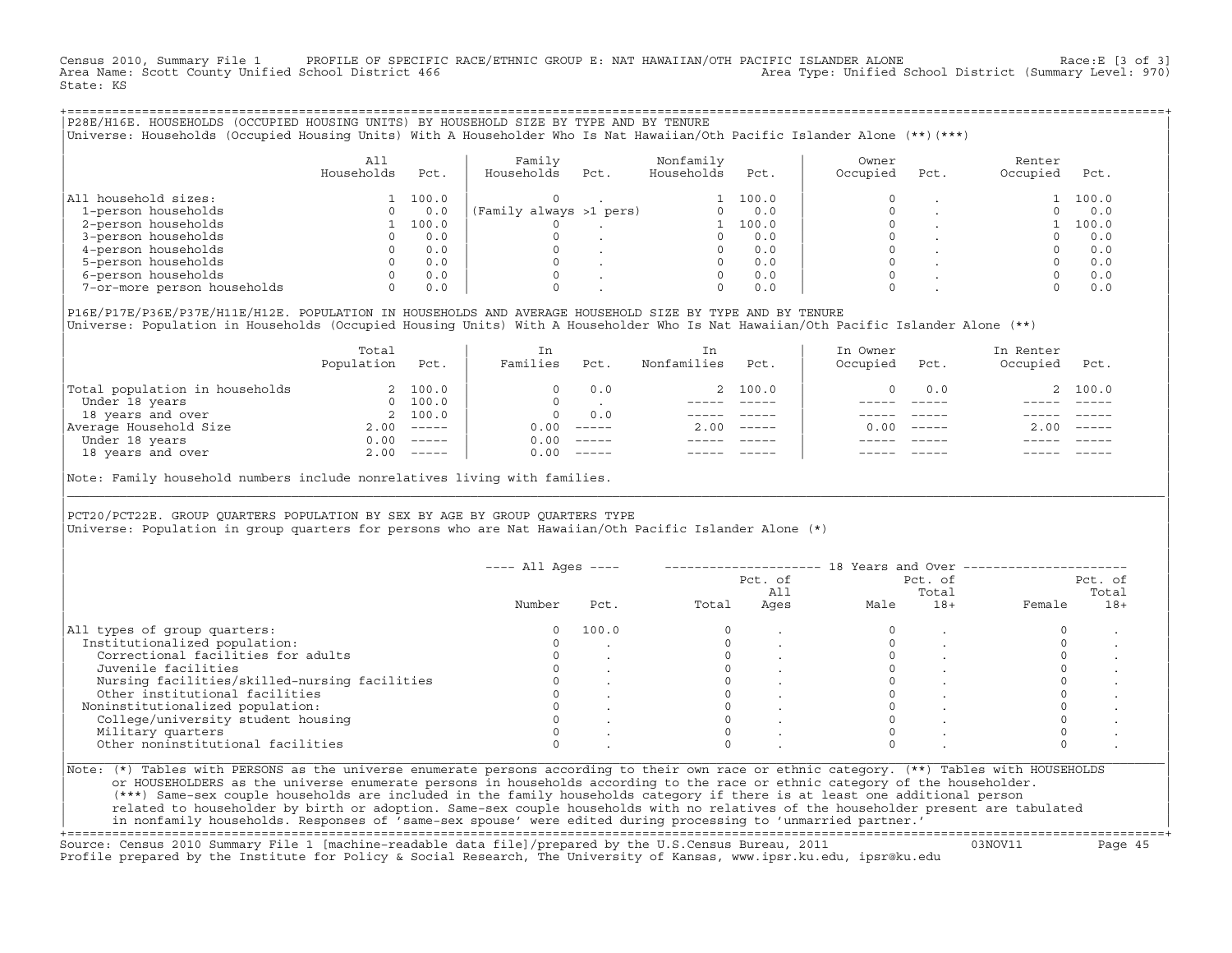Census 2010, Summary File 1 PROFILE OF SPECIFIC RACE/ETHNIC GROUP F: SOME OTHER RACE ALONE Race:F [1 of 3]<br>Area Name: Scott County Unified School District 466 Area Type: Unified School District (Summary Level: 970) Area Type: Unified School District (Summary Level: 970) State: KS

| P29/P29F. POPULATION SUMMARY BY RESIDENCE TYPE FOR DESIGNATED UNIVERSE                                                                                  |  |  |  | P38F/39F. FAMILY TYPE BY PRESENCE AND AGE OF OWN OR RELATED CHILDREN                                                                                                                                                           |  |  |  |
|---------------------------------------------------------------------------------------------------------------------------------------------------------|--|--|--|--------------------------------------------------------------------------------------------------------------------------------------------------------------------------------------------------------------------------------|--|--|--|
| Universe: PERSONS Who Are Some Other Race Alone                                                                                                         |  |  |  | Universe: Families With A Householder Who Is                                                                                                                                                                                   |  |  |  |
|                                                                                                                                                         |  |  |  | Some Other Race Alone (**) (***)                                                                                                                                                                                               |  |  |  |
| Population As % of Population of all Races<br>Total Persons: 354 7.2% of 4,947<br>In Households(*) 354 7.3% of 4,842<br>In Group Quarters 0 0.0% of 105 |  |  |  |                                                                                                                                                                                                                                |  |  |  |
|                                                                                                                                                         |  |  |  | By Presence of: Own Children Related Children<br>Families Pct.   Families Pct.                                                                                                                                                 |  |  |  |
|                                                                                                                                                         |  |  |  |                                                                                                                                                                                                                                |  |  |  |
|                                                                                                                                                         |  |  |  |                                                                                                                                                                                                                                |  |  |  |
|                                                                                                                                                         |  |  |  |                                                                                                                                                                                                                                |  |  |  |
|                                                                                                                                                         |  |  |  |                                                                                                                                                                                                                                |  |  |  |
|                                                                                                                                                         |  |  |  |                                                                                                                                                                                                                                |  |  |  |
|                                                                                                                                                         |  |  |  |                                                                                                                                                                                                                                |  |  |  |
|                                                                                                                                                         |  |  |  |                                                                                                                                                                                                                                |  |  |  |
|                                                                                                                                                         |  |  |  |                                                                                                                                                                                                                                |  |  |  |
|                                                                                                                                                         |  |  |  |                                                                                                                                                                                                                                |  |  |  |
|                                                                                                                                                         |  |  |  |                                                                                                                                                                                                                                |  |  |  |
|                                                                                                                                                         |  |  |  |                                                                                                                                                                                                                                |  |  |  |
|                                                                                                                                                         |  |  |  |                                                                                                                                                                                                                                |  |  |  |
|                                                                                                                                                         |  |  |  |                                                                                                                                                                                                                                |  |  |  |
|                                                                                                                                                         |  |  |  |                                                                                                                                                                                                                                |  |  |  |
|                                                                                                                                                         |  |  |  |                                                                                                                                                                                                                                |  |  |  |
|                                                                                                                                                         |  |  |  |                                                                                                                                                                                                                                |  |  |  |
|                                                                                                                                                         |  |  |  |                                                                                                                                                                                                                                |  |  |  |
|                                                                                                                                                         |  |  |  |                                                                                                                                                                                                                                |  |  |  |
|                                                                                                                                                         |  |  |  |                                                                                                                                                                                                                                |  |  |  |
|                                                                                                                                                         |  |  |  |                                                                                                                                                                                                                                |  |  |  |
|                                                                                                                                                         |  |  |  |                                                                                                                                                                                                                                |  |  |  |
|                                                                                                                                                         |  |  |  |                                                                                                                                                                                                                                |  |  |  |
|                                                                                                                                                         |  |  |  |                                                                                                                                                                                                                                |  |  |  |
|                                                                                                                                                         |  |  |  | P31F. RELATIONSHIP BY HOUSEHOLD TYPE FOR THE POPULATION UNDER 18 YEARS                                                                                                                                                         |  |  |  |
|                                                                                                                                                         |  |  |  |                                                                                                                                                                                                                                |  |  |  |
|                                                                                                                                                         |  |  |  |                                                                                                                                                                                                                                |  |  |  |
|                                                                                                                                                         |  |  |  |                                                                                                                                                                                                                                |  |  |  |
|                                                                                                                                                         |  |  |  |                                                                                                                                                                                                                                |  |  |  |
|                                                                                                                                                         |  |  |  |                                                                                                                                                                                                                                |  |  |  |
|                                                                                                                                                         |  |  |  |                                                                                                                                                                                                                                |  |  |  |
|                                                                                                                                                         |  |  |  |                                                                                                                                                                                                                                |  |  |  |
|                                                                                                                                                         |  |  |  |                                                                                                                                                                                                                                |  |  |  |
|                                                                                                                                                         |  |  |  |                                                                                                                                                                                                                                |  |  |  |
|                                                                                                                                                         |  |  |  |                                                                                                                                                                                                                                |  |  |  |
|                                                                                                                                                         |  |  |  |                                                                                                                                                                                                                                |  |  |  |
|                                                                                                                                                         |  |  |  |                                                                                                                                                                                                                                |  |  |  |
|                                                                                                                                                         |  |  |  |                                                                                                                                                                                                                                |  |  |  |
|                                                                                                                                                         |  |  |  |                                                                                                                                                                                                                                |  |  |  |
|                                                                                                                                                         |  |  |  |                                                                                                                                                                                                                                |  |  |  |
|                                                                                                                                                         |  |  |  |                                                                                                                                                                                                                                |  |  |  |
|                                                                                                                                                         |  |  |  |                                                                                                                                                                                                                                |  |  |  |
|                                                                                                                                                         |  |  |  |                                                                                                                                                                                                                                |  |  |  |
|                                                                                                                                                         |  |  |  |                                                                                                                                                                                                                                |  |  |  |
|                                                                                                                                                         |  |  |  |                                                                                                                                                                                                                                |  |  |  |
|                                                                                                                                                         |  |  |  |                                                                                                                                                                                                                                |  |  |  |
|                                                                                                                                                         |  |  |  |                                                                                                                                                                                                                                |  |  |  |
|                                                                                                                                                         |  |  |  |                                                                                                                                                                                                                                |  |  |  |
|                                                                                                                                                         |  |  |  | 0 to 17 and 141 39.8 64 33.9 and 18 to 64 and 18 to 64 and 206 58.2 and 206 58.2 and 18 to 64 and 206 58.2 and 18 to 64 and 206 58.2 and 1.6 and 1.6 and 1.6 and 1.6 and 1.6 and 1.6 and 1.6 and 1.6 and 1.6 and 1.6 and 1.6 a |  |  |  |

Source: Census 2010 Summary File 1 [machine-readable data file]/prepared by the U.S.Census Bureau, 2011 Page 46<br>Profile prepared by the Institute for Policy & Social Research, The University of Kansas, www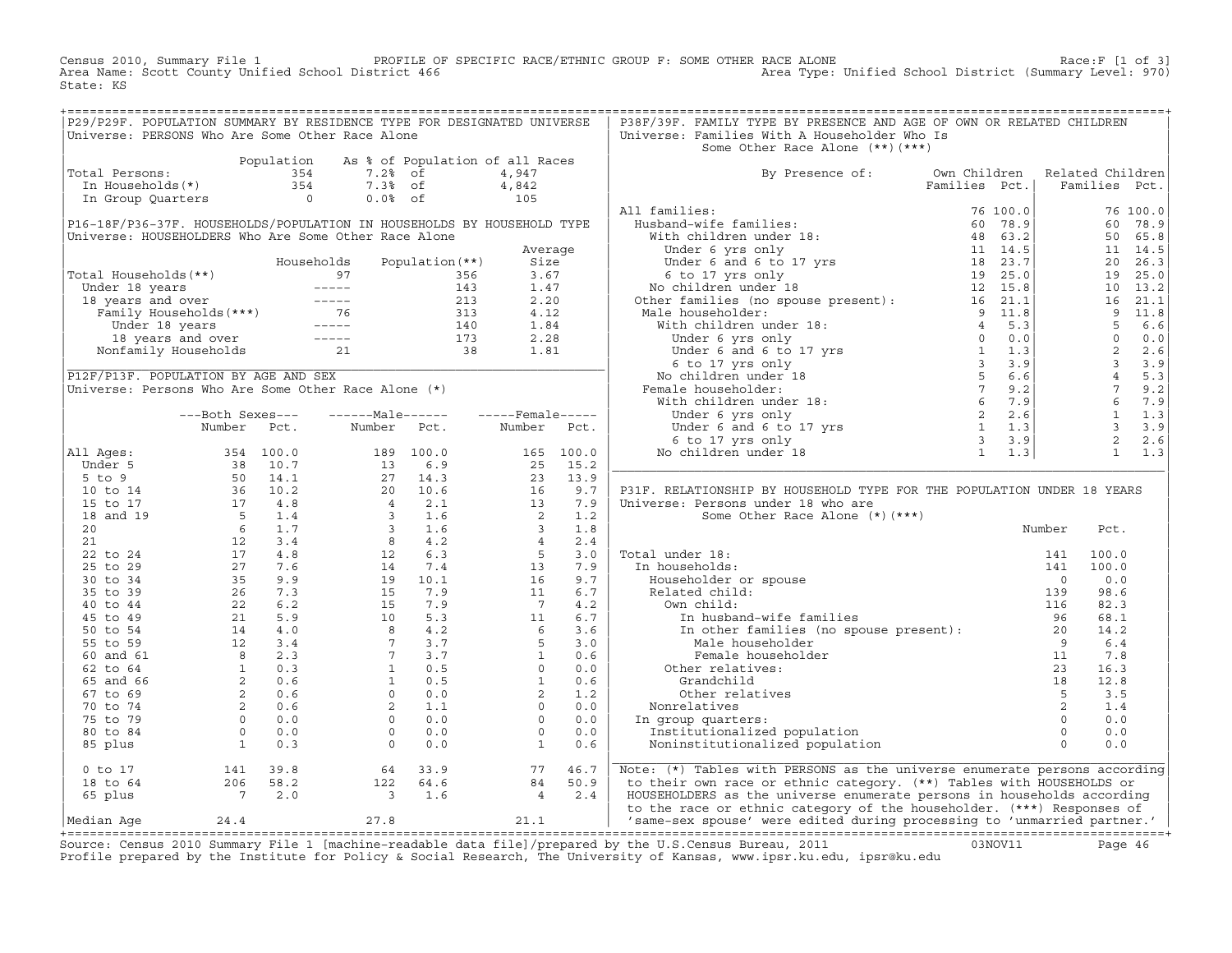Census 2010, Summary File 1 PROFILE OF SPECIFIC RACE/ETHNIC GROUP F: SOME OTHER RACE ALONE RACE OF SPACE:F [2 of 3]<br>Area Name: Scott County Unified School District 466 Area Type: Unified School District (Summary Level: 970 Area Type: Unified School District (Summary Level: 970) State: KS

| P29F/P34F. RELATIONSHIP BY HOUSEHOLD TYPE FOR ALL PERSONS & PERSONS 65+                                                                                                                                                                                                                                                                                                                       |             |          |             |          |                                   | PCT14F. PRESENCE OF MULTIGENERATIONAL HOUSEHOLDS                                                                                                                                                                                     |                                                                                                                                                                                                                                                                                    |             |          |
|-----------------------------------------------------------------------------------------------------------------------------------------------------------------------------------------------------------------------------------------------------------------------------------------------------------------------------------------------------------------------------------------------|-------------|----------|-------------|----------|-----------------------------------|--------------------------------------------------------------------------------------------------------------------------------------------------------------------------------------------------------------------------------------|------------------------------------------------------------------------------------------------------------------------------------------------------------------------------------------------------------------------------------------------------------------------------------|-------------|----------|
|                                                                                                                                                                                                                                                                                                                                                                                               |             |          |             |          |                                   |                                                                                                                                                                                                                                      |                                                                                                                                                                                                                                                                                    |             |          |
| Universe: Persons Who Are Some Other Race Alone $(*)$ $(***)$                                                                                                                                                                                                                                                                                                                                 |             |          |             |          |                                   | Universe: Households With A Householder Who Is                                                                                                                                                                                       |                                                                                                                                                                                                                                                                                    |             |          |
|                                                                                                                                                                                                                                                                                                                                                                                               |             |          |             |          |                                   | Some Other Race Alone (**)                                                                                                                                                                                                           |                                                                                                                                                                                                                                                                                    |             |          |
|                                                                                                                                                                                                                                                                                                                                                                                               |             | All Ages |             |          | 65 years and over                 |                                                                                                                                                                                                                                      |                                                                                                                                                                                                                                                                                    | Number Pct. |          |
|                                                                                                                                                                                                                                                                                                                                                                                               | Number Pct. |          |             | Number   | Pct.                              |                                                                                                                                                                                                                                      |                                                                                                                                                                                                                                                                                    |             |          |
| tal:<br>n households:<br>100.0<br>In family households:<br>Householder:<br>Male<br>Male<br>Female<br>Spouse<br>Parent<br>Farent 19<br>Spouse<br>Farent 100.0<br>Spouse<br>228.6<br>Parent<br>228.6<br>Parent<br>228.6<br>228.6<br>228.6<br>228.6<br>228.6<br>228.6<br>228.6<br>2                                                                                                              |             |          |             |          |                                   | Total:                                                                                                                                                                                                                               |                                                                                                                                                                                                                                                                                    |             | 97 100.0 |
| Total:                                                                                                                                                                                                                                                                                                                                                                                        |             |          |             |          |                                   | Cal.<br>Household has 3 or more generations and the set of the set of the set of the set of the set of the set of the<br>Household does not have 3+ generations and the set of the set of the set of the set of the set of the set o |                                                                                                                                                                                                                                                                                    |             |          |
| In households:                                                                                                                                                                                                                                                                                                                                                                                |             |          |             |          |                                   |                                                                                                                                                                                                                                      |                                                                                                                                                                                                                                                                                    |             |          |
|                                                                                                                                                                                                                                                                                                                                                                                               |             |          |             |          |                                   |                                                                                                                                                                                                                                      |                                                                                                                                                                                                                                                                                    |             |          |
|                                                                                                                                                                                                                                                                                                                                                                                               |             |          |             |          |                                   |                                                                                                                                                                                                                                      |                                                                                                                                                                                                                                                                                    |             |          |
|                                                                                                                                                                                                                                                                                                                                                                                               |             |          |             |          |                                   |                                                                                                                                                                                                                                      |                                                                                                                                                                                                                                                                                    |             |          |
|                                                                                                                                                                                                                                                                                                                                                                                               |             |          |             |          |                                   |                                                                                                                                                                                                                                      |                                                                                                                                                                                                                                                                                    |             |          |
|                                                                                                                                                                                                                                                                                                                                                                                               |             |          |             |          |                                   | PCT19F. NONRELATIVES BY HOUSEHOLD TYPE (*)(***)                                                                                                                                                                                      |                                                                                                                                                                                                                                                                                    |             |          |
|                                                                                                                                                                                                                                                                                                                                                                                               |             |          |             |          |                                   | Universe: Nonrelatives who are                                                                                                                                                                                                       |                                                                                                                                                                                                                                                                                    |             |          |
|                                                                                                                                                                                                                                                                                                                                                                                               |             |          |             |          |                                   |                                                                                                                                                                                                                                      | Some Other Race Alone (Total: 21)                                                                                                                                                                                                                                                  |             |          |
|                                                                                                                                                                                                                                                                                                                                                                                               |             |          |             |          |                                   |                                                                                                                                                                                                                                      |                                                                                                                                                                                                                                                                                    |             |          |
|                                                                                                                                                                                                                                                                                                                                                                                               |             |          |             |          |                                   |                                                                                                                                                                                                                                      |                                                                                                                                                                                                                                                                                    |             |          |
|                                                                                                                                                                                                                                                                                                                                                                                               |             |          |             |          |                                   |                                                                                                                                                                                                                                      | In Family 1n Nonfamily                                                                                                                                                                                                                                                             |             |          |
|                                                                                                                                                                                                                                                                                                                                                                                               |             |          |             |          |                                   |                                                                                                                                                                                                                                      | Households                                                                                                                                                                                                                                                                         | Households  |          |
|                                                                                                                                                                                                                                                                                                                                                                                               |             |          |             |          |                                   |                                                                                                                                                                                                                                      | Number Pct.                                                                                                                                                                                                                                                                        | Number Pct. |          |
| $\begin{tabular}{l c c c c} \hline \textbf{name} & \textbf{19} & 5.4 & 0 & 0. \\\hline \textbf{Spouse} & & & & & & 9 & 16.7 & 2 & 28. \\\hline \textbf{Parent} & & & & 6 & 1.7 & 2 & 28. \\\hline \textbf{Parent} & & & & 2 & 0.6 & 1 & 14. \\\hline \textbf{Parent-in-law} & & & 2 & 0.6 & 2 & 28. \\\hline \textbf{Child:} & & & 127 & 35.9 & 2 & 28. \\\hline \textbf{Bidogical} & & & 12$ |             |          |             |          |                                   |                                                                                                                                                                                                                                      |                                                                                                                                                                                                                                                                                    |             |          |
|                                                                                                                                                                                                                                                                                                                                                                                               |             |          |             |          |                                   | Nonrelatives:<br>Roomer or boarder<br>Housemate or roommate<br>5 100.0 0 0 0.0<br>10 62.5<br>Unmarried partner<br>5 100.0 0 10 62.5<br>Unmarried partner<br>5 100.0 0 10 62.5<br>2 12.5                                              |                                                                                                                                                                                                                                                                                    |             |          |
|                                                                                                                                                                                                                                                                                                                                                                                               |             |          |             |          |                                   |                                                                                                                                                                                                                                      |                                                                                                                                                                                                                                                                                    |             |          |
|                                                                                                                                                                                                                                                                                                                                                                                               |             |          |             |          | 0.0                               |                                                                                                                                                                                                                                      |                                                                                                                                                                                                                                                                                    |             |          |
|                                                                                                                                                                                                                                                                                                                                                                                               |             |          |             |          | 0.0                               |                                                                                                                                                                                                                                      |                                                                                                                                                                                                                                                                                    |             |          |
|                                                                                                                                                                                                                                                                                                                                                                                               |             |          |             |          | 0.0                               |                                                                                                                                                                                                                                      |                                                                                                                                                                                                                                                                                    |             |          |
|                                                                                                                                                                                                                                                                                                                                                                                               |             |          |             |          | 0.0                               |                                                                                                                                                                                                                                      |                                                                                                                                                                                                                                                                                    |             |          |
|                                                                                                                                                                                                                                                                                                                                                                                               |             |          |             |          | 0.0                               |                                                                                                                                                                                                                                      |                                                                                                                                                                                                                                                                                    |             |          |
|                                                                                                                                                                                                                                                                                                                                                                                               |             |          |             |          | 0.0                               |                                                                                                                                                                                                                                      |                                                                                                                                                                                                                                                                                    |             |          |
|                                                                                                                                                                                                                                                                                                                                                                                               |             |          |             |          |                                   |                                                                                                                                                                                                                                      |                                                                                                                                                                                                                                                                                    |             |          |
|                                                                                                                                                                                                                                                                                                                                                                                               |             |          |             |          | 0.0                               | H17F. HOUSING UNITS BY HOUSEHOLDER'S AGE AND TENURE                                                                                                                                                                                  |                                                                                                                                                                                                                                                                                    |             |          |
|                                                                                                                                                                                                                                                                                                                                                                                               |             |          |             |          | 0.0                               | Universe: Occupied Housing Units With A Householder Who Is                                                                                                                                                                           |                                                                                                                                                                                                                                                                                    |             |          |
|                                                                                                                                                                                                                                                                                                                                                                                               |             |          |             |          | 0.0                               | Some Other Race Alone (**)                                                                                                                                                                                                           |                                                                                                                                                                                                                                                                                    |             |          |
|                                                                                                                                                                                                                                                                                                                                                                                               |             |          |             |          | 0.0                               |                                                                                                                                                                                                                                      |                                                                                                                                                                                                                                                                                    |             |          |
|                                                                                                                                                                                                                                                                                                                                                                                               |             |          |             |          | 0.0                               |                                                                                                                                                                                                                                      |                                                                                                                                                                                                                                                                                    |             |          |
|                                                                                                                                                                                                                                                                                                                                                                                               |             |          |             |          | $\begin{matrix}0&0.0\end{matrix}$ |                                                                                                                                                                                                                                      | Owner Occupied Renter Occupied<br>Number Pct. Number Pct.                                                                                                                                                                                                                          |             |          |
|                                                                                                                                                                                                                                                                                                                                                                                               |             |          |             |          | 0.0                               |                                                                                                                                                                                                                                      |                                                                                                                                                                                                                                                                                    |             |          |
|                                                                                                                                                                                                                                                                                                                                                                                               |             |          |             |          |                                   | All Ages:                                                                                                                                                                                                                            |                                                                                                                                                                                                                                                                                    |             |          |
| (#) For 65 yrs & over, includes children, siblings, etc. not shown separately                                                                                                                                                                                                                                                                                                                 |             |          |             |          |                                   | 15 to 24                                                                                                                                                                                                                             |                                                                                                                                                                                                                                                                                    |             |          |
|                                                                                                                                                                                                                                                                                                                                                                                               |             |          |             |          |                                   | 25 to 34                                                                                                                                                                                                                             |                                                                                                                                                                                                                                                                                    |             |          |
|                                                                                                                                                                                                                                                                                                                                                                                               |             |          |             |          |                                   | 35 to 44                                                                                                                                                                                                                             |                                                                                                                                                                                                                                                                                    |             |          |
|                                                                                                                                                                                                                                                                                                                                                                                               |             |          |             |          |                                   | 45 to 54                                                                                                                                                                                                                             | $\begin{array}{cccccc} 64 & 100.0 & & & & & 33 & 100.0 \\ 8 & 12.5 & & & 7 & 21.2 \\ 16 & 25.0 & & & 14 & 42.4 \\ 13 & 20.3 & & & 5 & 15.2 \\ 15 & 23.4 & & 4 & 12.1 \\ 5 & 7.8 & & 2 & 6.1 \\ 5 & 7.8 & & 1 & 3.0 \\ 2 & 3.1 & & 0 & 0.0 \\ 0 & 0.0 & & & 0 & 0.0 \\ \end{array}$ |             |          |
| P18F. HOUSEHOLD TYPE                                                                                                                                                                                                                                                                                                                                                                          |             |          |             |          |                                   | 55 to 59                                                                                                                                                                                                                             |                                                                                                                                                                                                                                                                                    |             |          |
| Universe: Households with a Householder Who is                                                                                                                                                                                                                                                                                                                                                |             |          |             |          |                                   |                                                                                                                                                                                                                                      |                                                                                                                                                                                                                                                                                    |             |          |
|                                                                                                                                                                                                                                                                                                                                                                                               |             |          |             |          |                                   | 60 to 64                                                                                                                                                                                                                             |                                                                                                                                                                                                                                                                                    |             |          |
| Some Other Race Alone (**)                                                                                                                                                                                                                                                                                                                                                                    |             |          |             |          |                                   | 65 to 74                                                                                                                                                                                                                             |                                                                                                                                                                                                                                                                                    |             |          |
|                                                                                                                                                                                                                                                                                                                                                                                               |             |          | Number Pct. |          |                                   | 75 to 84                                                                                                                                                                                                                             |                                                                                                                                                                                                                                                                                    |             |          |
|                                                                                                                                                                                                                                                                                                                                                                                               |             |          |             |          |                                   | 85 and over                                                                                                                                                                                                                          |                                                                                                                                                                                                                                                                                    |             |          |
| Total:                                                                                                                                                                                                                                                                                                                                                                                        |             |          |             | 97 100.0 |                                   |                                                                                                                                                                                                                                      |                                                                                                                                                                                                                                                                                    |             |          |
| Family households (***) :<br>ily households (***):<br>iusband-wife families<br>ther families:<br>Male householder, no wife present<br>Family households:<br>family households:<br>Section of the present<br>Family households:<br>iouseholder living alone<br>ouseholder not                                                                                                                  |             |          |             | 76 78.4  |                                   |                                                                                                                                                                                                                                      |                                                                                                                                                                                                                                                                                    |             |          |
| Husband-wife families                                                                                                                                                                                                                                                                                                                                                                         |             |          |             |          |                                   | Note: (*) Tables with PERSONS as the universe enumerate persons                                                                                                                                                                      |                                                                                                                                                                                                                                                                                    |             |          |
| Other families:                                                                                                                                                                                                                                                                                                                                                                               |             |          |             |          |                                   | according to their own race or ethnic category. (**) Tables with                                                                                                                                                                     |                                                                                                                                                                                                                                                                                    |             |          |
|                                                                                                                                                                                                                                                                                                                                                                                               |             |          |             |          |                                   | HOUSEHOLDS or HOUSEHOLDERS as the universe enumerate persons in                                                                                                                                                                      |                                                                                                                                                                                                                                                                                    |             |          |
|                                                                                                                                                                                                                                                                                                                                                                                               |             |          |             |          |                                   | households according to the race or ethnic category of the                                                                                                                                                                           |                                                                                                                                                                                                                                                                                    |             |          |
| Nonfamily households:                                                                                                                                                                                                                                                                                                                                                                         |             |          |             |          |                                   | householder. (***) Responses of 'same-sex spouse' were edited                                                                                                                                                                        |                                                                                                                                                                                                                                                                                    |             |          |
| Householder living alone                                                                                                                                                                                                                                                                                                                                                                      |             |          |             |          |                                   | during processing to 'unmarried partner.'                                                                                                                                                                                            |                                                                                                                                                                                                                                                                                    |             |          |
| Householder not living alone                                                                                                                                                                                                                                                                                                                                                                  |             |          |             |          |                                   |                                                                                                                                                                                                                                      |                                                                                                                                                                                                                                                                                    |             |          |
|                                                                                                                                                                                                                                                                                                                                                                                               |             |          |             |          |                                   |                                                                                                                                                                                                                                      |                                                                                                                                                                                                                                                                                    |             |          |
|                                                                                                                                                                                                                                                                                                                                                                                               |             |          |             |          |                                   |                                                                                                                                                                                                                                      |                                                                                                                                                                                                                                                                                    |             |          |
|                                                                                                                                                                                                                                                                                                                                                                                               |             |          |             |          |                                   |                                                                                                                                                                                                                                      |                                                                                                                                                                                                                                                                                    |             |          |

+===================================================================================================================================================+Source: Census 2010 Summary File 1 [machine−readable data file]/prepared by the U.S.Census Bureau, 2011 03NOV11 Page 47 Profile prepared by the Institute for Policy & Social Research, The University of Kansas, www.ipsr.ku.edu, ipsr@ku.edu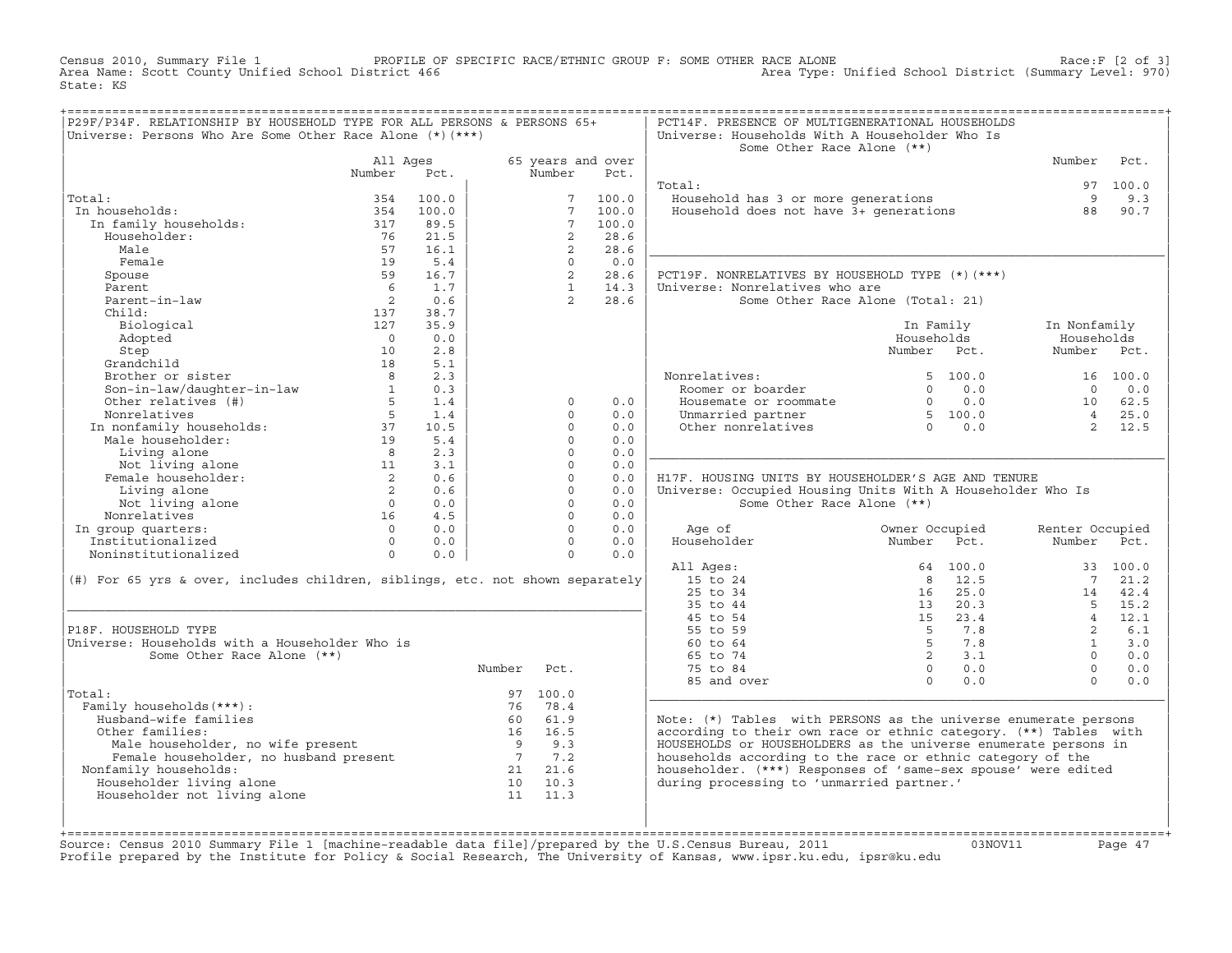Census 2010, Summary File 1 PROFILE OF SPECIFIC RACE/ETHNIC GROUP F: SOME OTHER RACE ALONE RACE OLD FROCE:F [3 of 3]<br>Area Name: Scott County Unified School District 466 Area Type: Unified School District (Summary Level: 97 Area Type: Unified School District (Summary Level: 970) State: KS

+===================================================================================================================================================+|P28F/H16F. HOUSEHOLDS (OCCUPIED HOUSING UNITS) BY HOUSEHOLD SIZE BY TYPE AND BY TENURE | |Universe: Households (Occupied Housing Units) With A Householder Who Is Some Other Race Alone (\*\*)(\*\*\*) |

|                             | All<br>Households | Pct.  | Family<br>Households    | Pct.  | Nonfamily<br>Households | Pct.  | Owner<br>Occupied | Pct.  | Renter<br>Occupied | Pct.  |  |
|-----------------------------|-------------------|-------|-------------------------|-------|-------------------------|-------|-------------------|-------|--------------------|-------|--|
| household sizes:<br>All     | 97                | 100.0 | 76                      | 100.0 | 21                      | 100.0 | 64                | 100.0 | 33                 | 100.0 |  |
| 1-person households         | 10                | 10.3  | (Family always >1 pers) |       | 10                      | 47.6  |                   | 6.3   |                    | 18.2  |  |
| 2-person households         | 16                | 16.5  |                         | 11.8  |                         | 33.3  |                   | 9.4   | 10                 | 30.3  |  |
| 3-person households         | 21                | 21.6  | 19                      | 25.0  |                         | 9.5   | 16                | 25.0  |                    | 15.2  |  |
| 4-person households         |                   | 21.6  | 19                      | 25.0  |                         | 9.5   | 16                | 25.0  |                    | 15.2  |  |
| 5-person households         | 19                | 19.6  | 19                      | 25.0  | $\Omega$                | 0.0   | 13                | 20.3  |                    | 18.2  |  |
| 6-person households         | 6                 | 6.2   |                         | 7.9   | $\Omega$                | 0.0   |                   | 9.4   |                    | 0.0   |  |
| 7-or-more person households | 4                 | 4.1   |                         | 5.3   | $\mathbf 0$             | 0.0   |                   | 4.7   |                    | 3.0   |  |

|P16F/P17F/P36F/P37F/H11F/H12F. POPULATION IN HOUSEHOLDS AND AVERAGE HOUSEHOLD SIZE BY TYPE AND BY TENURE | Universe: Population in Households (Occupied Housing Units) With A Householder Who Is Some Other Race Alone (\*\*)

|                                | Total<br>Population | Pct.                      | In<br>Families | Pct.     | In.<br>Nonfamilies | Pct.     | In Owner<br>Occupied | Pct.                      | In Renter<br>Occupied | Pct.                      |
|--------------------------------|---------------------|---------------------------|----------------|----------|--------------------|----------|----------------------|---------------------------|-----------------------|---------------------------|
| Total population in households | 356                 | 100.0                     | 313            | 87.9     | 38                 | 10.7     | 255                  | 71.6                      | 101                   | 28.4                      |
| Under 18 years                 | 143                 | 100.0                     | 140            | 97.9     |                    |          |                      |                           |                       |                           |
| 18 years and over              | 213                 | 100.0                     | 173            | 81.2     |                    |          |                      |                           |                       |                           |
| Average Household Size         | 3.67                | $\qquad \qquad - - - - -$ | 4.12           | $------$ | 1.81               | $------$ | 3.98                 | $\qquad \qquad - - - - -$ | 3.06                  | $\qquad \qquad - - - - -$ |
| Under 18 years                 | 1.47                | $------$                  | 84             | $------$ |                    |          |                      |                           |                       |                           |
| 18 years and over              |                     | $2.20$ -----              | 2.28           |          |                    |          |                      | $- - - - -$               |                       | $- - - - -$               |
|                                |                     |                           |                |          |                    |          |                      |                           |                       |                           |

Note: Family household numbers include nonrelatives living with families.

| | PCT20/PCT22F. GROUP OUARTERS POPULATION BY SEX BY AGE BY GROUP OUARTERS TYPE Universe: Population in group quarters for persons who are Some Other Race Alone (\*)

|                                               |        |       |       |      | Pct. of<br>Pct. of<br>All |       | Pct. of<br>Total |       |
|-----------------------------------------------|--------|-------|-------|------|---------------------------|-------|------------------|-------|
|                                               | Number | Pct.  | Total | Ages | Male                      | $18+$ | Female           | $18+$ |
| All types of group quarters:                  | 0      | 100.0 |       |      |                           |       |                  |       |
| Institutionalized population:                 |        |       |       |      |                           |       |                  |       |
| Correctional facilities for adults            |        |       |       |      |                           |       |                  |       |
| Juvenile facilities                           |        |       |       |      |                           |       |                  |       |
| Nursing facilities/skilled-nursing facilities |        |       |       |      |                           |       |                  |       |
| Other institutional facilities                |        |       |       |      |                           |       |                  |       |
| Noninstitutionalized population:              |        |       |       |      |                           |       |                  |       |
| College/university student housing            |        |       |       |      |                           |       |                  |       |
| Military quarters                             |        |       |       |      |                           |       |                  |       |
| Other noninstitutional facilities             |        |       |       |      |                           |       |                  |       |

|\_\_\_\_\_\_\_\_\_\_\_\_\_\_\_\_\_\_\_\_\_\_\_\_\_\_\_\_\_\_\_\_\_\_\_\_\_\_\_\_\_\_\_\_\_\_\_\_\_\_\_\_\_\_\_\_\_\_\_\_\_\_\_\_\_\_\_\_\_\_\_\_\_\_\_\_\_\_\_\_\_\_\_\_\_\_\_\_\_\_\_\_\_\_\_\_\_\_\_\_\_\_\_\_\_\_\_\_\_\_\_\_\_\_\_\_\_\_\_\_\_\_\_\_\_\_\_\_\_\_\_\_\_\_\_\_\_\_\_\_\_\_\_\_\_\_\_|

| |

or HOUSEHOLDERS as the universe enumerate persons in households according to the race or ethnic category of the householder. | (\*\*\*) Same−sex couple households are included in the family households category if there is at least one additional person | | related to householder by birth or adoption. Same−sex couple households with no relatives of the householder present are tabulated | | in nonfamily households. Responses of 'same−sex spouse' were edited during processing to 'unmarried partner.' |

+===================================================================================================================================================+ Source: Census 2010 Summary File 1 [machine−readable data file]/prepared by the U.S.Census Bureau, 2011 03NOV11 Page 48 Profile prepared by the Institute for Policy & Social Research, The University of Kansas, www.ipsr.ku.edu, ipsr@ku.edu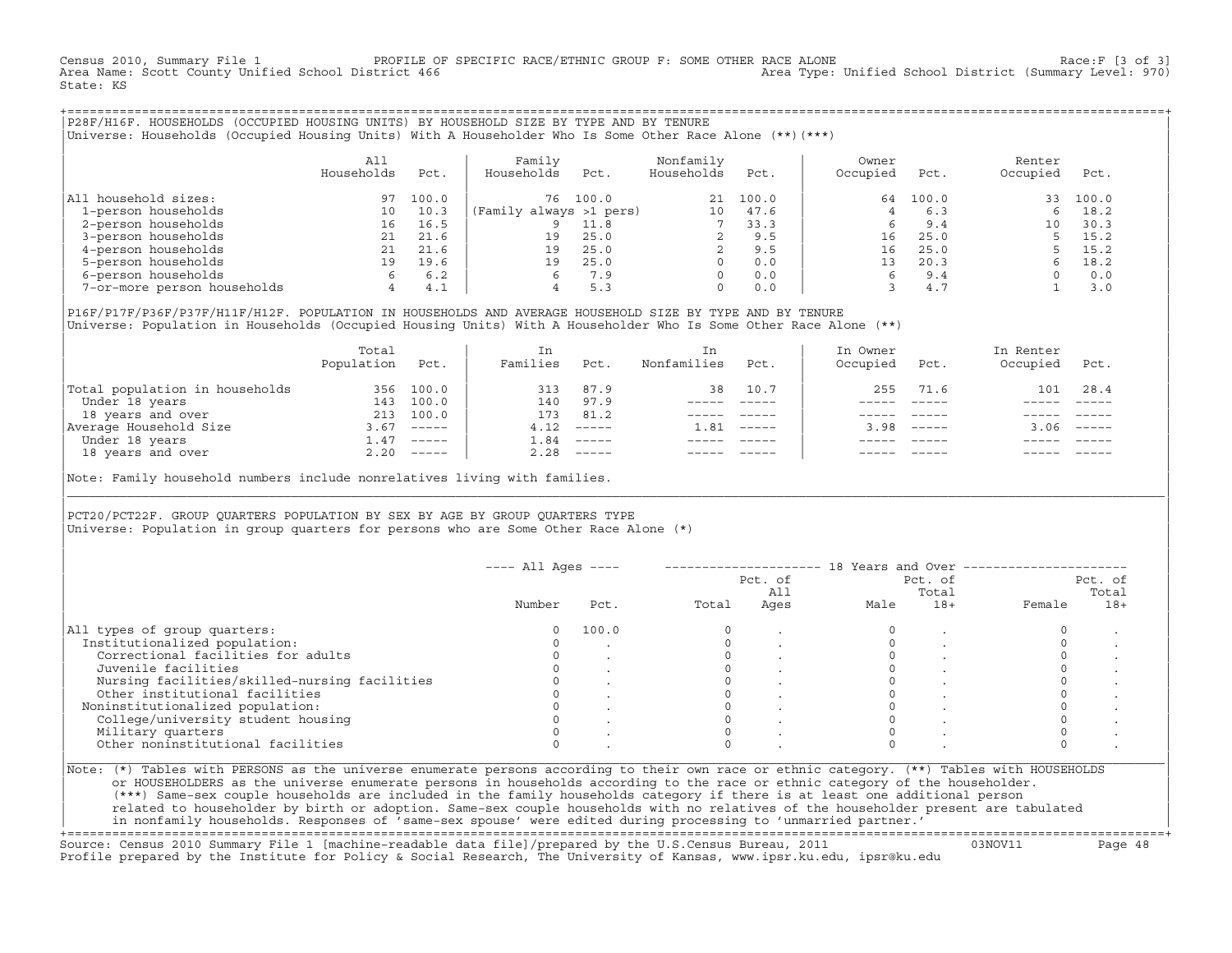Census 2010, Summary File 1 PROFILE OF SPECIFIC RACE/ETHNIC GROUP G: TWO OR MORE RACES Race:G [1 of 3] Area Name: Scott County Unified School District 466 Area Type: Unified School District (Summary Level: 970) State: KS

|                |                                             | P29/P29G. POPULATION SUMMARY BY RESIDENCE TYPE FOR DESIGNATED UNIVERSE                                                                                                                                                                                                    |  | P38G/39G. FAMILY TYPE BY PRESENCE AND AGE OF OWN OR RELATED CHILDREN                                                                                                                                                                                                                                                                                                                                                                                                                                         |        |      |  |
|----------------|---------------------------------------------|---------------------------------------------------------------------------------------------------------------------------------------------------------------------------------------------------------------------------------------------------------------------------|--|--------------------------------------------------------------------------------------------------------------------------------------------------------------------------------------------------------------------------------------------------------------------------------------------------------------------------------------------------------------------------------------------------------------------------------------------------------------------------------------------------------------|--------|------|--|
|                | Universe: PERSONS Who Are Two or More Races |                                                                                                                                                                                                                                                                           |  | Universe: Families With A Householder Who Is                                                                                                                                                                                                                                                                                                                                                                                                                                                                 |        |      |  |
|                |                                             |                                                                                                                                                                                                                                                                           |  | Two or More Races $(**)$ $(***)$                                                                                                                                                                                                                                                                                                                                                                                                                                                                             |        |      |  |
|                |                                             |                                                                                                                                                                                                                                                                           |  |                                                                                                                                                                                                                                                                                                                                                                                                                                                                                                              |        |      |  |
| Total Persons: |                                             | Population As % of Population of all Races<br>1.2% of 4,947<br>In Households(*) 60<br>In Group Quarters<br>1.0% of 1.0% of 105                                                                                                                                            |  |                                                                                                                                                                                                                                                                                                                                                                                                                                                                                                              |        |      |  |
|                |                                             |                                                                                                                                                                                                                                                                           |  | By Presence of: Own Children Related Children<br>Families Pct.   Families Pct.                                                                                                                                                                                                                                                                                                                                                                                                                               |        |      |  |
|                |                                             |                                                                                                                                                                                                                                                                           |  |                                                                                                                                                                                                                                                                                                                                                                                                                                                                                                              |        |      |  |
|                |                                             |                                                                                                                                                                                                                                                                           |  |                                                                                                                                                                                                                                                                                                                                                                                                                                                                                                              |        |      |  |
|                |                                             |                                                                                                                                                                                                                                                                           |  |                                                                                                                                                                                                                                                                                                                                                                                                                                                                                                              |        |      |  |
|                |                                             |                                                                                                                                                                                                                                                                           |  |                                                                                                                                                                                                                                                                                                                                                                                                                                                                                                              |        |      |  |
|                |                                             |                                                                                                                                                                                                                                                                           |  |                                                                                                                                                                                                                                                                                                                                                                                                                                                                                                              |        |      |  |
|                |                                             |                                                                                                                                                                                                                                                                           |  |                                                                                                                                                                                                                                                                                                                                                                                                                                                                                                              |        |      |  |
|                |                                             |                                                                                                                                                                                                                                                                           |  |                                                                                                                                                                                                                                                                                                                                                                                                                                                                                                              |        |      |  |
|                |                                             |                                                                                                                                                                                                                                                                           |  |                                                                                                                                                                                                                                                                                                                                                                                                                                                                                                              |        |      |  |
|                |                                             |                                                                                                                                                                                                                                                                           |  |                                                                                                                                                                                                                                                                                                                                                                                                                                                                                                              |        |      |  |
|                |                                             |                                                                                                                                                                                                                                                                           |  |                                                                                                                                                                                                                                                                                                                                                                                                                                                                                                              |        |      |  |
|                |                                             |                                                                                                                                                                                                                                                                           |  |                                                                                                                                                                                                                                                                                                                                                                                                                                                                                                              |        |      |  |
|                |                                             |                                                                                                                                                                                                                                                                           |  |                                                                                                                                                                                                                                                                                                                                                                                                                                                                                                              |        |      |  |
|                |                                             |                                                                                                                                                                                                                                                                           |  |                                                                                                                                                                                                                                                                                                                                                                                                                                                                                                              |        |      |  |
|                |                                             |                                                                                                                                                                                                                                                                           |  |                                                                                                                                                                                                                                                                                                                                                                                                                                                                                                              |        |      |  |
|                |                                             |                                                                                                                                                                                                                                                                           |  |                                                                                                                                                                                                                                                                                                                                                                                                                                                                                                              |        |      |  |
|                |                                             |                                                                                                                                                                                                                                                                           |  |                                                                                                                                                                                                                                                                                                                                                                                                                                                                                                              |        |      |  |
|                |                                             |                                                                                                                                                                                                                                                                           |  |                                                                                                                                                                                                                                                                                                                                                                                                                                                                                                              |        |      |  |
|                |                                             |                                                                                                                                                                                                                                                                           |  |                                                                                                                                                                                                                                                                                                                                                                                                                                                                                                              |        |      |  |
|                |                                             |                                                                                                                                                                                                                                                                           |  |                                                                                                                                                                                                                                                                                                                                                                                                                                                                                                              |        |      |  |
|                |                                             |                                                                                                                                                                                                                                                                           |  |                                                                                                                                                                                                                                                                                                                                                                                                                                                                                                              |        |      |  |
|                |                                             |                                                                                                                                                                                                                                                                           |  |                                                                                                                                                                                                                                                                                                                                                                                                                                                                                                              |        |      |  |
|                |                                             |                                                                                                                                                                                                                                                                           |  |                                                                                                                                                                                                                                                                                                                                                                                                                                                                                                              |        |      |  |
|                |                                             |                                                                                                                                                                                                                                                                           |  |                                                                                                                                                                                                                                                                                                                                                                                                                                                                                                              |        |      |  |
|                |                                             |                                                                                                                                                                                                                                                                           |  |                                                                                                                                                                                                                                                                                                                                                                                                                                                                                                              |        |      |  |
|                |                                             |                                                                                                                                                                                                                                                                           |  | P31G. RELATIONSHIP BY HOUSEHOLD TYPE FOR THE POPULATION UNDER 18 YEARS                                                                                                                                                                                                                                                                                                                                                                                                                                       |        |      |  |
|                |                                             |                                                                                                                                                                                                                                                                           |  |                                                                                                                                                                                                                                                                                                                                                                                                                                                                                                              |        |      |  |
|                |                                             |                                                                                                                                                                                                                                                                           |  | Universe: Persons under 18 who are                                                                                                                                                                                                                                                                                                                                                                                                                                                                           |        |      |  |
|                |                                             |                                                                                                                                                                                                                                                                           |  | Two or More Races $(*)$ $(***)$                                                                                                                                                                                                                                                                                                                                                                                                                                                                              | Number |      |  |
|                |                                             |                                                                                                                                                                                                                                                                           |  |                                                                                                                                                                                                                                                                                                                                                                                                                                                                                                              |        | Pct. |  |
|                |                                             |                                                                                                                                                                                                                                                                           |  |                                                                                                                                                                                                                                                                                                                                                                                                                                                                                                              |        |      |  |
|                |                                             |                                                                                                                                                                                                                                                                           |  |                                                                                                                                                                                                                                                                                                                                                                                                                                                                                                              |        |      |  |
|                |                                             |                                                                                                                                                                                                                                                                           |  |                                                                                                                                                                                                                                                                                                                                                                                                                                                                                                              |        |      |  |
|                |                                             |                                                                                                                                                                                                                                                                           |  |                                                                                                                                                                                                                                                                                                                                                                                                                                                                                                              |        |      |  |
|                |                                             |                                                                                                                                                                                                                                                                           |  |                                                                                                                                                                                                                                                                                                                                                                                                                                                                                                              |        |      |  |
|                |                                             |                                                                                                                                                                                                                                                                           |  |                                                                                                                                                                                                                                                                                                                                                                                                                                                                                                              |        |      |  |
|                |                                             |                                                                                                                                                                                                                                                                           |  |                                                                                                                                                                                                                                                                                                                                                                                                                                                                                                              |        |      |  |
|                |                                             |                                                                                                                                                                                                                                                                           |  | $\begin{tabular}{ c c c c } \hline \textbf{Total under 18:} & \textbf{Number } & \textbf{Pct.} \\\hline \textbf{In households:} & \textbf{34} & 100.0 \\ \hline \textbf{In householder or spouse} & 34 & 100.0 \\ \textbf{Related child:} & 3 & 97.1 \\ \textbf{Own child:} & 33 & 97.1 \\ \hline \textbf{In husband-wife families (no spouse present):} & 20 & 58.8 \\ \textbf{In other families (no spouse present):} & 8 & 23.5 \\ \textbf{Male householder} & 1 & 2.9 \\ \textbf{Female householder} & $ |        |      |  |
|                |                                             |                                                                                                                                                                                                                                                                           |  |                                                                                                                                                                                                                                                                                                                                                                                                                                                                                                              |        |      |  |
|                |                                             |                                                                                                                                                                                                                                                                           |  |                                                                                                                                                                                                                                                                                                                                                                                                                                                                                                              |        |      |  |
|                |                                             |                                                                                                                                                                                                                                                                           |  |                                                                                                                                                                                                                                                                                                                                                                                                                                                                                                              |        |      |  |
|                |                                             |                                                                                                                                                                                                                                                                           |  |                                                                                                                                                                                                                                                                                                                                                                                                                                                                                                              |        |      |  |
|                |                                             |                                                                                                                                                                                                                                                                           |  |                                                                                                                                                                                                                                                                                                                                                                                                                                                                                                              |        |      |  |
|                |                                             |                                                                                                                                                                                                                                                                           |  |                                                                                                                                                                                                                                                                                                                                                                                                                                                                                                              |        |      |  |
|                |                                             |                                                                                                                                                                                                                                                                           |  |                                                                                                                                                                                                                                                                                                                                                                                                                                                                                                              |        |      |  |
|                |                                             |                                                                                                                                                                                                                                                                           |  |                                                                                                                                                                                                                                                                                                                                                                                                                                                                                                              |        |      |  |
|                |                                             |                                                                                                                                                                                                                                                                           |  |                                                                                                                                                                                                                                                                                                                                                                                                                                                                                                              |        |      |  |
|                |                                             |                                                                                                                                                                                                                                                                           |  |                                                                                                                                                                                                                                                                                                                                                                                                                                                                                                              |        |      |  |
|                |                                             |                                                                                                                                                                                                                                                                           |  |                                                                                                                                                                                                                                                                                                                                                                                                                                                                                                              |        |      |  |
|                |                                             | 0 to 17<br>18 to 64<br>18 to 64<br>18 to 64<br>18 to 64<br>18 to 64<br>18 to 64<br>18 to 64<br>18 to 64<br>18 to 64<br>18 to 64<br>18 to 64<br>18 to 64<br>18 to 64<br>18 to 64<br>18 to 64<br>18 to 64<br>18 to 64<br>18 to 64<br>18 to 64<br>18 to 64<br>18 to 64<br>18 |  | Note: (*) Tables with PERSONS as the universe enumerate persons according                                                                                                                                                                                                                                                                                                                                                                                                                                    |        |      |  |
|                |                                             |                                                                                                                                                                                                                                                                           |  | to their own race or ethnic category. (**) Tables with HOUSEHOLDS or                                                                                                                                                                                                                                                                                                                                                                                                                                         |        |      |  |
|                |                                             |                                                                                                                                                                                                                                                                           |  | HOUSEHOLDERS as the universe enumerate persons in households according                                                                                                                                                                                                                                                                                                                                                                                                                                       |        |      |  |
|                |                                             |                                                                                                                                                                                                                                                                           |  | to the race or ethnic category of the householder. (***) Responses of                                                                                                                                                                                                                                                                                                                                                                                                                                        |        |      |  |
|                |                                             |                                                                                                                                                                                                                                                                           |  | Median Age 13.8 14.5 12.5 12.5 Same-sex spouse' were edited during processing to 'unmarried partner.'                                                                                                                                                                                                                                                                                                                                                                                                        |        |      |  |

|Median Age 13.8 14.5 12.5 | 'same−sex spouse' were edited during processing to 'unmarried partner.' | +===================================================================================================================================================+ Source: Census 2010 Summary File 1 [machine−readable data file]/prepared by the U.S.Census Bureau, 2011 03NOV11 Page 49 Profile prepared by the Institute for Policy & Social Research, The University of Kansas, www.ipsr.ku.edu, ipsr@ku.edu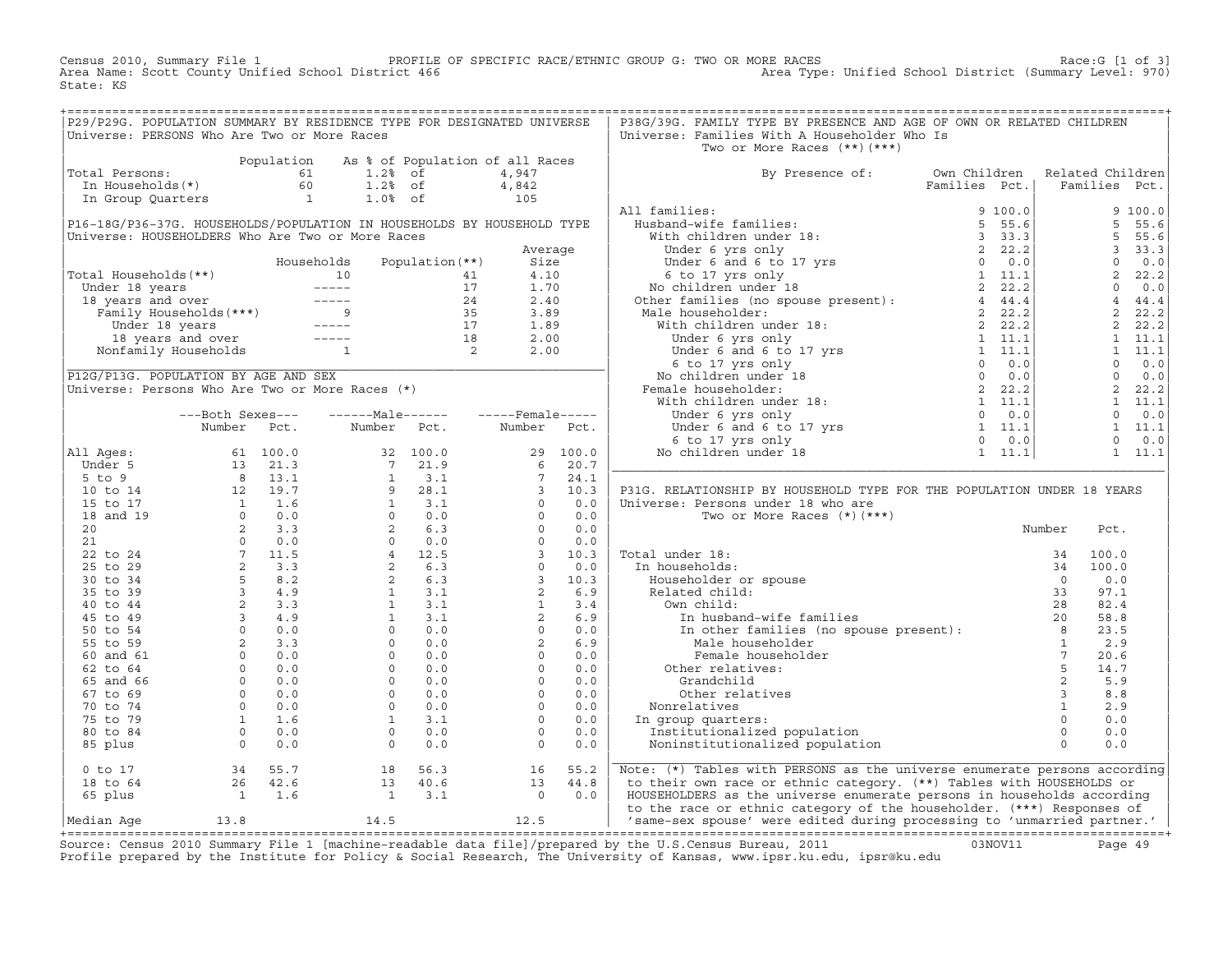Census 2010, Summary File 1 PROFILE OF SPECIFIC RACE/ETHNIC GROUP G: TWO OR MORE RACES Race:G [2 of 3]<br>Area Name: Scott County Unified School District 466 Area Type: Unified School District (Summary Level: 970) Area Type: Unified School District (Summary Level: 970) State: KS

| P29G/P34G. RELATIONSHIP BY HOUSEHOLD TYPE FOR ALL PERSONS & PERSONS 65+       |                                                   |                   |             |                      |            | PCT14G. PRESENCE OF MULTIGENERATIONAL HOUSEHOLDS                                                                                                                                                                                                                                                                 |                 |                 |          |
|-------------------------------------------------------------------------------|---------------------------------------------------|-------------------|-------------|----------------------|------------|------------------------------------------------------------------------------------------------------------------------------------------------------------------------------------------------------------------------------------------------------------------------------------------------------------------|-----------------|-----------------|----------|
| Universe: Persons Who Are Two or More Races $(*)$ $(***)$                     |                                                   |                   |             |                      |            | Universe: Households With A Householder Who Is<br>Two or More Races (**)                                                                                                                                                                                                                                         |                 |                 |          |
|                                                                               | All Ages                                          |                   |             | 65 years and over    |            |                                                                                                                                                                                                                                                                                                                  |                 | Number          | Pct.     |
|                                                                               | Number                                            | Pct.              |             | Number               | Pct.       |                                                                                                                                                                                                                                                                                                                  |                 |                 |          |
|                                                                               |                                                   |                   |             |                      |            | Total:                                                                                                                                                                                                                                                                                                           |                 |                 | 10 100.0 |
| Total:                                                                        | 61                                                | 100.0             |             |                      | 1 100.0    | Household has 3 or more generations<br>Household does not have 3+ generations                                                                                                                                                                                                                                    |                 |                 | 1 10.0   |
| In households:                                                                | 60                                                | 98.4              |             | $\overline{1}$       | 100.0      |                                                                                                                                                                                                                                                                                                                  |                 | Q               | 90.0     |
| In family households:                                                         | 58                                                | 95.1              |             |                      | 1 100.0    |                                                                                                                                                                                                                                                                                                                  |                 |                 |          |
| Householder:                                                                  | 9 <sup>°</sup>                                    | 14.8              |             |                      | 1 100.0    |                                                                                                                                                                                                                                                                                                                  |                 |                 |          |
| Male                                                                          | 6                                                 | 9.8               |             | 1                    | 100.0      |                                                                                                                                                                                                                                                                                                                  |                 |                 |          |
| Female                                                                        | $\overline{3}$                                    | 4.9               |             | $\Omega$             | 0.0        |                                                                                                                                                                                                                                                                                                                  |                 |                 |          |
| Spouse                                                                        | 9                                                 | 14.8              |             | $\Omega$             | 0.0        | PCT19G. NONRELATIVES BY HOUSEHOLD TYPE (*) (***)                                                                                                                                                                                                                                                                 |                 |                 |          |
| Parent                                                                        | $\cap$                                            | 0.0               |             | $\cap$               | 0.0        | Universe: Nonrelatives who are                                                                                                                                                                                                                                                                                   |                 |                 |          |
| Parent-in-law                                                                 | $\Omega$                                          | 0.0               |             | $\Omega$             | 0.0        | Two or More Races (Total: 5)                                                                                                                                                                                                                                                                                     |                 |                 |          |
| Child:                                                                        | 30                                                | 49.2              |             |                      |            |                                                                                                                                                                                                                                                                                                                  |                 |                 |          |
| Biological                                                                    | 27                                                | 44.3              |             |                      |            |                                                                                                                                                                                                                                                                                                                  | In Family       | In Nonfamily    |          |
| Adopted                                                                       | $\Omega$                                          | 0.0               |             |                      |            |                                                                                                                                                                                                                                                                                                                  | Households      | Households      |          |
| Step                                                                          | $\overline{3}$                                    | 4.9               |             |                      |            |                                                                                                                                                                                                                                                                                                                  | Number Pct.     | Number Pct.     |          |
| Grandchild                                                                    | $2^{\circ}$                                       | 3.3               |             |                      |            |                                                                                                                                                                                                                                                                                                                  |                 |                 |          |
| Brother or sister                                                             | 1                                                 | 1.6               |             |                      |            | Nonrelatives:<br>Roomer or boarder                                                                                                                                                                                                                                                                               | 4, 100, 0       |                 | 1 100.0  |
| Son-in-law/daughter-in-law                                                    | $\Omega$                                          | 0.0               |             |                      |            |                                                                                                                                                                                                                                                                                                                  | $0 \t 0.0$      | $\Omega$        | 0.0      |
| Other relatives (#)                                                           | $3^{\circ}$                                       | 4.9               |             | $\circ$              | 0.0        | Housemate or roommate $\begin{array}{ccc} 0 & 0.0 \\ 0.0 & 0.0 \\ 0 & 0.0 \\ 0 & 0.0 \\ 0 & 0.0 \\ 0 & 0.0 \\ 0 & 0.0 \\ 0 & 0.0 \\ 0 & 0.0 \\ 0 & 0.0 \\ 0 & 0.0 \\ 0 & 0.0 \\ 0 & 0.0 \\ 0 & 0.0 \\ 0 & 0.0 \\ 0 & 0.0 \\ 0 & 0.0 \\ 0 & 0.0 \\ 0 & 0.0 \\ 0 & 0.0 \\ 0 & 0.0 \\ 0 & 0.0 \\ 0 & 0.0 \\ 0 & 0.$ |                 | $\Omega$        | 0.0      |
| Nonrelatives<br>In nonfamily households:<br>The compliant:                    | $4\overline{ }$                                   | 6.6               |             | $\Omega$             | 0.0        |                                                                                                                                                                                                                                                                                                                  |                 |                 | 1 100.0  |
|                                                                               | $2^{\circ}$                                       | 3.3               |             | $\Omega$             | 0.0        |                                                                                                                                                                                                                                                                                                                  |                 | $\cap$          | 0.0      |
|                                                                               | 1                                                 | 1.6               |             | $\Omega$             | 0.0        |                                                                                                                                                                                                                                                                                                                  |                 |                 |          |
| Living alone                                                                  | $\Omega$                                          | 0.0               |             | $\Omega$<br>$\Omega$ | 0.0        |                                                                                                                                                                                                                                                                                                                  |                 |                 |          |
| Not living alone<br>male householder:<br>Female householder:                  | $\begin{array}{c} 1 \\ 0 \end{array}$<br>$\Omega$ | 1.6               |             | $\Omega$             | 0.0        |                                                                                                                                                                                                                                                                                                                  |                 |                 |          |
|                                                                               | $\Omega$                                          | 0.0               |             | $\Omega$             | 0.0        | H17G. HOUSING UNITS BY HOUSEHOLDER'S AGE AND TENURE                                                                                                                                                                                                                                                              |                 |                 |          |
| Living alone                                                                  |                                                   | 0.0<br>$0 \t 0.0$ |             | $\Omega$             | 0.0        | Universe: Occupied Housing Units With A Householder Who Is                                                                                                                                                                                                                                                       |                 |                 |          |
| Not living alone<br>Nonrelatives                                              | $1$ $\sim$                                        | 1.6               |             | $\Omega$             | 0.0<br>0.0 | Two or More Races (**)                                                                                                                                                                                                                                                                                           |                 |                 |          |
| In group quarters:                                                            | 1                                                 | 1.6               |             | $\Omega$             | 0.0        | Age of                                                                                                                                                                                                                                                                                                           | Owner Occupied  | Renter Occupied |          |
| Institutionalized                                                             |                                                   | 1 1.6             |             | $\Omega$             | 0.0        | Householder                                                                                                                                                                                                                                                                                                      | Number Pct.     | Number Pct.     |          |
| Noninstitutionalized                                                          | $\Omega$                                          | 0.0               |             | $\Omega$             | 0.0        |                                                                                                                                                                                                                                                                                                                  |                 |                 |          |
|                                                                               |                                                   |                   |             |                      |            | All Ages:                                                                                                                                                                                                                                                                                                        | 3 100.0         |                 | 7100.0   |
| (#) For 65 yrs & over, includes children, siblings, etc. not shown separately |                                                   |                   |             |                      |            | 15 to 24                                                                                                                                                                                                                                                                                                         | $\Omega$<br>0.0 | 2               | 28.6     |
|                                                                               |                                                   |                   |             |                      |            | $25$ to $34$                                                                                                                                                                                                                                                                                                     | $\Omega$<br>0.0 | $\mathcal{E}$   | 42.9     |
|                                                                               |                                                   |                   |             |                      |            | 35 to 44                                                                                                                                                                                                                                                                                                         | $1 \t33.3$      | $2^{\circ}$     | 28.6     |
|                                                                               |                                                   |                   |             |                      |            | 45 to 54                                                                                                                                                                                                                                                                                                         | $1 \t33.3$      | $\Omega$        | 0.0      |
| P18G. HOUSEHOLD TYPE                                                          |                                                   |                   |             |                      |            | 55 to 59                                                                                                                                                                                                                                                                                                         | $\Omega$<br>0.0 | $\Omega$        | 0.0      |
| Universe: Households with a Householder Who is                                |                                                   |                   |             |                      |            | 60 to 64                                                                                                                                                                                                                                                                                                         | 0.0<br>$\Omega$ | $\Omega$        | 0.0      |
| Two or More Races (**)                                                        |                                                   |                   |             |                      |            | 65 to 74                                                                                                                                                                                                                                                                                                         | $0 \t 0.0$      | $\Omega$        | 0.0      |
|                                                                               |                                                   |                   | Number      | Pct.                 |            | 75 to 84                                                                                                                                                                                                                                                                                                         | $1 \t33.3$      | $\Omega$        | 0.0      |
|                                                                               |                                                   |                   |             |                      |            | 85 and over                                                                                                                                                                                                                                                                                                      | $\Omega$<br>0.0 | $\Omega$        | 0.0      |
| Total:                                                                        |                                                   |                   |             | 10 100.0             |            |                                                                                                                                                                                                                                                                                                                  |                 |                 |          |
| Family households (***) :                                                     |                                                   |                   | $9^{\circ}$ | 90.0                 |            |                                                                                                                                                                                                                                                                                                                  |                 |                 |          |
| Husband-wife families                                                         |                                                   |                   | $5^{\circ}$ | 50.0                 |            | Note: (*) Tables with PERSONS as the universe enumerate persons                                                                                                                                                                                                                                                  |                 |                 |          |
| Other families:                                                               |                                                   |                   |             | $4 \t 40.0$          |            | according to their own race or ethnic category. (**) Tables with                                                                                                                                                                                                                                                 |                 |                 |          |
| Male householder, no wife present<br>Female householder, no husband present   |                                                   |                   |             | 20.0                 |            | HOUSEHOLDS or HOUSEHOLDERS as the universe enumerate persons in                                                                                                                                                                                                                                                  |                 |                 |          |
|                                                                               |                                                   |                   |             | 20.0                 |            | households according to the race or ethnic category of the                                                                                                                                                                                                                                                       |                 |                 |          |
| Nonfamily households:                                                         |                                                   |                   |             | $1 \quad 10.0$       |            | householder. (***) Responses of 'same-sex spouse' were edited                                                                                                                                                                                                                                                    |                 |                 |          |
| Householder living alone                                                      |                                                   |                   |             | $0 \t 0.0$           |            | during processing to 'unmarried partner.'                                                                                                                                                                                                                                                                        |                 |                 |          |
| Householder not living alone                                                  |                                                   |                   | 1           | 10.0                 |            |                                                                                                                                                                                                                                                                                                                  |                 |                 |          |
|                                                                               |                                                   |                   |             |                      |            |                                                                                                                                                                                                                                                                                                                  |                 |                 |          |
|                                                                               |                                                   |                   |             |                      |            |                                                                                                                                                                                                                                                                                                                  |                 |                 |          |

+===================================================================================================================================================+Source: Census 2010 Summary File 1 [machine−readable data file]/prepared by the U.S.Census Bureau, 2011 03NOV11 Page 50 Profile prepared by the Institute for Policy & Social Research, The University of Kansas, www.ipsr.ku.edu, ipsr@ku.edu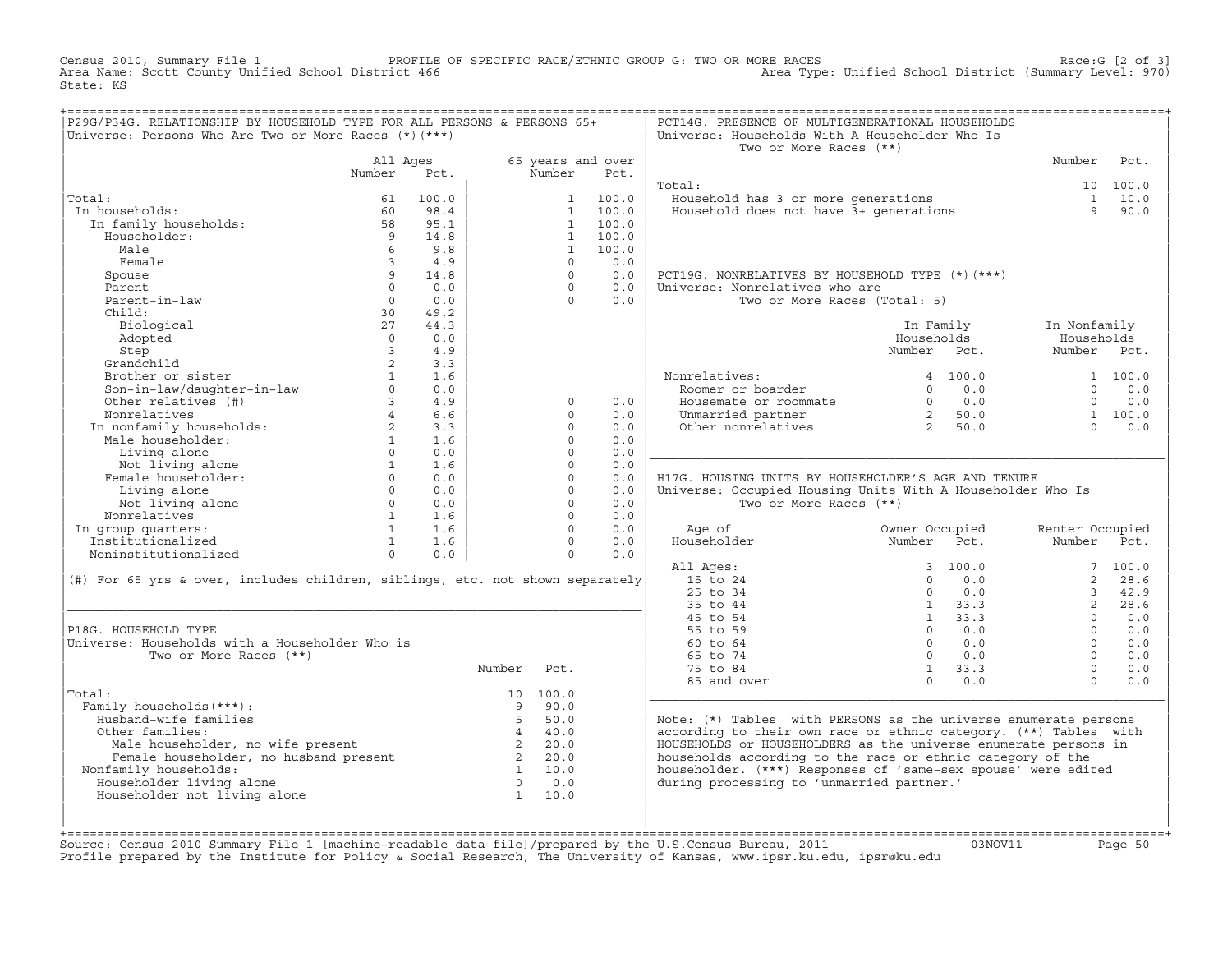Census 2010, Summary File 1 PROFILE OF SPECIFIC RACE/ETHNIC GROUP G: TWO OR MORE RACES Race:G [3 of 3] Area Type: Unified School District (Summary Level: 970) State: KS

+===================================================================================================================================================+|P28G/H16G. HOUSEHOLDS (OCCUPIED HOUSING UNITS) BY HOUSEHOLD SIZE BY TYPE AND BY TENURE | |Universe: Households (Occupied Housing Units) With A Householder Who Is Two or More Races (\*\*)(\*\*\*) |

|                             | A11<br>Households | Pct.  | Family<br>Households    | Pct.  | Nonfamily<br>Households | Pct.  | Owner<br>Occupied | Pct.  | Renter<br>Occupied | Pct.  |
|-----------------------------|-------------------|-------|-------------------------|-------|-------------------------|-------|-------------------|-------|--------------------|-------|
| All household sizes:        | 10                | 100.0 | 9                       | 100.0 |                         | 100.0 |                   | 100.0 |                    | 100.0 |
| 1-person households         | 0                 | 0.0   | (Family always >1 pers) |       |                         | 0.0   |                   | 0.0   |                    | 0.0   |
| 2-person households         |                   | 10.0  |                         | 0.0   |                         | 100.0 |                   | 0.0   |                    | 14.3  |
| 3-person households         |                   | 20.0  |                         | 22.2  |                         | 0.0   |                   | 33.3  |                    | 14.3  |
| 4-person households         |                   | 40.0  | 4                       | 44.4  |                         | 0.0   |                   | 66.7  |                    | 28.6  |
| 5-person households         |                   | 10.0  |                         | 11.1  |                         | 0.0   |                   | 0.0   |                    | 14.3  |
| 6-person households         |                   | 20.0  |                         | 22.2  | $\Omega$                | 0.0   |                   | 0.0   |                    | 28.6  |
| 7-or-more person households | 0                 | 0.0   |                         | 0.0   | $\Omega$                | 0.0   |                   | 0.0   |                    | 0.0   |

|P16G/P17G/P36G/P37G/H11G/H12G. POPULATION IN HOUSEHOLDS AND AVERAGE HOUSEHOLD SIZE BY TYPE AND BY TENURE | Universe: Population in Households (Occupied Housing Units) With A Householder Who Is Two or More Races (\*\*)

|                                | Total<br>Population | Pct.         | In<br>Families | Pct.                      | In.<br>Nonfamilies | Pct.     | In Owner<br>Occupied | Pct.          | In Renter<br>Occupied | Pct.                      |
|--------------------------------|---------------------|--------------|----------------|---------------------------|--------------------|----------|----------------------|---------------|-----------------------|---------------------------|
| Total population in households | 41                  | 100.0        | 35             | 85.4                      |                    | 4.9      |                      | 26.8          | 30                    | 73.2                      |
| Under 18 years                 | 17                  | 100.0        | 17             | 100.0                     |                    |          |                      |               |                       |                           |
| 18 years and over              |                     | 24 100.0     | 18             | 75.0                      |                    |          |                      |               |                       |                           |
| Average Household Size         | 4.10                | $------$     | 3.89           | $------$                  | 2.00               | $------$ | 3.67                 | $- - - - - -$ | 4.29                  | $\qquad \qquad - - - - -$ |
| Under 18 years                 | $\pm 0.70$          | $------$     | 1.89           | $------$                  |                    |          |                      |               |                       |                           |
| 18 years and over              |                     | $2.40$ ----- | 2.00           | $\qquad \qquad - - - - -$ |                    |          |                      |               |                       | $- - - - -$               |
|                                |                     |              |                |                           |                    |          |                      |               |                       |                           |

Note: Family household numbers include nonrelatives living with families.

| | PCT20/PCT22G. GROUP OUARTERS POPULATION BY SEX BY AGE BY GROUP OUARTERS TYPE Universe: Population in group quarters for persons who are Two or More Races  $(*)$ 

|                                               | $---$ All Ages $---$ |       |       |                |      | 18 Years and Over ------------------ |                  |       |
|-----------------------------------------------|----------------------|-------|-------|----------------|------|--------------------------------------|------------------|-------|
|                                               |                      |       |       | Pct. of<br>A11 |      | Pct. of<br>Total                     | Pct. of<br>Total |       |
|                                               | Number               | Pct.  | Total | Ages           | Male | $18+$                                | Female           | $18+$ |
| All types of group quarters:                  |                      | 100.0 |       | 100.0          |      | 100.0                                |                  | 0.0   |
| Institutionalized population:                 |                      | 100.0 |       | 100.0          |      | 100.0                                |                  | 0.0   |
| Correctional facilities for adults            |                      | 100.0 |       | 100.0          |      | 100.0                                |                  | 0.0   |
| Juvenile facilities                           |                      | 0.0   |       | 0.0            |      | 0.0                                  |                  | 0.0   |
| Nursing facilities/skilled-nursing facilities |                      | 0.0   |       | 0.0            |      | 0.0                                  |                  | 0.0   |
| Other institutional facilities                |                      | 0.0   |       | 0.0            |      | 0.0                                  |                  | 0.0   |
| Noninstitutionalized population:              |                      | 0.0   |       | 0.0            |      | 0.0                                  |                  | 0.0   |
| College/university student housing            |                      | 0.0   |       | 0.0            |      | 0.0                                  |                  | 0.0   |
| Military quarters                             |                      | 0.0   |       | 0.0            |      | 0.0                                  |                  | 0.0   |
| Other noninstitutional facilities             |                      | 0.0   |       | 0.0            |      | 0.0                                  |                  | 0.0   |

|\_\_\_\_\_\_\_\_\_\_\_\_\_\_\_\_\_\_\_\_\_\_\_\_\_\_\_\_\_\_\_\_\_\_\_\_\_\_\_\_\_\_\_\_\_\_\_\_\_\_\_\_\_\_\_\_\_\_\_\_\_\_\_\_\_\_\_\_\_\_\_\_\_\_\_\_\_\_\_\_\_\_\_\_\_\_\_\_\_\_\_\_\_\_\_\_\_\_\_\_\_\_\_\_\_\_\_\_\_\_\_\_\_\_\_\_\_\_\_\_\_\_\_\_\_\_\_\_\_\_\_\_\_\_\_\_\_\_\_\_\_\_\_\_\_\_\_|

| |

|Note: (\*) Tables with PERSONS as the universe enumerate persons according to their own race or ethnic category. (\*\*) Tables with HOUSEHOLDS | or HOUSEHOLDERS as the universe enumerate persons in households according to the race or ethnic category of the householder. | (\*\*\*) Same−sex couple households are included in the family households category if there is at least one additional person | | related to householder by birth or adoption. Same−sex couple households with no relatives of the householder present are tabulated | | in nonfamily households. Responses of 'same−sex spouse' were edited during processing to 'unmarried partner.' |

+===================================================================================================================================================+ Source: Census 2010 Summary File 1 [machine−readable data file]/prepared by the U.S.Census Bureau, 2011 03NOV11 Page 51 Profile prepared by the Institute for Policy & Social Research, The University of Kansas, www.ipsr.ku.edu, ipsr@ku.edu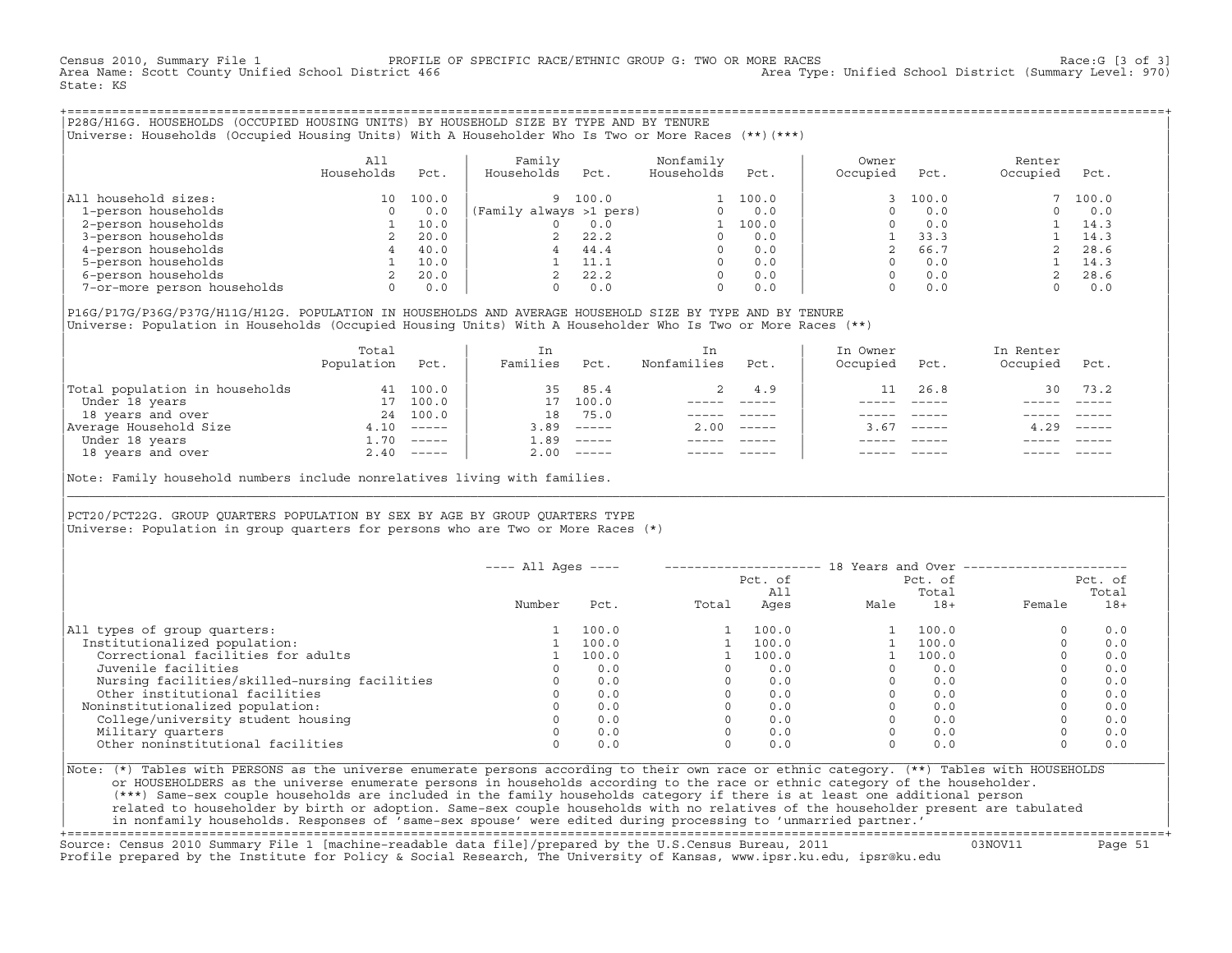Census 2010, Summary File 1 PROFILE OF SPECIFIC RACE/ETHNIC GROUP H: HISPANIC OR LATINO OF ANY RACE Race:H [1 of 3]<br>Area Name: Scott County Unified School District 466 Area Type: Unified School District (Summary Level: 970 Area Type: Unified School District (Summary Level: 970) State: KS

| P29/P29H. POPULATION SUMMARY BY RESIDENCE TYPE FOR DESIGNATED UNIVERSE                                                                                    |  |  |  | P38H/39H. FAMILY TYPE BY PRESENCE AND AGE OF OWN OR RELATED CHILDREN                                                                                                                                                                                                                                                                                                                                                                                                                 |  |        |      |  |
|-----------------------------------------------------------------------------------------------------------------------------------------------------------|--|--|--|--------------------------------------------------------------------------------------------------------------------------------------------------------------------------------------------------------------------------------------------------------------------------------------------------------------------------------------------------------------------------------------------------------------------------------------------------------------------------------------|--|--------|------|--|
| Universe: PERSONS Who Are Hispanic or Latino of Any Race                                                                                                  |  |  |  | Universe: Families With A Householder Who Is                                                                                                                                                                                                                                                                                                                                                                                                                                         |  |        |      |  |
|                                                                                                                                                           |  |  |  | Hispanic or Latino of Any Race (**)(***)                                                                                                                                                                                                                                                                                                                                                                                                                                             |  |        |      |  |
| Population As % of Population of all Races<br>Total Persons: 753 15.2% of 4,947<br>In Households(*) 750 15.5% of 4,842<br>In Group Quarters 3 2.9% of 105 |  |  |  |                                                                                                                                                                                                                                                                                                                                                                                                                                                                                      |  |        |      |  |
| Total Persons:                                                                                                                                            |  |  |  | By Presence of: Own Children Related Children<br>Families Pct.   Families Pct.                                                                                                                                                                                                                                                                                                                                                                                                       |  |        |      |  |
|                                                                                                                                                           |  |  |  |                                                                                                                                                                                                                                                                                                                                                                                                                                                                                      |  |        |      |  |
|                                                                                                                                                           |  |  |  |                                                                                                                                                                                                                                                                                                                                                                                                                                                                                      |  |        |      |  |
|                                                                                                                                                           |  |  |  |                                                                                                                                                                                                                                                                                                                                                                                                                                                                                      |  |        |      |  |
|                                                                                                                                                           |  |  |  |                                                                                                                                                                                                                                                                                                                                                                                                                                                                                      |  |        |      |  |
|                                                                                                                                                           |  |  |  |                                                                                                                                                                                                                                                                                                                                                                                                                                                                                      |  |        |      |  |
|                                                                                                                                                           |  |  |  |                                                                                                                                                                                                                                                                                                                                                                                                                                                                                      |  |        |      |  |
|                                                                                                                                                           |  |  |  |                                                                                                                                                                                                                                                                                                                                                                                                                                                                                      |  |        |      |  |
|                                                                                                                                                           |  |  |  |                                                                                                                                                                                                                                                                                                                                                                                                                                                                                      |  |        |      |  |
|                                                                                                                                                           |  |  |  |                                                                                                                                                                                                                                                                                                                                                                                                                                                                                      |  |        |      |  |
|                                                                                                                                                           |  |  |  |                                                                                                                                                                                                                                                                                                                                                                                                                                                                                      |  |        |      |  |
|                                                                                                                                                           |  |  |  |                                                                                                                                                                                                                                                                                                                                                                                                                                                                                      |  |        |      |  |
|                                                                                                                                                           |  |  |  |                                                                                                                                                                                                                                                                                                                                                                                                                                                                                      |  |        |      |  |
|                                                                                                                                                           |  |  |  |                                                                                                                                                                                                                                                                                                                                                                                                                                                                                      |  |        |      |  |
|                                                                                                                                                           |  |  |  |                                                                                                                                                                                                                                                                                                                                                                                                                                                                                      |  |        |      |  |
|                                                                                                                                                           |  |  |  |                                                                                                                                                                                                                                                                                                                                                                                                                                                                                      |  |        |      |  |
|                                                                                                                                                           |  |  |  |                                                                                                                                                                                                                                                                                                                                                                                                                                                                                      |  |        |      |  |
|                                                                                                                                                           |  |  |  |                                                                                                                                                                                                                                                                                                                                                                                                                                                                                      |  |        |      |  |
|                                                                                                                                                           |  |  |  |                                                                                                                                                                                                                                                                                                                                                                                                                                                                                      |  |        |      |  |
|                                                                                                                                                           |  |  |  |                                                                                                                                                                                                                                                                                                                                                                                                                                                                                      |  |        |      |  |
|                                                                                                                                                           |  |  |  |                                                                                                                                                                                                                                                                                                                                                                                                                                                                                      |  |        |      |  |
|                                                                                                                                                           |  |  |  |                                                                                                                                                                                                                                                                                                                                                                                                                                                                                      |  |        |      |  |
|                                                                                                                                                           |  |  |  |                                                                                                                                                                                                                                                                                                                                                                                                                                                                                      |  |        |      |  |
|                                                                                                                                                           |  |  |  |                                                                                                                                                                                                                                                                                                                                                                                                                                                                                      |  |        |      |  |
|                                                                                                                                                           |  |  |  | P31H. RELATIONSHIP BY HOUSEHOLD TYPE FOR THE POPULATION UNDER 18 YEARS                                                                                                                                                                                                                                                                                                                                                                                                               |  |        |      |  |
|                                                                                                                                                           |  |  |  | Universe: Persons under 18 who are                                                                                                                                                                                                                                                                                                                                                                                                                                                   |  |        |      |  |
|                                                                                                                                                           |  |  |  | Hispanic or Latino of Any Race (*) (***)                                                                                                                                                                                                                                                                                                                                                                                                                                             |  |        |      |  |
|                                                                                                                                                           |  |  |  |                                                                                                                                                                                                                                                                                                                                                                                                                                                                                      |  | Number | Pct. |  |
|                                                                                                                                                           |  |  |  |                                                                                                                                                                                                                                                                                                                                                                                                                                                                                      |  |        |      |  |
|                                                                                                                                                           |  |  |  |                                                                                                                                                                                                                                                                                                                                                                                                                                                                                      |  |        |      |  |
|                                                                                                                                                           |  |  |  |                                                                                                                                                                                                                                                                                                                                                                                                                                                                                      |  |        |      |  |
|                                                                                                                                                           |  |  |  |                                                                                                                                                                                                                                                                                                                                                                                                                                                                                      |  |        |      |  |
|                                                                                                                                                           |  |  |  |                                                                                                                                                                                                                                                                                                                                                                                                                                                                                      |  |        |      |  |
|                                                                                                                                                           |  |  |  |                                                                                                                                                                                                                                                                                                                                                                                                                                                                                      |  |        |      |  |
|                                                                                                                                                           |  |  |  |                                                                                                                                                                                                                                                                                                                                                                                                                                                                                      |  |        |      |  |
|                                                                                                                                                           |  |  |  |                                                                                                                                                                                                                                                                                                                                                                                                                                                                                      |  |        |      |  |
|                                                                                                                                                           |  |  |  |                                                                                                                                                                                                                                                                                                                                                                                                                                                                                      |  |        |      |  |
|                                                                                                                                                           |  |  |  |                                                                                                                                                                                                                                                                                                                                                                                                                                                                                      |  |        |      |  |
|                                                                                                                                                           |  |  |  |                                                                                                                                                                                                                                                                                                                                                                                                                                                                                      |  |        |      |  |
|                                                                                                                                                           |  |  |  |                                                                                                                                                                                                                                                                                                                                                                                                                                                                                      |  |        |      |  |
|                                                                                                                                                           |  |  |  |                                                                                                                                                                                                                                                                                                                                                                                                                                                                                      |  |        |      |  |
|                                                                                                                                                           |  |  |  |                                                                                                                                                                                                                                                                                                                                                                                                                                                                                      |  |        |      |  |
|                                                                                                                                                           |  |  |  |                                                                                                                                                                                                                                                                                                                                                                                                                                                                                      |  |        |      |  |
|                                                                                                                                                           |  |  |  |                                                                                                                                                                                                                                                                                                                                                                                                                                                                                      |  |        |      |  |
|                                                                                                                                                           |  |  |  | $\begin{tabular}{ c c c c } \hline \texttt{Total under 18:} & \texttt{number} & \texttt{row} & \texttt{row} \\ \hline \texttt{In householder or spouse} & 322 & 100.0 \\ \hline \texttt{Householder or spouse} & 322 & 100.0 \\ \texttt{Related child:} & 0 & 0. \\ \hline \texttt{Ow child:} & 320 & 99.4 \\ \hline \texttt{Im husband-wife families} & 320 & 99.4 \\ \hline \texttt{Im huband-wife families} & 275 & 85.4 \\ \hline \texttt{Im other families} & \texttt{In open}$ |  |        |      |  |
|                                                                                                                                                           |  |  |  | Note: (*) Tables with PERSONS as the universe enumerate persons according                                                                                                                                                                                                                                                                                                                                                                                                            |  |        |      |  |
|                                                                                                                                                           |  |  |  | to their own race or ethnic category. (**) Tables with HOUSEHOLDS or<br>HOUSEHOLDERS as the universe enumerate persons in households according                                                                                                                                                                                                                                                                                                                                       |  |        |      |  |
|                                                                                                                                                           |  |  |  | to the race or ethnic category of the householder. (***) Responses of                                                                                                                                                                                                                                                                                                                                                                                                                |  |        |      |  |
|                                                                                                                                                           |  |  |  | Median Age 22.4 23.1 22.0 Same-sex spouse' were edited during processing to 'unmarried partner.'                                                                                                                                                                                                                                                                                                                                                                                     |  |        |      |  |
|                                                                                                                                                           |  |  |  |                                                                                                                                                                                                                                                                                                                                                                                                                                                                                      |  |        |      |  |

+===================================================================================================================================================+Source: Census 2010 Summary File 1 [machine−readable data file]/prepared by the U.S.Census Bureau, 2011 03NOV11 Page 52 Profile prepared by the Institute for Policy & Social Research, The University of Kansas, www.ipsr.ku.edu, ipsr@ku.edu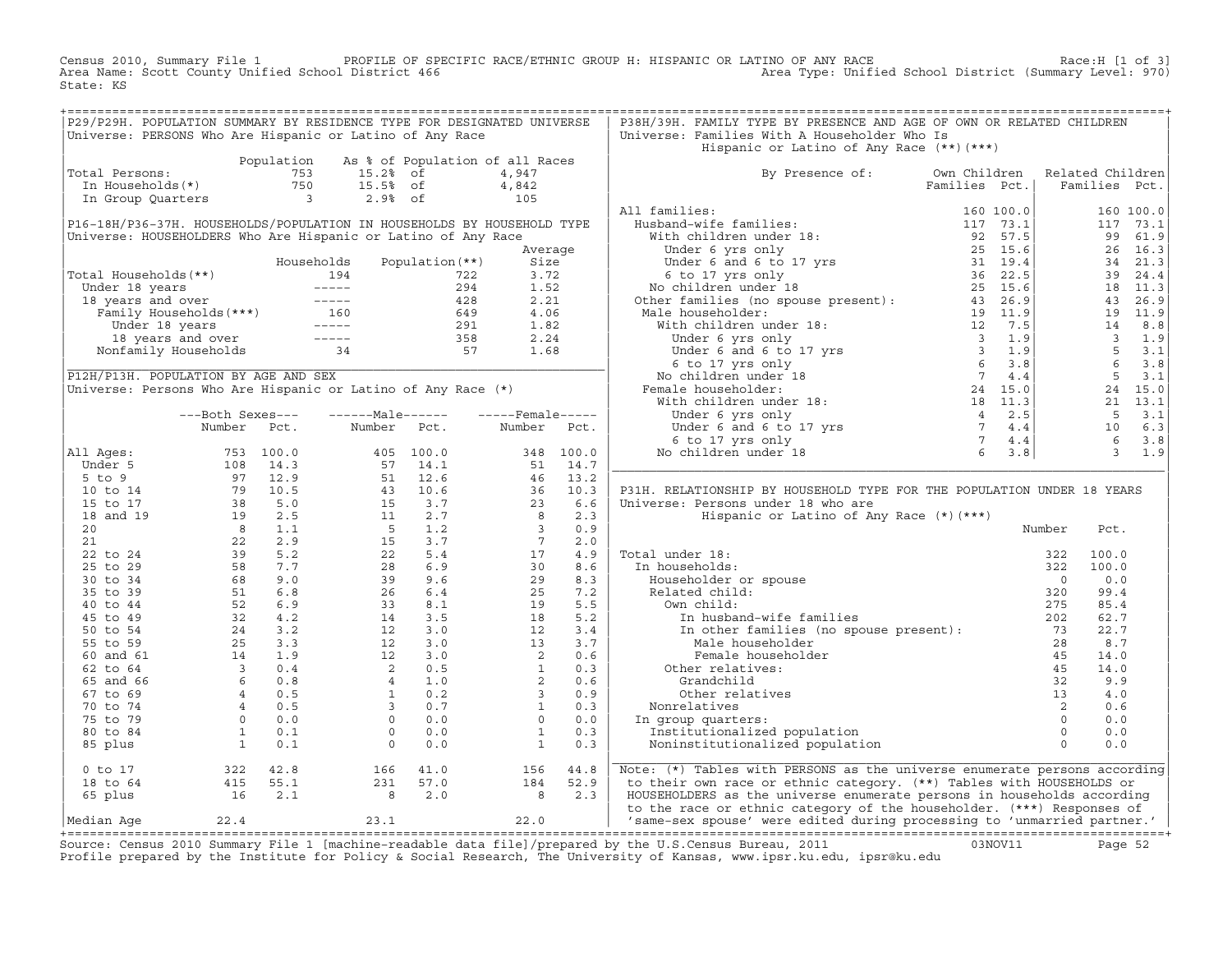Census 2010, Summary File 1 PROFILE OF SPECIFIC RACE/ETHNIC GROUP H: HISPANIC OR LATINO OF ANY RACE Race:H [2 of 3]<br>Area Name: Scott County Unified School District 466 Area Type: Unified School District (Summary Level: 970 Area Type: Unified School District (Summary Level: 970) State: KS

| P29H/P34H. RELATIONSHIP BY HOUSEHOLD TYPE FOR ALL PERSONS & PERSONS 65+<br>Universe: Persons Who Are Hispanic or Latino of Any Race (*) (***) |                            |       |        |                   |                           | PCT14H. PRESENCE OF MULTIGENERATIONAL HOUSEHOLDS<br>Universe: Households With A Householder Who Is |                                            |                               |            |
|-----------------------------------------------------------------------------------------------------------------------------------------------|----------------------------|-------|--------|-------------------|---------------------------|----------------------------------------------------------------------------------------------------|--------------------------------------------|-------------------------------|------------|
|                                                                                                                                               |                            |       |        |                   |                           |                                                                                                    | Hispanic or Latino of Any Race (**)        |                               |            |
|                                                                                                                                               | All Ages<br>Number         | Pct.  |        | Number            | 65 years and over<br>Pct. |                                                                                                    |                                            | Number                        | Pct.       |
|                                                                                                                                               |                            |       |        |                   |                           | Total:                                                                                             |                                            |                               | 194 100.0  |
| Total:                                                                                                                                        | 753                        | 100.0 |        | 16                | 100.0                     | Household has 3 or more generations                                                                |                                            |                               | 21 10.8    |
| In households:                                                                                                                                | 750                        | 99.6  |        | 16                | 100.0                     | Household has 3 or more generations<br>Household does not have 3+ generations                      |                                            | 173                           | 89.2       |
| In family households:                                                                                                                         | 698                        | 92.7  |        | 15                | 93.8                      |                                                                                                    |                                            |                               |            |
| Householder:                                                                                                                                  | 160                        | 21.2  |        | $5^{\circ}$       | 31.3                      |                                                                                                    |                                            |                               |            |
| Male                                                                                                                                          | 116                        | 15.4  |        | $\overline{4}$    | 25.0                      |                                                                                                    |                                            |                               |            |
| Female                                                                                                                                        | 44                         | 5.8   |        | $\overline{1}$    | 6.3                       |                                                                                                    |                                            |                               |            |
| Spouse                                                                                                                                        | 123                        | 16.3  |        | $5 -$             | 31.3                      | PCT19H. NONRELATIVES BY HOUSEHOLD TYPE (*) (***)                                                   |                                            |                               |            |
| Parent                                                                                                                                        | 10                         | 1.3   |        | $\overline{3}$    | 18.8                      | Universe: Nonrelatives who are                                                                     |                                            |                               |            |
| Parent-in-law                                                                                                                                 | $\overline{2}$             | 0.3   |        | $2^{\circ}$       | 12.5                      |                                                                                                    | Hispanic or Latino of Any Race (Total: 33) |                               |            |
| Child:                                                                                                                                        | 319                        | 42.4  |        |                   |                           |                                                                                                    |                                            |                               |            |
| Biological                                                                                                                                    | 291                        | 38.6  |        |                   |                           |                                                                                                    | In Family                                  | In Nonfamily                  |            |
| Adopted                                                                                                                                       | $\overline{\phantom{0}}^2$ | 0.3   |        |                   |                           |                                                                                                    | Households                                 | Households                    |            |
| Step                                                                                                                                          | 26                         | 3.5   |        |                   |                           |                                                                                                    | Number<br>Pct.                             | Number                        | Pct.       |
| Grandchild                                                                                                                                    | 32                         | 4.2   |        |                   |                           |                                                                                                    |                                            |                               |            |
| Brother or sister                                                                                                                             | 13                         | 1.7   |        |                   |                           | Nonrelatives:                                                                                      | 15 100.0                                   |                               | 18 100.0   |
| Son-in-law/daughter-in-law                                                                                                                    | 10                         | 1.3   |        |                   |                           | Roomer or boarder                                                                                  | 0.0<br>$\bigcap$                           | $\cap$                        | 0.0        |
| Other relatives (#)                                                                                                                           | 14                         | 1.9   |        | $\Omega$          | 0.0                       | Housemate or roommate                                                                              | $0 \qquad 0.0$                             |                               | 10 55.6    |
| Nonrelatives<br>Nonrelatives<br>In nonfamily households:<br>"ale householder:                                                                 | 1.5                        | 2.0   |        | $\Omega$          | 0.0                       | Unmarried partner                                                                                  | $14$ 93.3<br>1 6.7                         | $5^{\circ}$                   | 27.8       |
|                                                                                                                                               | 52                         | 6.9   |        | $\mathbf{1}$      | 6.3                       | Other nonrelatives                                                                                 |                                            | $\overline{3}$                | 16.7       |
|                                                                                                                                               | 28                         | 3.7   |        | $\mathbf{1}$      | 6.3                       |                                                                                                    |                                            |                               |            |
| Living alone                                                                                                                                  | 14                         | 1.9   |        | $\mathbf{1}$      | 6.3                       |                                                                                                    |                                            |                               |            |
| Not living alone                                                                                                                              | 14                         | 1.9   |        | $\circ$           | 0.0                       |                                                                                                    |                                            |                               |            |
| Female householder:                                                                                                                           | $6\overline{6}$            | 0.8   |        | $\Omega$          | 0.0                       | H17H. HOUSING UNITS BY HOUSEHOLDER'S AGE AND TENURE                                                |                                            |                               |            |
| Living alone                                                                                                                                  | $5^{\circ}$                | 0.7   |        | $\Omega$          | 0.0                       | Universe: Occupied Housing Units With A Householder Who Is                                         |                                            |                               |            |
| Not living alone                                                                                                                              | $\overline{1}$             | 0.1   |        | $\Omega$          | 0.0                       |                                                                                                    | Hispanic or Latino of Any Race (**)        |                               |            |
| Nonrelatives                                                                                                                                  | 18                         | 2.4   |        | $\Omega$          | 0.0                       |                                                                                                    |                                            |                               |            |
| In group quarters:                                                                                                                            | $\overline{\mathbf{3}}$    | 0.4   |        | $\Omega$          | 0.0                       | Age of                                                                                             | Owner Occupied                             | Renter Occupied               |            |
| Institutionalized                                                                                                                             | $\overline{\mathbf{3}}$    | 0.4   |        | $\Omega$          | 0.0                       | Householder                                                                                        | Number<br>Pct.                             | Number                        | Pct.       |
| Noninstitutionalized                                                                                                                          | $\Omega$                   | 0.0   |        | $\Omega$          | 0.0                       |                                                                                                    |                                            |                               |            |
|                                                                                                                                               |                            |       |        |                   |                           | All Ages:                                                                                          | 121 100.0                                  |                               | 73 100.0   |
| (#) For 65 yrs & over, includes children, siblings, etc. not shown separately                                                                 |                            |       |        |                   |                           | 15 to 24                                                                                           | 9.1<br>11                                  | 14                            | 19.2       |
|                                                                                                                                               |                            |       |        |                   |                           | 25 to 34                                                                                           | 37<br>30.6                                 | 25                            | 34.2       |
|                                                                                                                                               |                            |       |        |                   |                           | 35 to 44                                                                                           | 23.1<br>2.8                                | 17                            | 23.3       |
|                                                                                                                                               |                            |       |        |                   |                           | 45 to 54                                                                                           | 22 18.2<br>7.4                             | $\overline{9}$<br>$5^{\circ}$ | 12.3       |
| P18H. HOUSEHOLD TYPE<br>Universe: Households with a Householder Who is                                                                        |                            |       |        |                   |                           | 55 to 59<br>60 to 64                                                                               | 9<br>9 <sup>1</sup><br>7.4                 | 2                             | 6.8<br>2.7 |
|                                                                                                                                               |                            |       |        |                   |                           |                                                                                                    | $5^{\circ}$                                | $\mathbf{1}$                  |            |
| Hispanic or Latino of Any Race (**)                                                                                                           |                            |       |        |                   |                           | 65 to 74                                                                                           | 4.1<br>$\overline{0}$                      |                               | 1.4        |
|                                                                                                                                               |                            |       | Number | Pct.              |                           | 75 to 84                                                                                           | 0.0<br>$\Omega$                            | $\Omega$<br>$\Omega$          | 0.0        |
|                                                                                                                                               |                            |       |        |                   |                           | 85 and over                                                                                        | 0.0                                        |                               | 0.0        |
| Total:<br>Family households (***) :                                                                                                           |                            |       | 160    | 194 100.0<br>82.5 |                           |                                                                                                    |                                            |                               |            |
| Husband-wife families                                                                                                                         |                            |       | 117    | 60.3              |                           | Note: $(*)$ Tables with PERSONS as the universe enumerate persons                                  |                                            |                               |            |
| Other families:                                                                                                                               |                            |       |        | 43 22.2           |                           | according to their own race or ethnic category. (**) Tables with                                   |                                            |                               |            |
|                                                                                                                                               |                            |       |        | 19 9.8            |                           | HOUSEHOLDS or HOUSEHOLDERS as the universe enumerate persons in                                    |                                            |                               |            |
| num<br>Male householder, no wife present<br>Female householder, no husband present<br>Family households                                       |                            |       |        | 24 12.4           |                           | households according to the race or ethnic category of the                                         |                                            |                               |            |
| Nonfamily households:                                                                                                                         |                            |       |        | 34 17.5           |                           | householder. (***) Responses of 'same-sex spouse' were edited                                      |                                            |                               |            |
| Householder living alone                                                                                                                      |                            |       |        | 19 9.8            |                           | during processing to 'unmarried partner.'                                                          |                                            |                               |            |
| Householder not living alone                                                                                                                  |                            |       | 1.5    | 7.7               |                           |                                                                                                    |                                            |                               |            |
|                                                                                                                                               |                            |       |        |                   |                           |                                                                                                    |                                            |                               |            |
|                                                                                                                                               |                            |       |        |                   |                           |                                                                                                    |                                            |                               |            |
|                                                                                                                                               |                            |       |        |                   |                           |                                                                                                    |                                            |                               |            |

+===================================================================================================================================================+Source: Census 2010 Summary File 1 [machine−readable data file]/prepared by the U.S.Census Bureau, 2011 03NOV11 Page 53 Profile prepared by the Institute for Policy & Social Research, The University of Kansas, www.ipsr.ku.edu, ipsr@ku.edu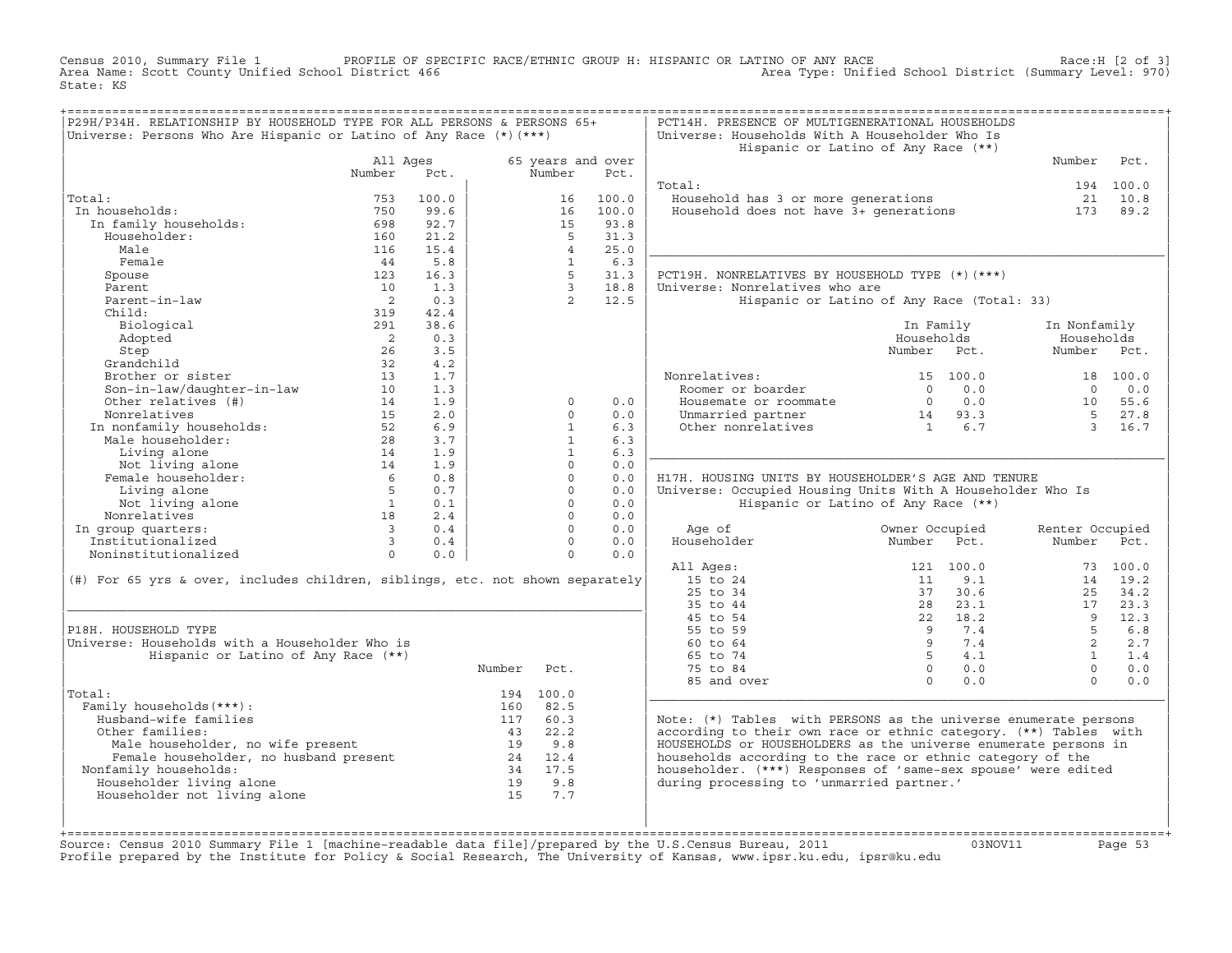Census 2010, Summary File 1 PROFILE OF SPECIFIC RACE/ETHNIC GROUP H: HISPANIC OR LATINO OF ANY RACE RACE Race:H [3 of 3]<br>Area Name: Scott County Unified School District 466 Area Type: Unified School District (Summary Level Area Type: Unified School District (Summary Level: 970) State: KS

+===================================================================================================================================================+|P28H/H16H. HOUSEHOLDS (OCCUPIED HOUSING UNITS) BY HOUSEHOLD SIZE BY TYPE AND BY TENURE | |Universe: Households (Occupied Housing Units) With A Householder Who Is Hispanic or Latino of Any Race (\*\*)(\*\*\*) |

|                             | A11<br>Households | Pct.  | Family<br>Households    | Pct.  | Nonfamily<br>Households | Pct.  | Owner<br>Occupied | Pct.  | Renter<br>Occupied | Pct.  |  |
|-----------------------------|-------------------|-------|-------------------------|-------|-------------------------|-------|-------------------|-------|--------------------|-------|--|
| All household sizes:        | 194               | 100.0 | 160                     | 100.0 | 34                      | 100.0 | 121               | 100.0 | 73                 | 100.0 |  |
| 1-person households         | 19                | 9.8   | (Family always >1 pers) |       | 19                      | 55.9  |                   | 5.8   |                    | 16.4  |  |
| 2-person households         | 31                | 16.0  | 21                      | 13.1  | 10                      | 29.4  | 13                | 10.7  | 18                 | 24.7  |  |
| 3-person households         | 39                | 20.1  | 37                      | 23.1  | 2                       | 5.9   | 29                | 24.0  |                    | 13.7  |  |
| 4-person households         | 46                | 23.7  | 43                      | 26.9  |                         | 8.8   | 30                | 24.8  | 1 6                | 21.9  |  |
| 5-person households         | 31                | 16.0  | 31                      | 19.4  |                         | 0.0   | 22                | 18.2  |                    | 12.3  |  |
| 6-person households         |                   | 11.3  | 22                      | 13.8  | $\Omega$                | 0.0   | 16                | 13.2  |                    | 8.2   |  |
| 7-or-more person households | 6.                | 3.1   | 6.                      | 3.8   | $\Omega$                | 0.0   |                   | 3.3   |                    | 2.7   |  |

|P16H/P17H/P36H/P37H/H11H/H12H. POPULATION IN HOUSEHOLDS AND AVERAGE HOUSEHOLD SIZE BY TYPE AND BY TENURE | Universe: Population in Households (Occupied Housing Units) With A Householder Who Is Hispanic or Latino of Any Race (\*\*)

|                                | Total<br>Population | Pct.         | In<br>Families | Pct.                      | In.<br>Nonfamilies | Pct.     | In Owner<br>Occupied | Pct.                      | In Renter<br>Occupied | Pct.                      |
|--------------------------------|---------------------|--------------|----------------|---------------------------|--------------------|----------|----------------------|---------------------------|-----------------------|---------------------------|
| Total population in households | 722                 | 100.0        | 649            | 89.9                      | 57                 | 7.9      | 482                  | 66.8                      | 240                   | 33.2                      |
| Under 18 years                 | 294                 | 100.0        | 291            | 99.0                      |                    |          |                      |                           |                       |                           |
| 18 years and over              | 428                 | 100.0        | 358            | 83.6                      |                    |          |                      |                           |                       |                           |
| Average Household Size         | 3.72                | $------$     | 4.06           | $------$                  | 1.68               | $------$ | 3.98                 | $\qquad \qquad - - - - -$ | 3.29                  | $\qquad \qquad - - - - -$ |
| Under 18 years                 | 1.52                | $------$     | 1.82           | $------$                  |                    |          |                      |                           |                       |                           |
| 18 years and over              |                     | $2.21$ ----- | 2.24           | $\qquad \qquad - - - - -$ |                    |          |                      | $- - - - -$               |                       | $- - - - -$               |
|                                |                     |              |                |                           |                    |          |                      |                           |                       |                           |

Note: Family household numbers include nonrelatives living with families.

| | PCT20/PCT22H. GROUP OUARTERS POPULATION BY SEX BY AGE BY GROUP OUARTERS TYPE Universe: Population in group quarters for persons who are Hispanic or Latino of Any Race (\*)

|                                               | $---$ All Ages $---$ |       |                |       |      | 18 Years and Over ------------------ |                  |       |
|-----------------------------------------------|----------------------|-------|----------------|-------|------|--------------------------------------|------------------|-------|
|                                               |                      |       | Pct. of<br>A11 |       |      | Pct. of<br>Total                     | Pct. of<br>Total |       |
|                                               | Number               | Pct.  | Total          | Ages  | Male | $18+$                                | Female           | $18+$ |
| All types of group quarters:                  |                      | 100.0 |                | 100.0 |      | 100.0                                |                  | 0.0   |
| Institutionalized population:                 |                      | 100.0 |                | 100.0 |      | 100.0                                |                  | 0.0   |
| Correctional facilities for adults            |                      | 100.0 |                | 100.0 |      | 100.0                                |                  | 0.0   |
| Juvenile facilities                           |                      | 0.0   |                | 0.0   |      | 0.0                                  |                  | 0.0   |
| Nursing facilities/skilled-nursing facilities |                      | 0.0   |                | 0.0   |      | 0.0                                  |                  | 0.0   |
| Other institutional facilities                |                      | 0.0   |                | 0.0   |      | 0.0                                  |                  | 0.0   |
| Noninstitutionalized population:              |                      | 0.0   |                | 0.0   |      | 0.0                                  |                  | 0.0   |
| College/university student housing            |                      | 0.0   |                | 0.0   |      | 0.0                                  |                  | 0.0   |
| Military quarters                             |                      | 0.0   |                | 0.0   |      | 0.0                                  |                  | 0.0   |
| Other noninstitutional facilities             |                      | 0.0   |                | 0.0   |      | 0.0                                  |                  | 0.0   |

|\_\_\_\_\_\_\_\_\_\_\_\_\_\_\_\_\_\_\_\_\_\_\_\_\_\_\_\_\_\_\_\_\_\_\_\_\_\_\_\_\_\_\_\_\_\_\_\_\_\_\_\_\_\_\_\_\_\_\_\_\_\_\_\_\_\_\_\_\_\_\_\_\_\_\_\_\_\_\_\_\_\_\_\_\_\_\_\_\_\_\_\_\_\_\_\_\_\_\_\_\_\_\_\_\_\_\_\_\_\_\_\_\_\_\_\_\_\_\_\_\_\_\_\_\_\_\_\_\_\_\_\_\_\_\_\_\_\_\_\_\_\_\_\_\_\_\_|

| |

|Note: (\*) Tables with PERSONS as the universe enumerate persons according to their own race or ethnic category. (\*\*) Tables with HOUSEHOLDS | or HOUSEHOLDERS as the universe enumerate persons in households according to the race or ethnic category of the householder. | (\*\*\*) Same−sex couple households are included in the family households category if there is at least one additional person | | related to householder by birth or adoption. Same−sex couple households with no relatives of the householder present are tabulated | | in nonfamily households. Responses of 'same−sex spouse' were edited during processing to 'unmarried partner.' |

+===================================================================================================================================================+ Source: Census 2010 Summary File 1 [machine−readable data file]/prepared by the U.S.Census Bureau, 2011 03NOV11 Page 54 Profile prepared by the Institute for Policy & Social Research, The University of Kansas, www.ipsr.ku.edu, ipsr@ku.edu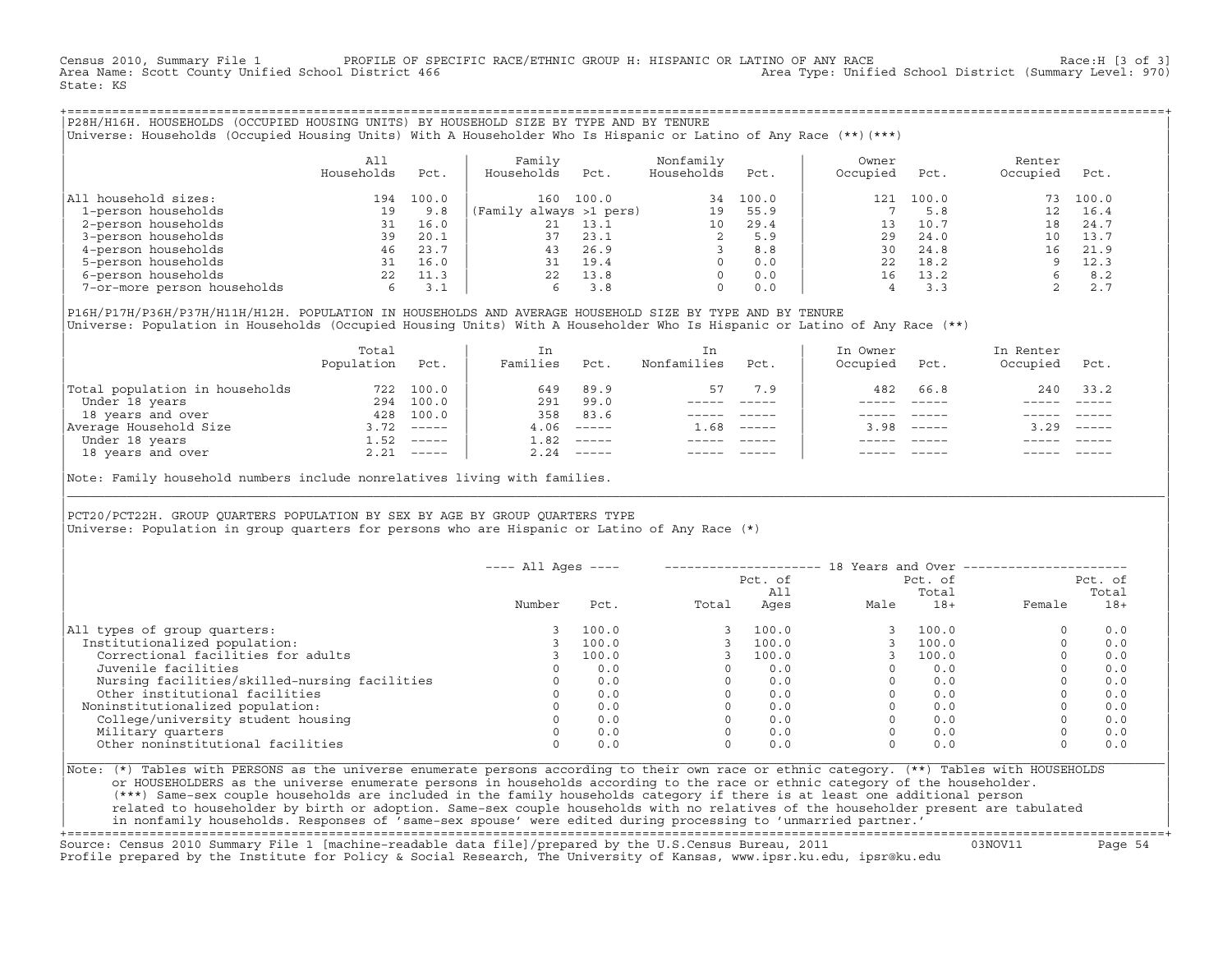Census 2010, Summary File 1 PROFILE OF SPECIFIC RACE/ETHNIC GROUP I: WHITE ALONE, NOT HISPANIC OR LATINO<br>Area Name: Scott County Unified School District 466 Area Type: Unified Scho State: KS

| P29/P29I. POPULATION SUMMARY BY RESIDENCE TYPE FOR DESIGNATED UNIVERSE                                                                                                                                                                                                              |                                                                         |                |                                                                                                                                                               |                                 |                                               |             | P38I/39I. FAMILY TYPE BY PRESENCE AND AGE OF OWN OR RELATED CHILDREN                                                                                                                                                                                             |               |                                                          |        |                |
|-------------------------------------------------------------------------------------------------------------------------------------------------------------------------------------------------------------------------------------------------------------------------------------|-------------------------------------------------------------------------|----------------|---------------------------------------------------------------------------------------------------------------------------------------------------------------|---------------------------------|-----------------------------------------------|-------------|------------------------------------------------------------------------------------------------------------------------------------------------------------------------------------------------------------------------------------------------------------------|---------------|----------------------------------------------------------|--------|----------------|
| Universe: PERSONS Who Are White Alone, Not Hispanic or Latino                                                                                                                                                                                                                       |                                                                         |                |                                                                                                                                                               |                                 |                                               |             | Universe: Families With A Householder Who Is                                                                                                                                                                                                                     |               |                                                          |        |                |
|                                                                                                                                                                                                                                                                                     |                                                                         |                |                                                                                                                                                               |                                 |                                               |             | White Alone, Not Hispanic or Latino (**) (***)                                                                                                                                                                                                                   |               |                                                          |        |                |
|                                                                                                                                                                                                                                                                                     |                                                                         | Population     |                                                                                                                                                               | As % of Population of all Races |                                               |             |                                                                                                                                                                                                                                                                  |               |                                                          |        |                |
| Total Persons:                                                                                                                                                                                                                                                                      |                                                                         | 4,107          | 83.0% of                                                                                                                                                      |                                 | 4,947                                         |             | By Presence of: Own Children                                                                                                                                                                                                                                     |               | Related Children                                         |        |                |
| In Households(*)                                                                                                                                                                                                                                                                    |                                                                         | 4,006          | 82.7% of                                                                                                                                                      |                                 |                                               |             |                                                                                                                                                                                                                                                                  | Families Pct. | Families Pct.                                            |        |                |
| In Group Quarters                                                                                                                                                                                                                                                                   |                                                                         | $4,006$<br>101 | 96.2% of                                                                                                                                                      |                                 | $4,842$<br>105                                |             |                                                                                                                                                                                                                                                                  |               |                                                          |        |                |
|                                                                                                                                                                                                                                                                                     |                                                                         |                |                                                                                                                                                               |                                 |                                               |             | All families:                                                                                                                                                                                                                                                    |               |                                                          |        | 1,183 100.0    |
| P16-18I/P36-37I. HOUSEHOLDS/POPULATION IN HOUSEHOLDS BY HOUSEHOLD TYPE                                                                                                                                                                                                              |                                                                         |                |                                                                                                                                                               |                                 |                                               |             |                                                                                                                                                                                                                                                                  |               |                                                          |        | 1,025 86.6     |
| Universe: HOUSEHOLDERS Who Are White Alone, Not Hispanic or Latino                                                                                                                                                                                                                  |                                                                         |                |                                                                                                                                                               |                                 |                                               |             |                                                                                                                                                                                                                                                                  |               |                                                          |        | 355 30.0       |
|                                                                                                                                                                                                                                                                                     |                                                                         |                |                                                                                                                                                               |                                 |                                               | Average     |                                                                                                                                                                                                                                                                  |               | 80                                                       |        | 6.8            |
|                                                                                                                                                                                                                                                                                     |                                                                         |                | Households                                                                                                                                                    | Population (**)                 | Size                                          |             |                                                                                                                                                                                                                                                                  |               |                                                          | 87 7.4 |                |
|                                                                                                                                                                                                                                                                                     |                                                                         |                |                                                                                                                                                               |                                 |                                               |             |                                                                                                                                                                                                                                                                  |               |                                                          |        | 188 15.9       |
|                                                                                                                                                                                                                                                                                     |                                                                         |                |                                                                                                                                                               |                                 |                                               |             |                                                                                                                                                                                                                                                                  |               |                                                          | 670    | 56.6           |
|                                                                                                                                                                                                                                                                                     |                                                                         |                |                                                                                                                                                               |                                 |                                               |             |                                                                                                                                                                                                                                                                  |               |                                                          |        | 158 13.4       |
|                                                                                                                                                                                                                                                                                     |                                                                         |                |                                                                                                                                                               |                                 |                                               |             |                                                                                                                                                                                                                                                                  |               |                                                          | 72     | 6.1            |
|                                                                                                                                                                                                                                                                                     |                                                                         |                |                                                                                                                                                               |                                 |                                               |             |                                                                                                                                                                                                                                                                  |               |                                                          |        | 43 3.6         |
| Fotal Households (**)<br>Under 18 years<br>1,773 4,052 2.29<br>1,773 4,052 2.29<br>1,173 4,052 2.29<br>1,173 4,052 2.29<br>1,173 4,052<br>1,173 4,052<br>914 0.52<br>14 0.52<br>114 0.52<br>1,183 3,338 1.77<br>Family Households (***)<br>1,183 3,338 2                            |                                                                         |                |                                                                                                                                                               |                                 |                                               |             |                                                                                                                                                                                                                                                                  |               |                                                          | 9      | 0.8            |
|                                                                                                                                                                                                                                                                                     |                                                                         |                |                                                                                                                                                               |                                 |                                               |             |                                                                                                                                                                                                                                                                  |               |                                                          | 7 0.6  |                |
|                                                                                                                                                                                                                                                                                     |                                                                         |                |                                                                                                                                                               |                                 |                                               |             |                                                                                                                                                                                                                                                                  |               | $\begin{array}{c} 7 \\ 27 \\ 29 \\ 86 \\ 56 \end{array}$ |        | 2.3            |
| P12I/P13I. POPULATION BY AGE AND SEX                                                                                                                                                                                                                                                |                                                                         |                |                                                                                                                                                               |                                 |                                               |             |                                                                                                                                                                                                                                                                  |               |                                                          |        | 2.5            |
| Universe: Persons Who Are White Alone, Not Hispanic or Latino (*)                                                                                                                                                                                                                   |                                                                         |                |                                                                                                                                                               |                                 |                                               |             |                                                                                                                                                                                                                                                                  |               |                                                          |        | 86 7.3         |
|                                                                                                                                                                                                                                                                                     |                                                                         |                |                                                                                                                                                               |                                 |                                               |             |                                                                                                                                                                                                                                                                  |               |                                                          |        | 56 4.7         |
|                                                                                                                                                                                                                                                                                     | ---Both Sexes---                                                        |                | ------Male------                                                                                                                                              |                                 | $---$ Female -----                            |             |                                                                                                                                                                                                                                                                  |               |                                                          |        | 15 1.3         |
|                                                                                                                                                                                                                                                                                     | Number                                                                  | Pct.           | Number Pct.                                                                                                                                                   |                                 | Number Pct.                                   |             |                                                                                                                                                                                                                                                                  |               |                                                          | 10     | 0.8            |
|                                                                                                                                                                                                                                                                                     |                                                                         |                |                                                                                                                                                               |                                 |                                               |             |                                                                                                                                                                                                                                                                  |               |                                                          |        | $31 \quad 2.6$ |
|                                                                                                                                                                                                                                                                                     |                                                                         |                |                                                                                                                                                               |                                 |                                               |             |                                                                                                                                                                                                                                                                  |               |                                                          |        | $30 \quad 2.5$ |
| All Ages:                                                                                                                                                                                                                                                                           |                                                                         |                |                                                                                                                                                               | 2,046 100.0                     |                                               | 2,061 100.0 |                                                                                                                                                                                                                                                                  |               |                                                          |        |                |
|                                                                                                                                                                                                                                                                                     |                                                                         |                | $\begin{array}{ccc} 2\, , \, 046 & 10 \\ 140 & & \\ 118 & & \\ 120 & & \\ 77 & & \\ 49 & & \\ 18 & & \\ 9 & & \\ 53 & & \\ 102 & & \\ 102 & & \\ \end{array}$ | 6.8                             | 114                                           | 5.5         |                                                                                                                                                                                                                                                                  |               |                                                          |        |                |
|                                                                                                                                                                                                                                                                                     |                                                                         |                |                                                                                                                                                               | 5.8                             | 105                                           | 5.1         |                                                                                                                                                                                                                                                                  |               |                                                          |        |                |
|                                                                                                                                                                                                                                                                                     |                                                                         |                |                                                                                                                                                               | 5.9                             | 129                                           | 6.3         | P31I. RELATIONSHIP BY HOUSEHOLD TYPE FOR THE POPULATION UNDER 18 YEARS                                                                                                                                                                                           |               |                                                          |        |                |
|                                                                                                                                                                                                                                                                                     |                                                                         |                |                                                                                                                                                               | 3.8                             | $\frac{74}{33}$                               | 3.6         | Universe: Persons under 18 who are                                                                                                                                                                                                                               |               |                                                          |        |                |
|                                                                                                                                                                                                                                                                                     |                                                                         |                |                                                                                                                                                               | 2.4                             |                                               | 1.6         | White Alone, Not Hispanic or Latino (*) (***)                                                                                                                                                                                                                    |               |                                                          |        |                |
|                                                                                                                                                                                                                                                                                     |                                                                         |                |                                                                                                                                                               | 0.9                             | $\begin{array}{c} 21 \\ 11 \\ 41 \end{array}$ | 1.0         |                                                                                                                                                                                                                                                                  |               | Number                                                   | Pct.   |                |
|                                                                                                                                                                                                                                                                                     |                                                                         |                |                                                                                                                                                               | 0.4                             |                                               | 0.5         |                                                                                                                                                                                                                                                                  |               |                                                          |        |                |
|                                                                                                                                                                                                                                                                                     |                                                                         |                |                                                                                                                                                               | 2.6                             |                                               | 2.0         | Total under 18:                                                                                                                                                                                                                                                  |               | 877                                                      | 100.0  |                |
|                                                                                                                                                                                                                                                                                     |                                                                         |                |                                                                                                                                                               | 5.0                             | 97                                            | 4.7         | In households:                                                                                                                                                                                                                                                   |               | 877                                                      | 100.0  |                |
|                                                                                                                                                                                                                                                                                     |                                                                         |                | 102                                                                                                                                                           | 5.0                             | 83                                            | 4.0         |                                                                                                                                                                                                                                                                  |               | $\Omega$                                                 | 0.0    |                |
|                                                                                                                                                                                                                                                                                     |                                                                         |                | 114                                                                                                                                                           | 5.6                             | 113                                           | 5.5         |                                                                                                                                                                                                                                                                  |               | 859                                                      | 97.9   |                |
|                                                                                                                                                                                                                                                                                     |                                                                         |                | 143                                                                                                                                                           | 7.0                             | 106                                           | 5.1         | Own child:                                                                                                                                                                                                                                                       |               | 822                                                      | 93.7   |                |
|                                                                                                                                                                                                                                                                                     |                                                                         |                | 143                                                                                                                                                           | 7.0                             | 158                                           | 7.7         | In husband-wife families                                                                                                                                                                                                                                         |               | 679                                                      | 77.4   |                |
|                                                                                                                                                                                                                                                                                     |                                                                         |                | $\frac{143}{155}$                                                                                                                                             | 7.6                             | 181                                           | 8.8         | In other families (no spouse present): 143                                                                                                                                                                                                                       |               |                                                          | 16.3   |                |
|                                                                                                                                                                                                                                                                                     |                                                                         |                |                                                                                                                                                               | 9.5                             | 158                                           | 7.7         | Male householder                                                                                                                                                                                                                                                 |               | 58                                                       | 6.6    |                |
|                                                                                                                                                                                                                                                                                     |                                                                         |                | 74                                                                                                                                                            | 3.6                             | 61                                            | 3.0         | Female householder                                                                                                                                                                                                                                               |               |                                                          | 9.7    |                |
|                                                                                                                                                                                                                                                                                     |                                                                         |                |                                                                                                                                                               |                                 | 68                                            | 3.3         | Other relatives:                                                                                                                                                                                                                                                 |               |                                                          | 4.2    |                |
|                                                                                                                                                                                                                                                                                     |                                                                         |                |                                                                                                                                                               |                                 | 52                                            | 2.5         | Grandchild                                                                                                                                                                                                                                                       |               |                                                          | 3.5    |                |
|                                                                                                                                                                                                                                                                                     |                                                                         |                |                                                                                                                                                               |                                 | 81                                            | 3.9         | Other relatives                                                                                                                                                                                                                                                  |               |                                                          | 0.7    |                |
|                                                                                                                                                                                                                                                                                     |                                                                         |                |                                                                                                                                                               |                                 | 93                                            | 4.5         | Nonrelatives                                                                                                                                                                                                                                                     |               |                                                          | 2.1    |                |
|                                                                                                                                                                                                                                                                                     |                                                                         |                |                                                                                                                                                               |                                 | 95                                            | 4.6         | In group quarters:                                                                                                                                                                                                                                               |               |                                                          | 0.0    |                |
|                                                                                                                                                                                                                                                                                     |                                                                         |                | $\begin{array}{cccc} \n 74 & 3.6 \\  61 & 3.0 \\  44 & 2.2 \\  66 & 3.2 \\  102 & 5.0 \\  65 & 3.2 \\  47 & 2.3 \\  50 & 2.4\n \end{array}$                   |                                 | 70                                            | 3.4         | Institutionalized population                                                                                                                                                                                                                                     |               |                                                          | 0.0    |                |
| Namber Fcc.<br>11 Ages: 4, 107 100.0<br>5 to 9<br>5 to 14<br>15 to 17<br>18 and 19<br>22 5.4<br>15 to 17<br>18 and 19<br>22 5.4<br>22 5.4<br>20<br>22 5.5<br>22 5.3<br>22 5.3<br>25 to 29<br>29<br>21<br>20 0.5<br>25 199<br>4.8<br>25 5 6 29<br>39 0.9<br>25 199<br>4.8<br>4.8<br> |                                                                         |                | 50                                                                                                                                                            | 2.4                             | 117                                           | 5.7         | der and the speaker of the speaker of the speaker of the speaker of the speaker of the speaker of the speaker of the speaker of the speaker of the speaker of the speaker of the speaker of the speaker of the speaker of the<br>Noninstitutionalized population |               |                                                          | 0.0    |                |
| 0 to 17                                                                                                                                                                                                                                                                             |                                                                         |                | $455$<br>1, 217                                                                                                                                               | 22.2                            | 422                                           | 20.5        | Note: (*) Tables with PERSONS as the universe enumerate persons according                                                                                                                                                                                        |               |                                                          |        |                |
| 18 to 64                                                                                                                                                                                                                                                                            |                                                                         |                |                                                                                                                                                               | 59.5                            | 1,131                                         | 54.9        | to their own race or ethnic category. (**) Tables with HOUSEHOLDS or                                                                                                                                                                                             |               |                                                          |        |                |
| 65 plus                                                                                                                                                                                                                                                                             | $\begin{array}{r} 877 & 21.4 \\ 2,348 & 57.2 \\ 882 & 21.5 \end{array}$ |                | 374 18.3                                                                                                                                                      |                                 | 508 24.6                                      |             | HOUSEHOLDERS as the universe enumerate persons in households according                                                                                                                                                                                           |               |                                                          |        |                |
|                                                                                                                                                                                                                                                                                     |                                                                         |                |                                                                                                                                                               |                                 |                                               |             | to the race or ethnic category of the householder. (***) Responses of                                                                                                                                                                                            |               |                                                          |        |                |
| Median Aqe                                                                                                                                                                                                                                                                          | 46.7                                                                    |                | 44.4                                                                                                                                                          |                                 | 48.4                                          |             | 'same-sex spouse' were edited during processing to 'unmarried partner.'                                                                                                                                                                                          |               |                                                          |        |                |
|                                                                                                                                                                                                                                                                                     |                                                                         |                |                                                                                                                                                               |                                 |                                               |             |                                                                                                                                                                                                                                                                  |               |                                                          |        |                |
|                                                                                                                                                                                                                                                                                     |                                                                         |                |                                                                                                                                                               |                                 |                                               |             | Course, Consus 2010 Cumpary File 1 Imaghine readable data file) (proposed by the H C Consus Dureau, 2011 (2010) 1011                                                                                                                                             |               |                                                          |        |                |

Source: Census 2010 Summary File 1 [machine-readable data file]/prepared by the U.S.Census Bureau, 2011 Page 55<br>Profile prepared by the Institute for Policy & Social Research, The University of Kansas, www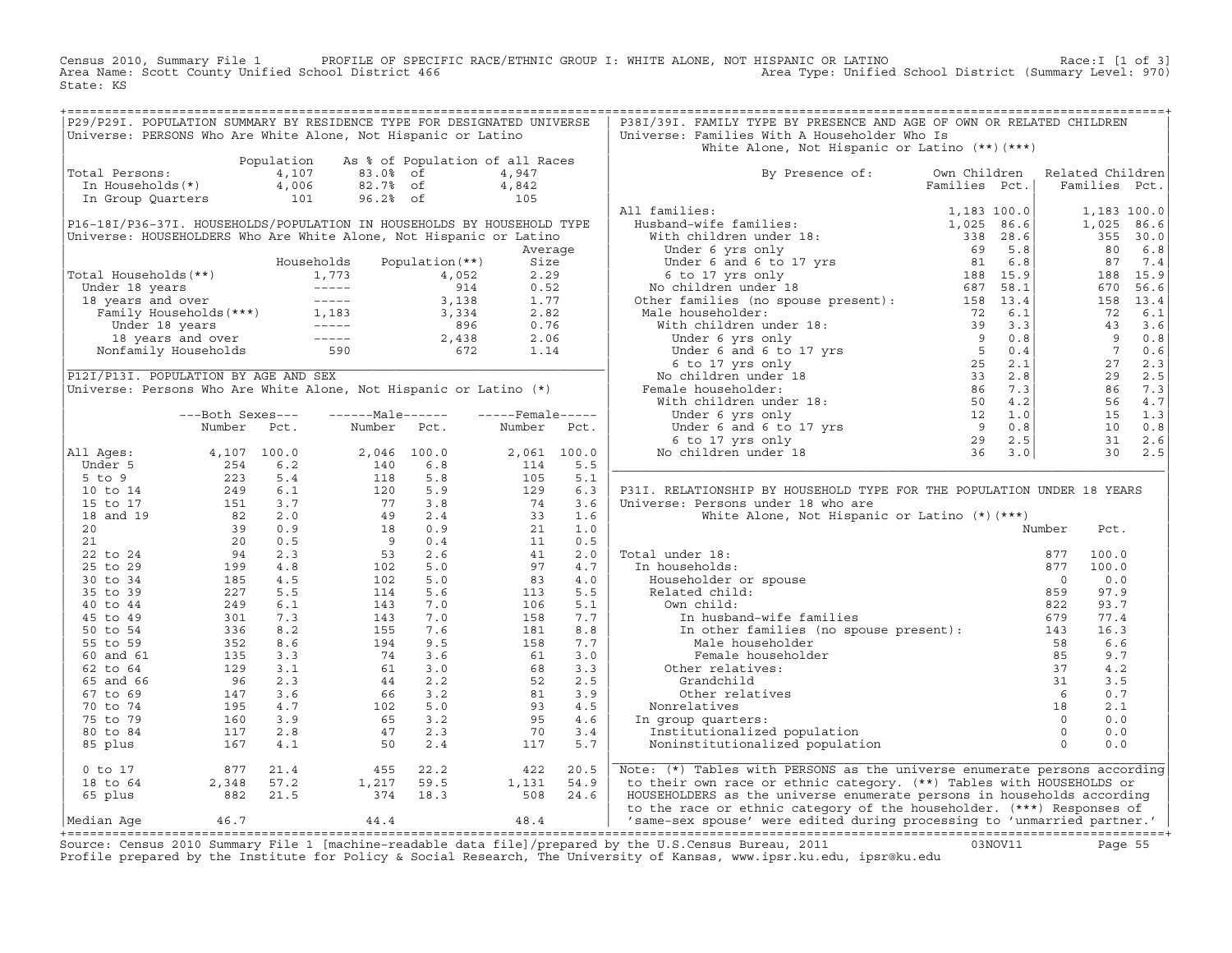Census 2010, Summary File 1 PROFILE OF SPECIFIC RACE/ETHNIC GROUP I: WHITE ALONE, NOT HISPANIC OR LATINO<br>Area Name: Scott County Unified School District 466 Area Type: Unified Scho State: KS

| ===================================<br>P29I/P34I. RELATIONSHIP BY HOUSEHOLD TYPE FOR ALL PERSONS & PERSONS 65+<br>Universe: Persons Who Are White Alone, Not Hispanic or Latino (*) (***) |                    |            |             | PCT14I. PRESENCE OF MULTIGENERATIONAL HOUSEHOLDS<br>Universe: Households With A Householder Who Is<br>White Alone, Not Hispanic or Latino (**) |            |                                                                   |                                                  |                 |           |
|-------------------------------------------------------------------------------------------------------------------------------------------------------------------------------------------|--------------------|------------|-------------|------------------------------------------------------------------------------------------------------------------------------------------------|------------|-------------------------------------------------------------------|--------------------------------------------------|-----------------|-----------|
|                                                                                                                                                                                           | All Ages<br>Number | Pct.       |             | 65 years and over<br>Number                                                                                                                    | Pct.       |                                                                   |                                                  | Number          | Pct.      |
|                                                                                                                                                                                           |                    |            |             |                                                                                                                                                |            | Total:                                                            |                                                  | 1,773 100.0     |           |
| Total:                                                                                                                                                                                    | 4,107              | 100.0      |             | 882                                                                                                                                            | 100.0      | Household has 3 or more generations                               |                                                  | 25              | 1.4       |
| In households:                                                                                                                                                                            | 4,006              | 97.5       |             | 803                                                                                                                                            | 91.0       | Household does not have 3+ generations                            |                                                  | 1,748           | 98.6      |
| In family households:                                                                                                                                                                     | 3,330              | 81.1       |             | 523                                                                                                                                            | 59.3       |                                                                   |                                                  |                 |           |
| Householder:                                                                                                                                                                              | 1,183              | 28.8       |             | 291                                                                                                                                            | 33.0       |                                                                   |                                                  |                 |           |
| Male                                                                                                                                                                                      | 988                | 24.1       |             | 247                                                                                                                                            | 28.0       |                                                                   |                                                  |                 |           |
| Female                                                                                                                                                                                    | 195                | 4.7        |             | 44                                                                                                                                             | 5.0        |                                                                   |                                                  |                 |           |
| Spouse                                                                                                                                                                                    | 1,014              | 24.7       |             | 221                                                                                                                                            | 25.1       | PCT19I. NONRELATIVES BY HOUSEHOLD TYPE (*) (***)                  |                                                  |                 |           |
| Parent                                                                                                                                                                                    | 14                 | 0.3        |             | $\overline{7}$                                                                                                                                 | 0.8        | Universe: Nonrelatives who are                                    |                                                  |                 |           |
| Parent-in-law                                                                                                                                                                             | $\overline{0}$     | 0.0        |             | $\Omega$                                                                                                                                       | 0.0        |                                                                   | White Alone, Not Hispanic or Latino (Total: 132) |                 |           |
| Child:                                                                                                                                                                                    | 1,002              | 24.4       |             |                                                                                                                                                |            |                                                                   |                                                  |                 |           |
| Biological                                                                                                                                                                                | 924                | 22.5       |             |                                                                                                                                                |            |                                                                   | In Family                                        | In Nonfamily    |           |
| Adopted                                                                                                                                                                                   | 23                 | 0.6        |             |                                                                                                                                                |            |                                                                   | Households                                       | Households      |           |
| Step                                                                                                                                                                                      | 55                 | 1.3        |             |                                                                                                                                                |            |                                                                   | Number Pct.                                      | Number Pct.     |           |
| Grandchild                                                                                                                                                                                | 42                 | 1.0        |             |                                                                                                                                                |            |                                                                   |                                                  |                 |           |
| Brother or sister                                                                                                                                                                         | 14                 | 0.3        |             |                                                                                                                                                |            | Nonrelatives:                                                     | 46 100.0                                         |                 | 86 100.0  |
| Son-in-law/daughter-in-law                                                                                                                                                                | 5                  | 0.1        |             |                                                                                                                                                |            | Roomer or boarder                                                 | 6.5<br>$\overline{3}$                            | 8               | 9.3       |
| Other relatives (#)                                                                                                                                                                       | 10                 | 0.2        |             | 4                                                                                                                                              | 0.5        | Housemate or roommate                                             | 2 4.3                                            | 19              | 22.1      |
| Nonrelatives                                                                                                                                                                              | 46                 | 1.1        |             | $\Omega$                                                                                                                                       | 0.0        | Unmarried partner                                                 | 30 65.2                                          | 44              | 51.2      |
| In nonfamily households:                                                                                                                                                                  | 676                | 16.5       |             | 280                                                                                                                                            | 31.7       | Other nonrelatives                                                | 23.9<br>11                                       | 15              | 17.4      |
| Male householder:                                                                                                                                                                         | 264                | 6.4        |             | 72<br>69                                                                                                                                       | 8.2<br>7.8 |                                                                   |                                                  |                 |           |
| Living alone                                                                                                                                                                              | 221                | 5.4<br>1.0 |             |                                                                                                                                                | 0.3        |                                                                   |                                                  |                 |           |
| Not living alone<br>Female householder:                                                                                                                                                   | 43<br>326          | 7.9        |             | $\overline{\mathbf{3}}$<br>203                                                                                                                 | 23.0       | H17I. HOUSING UNITS BY HOUSEHOLDER'S AGE AND TENURE               |                                                  |                 |           |
| Living alone                                                                                                                                                                              | 297                | 7.2        |             | 200                                                                                                                                            | 22.7       | Universe: Occupied Housing Units With A Householder Who Is        |                                                  |                 |           |
| Not living alone                                                                                                                                                                          | 29                 | 0.7        |             | $\overline{\phantom{a}}$                                                                                                                       | 0.3        |                                                                   | White Alone, Not Hispanic or Latino (**)         |                 |           |
| Nonrelatives                                                                                                                                                                              | 86                 | 2.1        |             | $-5$                                                                                                                                           | 0.6        |                                                                   |                                                  |                 |           |
| In group quarters:                                                                                                                                                                        | 101                | 2.5        |             | 79                                                                                                                                             | 9.0        | Age of                                                            | Owner Occupied                                   | Renter Occupied |           |
| Institutionalized                                                                                                                                                                         | 101                | 2.5        |             | 79                                                                                                                                             | 9.0        | Householder                                                       | Number<br>Pct.                                   | Number          | Pct.      |
| Noninstitutionalized                                                                                                                                                                      | $\Omega$           | 0.0        |             | $\Omega$                                                                                                                                       | 0.0        |                                                                   |                                                  |                 |           |
|                                                                                                                                                                                           |                    |            |             |                                                                                                                                                |            | All Ages:                                                         | 1,305 100.0                                      |                 | 468 100.0 |
| (#) For 65 yrs & over, includes children, siblings, etc. not shown separately                                                                                                             |                    |            |             |                                                                                                                                                |            | 15 to 24                                                          | 20<br>1.5                                        | 34              | 7.3       |
|                                                                                                                                                                                           |                    |            |             |                                                                                                                                                |            | 25 to 34                                                          | 8.3<br>108                                       | 81              | 17.3      |
|                                                                                                                                                                                           |                    |            |             |                                                                                                                                                |            | 35 to 44                                                          | 14.4<br>188                                      | 70              | 15.0      |
|                                                                                                                                                                                           |                    |            |             |                                                                                                                                                |            | 45 to 54                                                          | 19.5<br>255                                      | 90              | 19.2      |
| P18I. HOUSEHOLD TYPE                                                                                                                                                                      |                    |            |             |                                                                                                                                                |            | 55 to 59                                                          | 13.1<br>171                                      | 40              | 8.5       |
| Universe: Households with a Householder Who is                                                                                                                                            |                    |            |             |                                                                                                                                                |            | 60 to 64                                                          | 10.0<br>131                                      | 19              | 4.1       |
| White Alone, Not Hispanic or Latino (**)                                                                                                                                                  |                    |            |             |                                                                                                                                                |            | 65 to 74                                                          | 225<br>17.2                                      | 48              | 10.3      |
|                                                                                                                                                                                           |                    |            | Number      | Pct.                                                                                                                                           |            | 75 to 84                                                          | 11.2<br>146                                      | 51              | 10.9      |
|                                                                                                                                                                                           |                    |            |             |                                                                                                                                                |            | 85 and over                                                       | 4.7<br>61                                        | 35              | 7.5       |
| Total:                                                                                                                                                                                    |                    |            | 1,773 100.0 |                                                                                                                                                |            |                                                                   |                                                  |                 |           |
| Family households (***) :                                                                                                                                                                 |                    |            | 1,183       | 66.7                                                                                                                                           |            |                                                                   |                                                  |                 |           |
| Husband-wife families                                                                                                                                                                     |                    |            | 1,025       | 57.8                                                                                                                                           |            | Note: $(*)$ Tables with PERSONS as the universe enumerate persons |                                                  |                 |           |
| Other families:                                                                                                                                                                           |                    |            | 158         | 8.9                                                                                                                                            |            | according to their own race or ethnic category. (**) Tables with  |                                                  |                 |           |
| Male householder, no wife present<br>Female householder, no husband present<br>family households:                                                                                         |                    |            | 72          | 4.1                                                                                                                                            |            | HOUSEHOLDS or HOUSEHOLDERS as the universe enumerate persons in   |                                                  |                 |           |
|                                                                                                                                                                                           |                    |            | 86          | 4.9                                                                                                                                            |            | households according to the race or ethnic category of the        |                                                  |                 |           |
| Nonfamily households:                                                                                                                                                                     |                    |            |             | 590 33.3                                                                                                                                       |            | householder. (***) Responses of 'same-sex spouse' were edited     |                                                  |                 |           |
| Householder living alone                                                                                                                                                                  |                    |            | 518         | 29.2                                                                                                                                           |            | during processing to 'unmarried partner.'                         |                                                  |                 |           |
| Householder not living alone                                                                                                                                                              |                    |            | 72          | 4.1                                                                                                                                            |            |                                                                   |                                                  |                 |           |
|                                                                                                                                                                                           |                    |            |             |                                                                                                                                                |            |                                                                   |                                                  |                 |           |
|                                                                                                                                                                                           |                    |            |             |                                                                                                                                                |            |                                                                   |                                                  |                 |           |

+===================================================================================================================================================+Source: Census 2010 Summary File 1 [machine−readable data file]/prepared by the U.S.Census Bureau, 2011 03NOV11 Page 56 Profile prepared by the Institute for Policy & Social Research, The University of Kansas, www.ipsr.ku.edu, ipsr@ku.edu